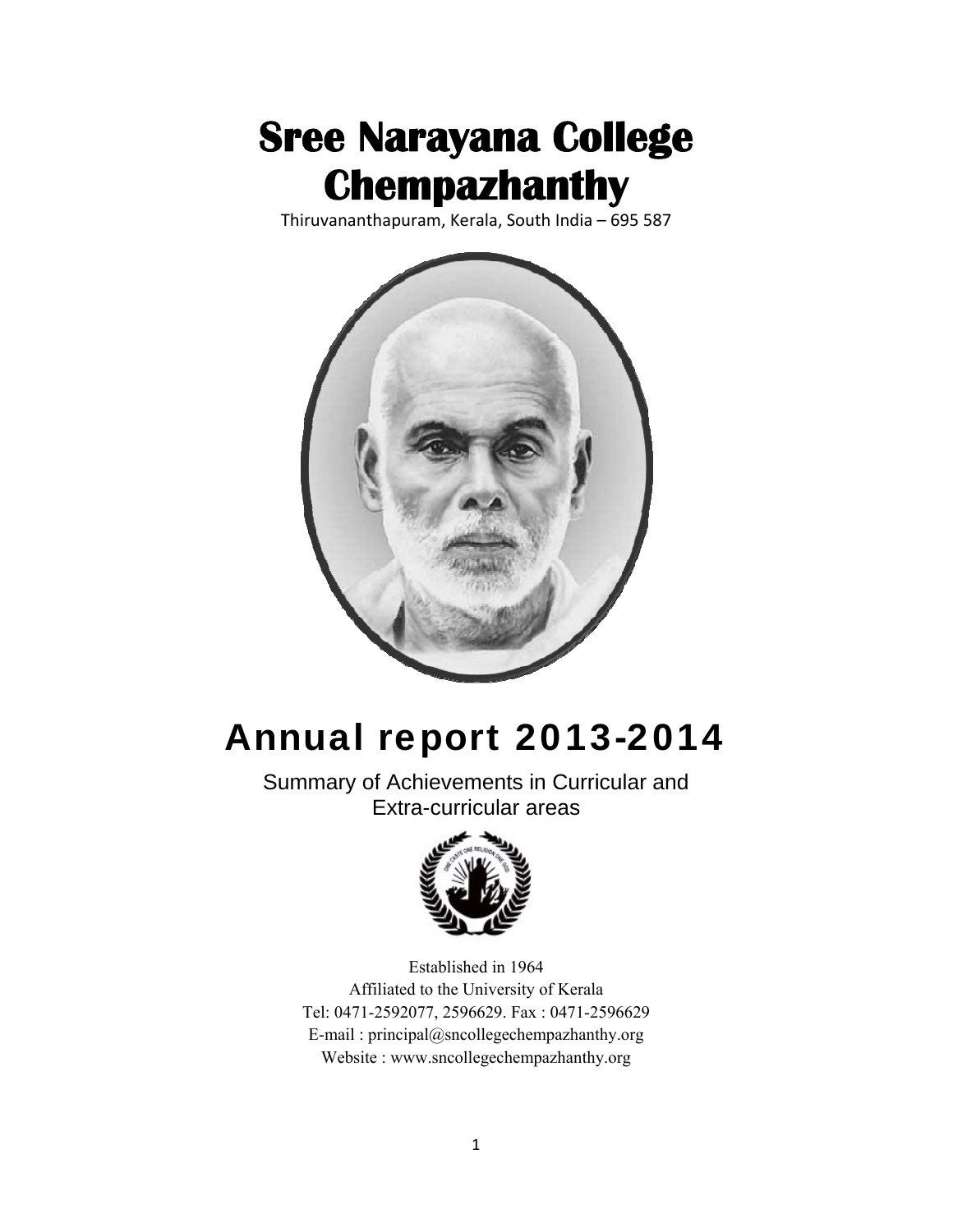# PREFACE

With great pride and happiness, we submit the Annual Report of Sree Narayana College, Chempazhanthy, for the academic year 2013-14. This report is not in conformity with the AQAR format needed for the online submission of the Internal Quality Assurance Report to the National Assessment and Accreditation Council, Bangalore. We present this detailed report as a record of our overall achievements in the academic year. Suggestions regarding additions, deletions and modifications are welcome from all wellwishers and stake holders. We also hope that this report will motivate our staff and students to strive harder in future to raise our institution to heights of excellence and glory. Let us join hands and move forward.

 **Dr. K. Vijayakumar Dr. Reena Ravindran Dr. M. Devakumar**  Convener, Academic Committee Convener, IQAC Principal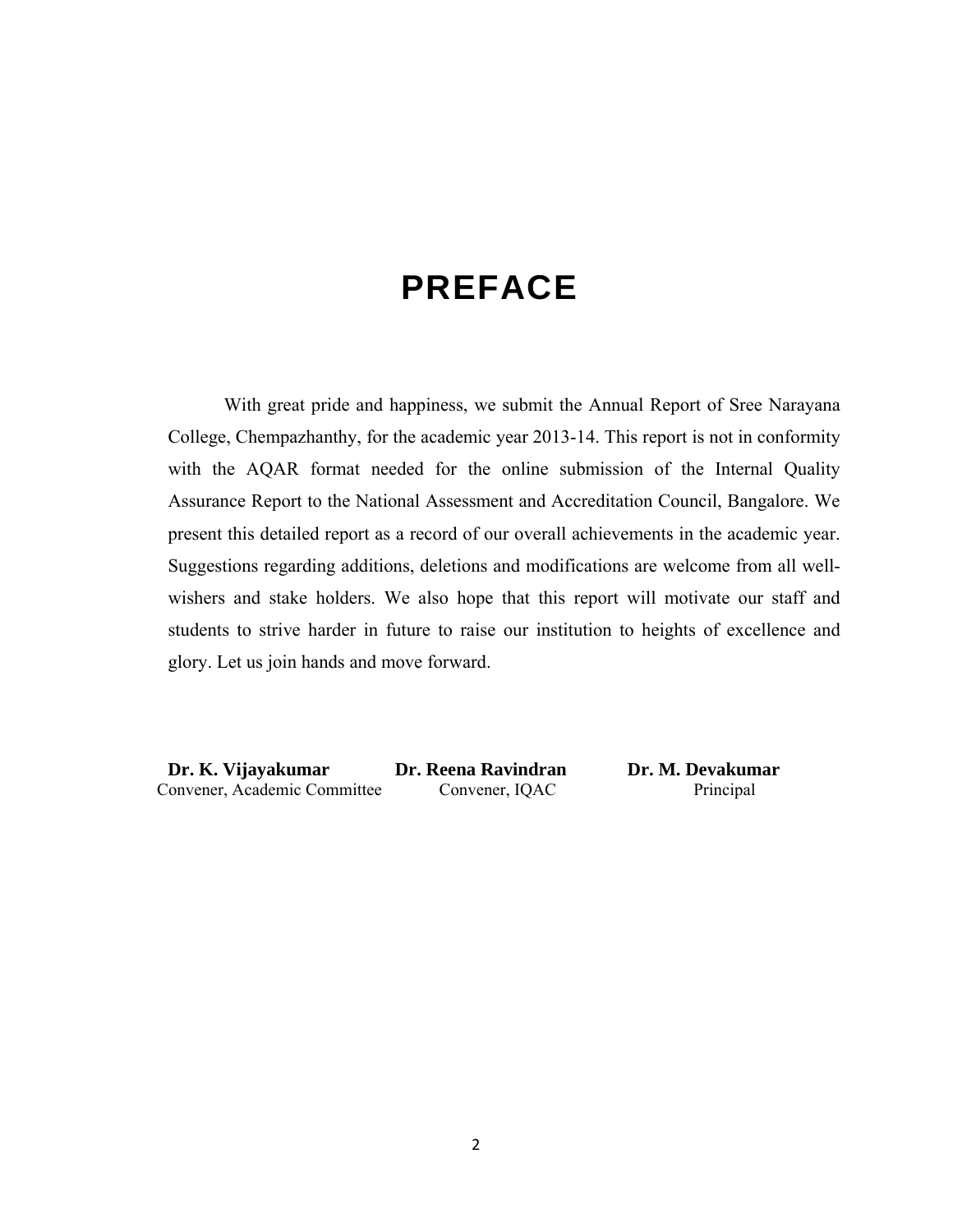## *Contents*

| <b>Introduction</b>                        | $\overline{\mathbf{4}}$ |  |  |  |
|--------------------------------------------|-------------------------|--|--|--|
| <b>Staff Strength</b>                      | 6                       |  |  |  |
| <b>Class-wise strength</b>                 |                         |  |  |  |
| <b>Academic Programmes offered</b>         |                         |  |  |  |
| <b>Results of University Examinations</b>  |                         |  |  |  |
| <b>Research Activities</b>                 | 11                      |  |  |  |
| <b>Details of Research Guides</b>          | 13                      |  |  |  |
| <b>Activities of Departments</b>           | 18                      |  |  |  |
| <b>Founder's day celebrations</b>          |                         |  |  |  |
| <b>Scholar support programme</b>           |                         |  |  |  |
| <b>Report of club/Extension activities</b> | 58                      |  |  |  |
| <b>NCC</b><br>$\bullet$                    | 64                      |  |  |  |
| <b>NSS</b><br>$\bullet$                    | 65                      |  |  |  |
| Red ribbon club<br>$\bullet$               | 68                      |  |  |  |
| <b>Teens Club</b>                          | 69                      |  |  |  |
| <b>Sports and games</b>                    | 70                      |  |  |  |
| <b>College Union</b>                       | 71                      |  |  |  |
| <b>University youth festival</b>           | 71                      |  |  |  |
| <b>Spectrum Seminar series</b>             | 73                      |  |  |  |
| <b>Research Journals</b>                   | 80                      |  |  |  |
| <b>PTA</b>                                 | 80                      |  |  |  |
| <b>Alumni Association</b>                  | 81                      |  |  |  |
| <b>Healthy Practices</b>                   | 81                      |  |  |  |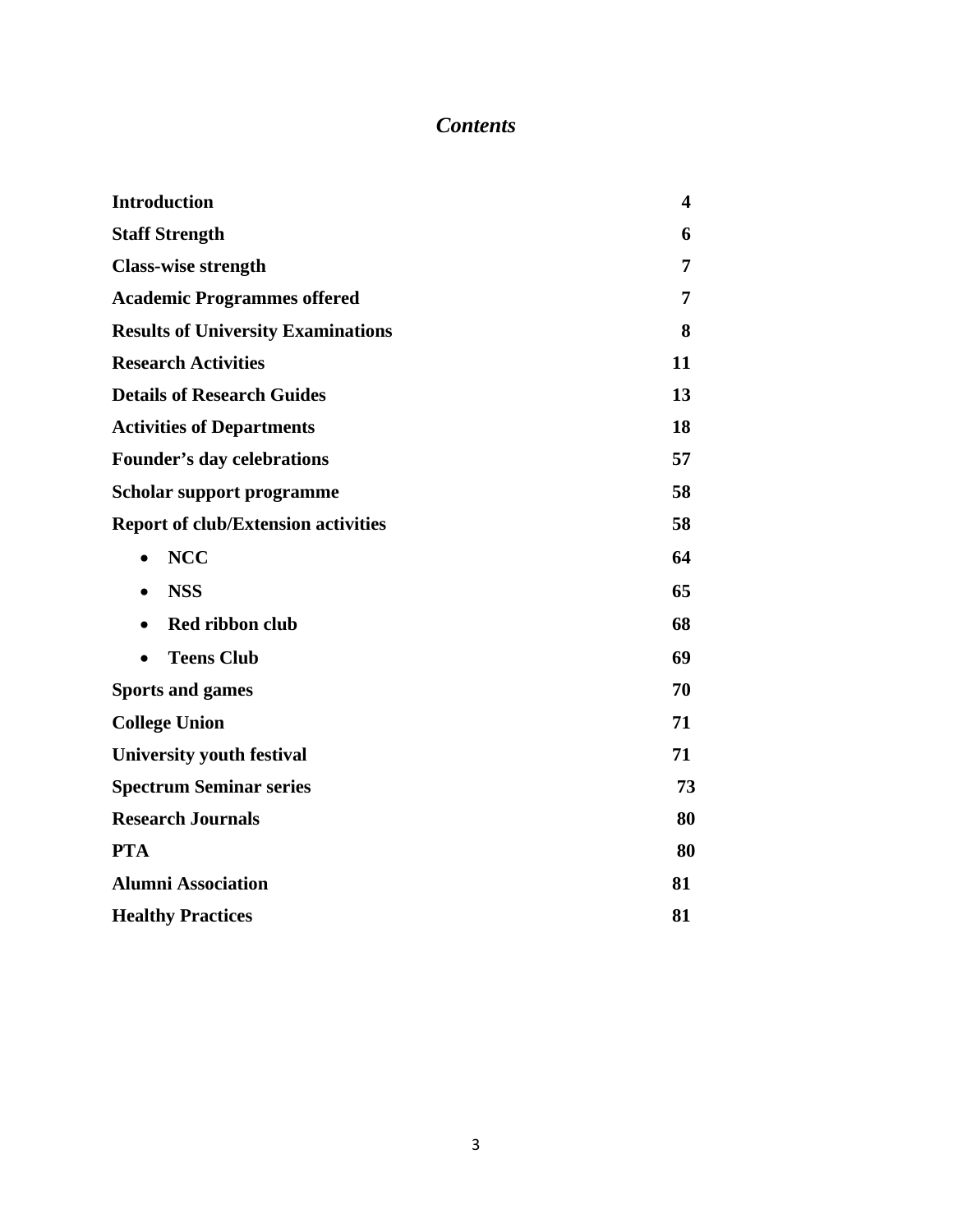## ANNUAL REPORT 2013-2014

## **Introduction**

 With great pride and pleasure, we present this annual report of Sree Narayana College, Chempazhanthy, as an authentic record of our activities and achievements during the academic year 2013-2014. In projecting our accomplishments and drawbacks, it is a self-assessment of our strengths and weaknesses. We also hope that this report would inspire us for an introspection to overcome our hurdles, resolve our drawbacks and work harder to be more productive and promising in all areas of activity, so that our institution can scale greater heights of glory in the years to come.

 The college crossed one more historic milestone in its triumphant march in this academic year, when one more department has been elevated to the status of a P.G department with the commencement of M.A English language and literature.

The Academic Committee constituted by the college council, comprising all Heads of Departments, one nominated member and two elected members of the staff, designed the academic plans for the academic year by charting a detailed Academic Calendar, in the beginning of the academic year itself. All academic activities were scheduled and conducted as prescribed in the calendar. The teachers kept record of their daily work and other academic activities in the Daily Work Register approved by the Academic Committee. Detailed result analysis is included in this report.

The College Council constituted various clubs, forums etc. each under the supervision of a convener with 3-5 members of the faculty. These clubs and forums aim at the holistic development of the students, extending opportunities to awaken the latent talents in them. This year, there is an overall increase in the co-curricular and extra-curricular activities of our students compared with recent past, thanks to the effective coordination of the staff and students of the college during the academic year.

The Parent-Teacher Association of our college has once again proved to be a major pillar of support through their contribution in all spheres of activities and developments relating to the institution. The support of the PTA towards the academic and other activities as well as the infrastructural necessities was substantial in attaining our goals.

The units of the National Service Scheme and the National Cadets Corps, and the Department of Physical Education have once more proved their competence by bagging honours and championships for the college this year also in various spheres.

Our faculty and students have made several achievements in various walks collectively and individually this year also. The warm cooperation and dedication of our faculty, non-teaching staff and students have enabled us to achieve our goals and objectives. Our association and cooperation with sociocultural organizations have helped us to fulfil our social obligations.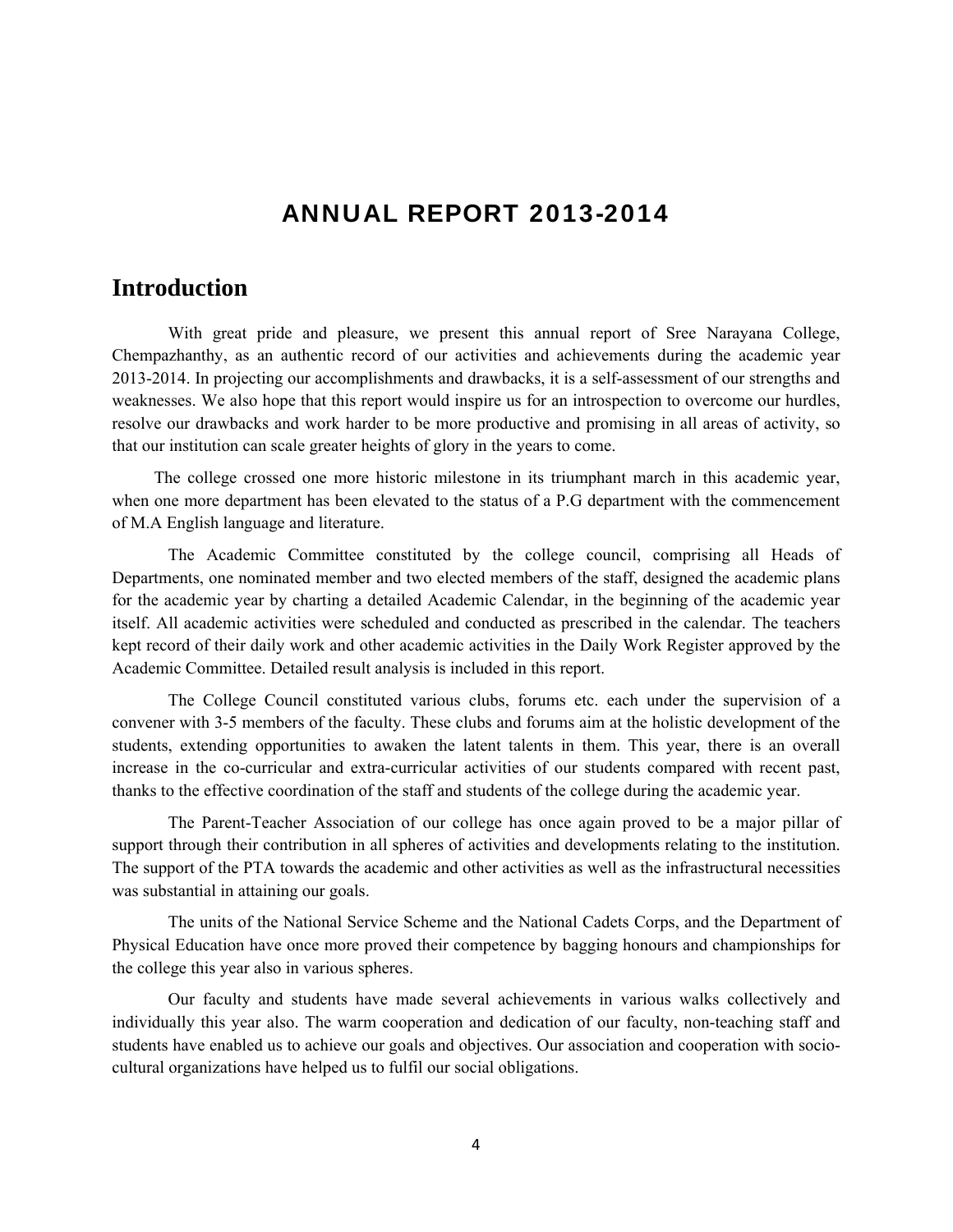We have also strived for the timely and effective utilization of not only P.D funds but plan funds and grants & aids from the University Grants Commission. It is the Commission's encouragement and support that serve to motivate higher educational institutions to take up such academic and developmental endeavors, which otherwise will not be economically and practically feasible for them. The management has also contributed to the maintenance of our infrastructure. A proposal has also been prepared and is awaiting submission for mobilizing funds from RUSA. Another proposal for utilization of unspent balance of Rs.36 lakhs in P.D account has been submitted for administrative sanction.

The year 2014 also marks the golden jubilee year of the college and we are planning for a yearlong celebration befitting this glorious occasion from June 2014 onwards. The celebration committee has been constituted including all stakeholders.

The conduct of 'Spectrum', the annual interdisciplinary seminar series facilitated by PTA, which crossed a decade during the academic year was appreciated from all quarters. This year also this academic brainstorming was conducted with all the pomp and glory.

The seminar organized on Electoral Reforms, sponsored by Indian Institute of Public Administration-Kerala Regional branch was the first of its kind in a college campus. It was attended by Sri O.Rajagopal, former Union Minister and Sri.M.Vijayakumar former Speaker of legislative assembly.

The seminar on Humanism and Brotherhood of Man, sponsored by Sree Ramakrishna Mission and organized by N.S.S also needs special mention. The seminars celebrating the centenary of Composition of *Daivadasakam*, one organized by the Non teachinf staff, inaugurated by the Chairman, Kerala Public Service Commission Dr.K.S Radhakrishnan and the other organized by Sree Narayana Study Center inaugurated by Swami Dharmachaithanya were notable tributes to Sree Narayana Guru during this year. The felicitation organized by the nonteaching staff to the budding poet Aiswarya T Anish (daughter of one of our office staff) with P.C. George (Chief Whip) as the Chief Guest also brought public acclaim.

It is with great pleasure we record that the college union activities of the year was inaugurated by the opposition party leader Sri V.S.Achuthanandan, which was celebrated by the media throughout.

A lecture in commemoration of our Founder Manager R.Sankar was delivered by Hon'ble Speaker of Kerala Legislative Assembly Sri. G. Karthikeyan, this year.

Above all, the immense support from our Management, SN Colleges, Kollam, the Manager of Sree Narayana Colleges Sri.Vellappally Natesan, Assistant Secretary of SN Trusts Sri;Kilimanoor Chandrababu and the Regional Development Committee are the backbone for the successful functioning of our college.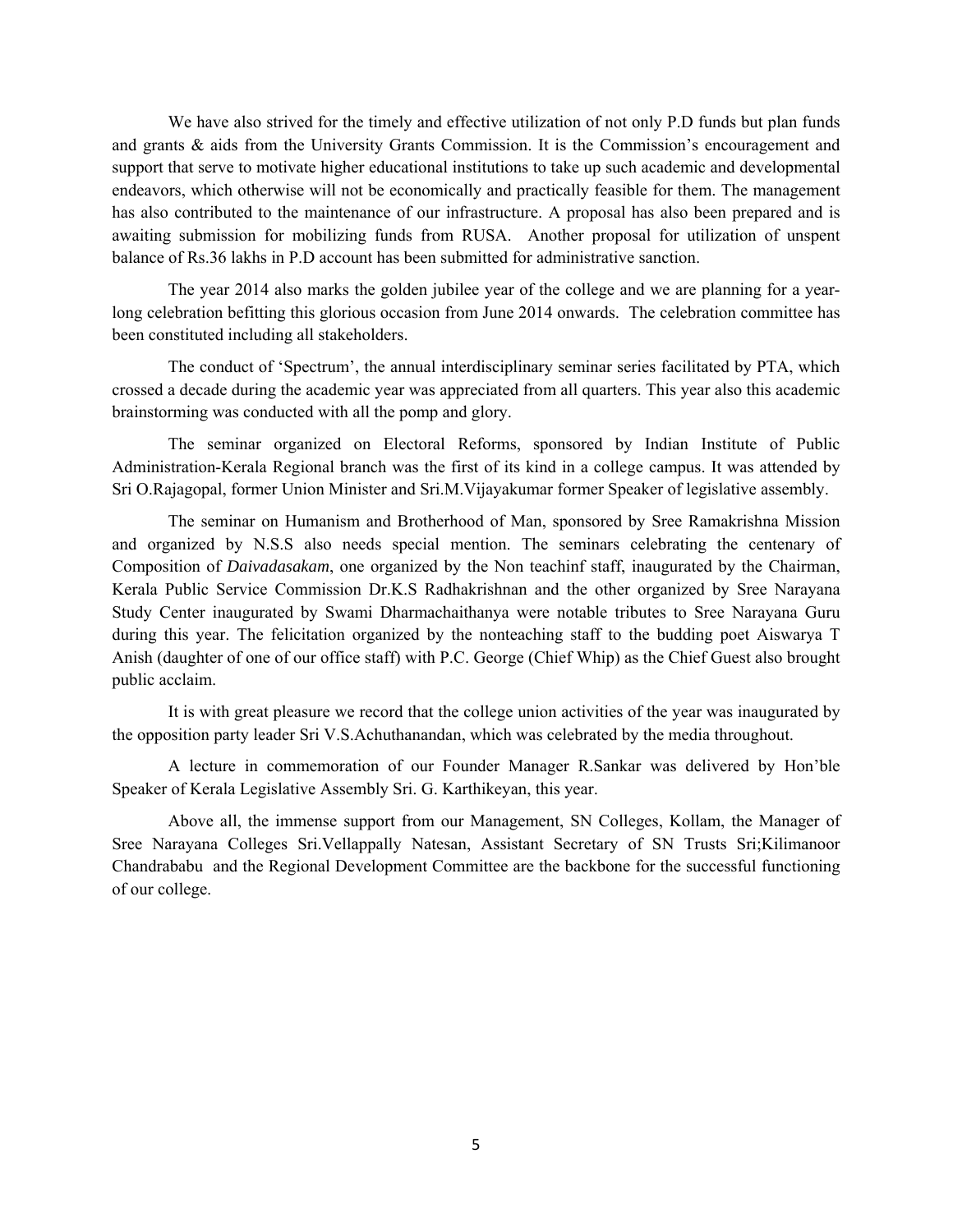## **Staff strength**

The total number of number of Teaching Staff during the current academic year is 74 and the number of Non-Teaching staff is 29.

| <b>Teaching Faculty</b>      |                            |                            |              |  |  |  |
|------------------------------|----------------------------|----------------------------|--------------|--|--|--|
| <b>Highest Qualification</b> | <b>Associate Professor</b> | <b>Assistant Professor</b> | <b>Total</b> |  |  |  |
| Ph. D.                       | 35                         | 10                         | 45           |  |  |  |
| M.Phil.                      |                            |                            | 10           |  |  |  |
| M.A/M.Sc./M.Com              | 8                          |                            | 19           |  |  |  |
| <b>Total</b>                 | 48                         | 26                         | 74           |  |  |  |

|                             | <b>Total</b>           |                |    |
|-----------------------------|------------------------|----------------|----|
|                             | Senior Superintendent  | 1              |    |
|                             | <b>Head Accountant</b> | 1              |    |
| <b>Administrative Staff</b> | Clerks                 | 6              | 9  |
|                             | Typist                 | 1              |    |
|                             | Librarian              | 1              |    |
| Library Staff               | Library Staff          | $\overline{3}$ | 4  |
|                             | Mechanic               | 1              |    |
| Lab-Associated Staff        | Herbarium Keeper       | 1              | 14 |
|                             | Specimen Collector     | $\mathbf{1}$   |    |
|                             | Laboratory Staff       | 11             |    |
| Other Purposes              | $\overline{2}$         |                |    |
|                             | <b>Grand Total</b>     |                | 29 |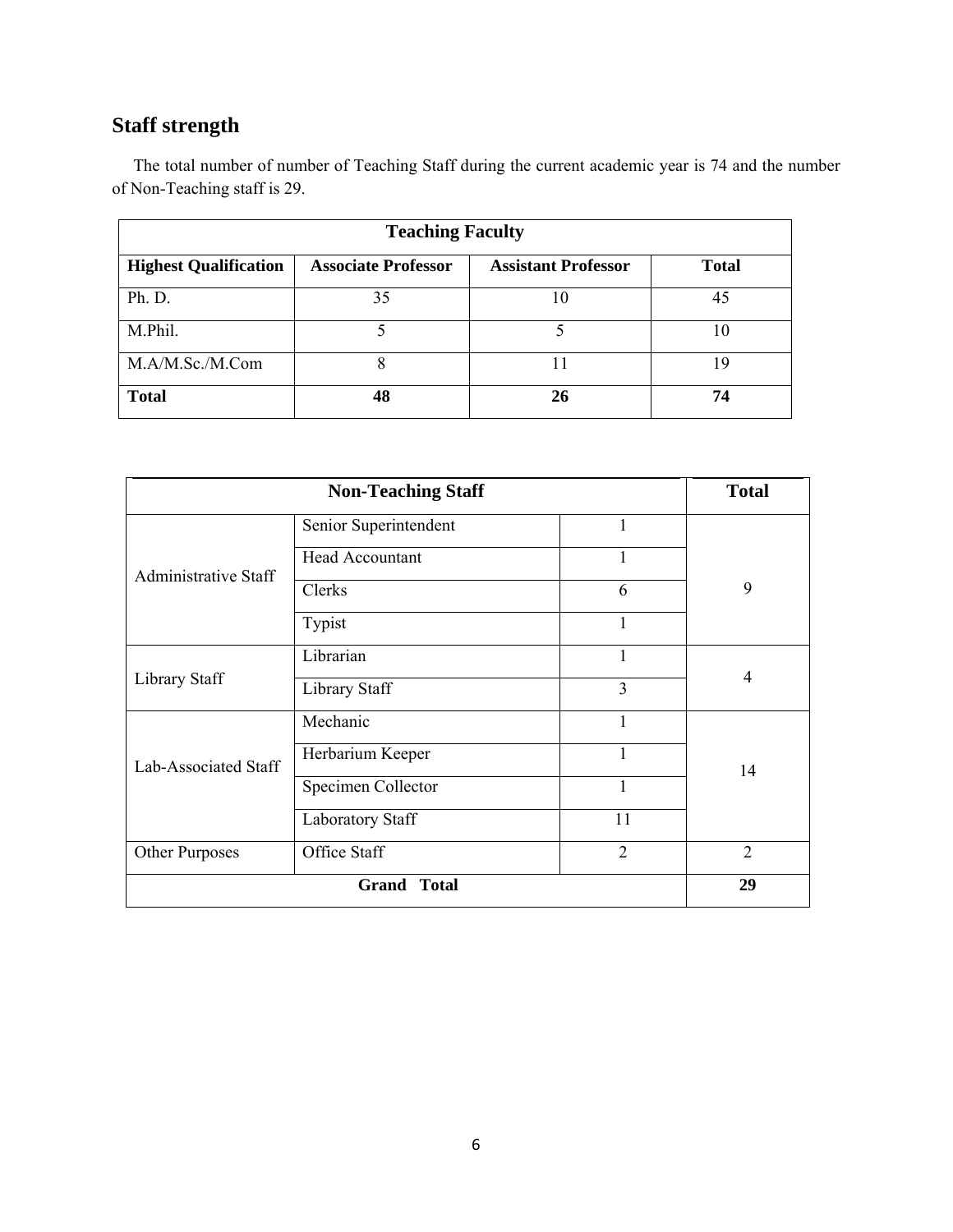## **Class-wise strength**

| <b>Courses</b>     | <b>Male</b>    | <b>Female</b> | <b>Total</b>   | <b>Total for all three</b><br>batches |
|--------------------|----------------|---------------|----------------|---------------------------------------|
| $I$ B.A.           | 114            | 208           | 322            |                                       |
| $II$ B.A.          | 85             | 214           | 302            | 903                                   |
| III B.A.           | 91             | 189           | 279            |                                       |
| I B.Sc.            | 75             | 140           | 215            |                                       |
| II B.Sc.           | 76             | 135           | 211            | 617                                   |
| III B.Sc.          | 74             | 117           | 191            |                                       |
| I B.Com.           | 14             | 27            | 41             |                                       |
| II B.Com.          | 10             | 28            | 38             | 117                                   |
| III B.Com.         | 10             | 28            | 38             |                                       |
| I M.A. English     | $\overline{4}$ | 11            | 15             | 15                                    |
| I M.A. History     | $\overline{4}$ | 8             | 12             | 22                                    |
| II M.A. History    | $\mathbf{1}$   | 9             | 10             |                                       |
| I M.Sc. Chemistry  | $\mathbf{1}$   | 11            | 12             | 25                                    |
| II M.Sc. Chemistry | $\mathbf{1}$   | 12            | 13             |                                       |
| Ph. D.             | $\overline{2}$ | 5             | $\overline{7}$ | $\overline{7}$                        |
|                    | 1706           |               |                |                                       |

The total number of students as on 31-12-2013 is given below.

## **Academic Programs offered**

| SI.<br>N <sub>0</sub> | <b>Title of</b><br><b>Programs</b> | <b>Duration</b><br>in years | Year of<br><b>Starting</b> | <b>Sanctioned</b><br>Annual<br>intake | <b>Total</b><br><b>Student</b><br>strength |
|-----------------------|------------------------------------|-----------------------------|----------------------------|---------------------------------------|--------------------------------------------|
|                       | <b>B.A</b> English                 | 3                           | 1964                       | 40                                    | 148                                        |
| $\overline{2}$        | <b>B.A History</b>                 | $\mathbf{3}$                | 1968                       | 60                                    | 197                                        |
| 3                     | <b>B.A Political Science</b>       | 3                           | 1981                       | 40                                    | 153                                        |
| 4                     | <b>B.A Economics</b>               | 3                           | 1968                       | 60                                    | 191                                        |
| 5                     | <b>B.A Psychology</b>              | 3                           | 1977                       | 32                                    | 93                                         |
| 6                     | <b>B.A Sociology</b>               | 3                           | 1981                       | 32                                    | 121                                        |
| $7\phantom{.0}$       | <b>B.Sc Mathematics</b>            | $\mathcal{E}$               | 1979                       | 40                                    | 123                                        |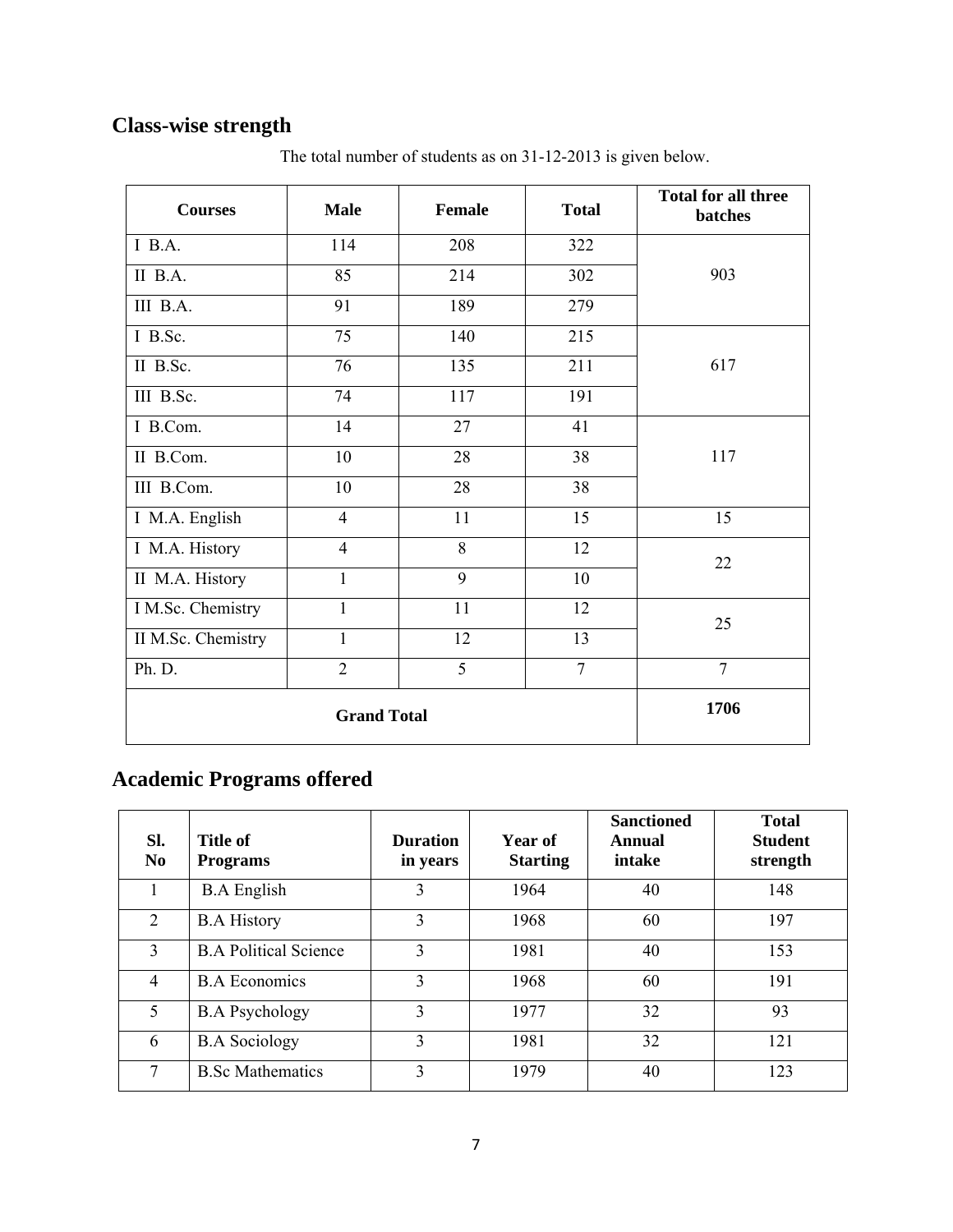| 8  | <b>B.Sc Physics</b>   | 3              | 1968    | 32 | 103 |
|----|-----------------------|----------------|---------|----|-----|
| 9  | <b>B.Sc Chemistry</b> | 3              | 1968    | 32 | 103 |
| 10 | <b>B.Sc Botany</b>    | 3              | 1968    | 32 | 104 |
| 11 | <b>B.Sc Zoology</b>   | 3              | 1968    | 32 | 103 |
| 12 | <b>B.Sc Geology</b>   | $\overline{3}$ | 1979    | 24 | 81  |
| 13 | <b>B.Com</b>          | $\overline{3}$ | 1999    | 30 | 117 |
| 14 | M.A English           | $\overline{2}$ | 2013-14 | 15 | 15  |
| 15 | M.A History           | $\overline{2}$ | 1982-83 | 15 | 22  |
| 16 | M.Sc Chemistry        | $\overline{2}$ | 1998-99 | 15 | 25  |
| 17 | Ph.D Chemistry        |                | 2010    |    | 6   |
| 18 | Ph D History          |                | 2010    |    |     |

## **Results of the University Examinations March-April 2013**

For the successful completion of a programme and award of the Degree under CBCSS, a student must pass all courses satisfying the minimum credits requirement and must score a minimum Cumulative grade Point Average (CGPA) of 1.50 or an overall Grade of C. An overall letter grade (cumulative grade) for the whole programme shall be awarded to the student based on the value of CGPA using a 7- point scale, as given below:

| Overall grade in a program |                             |  |  |  |
|----------------------------|-----------------------------|--|--|--|
| <b>CGPA</b>                | <b>Overall Letter Grade</b> |  |  |  |
| $3.80 - 4.00$              | $A+$                        |  |  |  |
| $3.50 - 3.80$              | $\mathbf{A}$                |  |  |  |
| $3.00 - 3.50$              | $B+$                        |  |  |  |
| $2.50 - 3.00$              | B                           |  |  |  |
| $2.00 - 2.50$              | $C+$                        |  |  |  |
| $1.50 - 2.00$              | $\mathbf C$                 |  |  |  |
| < 1.50                     | D                           |  |  |  |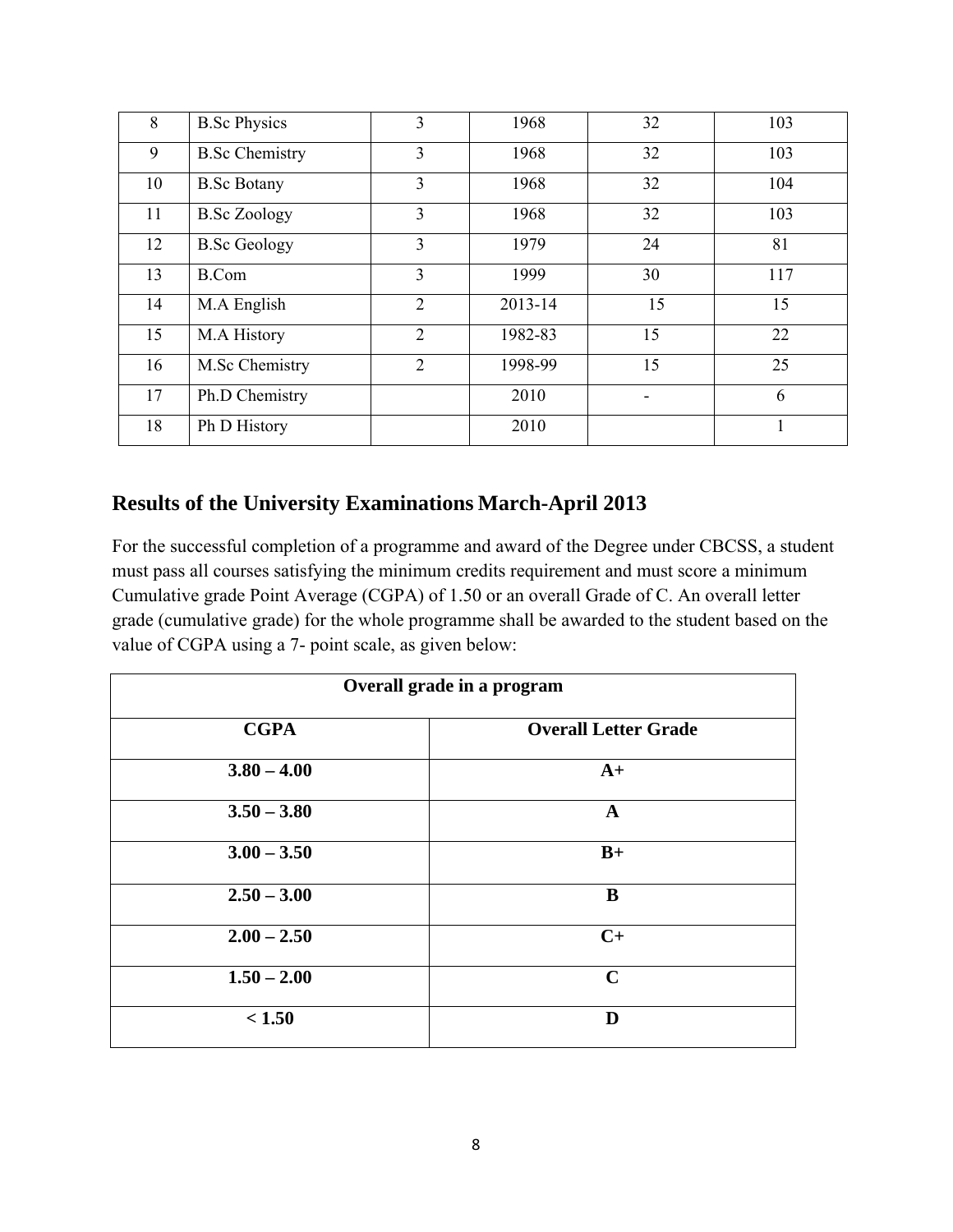| Arunima R.O. | First Rank in the B.Sc. Geology Examination.    |
|--------------|-------------------------------------------------|
| Avani J Nath | <b>First Rank in B.A Sociology Examination.</b> |
| Aishwarya S. | Second Rank in the B.A. Psychology Examination. |
| Preethi R.S. | Third Rank in the B.A. Psychology Examination.  |

**University Rank holders in the degree examinations of March-April 2013** 

**University Results (CBCSS) of March-April 2013** 

| Title of the            | Total no. of | Course Pass* (Semester 1 – VI) with |                  |                |                                |                |                |                  |          |
|-------------------------|--------------|-------------------------------------|------------------|----------------|--------------------------------|----------------|----------------|------------------|----------|
|                         | students     |                                     |                  |                | no. of students in each grade* |                |                |                  |          |
| Programme               | appeared     | $\overline{A^+}$                    | $\mathbf{A}$     | $\mathbf{B}^+$ | B                              | $\mathbf{C}^+$ | $\mathbf C$    | D                | Pass $%$ |
| <b>B.Sc Mathematics</b> | 46           | $\theta$                            | $\overline{0}$   | 20             | 15                             | 1              | $\theta$       | $\theta$         | 78.26    |
| <b>B.Sc Physics</b>     | 32           | $\theta$                            | $\overline{3}$   | 12             | 14                             | $\theta$       | $\theta$       | $\theta$         | 84.33    |
| <b>B.Sc Chemistry</b>   | 36           | $\mathbf{0}$                        | 1                | 11             | 17                             | $\overline{2}$ | $\mathbf{0}$   | $\mathbf{0}$     | 86.11    |
| <b>B.Sc Botany</b>      | 31           | $\mathbf{0}$                        | $\overline{0}$   | 11             | 10                             | 5              | $\mathbf{0}$   | $\mathbf{0}$     | 83.87    |
| <b>B.Sc. Zoology</b>    | 30           | $\overline{0}$                      | $\mathbf{1}$     | 8              | $\overline{7}$                 | $\overline{3}$ | $\theta$       | $\theta$         | 63.33    |
| <b>B.Sc. Geology</b>    | 29           | $\theta$                            | $\theta$         | 9              | 13                             | $\overline{4}$ | $\theta$       | $\theta$         | 89.65    |
| B.A. English            | 51           | $\theta$                            | $\overline{0}$   | 1              | 3                              | 1              | $\theta$       | $\theta$         | 09.80    |
| B.A. History            | 55           | $\mathbf{0}$                        | $\overline{0}$   | $\mathbf{1}$   | 23                             | 16             | $\mathbf{0}$   | $\overline{0}$   | 78.18    |
| <b>B.A. Economics</b>   | 54           | $\theta$                            | $\overline{0}$   | $\overline{4}$ | 13                             | 18             | $\overline{4}$ | $\theta$         | 72.22    |
| <b>B.A. Politics</b>    | 45           | $\mathbf{0}$                        | $\theta$         | $\mathbf{0}$   | 10                             | 23             | $\overline{3}$ | $\theta$         | 80.00    |
| <b>B.A.</b> Sociology   | 35           | $\mathbf{0}$                        | $\overline{0}$   | 3              | 17                             | 10             | $\mathbf{0}$   | $\mathbf{0}$     | 85.71    |
| B.A. Psychology         | 25           | $\theta$                            | $\overline{2}$   | 8              | 3                              | $\mathbf{1}$   | $\theta$       | $\theta$         | 56.00    |
| B.Com.                  | 38           | $\overline{0}$                      | $\boldsymbol{0}$ | 22             | 13                             | $\mathbf{1}$   | $\mathbf{0}$   | $\boldsymbol{0}$ | 94.73    |
| <b>PG Results</b>       |              |                                     |                  |                |                                |                |                |                  |          |
|                         | No. appeared | I Class<br>II class<br>No. passed   |                  |                |                                |                |                |                  |          |
| M.A. History            | 12           |                                     | 10               | 1              |                                | $\overline{4}$ |                |                  | 83.33    |
| M.Sc. Chemistry         | 16           | 14<br>14                            |                  |                |                                |                | 87.50          |                  |          |

## **Results of end semester examinations held in 2013**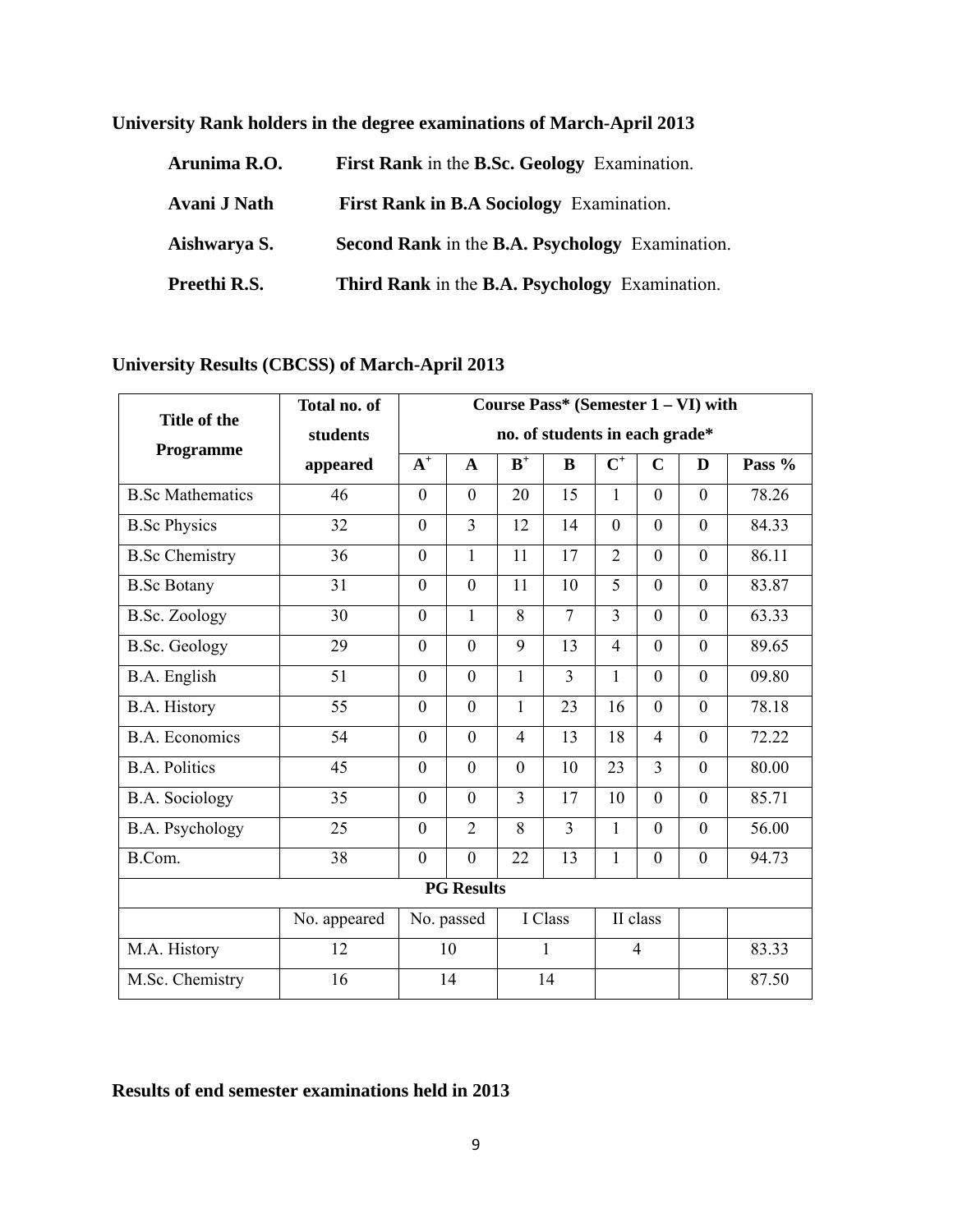## **Admission**

| <b>Title of the Programme</b> | S 2 - July/2013 | S4 - June/2013 | S5 - Nov/2013 |
|-------------------------------|-----------------|----------------|---------------|
| <b>B.Sc Mathematics</b>       | 60.49           | 100            | 87.18         |
| <b>B.Sc Physics</b>           | 75.81           | 93.94          | 93.75         |
| <b>B.Sc Chemistry</b>         | 85.94           | 83.33          | 72.73         |
| <b>B.Sc Botany</b>            | 91.38           | 93.55          | 96.55         |
| <b>B.Sc Zoology</b>           | 91.84           | 87.80          | 83.33         |
| <b>B.Sc Geology</b>           | 85.00           | 89.66          | 92.59         |
| <b>B.A</b> English            | 93.75           | 94.44          | 91.84         |
| <b>B.A History</b>            | 90.35           | 76.19          | 92.59         |
| <b>B.A Economics</b>          | 84.30           | 70.50          | 59.02         |
| <b>B.A Politics</b>           | 87.78           | 75.41          | 81.63         |
| <b>B.A Sociology</b>          | 91.07           | 80.95          | 87.50         |
| <b>B.A Psychology</b>         | 79.25           | 74.07          | 100.00        |
| <b>B.Com</b>                  | 93.62           | 86.36          | --            |
| M.A History                   | 88.89           | --             | --            |
| M.A Chemistry                 | 75.00           |                |               |

The University has recently introduced online allotment process in UG and PG admissions and was systematically completed as scheduled and meritorious candidates were granted admission to the various UG and PG programmes.

## **Examinations**

University examinations, continuous assessment through internal exams and model examinations for practicals were conducted as per schedule. Seminars were conducted and assignments were given to the students for internal evaluation. Progress reports were analysed and discussions were made with the parents in the class-wise PTA meetings held in each semester. Percentage of attendance was also a criterion for continuous evaluation.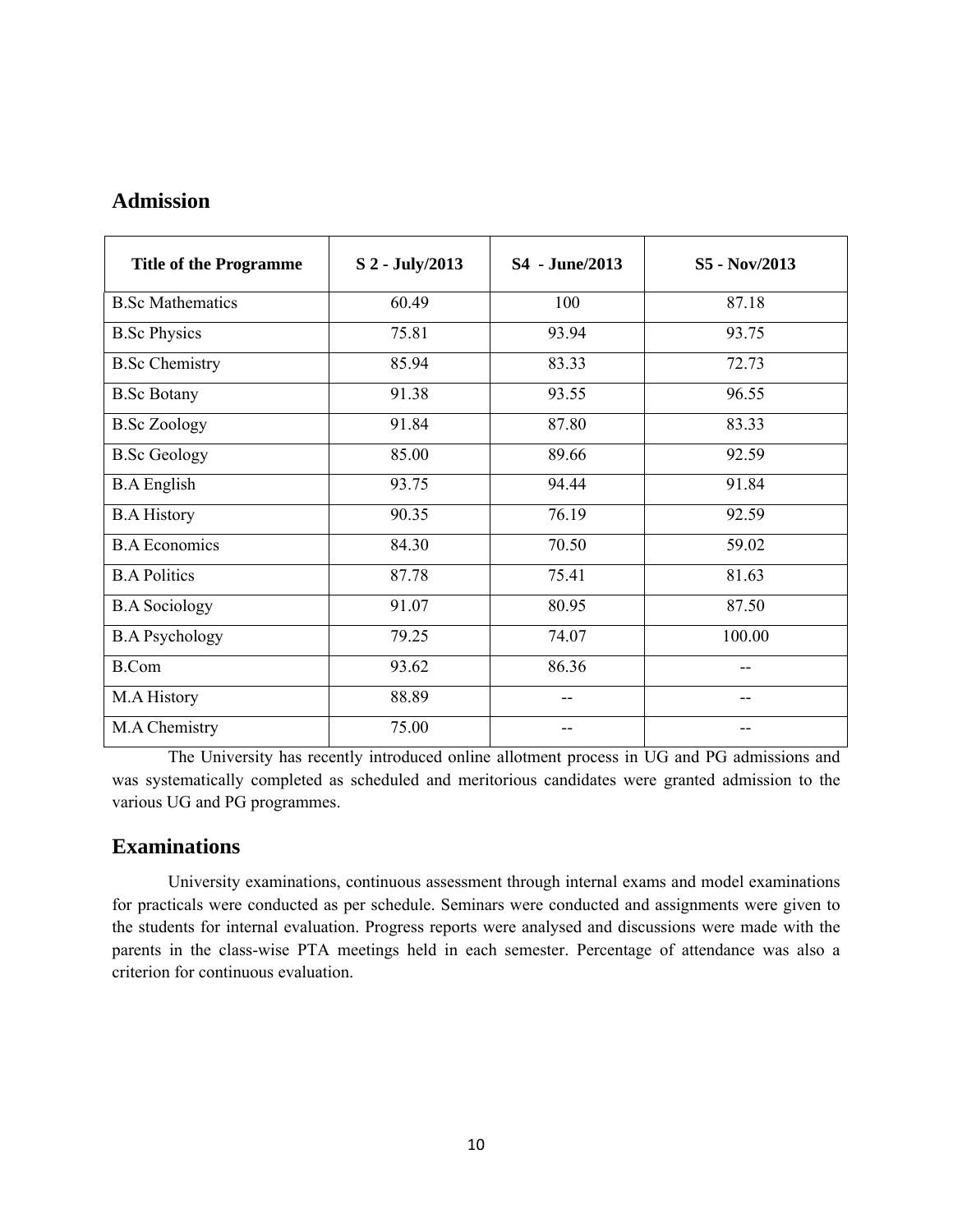## **Reports**

The Internal Quality Assurance Cell of our college has prepared the AQAR of 2012-2013 and has submitted it to the NAAC office. The AQAR of 2013-2014 is also getting ready for online submission. The LOI for NAAC Re-Accreditation of the college will be submitted in April 2014.

## **Research Activities**

## **Major Research Projects - UGC**

| <b>SI</b> | Name of       | <b>Department</b> | Title of project                                                                                                    | <b>Status</b>          | Amount          |
|-----------|---------------|-------------------|---------------------------------------------------------------------------------------------------------------------|------------------------|-----------------|
| No        | Investigator  |                   |                                                                                                                     |                        |                 |
|           | Dr. A. Shaji  | History           | Alcoholism in Kerala and its Social Impact<br>among the Marginalized Classes : A Study<br>in Historical Perspective | Ongoing                | $Rs 6.32$ lakhs |
| 2         | Dr I.G. Shibi | Chemistry         | Physicochemical<br>Characterization<br>and<br>Evaluation<br>Siddha<br>of<br>Metal<br>Based<br>Medicines             | Completed<br>submitted | Rs.7.2 lakhs    |

#### **Minor Research Projects ongoing -UGC**

| <b>SI</b>      | Name of             | <b>Department</b>    | Title of project                                                                                                                                           | Amount            |
|----------------|---------------------|----------------------|------------------------------------------------------------------------------------------------------------------------------------------------------------|-------------------|
| N <sub>0</sub> | <b>Investigator</b> |                      |                                                                                                                                                            |                   |
| 1              | Dr. S.Suma          | Chemistry            | Adducts, Cocrystals and their Metal<br>Lewis<br>Complexes-Molecular Engineering,<br>Structural<br>Studies and Screening for Pharmaceutical<br>Applications | Rs 1.50 lakhs     |
| $\overline{2}$ | Smt Vineetha N.R.   | Political<br>Science | Sustainable Development, Environmental Concerns<br>and the Panchayati Raj Institutions in Kerala: A<br>Comparative Study                                   | $Rs 60,000/-$     |
| 3              | Dr.Anjana V.        | <b>Statistics</b>    | Shock Detection in Stock Exchange Returns                                                                                                                  | Rs. 1.50<br>lakhs |

### **Minor Research Projects approved -UGC**

| SI<br>N <sub>0</sub> | Name of<br>Investigator | <b>Department</b> | Title of project                                                                                                                      | Amount                       |
|----------------------|-------------------------|-------------------|---------------------------------------------------------------------------------------------------------------------------------------|------------------------------|
|                      | Dr. I.G. Shibi          | Chemistry         | Physicochemical Evaluation of Some Metal Based<br><b>Traditional Medicines</b>                                                        | Rs 1.90<br>lakhs             |
|                      | Dr. Devipriya V.        | <b>Botany</b>     | Microstructural analysis of pollen and genetic<br>diversity study in species of <i>Jasminum L</i> . from<br>Kerala using RAPD markers | R <sub>s</sub> 1.60<br>lakhs |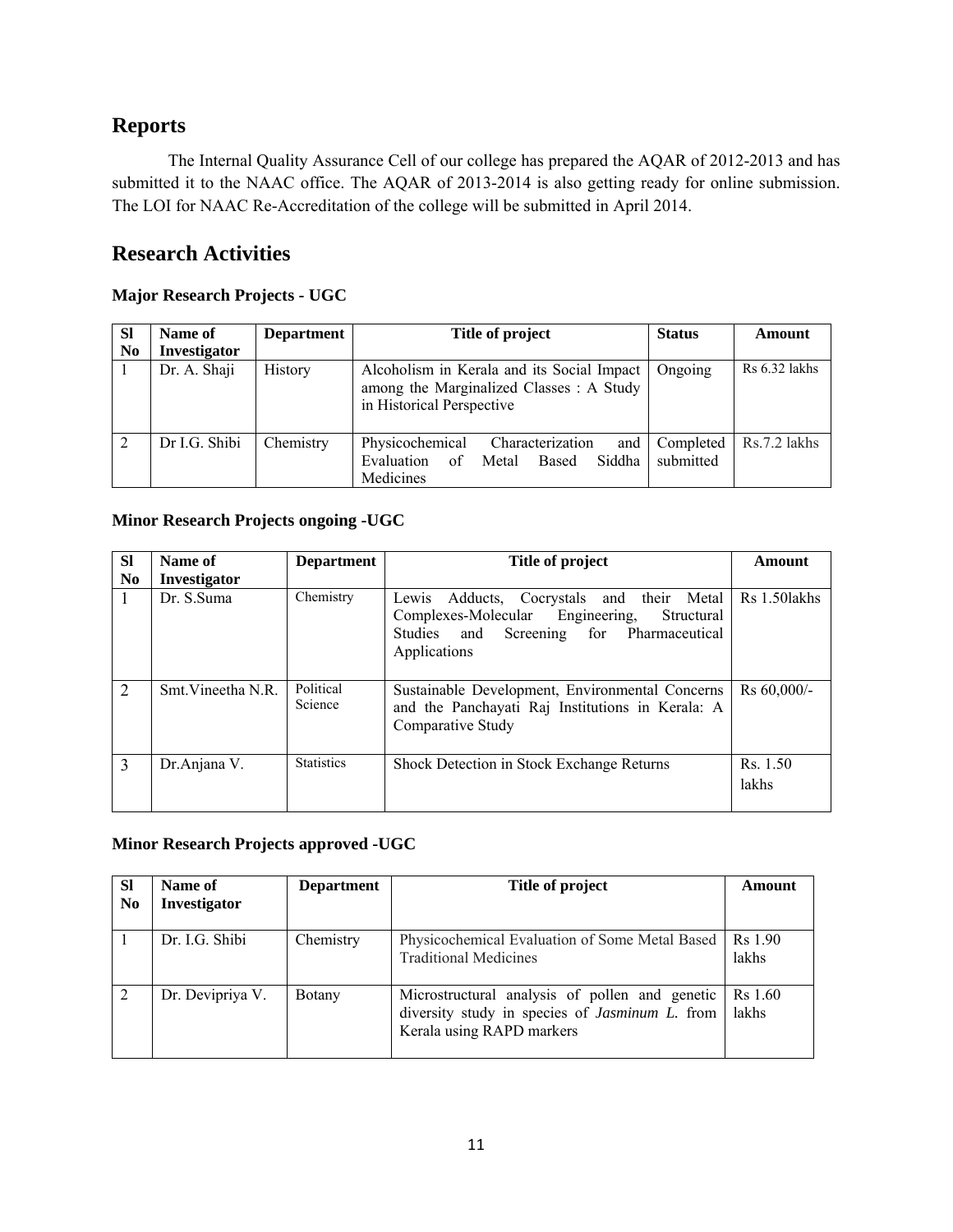|                | Dr. Mahesh S.   | Hindi                | Hindi Abhayan Adhyapan Ke Sandharbhume<br>Ganana Mulak Bhasha Vignan: Ek Adhyan                                                                              | Rs 1.45<br>lakhs             |
|----------------|-----------------|----------------------|--------------------------------------------------------------------------------------------------------------------------------------------------------------|------------------------------|
| $\overline{4}$ | Dr. Ajilal P.   | Psychology           | Factors Influencing Increased Alcoholism and<br>Mental Illness among Adivasis of Kerala and<br>Remedial Measures                                             | R <sub>s</sub> 1.05<br>lakhs |
| 5              | Sri Sreenish T. | Political<br>Science | Impact of Non Timber Forest Products (NTFP) on<br>the Socio-Economic condition of Kanikkars Life:<br>A Study among Kanikkar at Agasthyamala Forest<br>Region | Rs.<br>89,000/-              |

## **Teachers who were awarded PhD degree in 2013 – 2014**

| Sl. No.        | <b>Name of Teacher</b>  | <b>Department</b> | <b>Topic for Research</b>                                                                                                     |
|----------------|-------------------------|-------------------|-------------------------------------------------------------------------------------------------------------------------------|
| 1              | Smt. Suma B.S.          | Botany            | Floristic and Ecological Studies on Algae of Polluted<br>Waters in and Around Chavara Industrial Area                         |
| $\overline{2}$ | Smt. S.<br>Girijakumari | Malayalam         | Sociological Criticism in Malayalam - A Study Based<br>on Joseph Mundassery, Kuttipuzha Krishna Pillai &<br>Thayattu Sankaran |
| 3              | Smt. G. Lillybai        | Physics           | Non-linear Optical Properties of Certain Halides and<br>Tartarates                                                            |
| $\overline{4}$ | Smt. Roshini C.         | English           | Mother Tongue Interference in the Pronunciation of<br>English : A Study Based on the Undergraduate<br>Students in Kerala      |
| 5              | Smt. K.P Jayasree       | Chemistry         | Effect of Protic and Aprotic Solvent Mixtures on the<br>Kinetics of Solvolysis of Aliphatic Acid Chlorides                    |
| 6              | Smt. Mini Anand         | English           | Electronic Media and English Language Acquisition in<br>Semiliterates                                                         |
| 7              | Smt. Saritha S.R.       | <b>History</b>    | Colonialism and Modernization; History and<br>Development of Southern Railways, A Case Study                                  |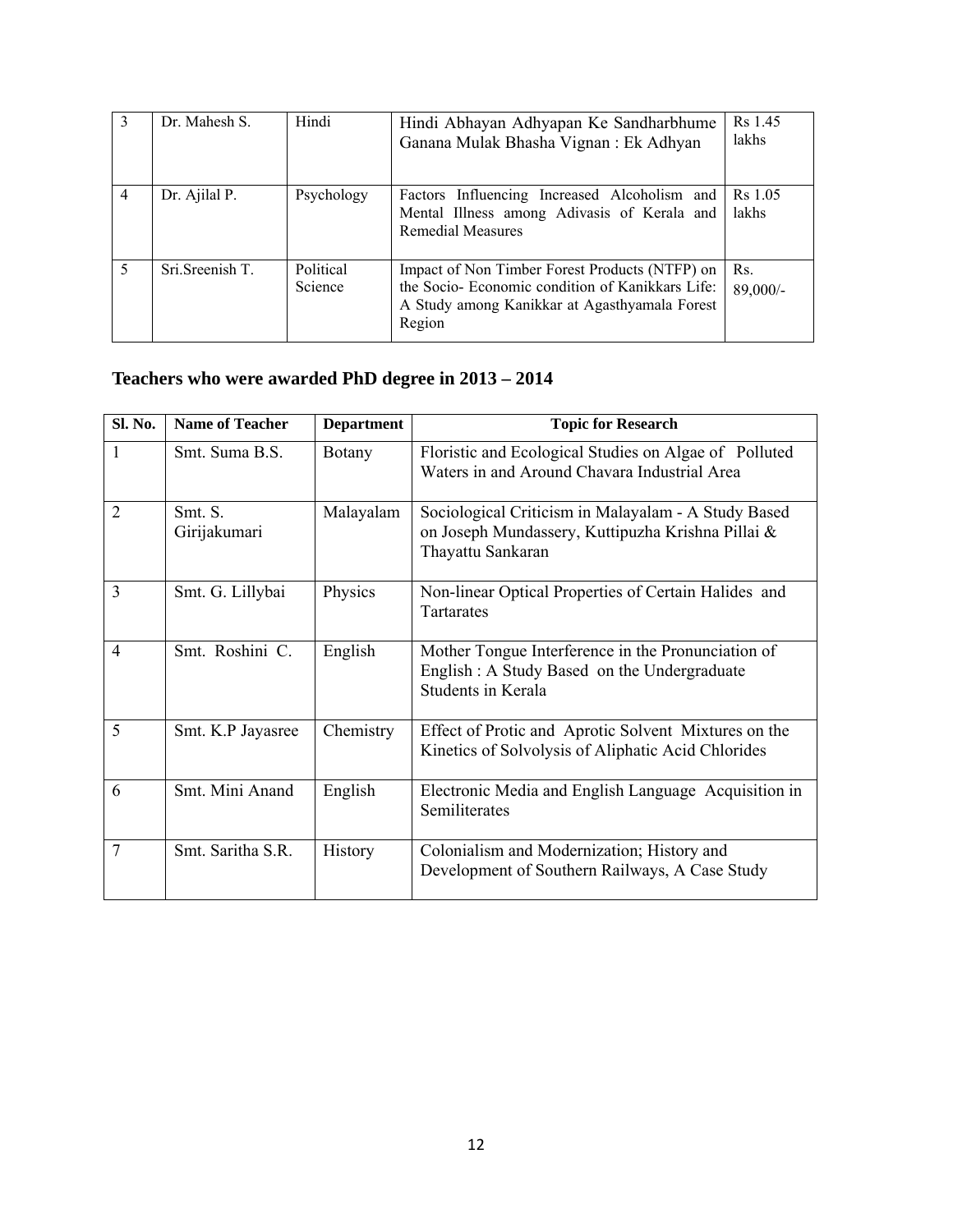## **Details of Research Guides**

There are 14 faculty members who are recognised research guides of the University of Kerala. They are the following:

| Sl.No.         | <b>Name</b>             | <b>Department</b> | <b>University</b> | No. of<br><b>Research</b><br><b>Students</b> |
|----------------|-------------------------|-------------------|-------------------|----------------------------------------------|
| $\mathbf{1}$   | Dr. C.G. Usha           | History           | Kerala            | $\mathbf{1}$                                 |
| $\overline{2}$ | Dr. Lekha. K. Nayar     | History           | Kerala            | 5                                            |
| $\overline{3}$ | Dr. G. Sreenivasan      | History           | Kerala            | $\overline{2}$                               |
| $\overline{4}$ | Dr. A. Shaji            | History           | Kerala            | 8                                            |
| 5              | Dr A.P Greeshmalatha    | History           | Kerala/KCHR       |                                              |
| 6              | Dr.C.Ajayan             | English           | Kerala            | --                                           |
| $\overline{7}$ | Dr. P.S. Vijayanath Raj | Politics          | Kerala            | $\mathbf{2}$                                 |
| 8              | Dr. I. G.Shibi          | Chemistry         | Kerala            | 3                                            |
| 9              | Dr. V. Bhagavathy       | Chemistry         | Kerala            |                                              |
| 10             | Dr. S. Suma             | Chemistry         | Kerala            | $\overline{7}$                               |
| 11             | Dr.Reena Ravindran      | Chemistry         | Kerala            | $\overline{\mathbf{3}}$                      |
| 12             | Dr. Devipriya. V        | <b>Botany</b>     | Kerala            | 8                                            |
| 13             | Dr. K. L. Vivekanandan  | Geology           | Kerala            | --                                           |
| 14             | Dr.A.S.Rakhee           | Psychology        | Kerala            | 3                                            |
| 15             | Dr Anjana R             | Psychology        | Kerala            | ۰                                            |

## **1. Dr. C.G. Usha , Department of History**

## **Ongoing Ph.D Research programme**

| Sl.No. | <b>Name of Research Scholar</b> | <b>Topic for Research</b>            |
|--------|---------------------------------|--------------------------------------|
|        | Shibu T.                        | Dalit Movements in Kerala since 1947 |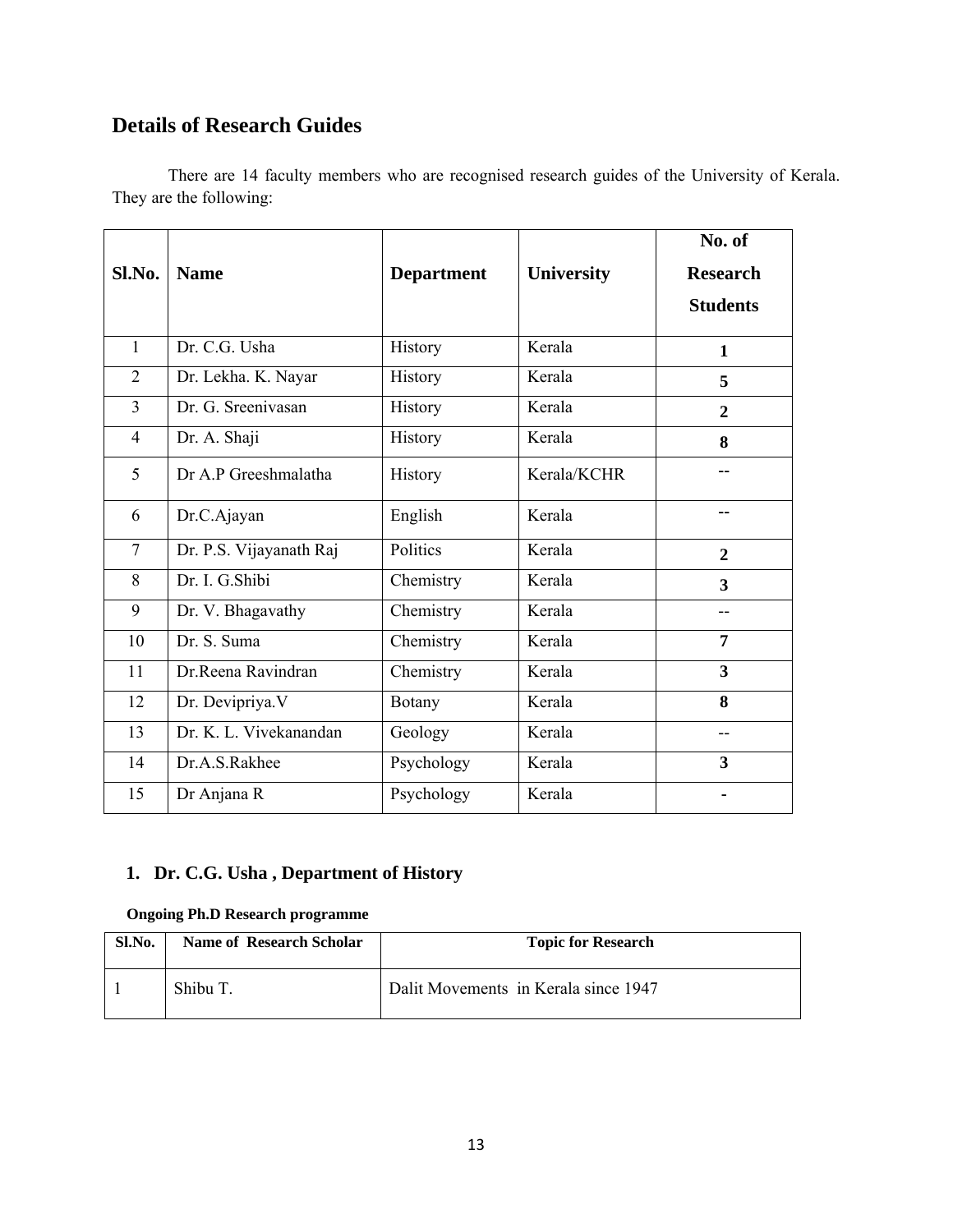## **2. Dr. Lekha.K.Nayar , Department of History**

| Sl.No.         | <b>Name of Research Scholar</b> | <b>Topic for Research</b>                                                                               |
|----------------|---------------------------------|---------------------------------------------------------------------------------------------------------|
| 1              | Vivek Varghese                  | Historicizing Psychiatric Practices: A Reading of Early<br>Lunatic Asylums in Colonial Kerala 1866-1947 |
| 2              | Sreepriya S.P.                  | The Space of EMS Namboodiripad as a Historian-A<br>Critical Re-reading                                  |
| 3              | <b>Binnie Mathew</b>            | Second World War and Travancore : A Historical<br>Interrogation                                         |
| $\overline{4}$ | Nikhil M.C.                     | Conceptualising Media Intervention in Various Dalit<br>Agitations across Kerala [2000-2010]             |
| 5              | Bini T.K.                       | Historicizing the Independent Travancore Imbroglio                                                      |

#### **Ongoing Ph.D Research programme**

## **3. Dr. G.Sreenivasan, Department of History**

#### **Ongoing Ph.D Research programme**

| Sl.No. | Name of Research Scholar | <b>Topic for Research</b>                                                                                       |
|--------|--------------------------|-----------------------------------------------------------------------------------------------------------------|
|        | Sujeesh Kumar C.         | Initiation and Assimilation of Homeopathy in Kerala: A<br>Historical Interrogation                              |
|        | Giftson A.W.             | Historicising the Activities of the London Missionary<br>Society-Parasala and Social Change in South Travancore |

## **4. Dr. A.Shaji , Department of History**

#### **Ongoing Ph.D Research programme**

| Sl.No. | <b>Name of Research Scholar</b> | <b>Topic for Research</b>                                                                             |
|--------|---------------------------------|-------------------------------------------------------------------------------------------------------|
|        | Sajeer S.                       | Social Forestry in Kerala: A Study in Historical and<br><b>Environmental Perspective.</b>             |
| 2      | Harikrishna Prasad L.S.         | The<br>Industrialisation-Growth and<br>Modernity:<br>Travancore Experience (1800-1948 A.D)            |
| 3      | Anish V.D.                      | Trade in Diplomacy: A Study on European Trade<br>Relations with Ali Rajas of Cannanore                |
| 4      | Dipu A.                         | Peasant Migration and its Ecological Transformation<br>in Idukki District: A Historical Interrogation |
| 5      | Thomas. P. John                 | Situating the Malankara Syrian Catholics in the                                                       |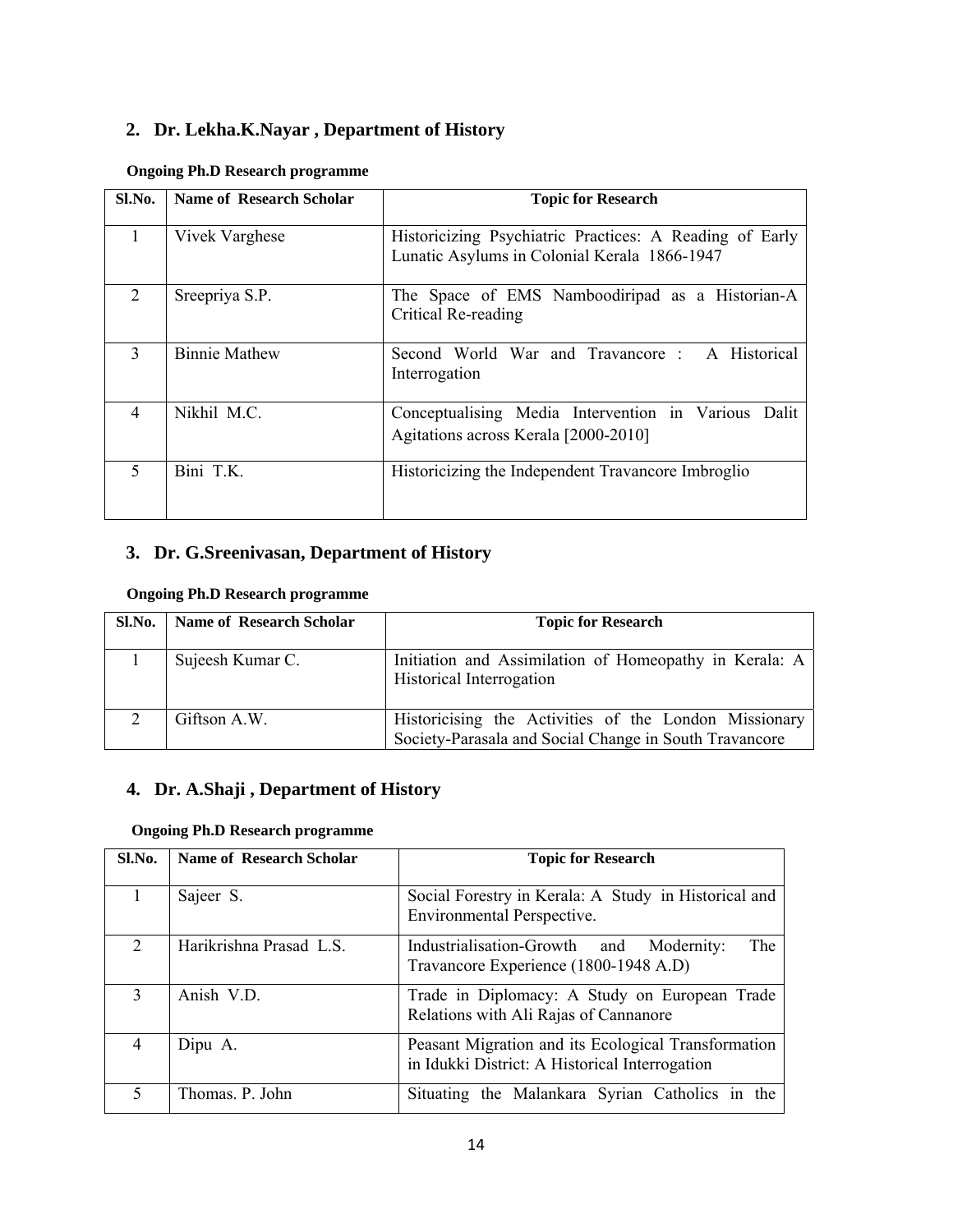|   |               | Socio-political Milieu of Modern Kerala.-1930-1994                     |
|---|---------------|------------------------------------------------------------------------|
| 6 | Umesh Mani M. | Historicising the Malabar Special Police (1884-<br>1956)               |
|   | Sani K.P.     | Relooking the Anti-British Agitation of Kurichiars of<br>Wyanad        |
| 8 | Koshy George  | Historicising the Activities of Marthoma Syrian<br>Catholics of Kerala |

## **5. Dr. Vijayanath Raj, Department of Political Science**

## **PhDs produced earlier**

| Sl.No. | Name of Research Scholar | <b>Topic for Research</b>                                                                      |
|--------|--------------------------|------------------------------------------------------------------------------------------------|
|        | Lathakumary R. (2004)    | Women and Politics with Special Reference to the New<br>Voters of Kerala                       |
|        | Krishnamma S. (2004)     | Trade Unionism during Economic Liberalisation: A Case<br>Study of Industrial Workers in Kerala |

#### **Ongoing Ph.D Research programme**

| Sl.No. | <b>Name of Research Scholar</b> | <b>Topic for Research</b>                                                         |
|--------|---------------------------------|-----------------------------------------------------------------------------------|
|        | Smt. Ambika V.                  | Revolutionary Socialist Party and the Cashew and Fishing<br>Communities of Kollam |
|        | Smt. Raziya Beegum M.           | Violence against Women in Kerala: A Study of Jaagritha<br>Samiti                  |

## **6. Dr I.G Shibi, Department of Chemistry**

#### **Ongoing Ph.D Research programme**

| Sl.No. | Name of Research Scholar | <b>Topic for Research</b>                                                                                                       |
|--------|--------------------------|---------------------------------------------------------------------------------------------------------------------------------|
|        | Jisha R.S.               | Physico-chemical and Insilico Analysis of Some<br><b>Traditional Indian Medicines</b>                                           |
| 2      | Jaikumar S.              | Physico-chemical and Insilico Analysis for Evaluating the<br>Druggability of Some Ayurveda and Siddha Medicinal<br>Preparations |
|        | Aswathy L.               | Analytical and Computational Methods to Validate Some<br><b>Traditional Indian Medicines</b>                                    |

## **7. Dr. S.Suma, Department of Chemistry**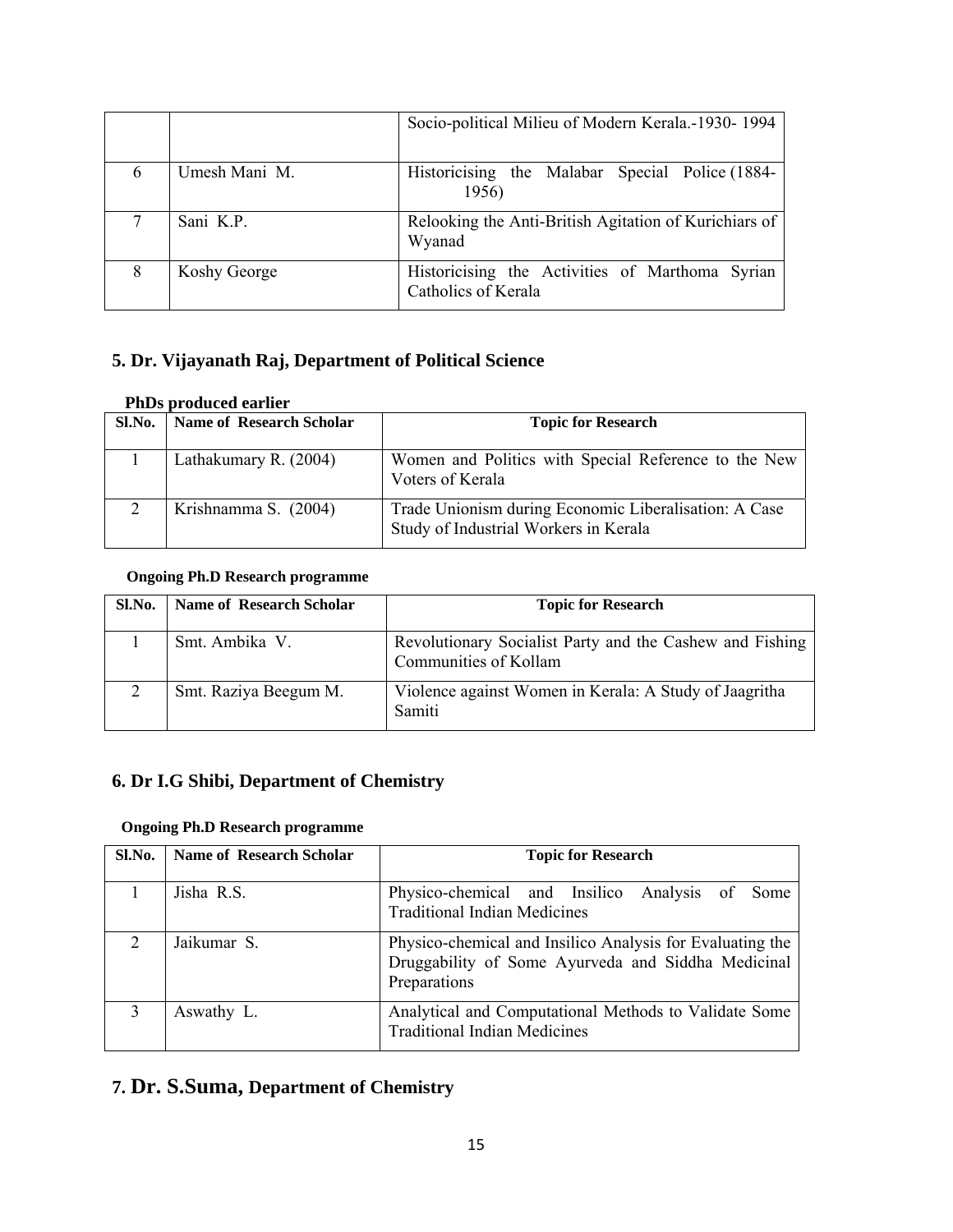## **PhDs produced**

| Sl.No.         | <b>Name of Research Scholar</b> | <b>Topic for Research</b>                                                                                                                 |  |
|----------------|---------------------------------|-------------------------------------------------------------------------------------------------------------------------------------------|--|
|                | Anoop M.R. (2013)               | of Thiosemicarbazones<br>Complexes<br>Metal<br>and<br>Phenylbutazone                                                                      |  |
| $\overline{2}$ | Binil P. Sasidharan (2014)      | <b>Transition Metal Complexes of Semicarbazones</b>                                                                                       |  |
| 3              | Jisha K.R. (2012)               | Metal Complexes of Biologically Active Molecules                                                                                          |  |
| $\overline{4}$ | Vasanthakumar M.S. (2011)       | Synthesis, Characterisation and Thermal Studies of Metal<br>Complexes of Thiosemicarbazones of Isovanillin,<br>Orthovanillin and Vanillin |  |
| 5              | Kala U.L (2008)                 | Synthesis, Spectral and Magnetic Studies on Some<br><b>Transition Metal Complexes</b>                                                     |  |

## **Ongoing Ph.D Research programme**

| Sl.No.         | <b>Name of Research Scholar</b> | <b>Topic for Research</b>                                                                              |  |
|----------------|---------------------------------|--------------------------------------------------------------------------------------------------------|--|
| 1              | Nisha S. Kumar                  | Studies on Metal Complexes of Semicarbazones                                                           |  |
| $\overline{2}$ | Asha A.                         | Metal Complexes of Schiff Bases                                                                        |  |
| 3              | <b>Binimol Mary Mathew</b>      | Preparation, Characterization and Structural Studies of<br>Some Lewis Acid-Base Adducts and Cocrystals |  |
| $\overline{4}$ | Suji C.S.                       | Crystal Growth and Structural Studies of Metal Complexes<br>for Technological Applications             |  |
| 5              | Anju Mary Jacob<br>$(CSIR-JRF)$ | Preparation and Evaluation of Metal Cross-Linked<br>Chitosan Beads for Drug Delivery Application       |  |
|                | <b>Applied for registration</b> |                                                                                                        |  |
| 6              | Reshmi Jaya Raveendran          | Studies on Metal Complexes of Pyrazolone Derivatives                                                   |  |
| 7              | Jiju K.R.                       | Metal Complexes of Imidazol and Hydrazones                                                             |  |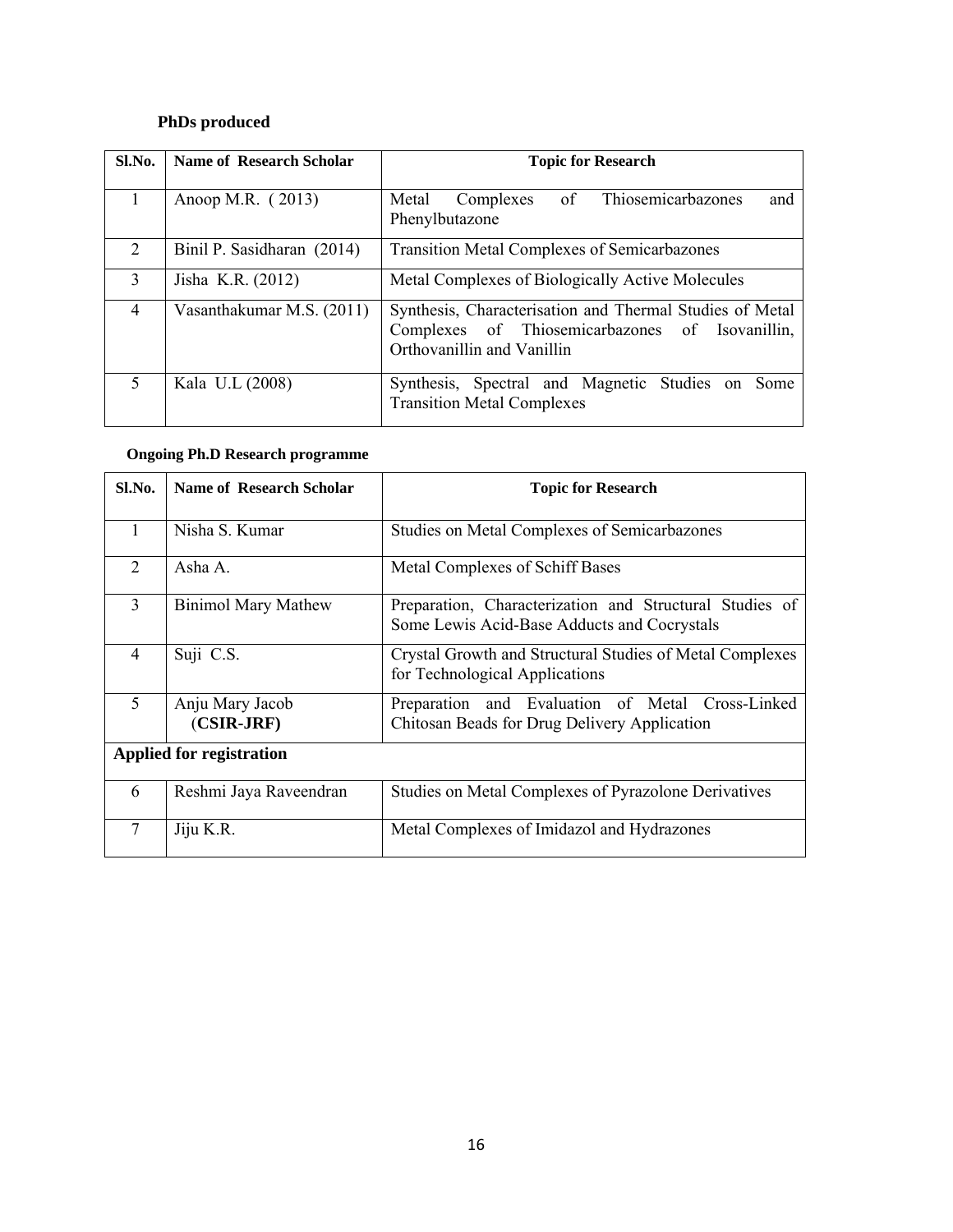## **8. Dr.Reena Ravindran, Department of Chemistry**

#### **PhDs produced**

| Sl.No. | <b>Name of Research Scholar</b> | <b>Topic for Research</b>                                  |  |  |
|--------|---------------------------------|------------------------------------------------------------|--|--|
|        | Shiji Fazil (March 2014)        | Studies of Some Metal Complexes of Pyrazolone<br>Analogues |  |  |
| 2      | Saraudevi A. (March 2014)       | Studies on Some Metal Complexes of Multidentate<br>Ligands |  |  |

#### **Ongoing Ph.D Research programme**

|        | ongoing I lip Research programme |                                                                    |  |
|--------|----------------------------------|--------------------------------------------------------------------|--|
| Sl.No. | <b>Name of Research Scholar</b>  | <b>Topic for Research</b>                                          |  |
|        | Bijili B.K                       | Studies on Metal Complexes with ONS Donor Ligands                  |  |
| 2      | Minitha <sub>.R</sub>            | Synthesis and Characterization of Metal Complexes of<br>Hydrazones |  |
|        | <b>Awaiting registration</b>     |                                                                    |  |
|        | Arulja Mohan                     | Awaiting Registration order                                        |  |

## **9. Dr. Devipriya V., Department of Botany**

## **Ongoing Ph.D Research programme**

| Sl.No.                      | <b>Name of Research Scholar</b> | <b>Topic for Research</b>                                                                                                                                           |  |
|-----------------------------|---------------------------------|---------------------------------------------------------------------------------------------------------------------------------------------------------------------|--|
| 1                           | Devipriya M.S.                  | Molecular Characterization and Systematic Studies on<br>Selected Species of Salacia L.                                                                              |  |
| $\mathcal{D}_{\mathcal{L}}$ | Dhanya C.                       | Comparative Systematics of Two Solanaceous Genera -<br>Datura Linn. and Brugmansia Pers.                                                                            |  |
| $\overline{3}$              | Smitha Nair                     | Analysis of Infraspecific Variations in Jasminum sambac<br>(L.) Ait for Diversity Characterization                                                                  |  |
| $\overline{4}$              | Regy Yohannan                   | A Comprehensive Systematic Study of the Genus<br>Jasminum L. from Kerala                                                                                            |  |
| 5                           | Nirmala Jeyarani                | Molecular Characterization and Screening for Molecular<br>Markers Associated with Essential Oil Production in<br>Selected Members of <i>Jasminum</i> L. from Kerala |  |
| 6                           | Thushara T.                     | Systematic Studies on the Genus <i>Thunbergia</i> Retz. from<br>Kerala                                                                                              |  |
| $\overline{7}$              | Atheena Suseelan                | Systematic Studies on the Genus Spermacoce L. from<br>Kerala                                                                                                        |  |
| 8                           | Raji S. Nair                    | Analysis of Interspecific Variations in the Genus Leea D.<br>Royen ex L. from Kerala                                                                                |  |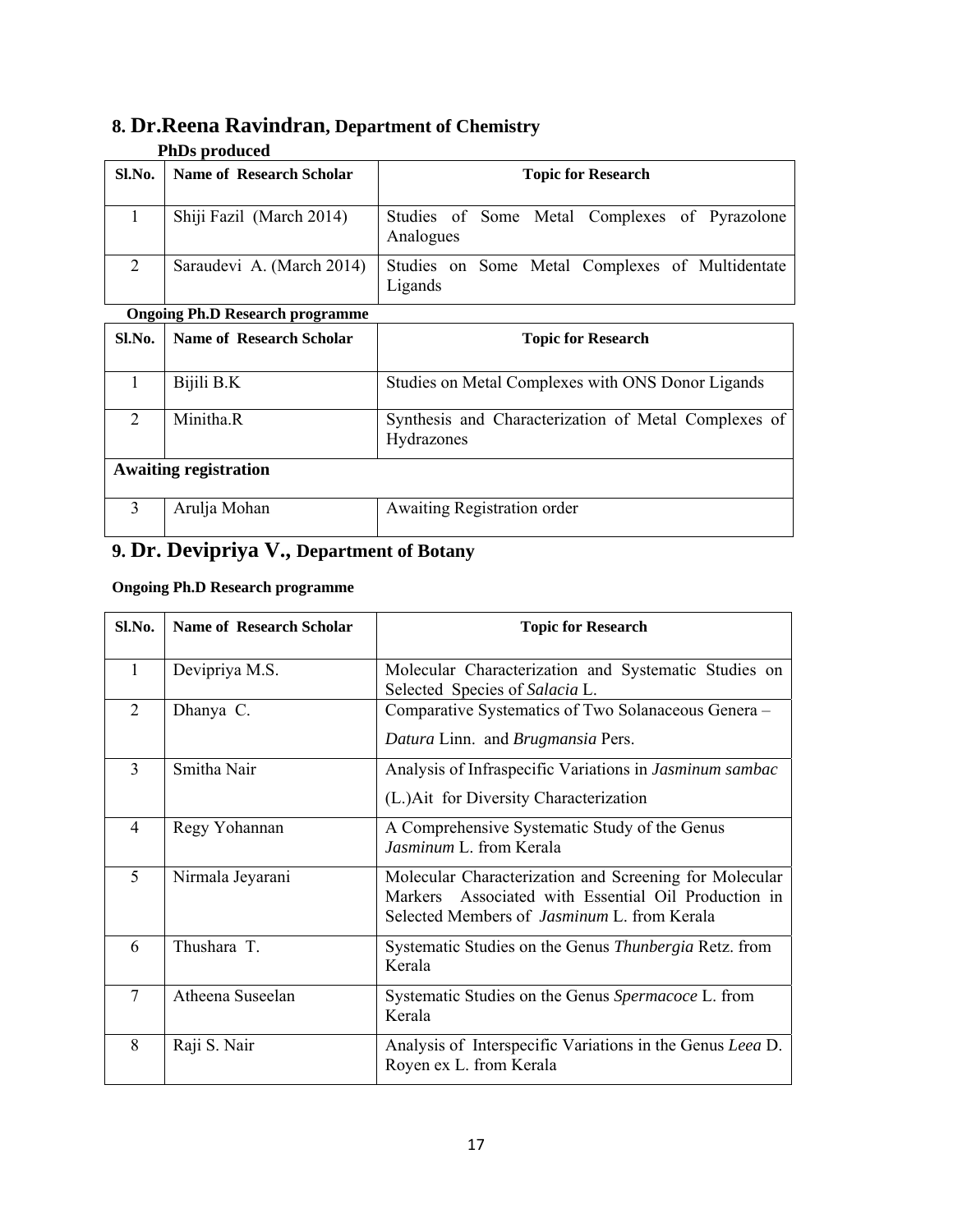## **10. Dr. A.S. Rakhee , Department of Psychology**

| Sl.No.         | Name of Research Scholar | <b>Topic for Research</b>                                                        |  |
|----------------|--------------------------|----------------------------------------------------------------------------------|--|
|                | Anitha Kumari            | Psycho-Social Problems of Deaf Adolescents                                       |  |
| $\overline{2}$ | Mili M.                  | Personality Style and Depression among Type II<br><b>Diabetes Patients</b>       |  |
|                | Kalarani K.S.            | Psychosocial Correlates of Parenting Stress in Mothers<br>with Autistic Children |  |

#### **Ongoing Ph.D Research programme**

## **Activities of Departments**

## **Department of English**

### **Departmental Activities**

- The Department of English was elevated to a **Post Graduate department** in 2013 with a sanctioned strength of fifteen. The PG programme was formally inaugurated by **Dr.Balamohan Thampi**, Former Vice-Chancellor, University of Kerala on Nov 7, 2013. The first batch consists of eleven girls and four boys.
- **Class-wise PTA meetings** were conducted in all semesters and parents attended the meeting. Progress achieved by the students and their weak study areas were brought to their notice.
- **Department Level Monitoring Committee Meetings** for the FDP students were also conducted during this period to discuss the academic matters. The committee could effectively do the online enrollment and semester registration of the students. The committee could do the internal examinations and prepare the CE sheets in time. Committee analysed the semester results also during meetings.
- The Faculty also **participated in the University Examinations** as Chairman/ Chief Examiner/ Additional Examiner.
- Felicitation to a budding poet: Aiswarya T Anish, a budding poet and daughter of one of the nonteaching member, Mr. Anish, was felicitated by the Dept. of English on 7.11.2014. Dr Balamohan Thampi Former Vice-Chancellor, University of Kerala handed over the momento in the presence of Dr. K.L Vivekanandan, Member Syndicate and the Principal. The function was followed by a poetry reading session.

| Sl.No. | <b>Name of Faculty</b> | <b>Designation</b>    | <b>Qualifications</b> |
|--------|------------------------|-----------------------|-----------------------|
|        | Dr. M. Devakumar       | Principal             | M.A, Ph.D             |
|        | Dr. C. Ajayan          | Associate Professor & | M.A, M.Phil., Ph.D.   |

### **Present members of the Faculty**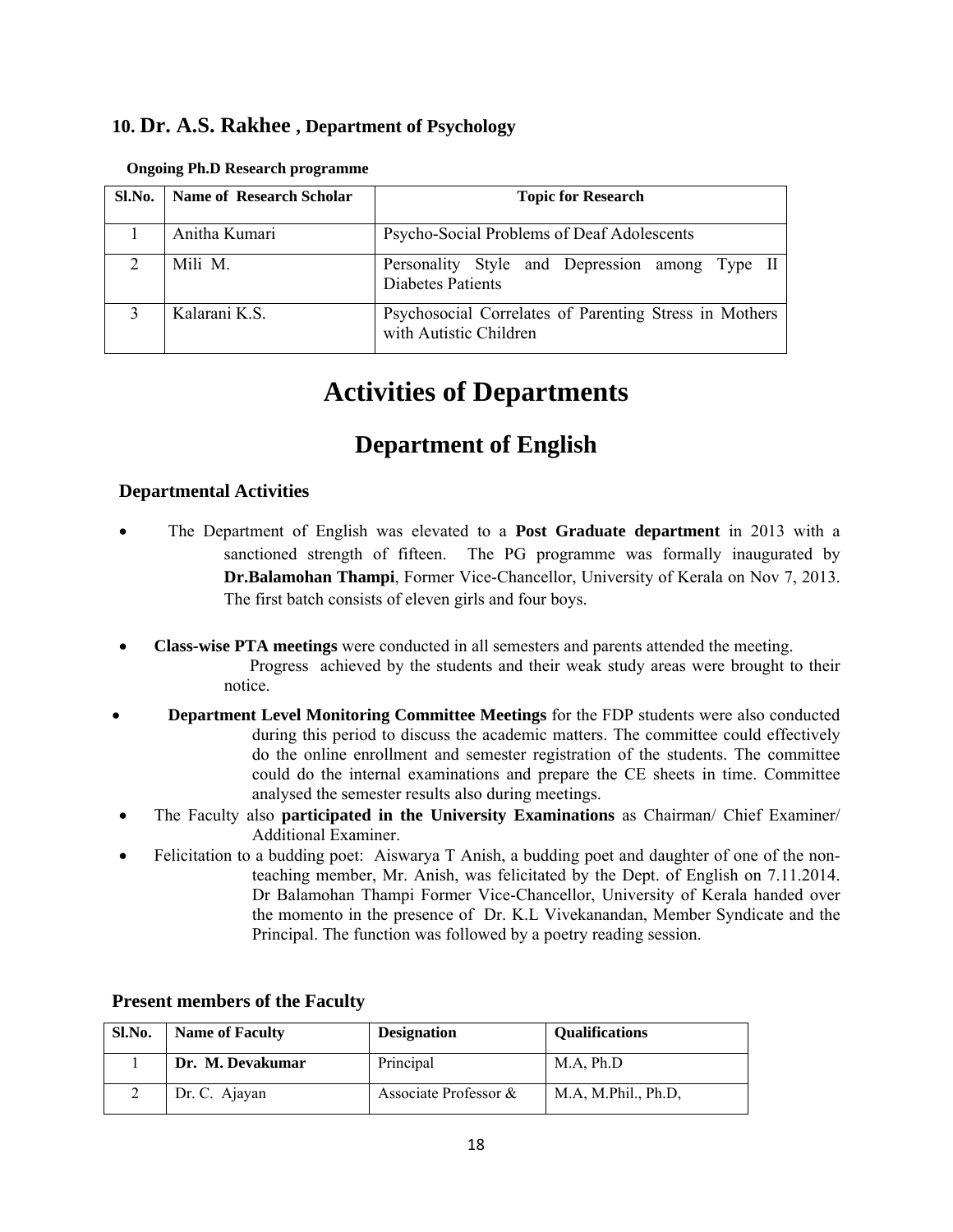|   |                       | Head                       |                    |
|---|-----------------------|----------------------------|--------------------|
| 3 | Dr. Mini Anand        | Associate Professor        | M.A, M.Phil., Ph.D |
| 4 | Dr. C. Roshni         | Associate Professor        | M.A, Ph.D          |
| 5 | Dr. Manu Remakanth    | Associate Professor        | M.A, D.J., Ph.D    |
| 6 | Dr. Swapna Gopinath   | Associate Professor        | M.A, M.Phil., Ph.D |
| 7 | Smt. Julie PS         | <b>Assistant Professor</b> | M.A., B.Ed.        |
| 8 | Smt. Lakshmi Priya PS | <b>Assistant Professor</b> | M.A, B.Ed.         |
| 9 | Smt. Nayana Konath    | <b>Assistant Professor</b> | M.A, M.Phil.       |

#### **Achievements of the Teaching Staff**

#### **1. Dr.M. Devakumar**

#### **Positions held**

- Is the Principal of our college
- Editor-in-Chief of *Logos*, a multidisciplinary biannual research journal of SN College, Chempazhanthy.
- Heads several Academic and Associated Bodies in the College.
- Chairman, Organising Committee, Spectrum Annual Seminar Series of the college.
- General Convener, Golden Jubilee Celebration Committee of the college.

#### **Papers Published**

- Devakumar M. 2014. The Class Struggle in the Pre-Marxian and Post-Marxian Scenario for the Exclusion of the First World. *Logos*, 1(2) : 1-5.
- Has also published several in-depth articles on socially and academically relevant matters in popular newspapers.

#### **Papers accepted for publication**

The Defeat of the Repressive Regime: The vision of Narayana Guru in Kerala. *The Researcher*,  $(2014)$  2 (1 & 2).

#### **UGC National seminar addressed**

Valedictory Address: UGC National Seminar on "Alienation and Self-Assertion in the politics of Dalit Literature" in S.N College for Women, Kollam, February 25-26, 2014.

#### **Paper Presentations**

Presented a paper titled, 'Swami Vivekananda: His Vision and Mission', in the seminar on 'Humanism and Brotherhood of Man in the Teachings of Swami Vivekananda' sponsored by Sree Ramakrishna Mission in S.N College, Chempazhanthy on 15 February, 2014.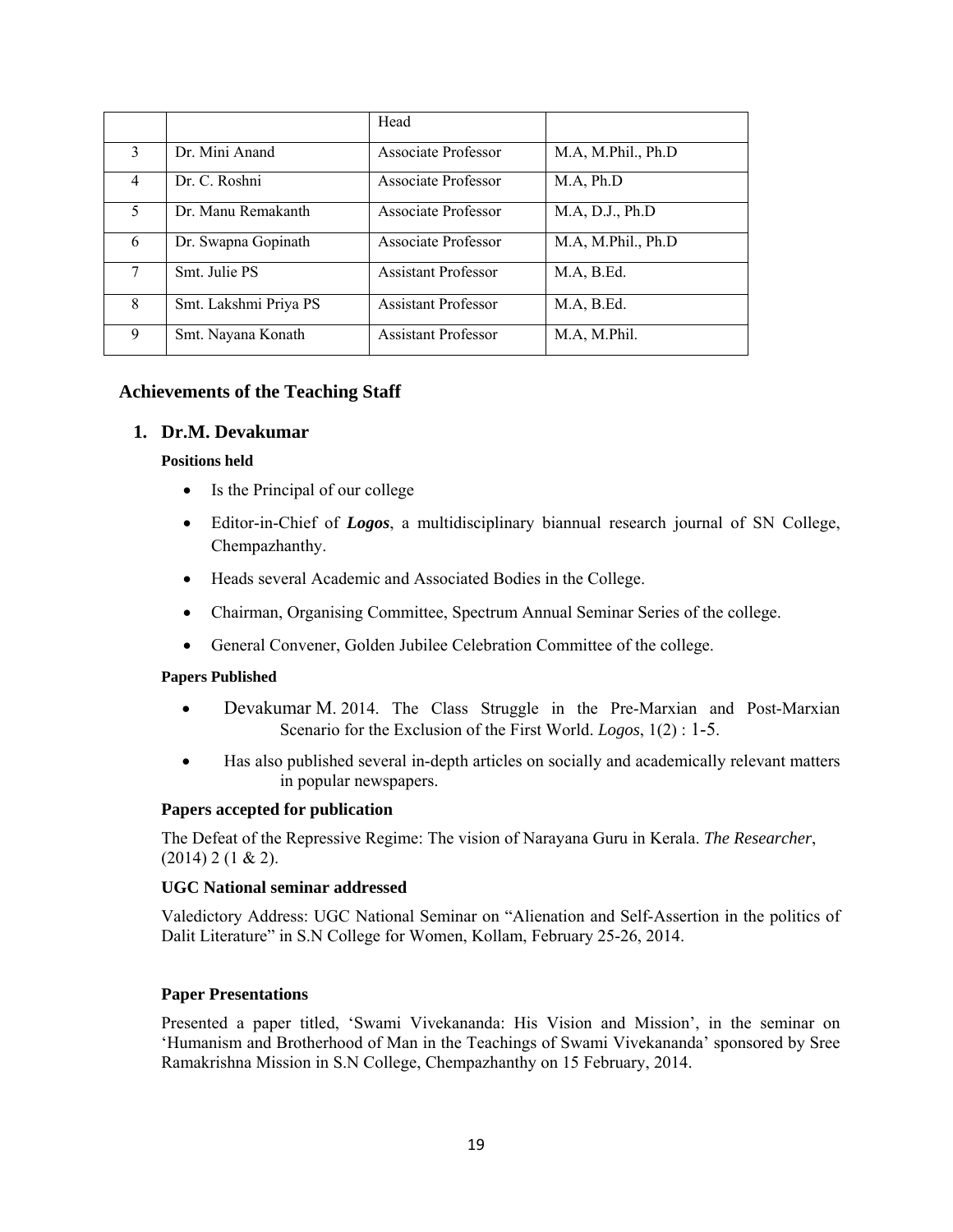Presented a paper titled 'Electoral Reforms:Nota vs Vote In' in the seminar on Electoral Reforms: Challenges Ahead sponsored by Institute of Public Administration - Kerala Regional Branch in S.N College, Chempazhanthy on 20<sup>th</sup> February, 2014.

#### **Seminars attended**

Attended Students Seminar on Higher Education organized by Kerala State Higher Education Council in Mar Ivanios College, Trivandrum on 27 August, 2013.

## **2. Dr. C Ajayan**

#### **Invited Lecture**

- Resource person at SN College for Women, Kollam. Feb 25-26, 2014. National seminar on Alienation and Self-assertion in the politics of Dalit literature.
- Resource person / chaired a session in the national seminar on Reading Literature in the contemporary critical paradigm held at Bishop Moore College, Mavelikkara on 13-14 Aug 2013.

#### **Paper presentation – National Seminar**

• Presented a paper on "Interrogating Autobiographies: Theories and Life Narratives" at a two-day National seminar held at SSUSRC, Payyannur on Jan 1-2, 2014.

## **2. Dr B. Mini Anand**

• PhD awarded in March 2014 for her thesis titled "Electronic Media and English Language Acquisition in Semiliterates".

## **3. Dr. Roshni C**

• PhD awarded in December 2013, for her thesis titled "Mother Tongue Interference in the Pronunciation of English: A Study Based on the Undergraduate Students in Kerala".

### **4. Dr. Manu Remakant**

### **Invited Lecture**

- Was resource person at Bishop Moore College, Mavelikkara on 14 Aug, 2013, for the session titled 'Reading Films.'
- Was resource person at SN College, Chathannur on 21 Jan 2014 for the session titled 'Reading Films.'
- Was resource person at SN College, Sivagiri on 13 Mar 2014 for the sesson titled 'Films as Narratives.'

### **5. Dr. Swapna Gopinath**

### **Invited Lecture**

• Was a Resource Person in the UGC Sponsored Workshop on ELT Materials Production organized by the Institute of English, University of Kerala on 16, 17 and 18 May 2013.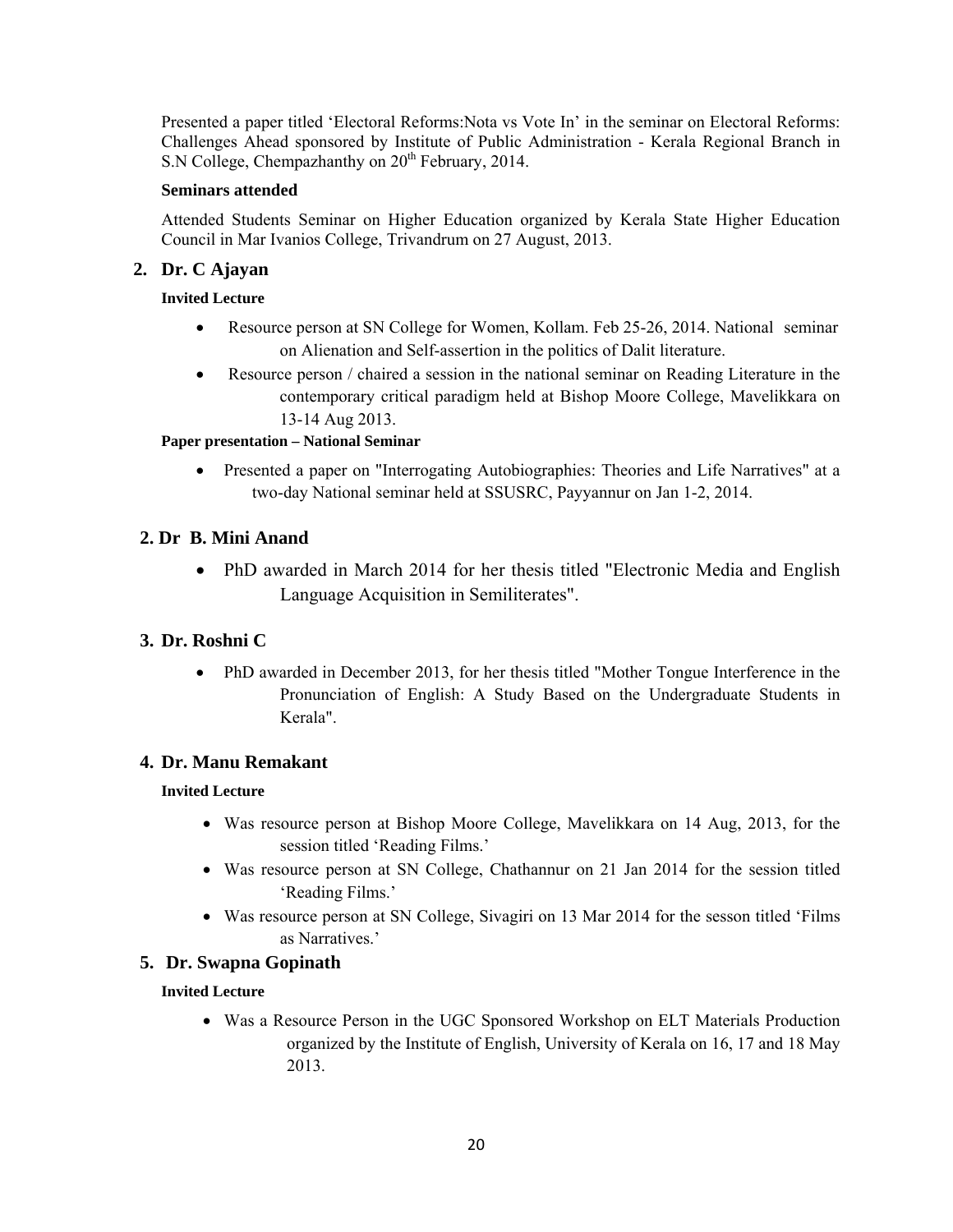- Was a Resource Person for Material Production at the UGC Sponsored National Workshop on ELT Curriculum for Science organized by the Institute of English, University of Kerala on 28 and 29 October 2013.
- Chaired a session and was a panelist at the International Seminar on Ending Gendered Violence: From Theory to Practice organized by All Saints College, Trivandrum on 18 and 19 November 2013.
- Was a Resource Person for Material Production at the UGC Sponsored National Workshop on Diaspora Studies. Coordinated a module and presented a paper on Chinese American Diaspora at the workshop organized by the Institute of English, University of Kerala on 22 and 23 November 2013.
- Delivered a Plenary Talk "Globalizing Pattern in Regional Music and Dalit Culture: A Cultural Studies Reading of Western Musical Tradition in Kerala" at the National Seminar (Readings and Rereadings in Culture, Literature and Film) held at KNM Govt. Arts and Science College, Kanjiramkulam, Trivandrum on 25-26 February 2014.

#### **Paper presentation– International Seminar**

• Presented a paper "A Diasporic Perspective on Subalternity and Voices of Dissent in the Homeland: A Culture Studies Reading of the film Papilio Buddha" at the International Seminar (Diasporic Indian Cinemas and Bollywood on the Diaspora: Re-Imagings and Repossessions)held at OUCIP Hyderabad on 22-24 January 2014.

#### **Paper presentation– National Seminar**

- Presented a paper "National Identity, Religious Ritualism and Diaspora Community: A Culture Studies Perspective" at the National Seminar (Faith and Ideology in Literature) held at St. Andrew's College, Mumbai on 30 and 31 of August 2013.
- Presented a paper "Negotiating the Loss in Trauma narratives: A Culture Studies Perspective" at the National Seminar (Event, Memory and Literature: Trauma Narratives of the Indian Subcontinent) held at St. Thomas College, Kozhencherry, Kerala on 5 and 6 September 2013.
- Presented a paper "Transnational Music for the Global market: A Culture Studies Perspective" at the National Seminar (The Politics of Popular Culture: Current Trends in Mass Media and Popular Fiction) held at Mar Thoma College, Tiruvalla, Kerala on 11 and 12 September 2013.

#### **6. Smt. Nayana Konath**

#### **Paper presentation – National Seminar**

• Presented a paper titled "Trite Humour in 'Thus Spake Shoorpanakha, So Said Shakuni'" at the International Seminar on Humor held at IIST, Valiamala on 13 -14 Dec 2013.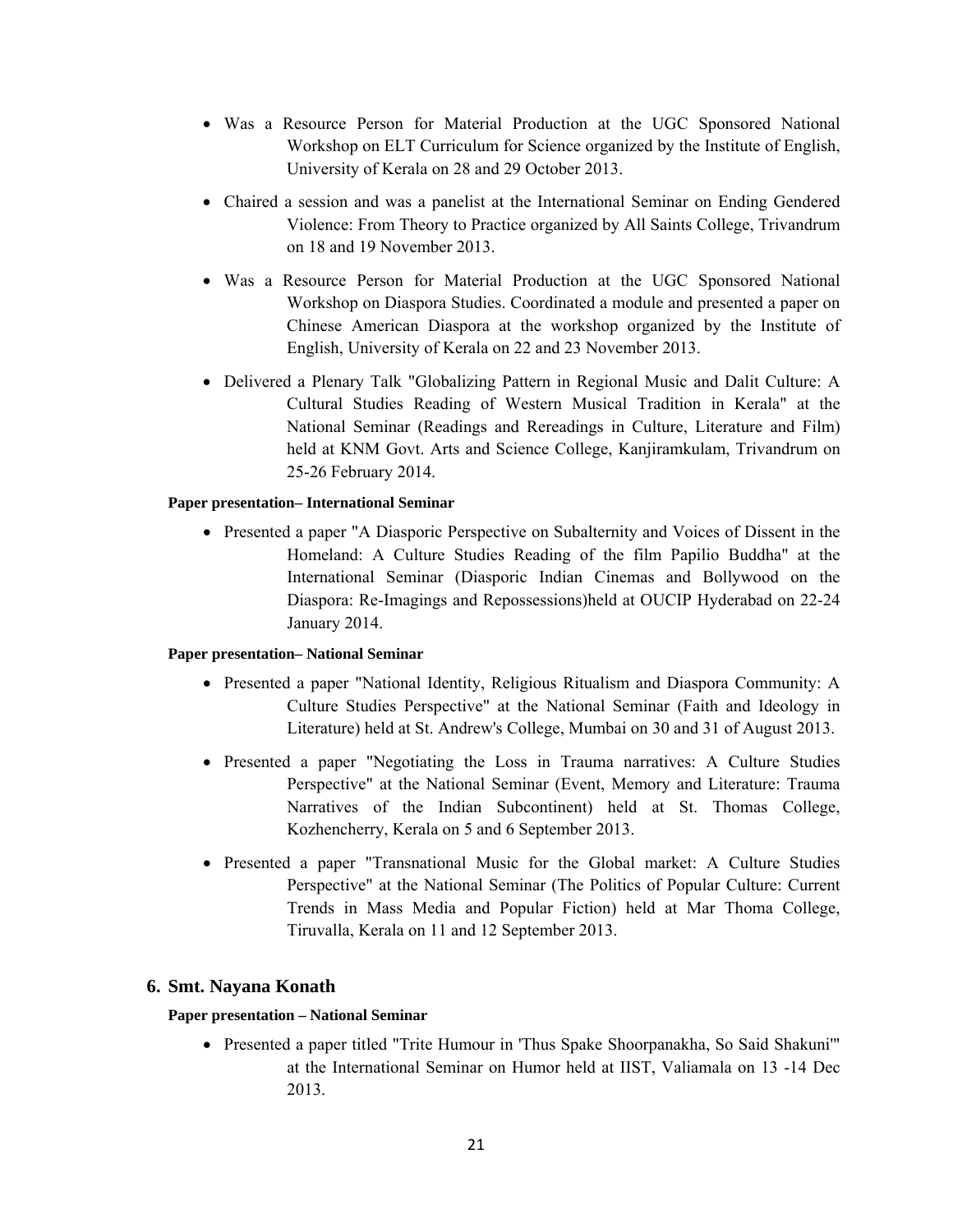## **7. Smt. Julie P.S.**

#### **Invited Lecture**

• Was a Resource Person at the UGC-SAP sponsored National Workshop at Institute of English from 22 to 23 November 2013

#### **Paper presentation– International Seminar**

• International Conference (Sponsored by KAAS) at Sree Ayyappa College for Women, Kanyakumari from 20 & 21/9/2013 and presented a paper titled 'When Tail-Ends Tell Tales.'

#### **Paper presentation– National Seminar**

• National Seminar on Re-tracking the Celluloid: History, Politics and Popular Culture in Films at NSS college, Pandalam from 24 to 26 October 2013 and presented a paper on 'Female Liberation in Malayalam Films.'

#### **Participation in seminars and workshops**

- Attended Orientation Course at Academic Staff College, Kariavattom from 23/4/2013 to 20/5/2013.
- Refresher Course at ASC, Kariavattom from 11/7/2013 to 31/7/2013.
- State Level Workshop on Literary Theory at Institute of English, University of Kerala on 31.8.2013.
- Attended UGC sponsored National Seminar on Alienation and Self-Assertion in the Politics of Dalit Literature at PG Department of English, SN College for Women, Kollam On  $25 \& 26$  February, 2014 and presented a paper titled Unveiling the Sensibilities of the Marginalized-An Analysis of Jayan K Cheriyan's `Papilio Buddha'.

## **8. Smt. Lakshmi Priya P.S.**

• Attended Refresher Course at the Academic Staff College, University of Kerala from 5/11/13 to 25/11/13.

## **Department of History**

## **Departmental Activities**

- An **Alumni Meeting** of the department was held on 15/3/2014. 64 former students and their families participated in the meeting and promised their support in the development of the department.
- The department conducted an **Invited Lecture** on 'Local History' by Dr.P.S Gopakumar, Associate Professor, University College, Trivandrum in August 2013.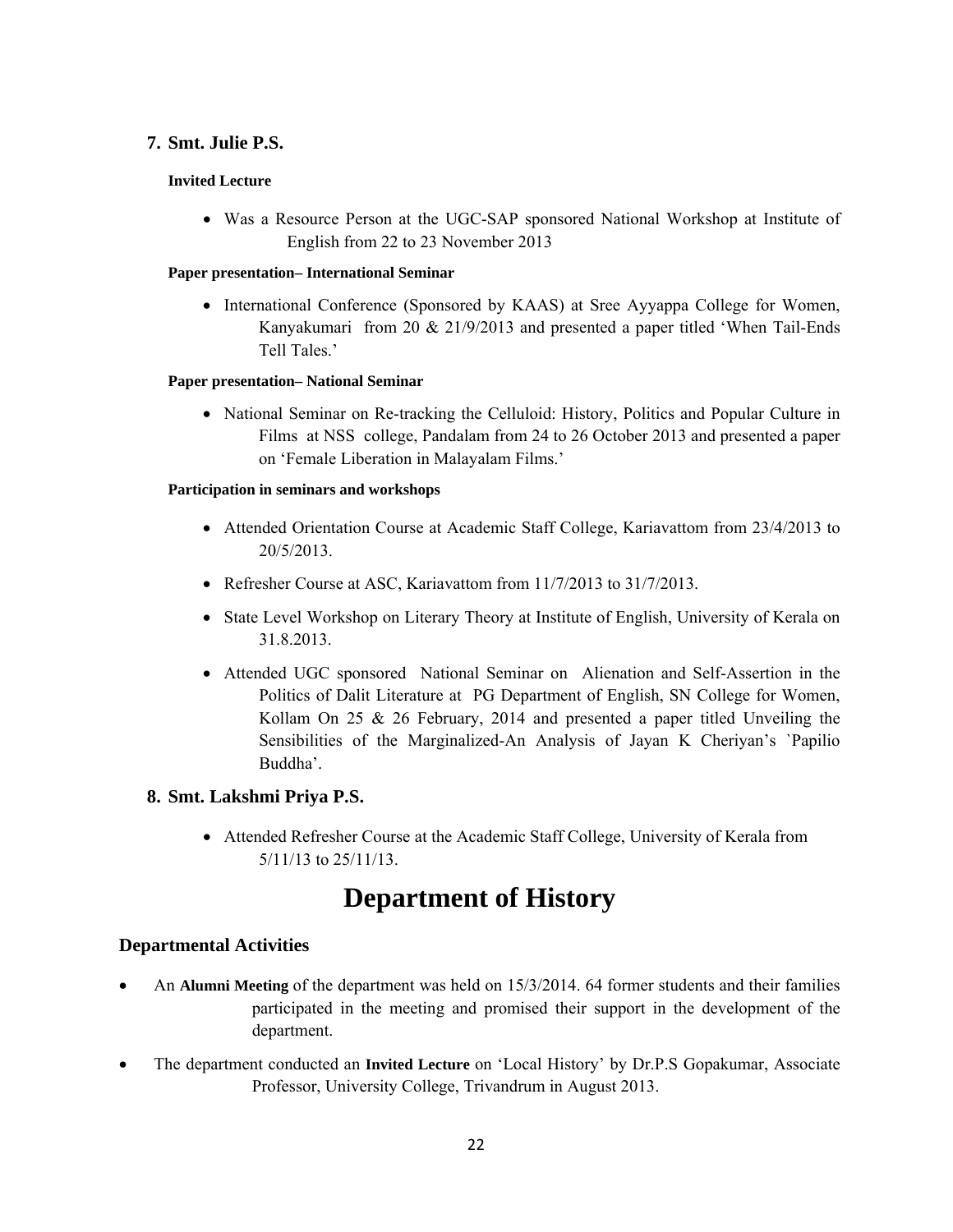- A **Quiz Competition** was organized in connection with **Independence Day Celebrations**. Students from various departments participated in it. Mr.Ramesh Babu.M, Manager-Operations, Unigul Traders Pvt Ltd., Pattom, Trivandrum was the Quiz Master.
- **Two Essay Competitions** were conducted for degree students of the department in connection with the **Independence Day Celebrations** of the college.
- Class-wise **PTA meetings** were conducted in all semesters and parents attended the meeting. Progress achieved by the students and their weak areas were discussed.
- **Department Level Monitoring Committee** Meetings for the FDP students were also conducted during this period to discuss the academic matters. The committee could effectively do the online enrollment and semester registration of the students. The committee could do the internal examinations and prepare the CE sheets in time. Committee analysed the semester results also during meetings.
- The Faculty also **participated in the University Examinations** as Chairman/ Chief Examiner/ Additional Examiner.

| Sl.No.                      | <b>Name of Faculty</b> | <b>Designation</b>         | Qualifications             |
|-----------------------------|------------------------|----------------------------|----------------------------|
|                             | Dr. Lekha. K. Nayar    | Associate Professor & Head | M.A., Ph.D                 |
| $\mathcal{D}_{\mathcal{L}}$ | Dr. A.P Greeshmalatha  | <b>Associate Professor</b> | M.A., M.Phil., Ph.D        |
| 3                           | Smt. Praseetha NC      | Associate Professor        | M.A., M.Ed.                |
| $\overline{4}$              | Dr. G. Sreenivasan     | Associate Professor        | M.A., M.Phil., Ph.D        |
| 5                           | Sri. R. Sasi           | Associate Professor        | M.A., M.Phil., B.Ed.       |
| 6                           | Dr. A. Shaji           | Associate Professor        | M.A., B.LISc., Ph.D        |
| $\tau$                      | Smt. SR. Saritha       | <b>Assistant Professor</b> | M.A., B.Ed., M.Phil., Ph.D |
| 8                           | Smt. Shyma Jacob       | <b>Assistant Professor</b> | M.A., B.Ed., M.Phil.       |

### **Present members of the Faculty**

**Achievements of the Teaching Staff** 

### **1. Dr Shaji A.**

#### **Book Edited**

• *Understanding the Environmental Protection in India* (ISBN No.978-81- 924182 -0-9)

#### **Papers published**

• Shaji A. 2014. Politicisation of Caste Relations in Modern Travancore: Situating the Role of E.Madhavan and his Plea for Independent Community. *Logos*, 1(2) : 6-10.

**Paper presentation - National Seminar**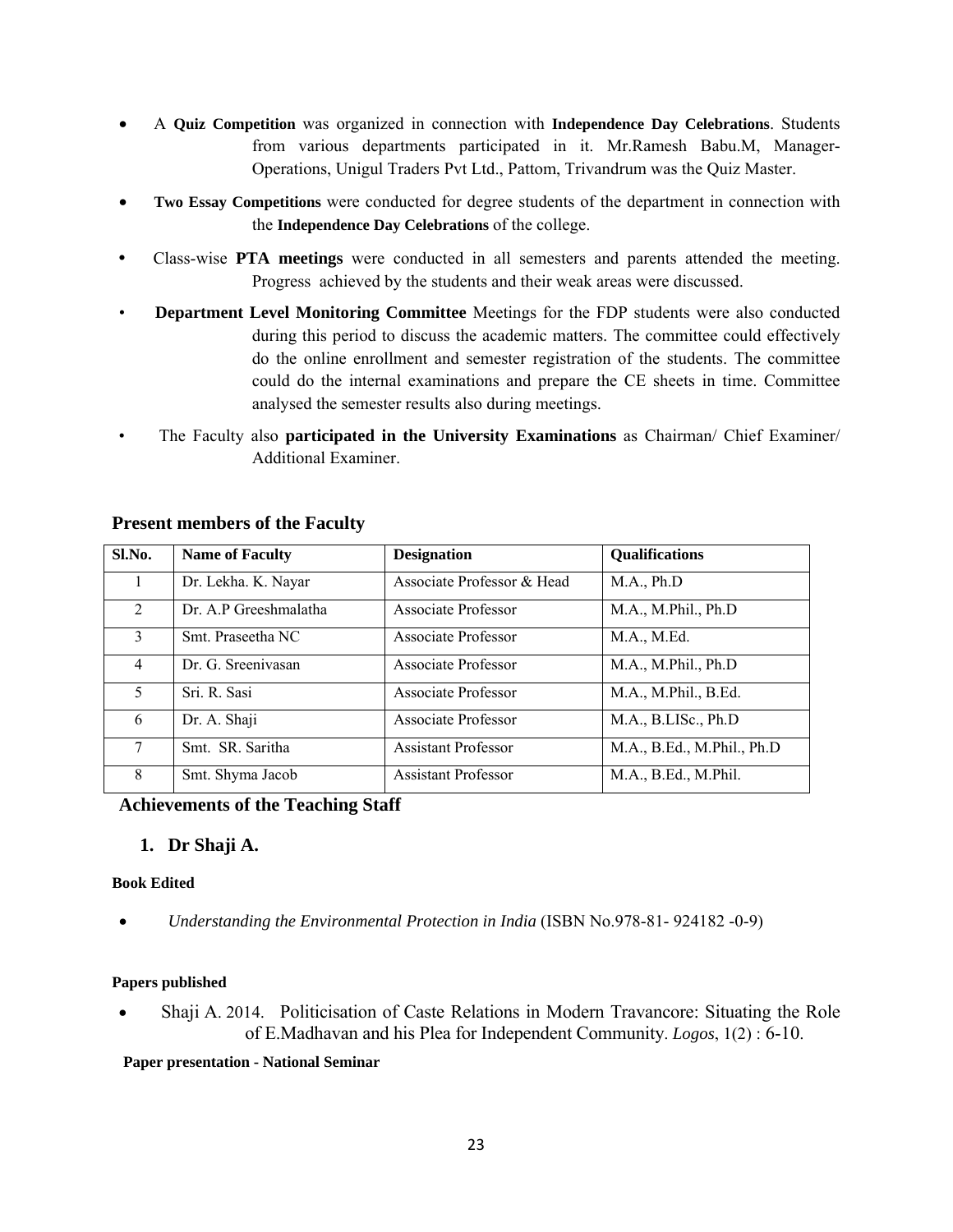- Paper entitled "C.P.Ramaswamy Aiyer and Preservation of Hindu Religion in Travancore" presented in Three day National Seminar on Last Phase of Monarchy in Travancore organized by Sree Uthradam Thirunal Institute of Culture during 13-15 May 2013 at Rangavilas Palace, Thiruvananthapuram
- Paper entitled "Politicisation of Caste Relations in Modern Travancore: E. Madhavan and Independent Community Movement" presented in the Three Day ICHR Sponsored National Seminar on Modern Kerala at the Department of History, University of Kerala, 3-5 October 2013
- Paper entitled "Many Facets of Struggle for Social Change in Modern Travancore" presented in U.G.C Sponsored national Seminar in the T.K.M Arts& Science College, Kollam on 25 February 2014

#### **Workshop attended**

• Two Day National Workshop on setting up of Freedom Struggle Historical Museum, Thiruvananthapuram organized by the Special Officer, Freedom Struggle Historical Museum, Thiruvananthapuram on 7/5/2013 and 8/5/2013.

#### **Other Academic Achievements**

- Elected Member of the Executive Committee of South Indian History Congress
- Guiding 8 Research Scholars for PhD
- Institutional Co-ordinator of RUSA, S.N College, Chempazhanthy
- Doing Major Research Project funded by U.G.C.

### **2. Dr.G. Sreenivasan**

#### **Participation in Seminars and Workshops**

- Attended ICHR National Seminar on Modern Kerala from 3 to 5 Oct 2013 at Department of History, University of Kerala.
- Attended UGC National seminar on Martyred in History Men & Causes at Department of History, Kariavattom campus from 16 to 18 January 2014.

#### **3. Smt Praseetha N.C.**

#### **Participation in Seminars and Workshops**

• Attended ICHR National Seminar on Modern Kerala from 3 to 5 Oct 2013 at Department of History, University of Kerala.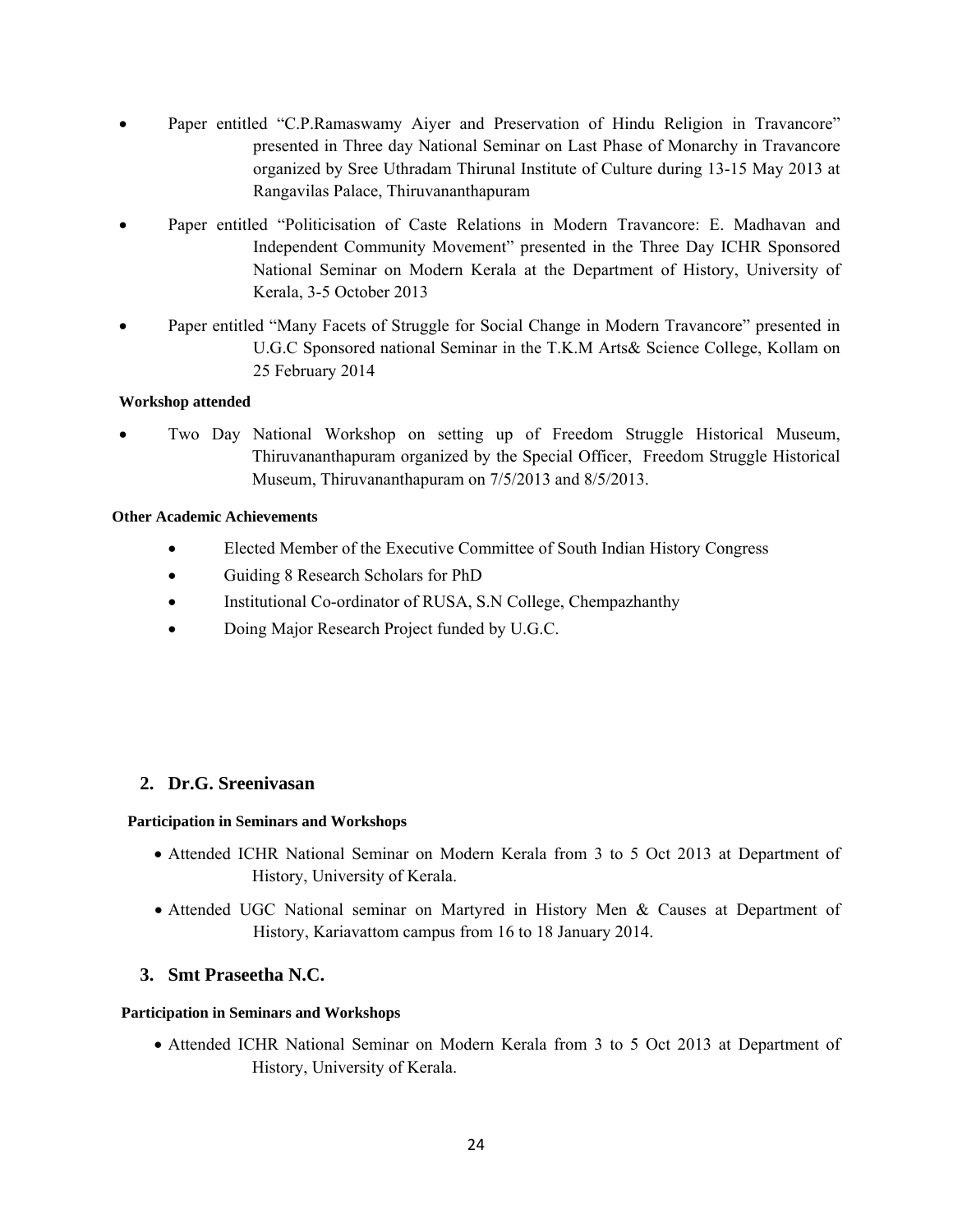- Attended UGC National Seminar on Martyred in History Men & Causes at Department of History, Kariavattom campus from 16 to 18 January 2014.
- Participated in the Workshop on Syllabus Revision of BA course at Department of History, Kariavattom campus.

#### **4. Dr. Lekha K. Nayar**

#### **Position held**

• **Member, Faculty** of Social sciences, University of Kerala.

#### **Participation in Seminars and Workshops**

- Attended ICHR National Seminar on Modern Kerala from 3 to 5 Oct 2013 at Department of History, University of Kerala.
- Attended UGC National Seminar on Martyred in History Men & Causes at Department of History, Kariavattom campus from 16 to 18 January 2014.
- Participated in the Workshop on Syllabus Revision of BA & MA course at Department of History, Kariavattom campus.

#### **5. Dr. A.P. Greeshmalatha**

#### **Paper presentation – National Seminar**

• Presented a paper titled 'A Study of Agricultural Knowledge as Revealed from *pazhanchollu*' in the UGC National Seminar at NSS College, Neeramankara on 4 and 5 December 2013.

#### **Participation in Seminars and Workshops**

- Attended ICHR National Seminar on Modern Kerala from 3 to 5 Oct 2013 at Department of History, University of Kerala.
- Attended UGC National Seminar on Martyred in History Men & Causes at Department of History, Kariavattom campus from 16 to 18 January 2014.
- Participated in the Workshop on Syllabus Revision of BA & MA course at Department of History, Kariavattom campus.

#### **Position held**

•Staff Advisor, Students Union, Sree Narayana College, Chempazhanthy.

#### **Other achievements**

• Is a Life Member of South Indian History Congress and KCHR.

### **6. Prof. R. Sasi**

- Was the **Returning Officer** of the College Union election of 2013-2014.
- **7. Dr. Saritha S.R.**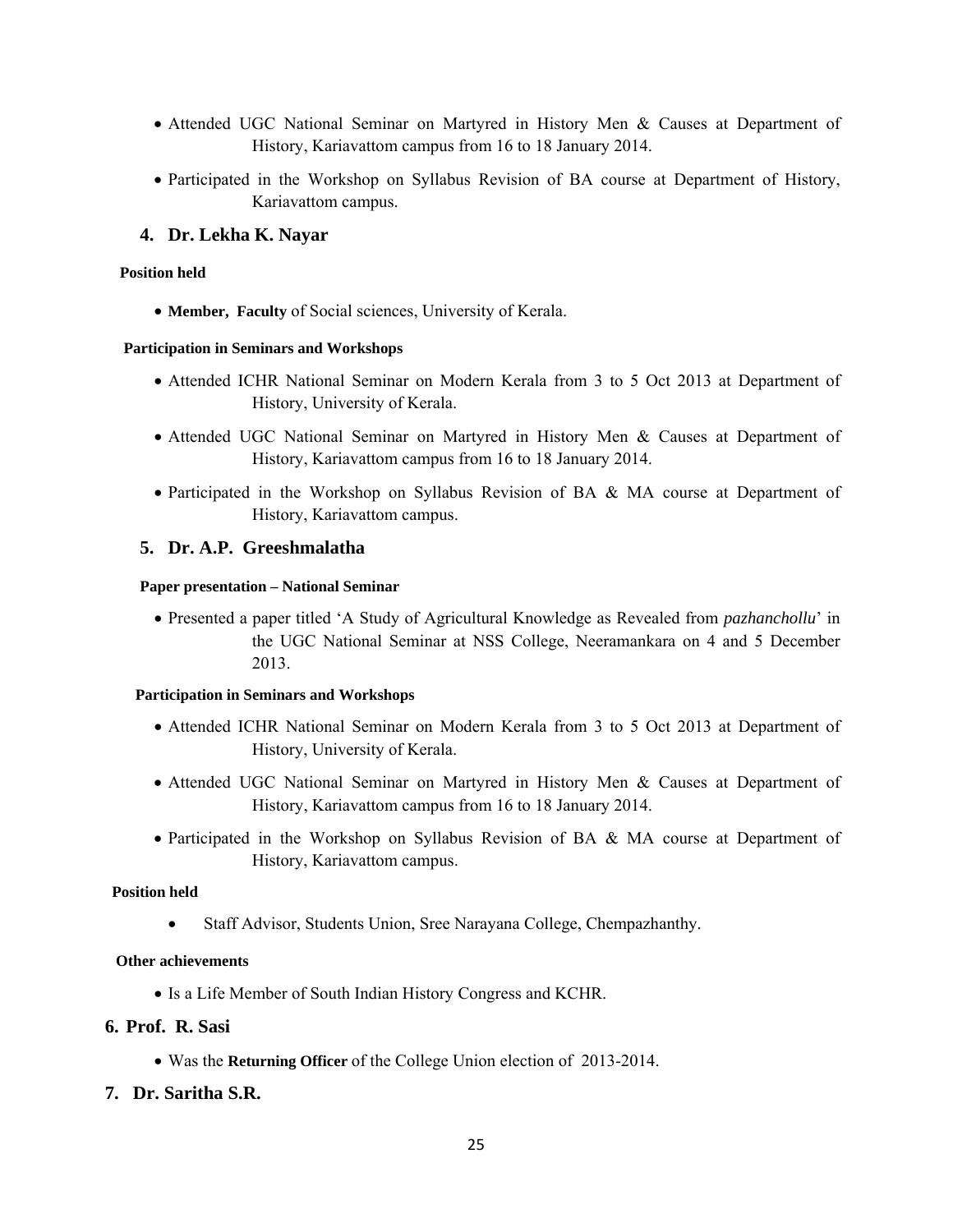#### **Research Degree**

• Awarded Ph.D in March 2014 for her thesis titled 'Colonialism and Modernization; History and Development of Southern Railways, A Case Study.

#### **Participation in Seminars and Workshops**

- Attended ICHR National Seminar on Modern Kerala from 3 to 5 Oct 2013 at Department of History, University of Kerala.
- Attended UGC National Seminar on Martyred in History Men & Causes at Department of History, Kariavattom campus from 16 to 18 January 2014.

## **Department of Chemistry**

### **Departmental Activities**

- **Class-wise PTA meetings** were conducted in all semesters and parents attended the meeting. Progress achieved by the students and their weak areas were discussed.
- **Department Level Monitoring Committee Meetings** for the FDP students were also conducted during this period to discuss the academic matters. The committee could effectively do the online enrollment and semester registration of the students. The committee could do the internal examinations and prepare the CE sheets in time. Committee analysed the semester results also during meetings.
- The Faculty also **participated in the University Examinations** as Chairman/ Chief Examiner/ Additional Examiner.

### **Achievements of the Students**

- Miss. Divya Chandran A. and Mr. Rajeev M.R., M.Sc. Chemistry (IV semester), were awarded the prestigious **TATA CSIR-OSDD SCHOLARSHIP (TCOS)** for their M.Sc. Chemistry dissertation entitled **"Optimization of Antimalarial Activity of 4-Aminoquinoline derivatives: QSAR, GUSAR, and CoMFA analyses"** under the guidance of the PI, Dr**.I.G. Shibi** by the CSIR OSDD RESEARCH UNIT of Indian Institute of Science, Bangalore
- Rajeev MR and Arya VJ of II M.Sc participated in the **N.S Warrier Memorial Quiz Contest** at University College, Trivandrum in December 2013.
- Aswathy.S of II B.Sc bagged the First Place in the **Craft Fest** organized by College Union.

#### **Present members of the Faculty**

| Sl.No. | <b>Name of Faculty</b> | <b>Designation</b>         | <b>Oualifications</b> |
|--------|------------------------|----------------------------|-----------------------|
|        | Smt. M. Bino           | Associate Professor & Head | M.Sc.                 |
|        | Dr. Kalakumari CR      | Associate Professor        | M.Sc., M.Phil., Ph.D. |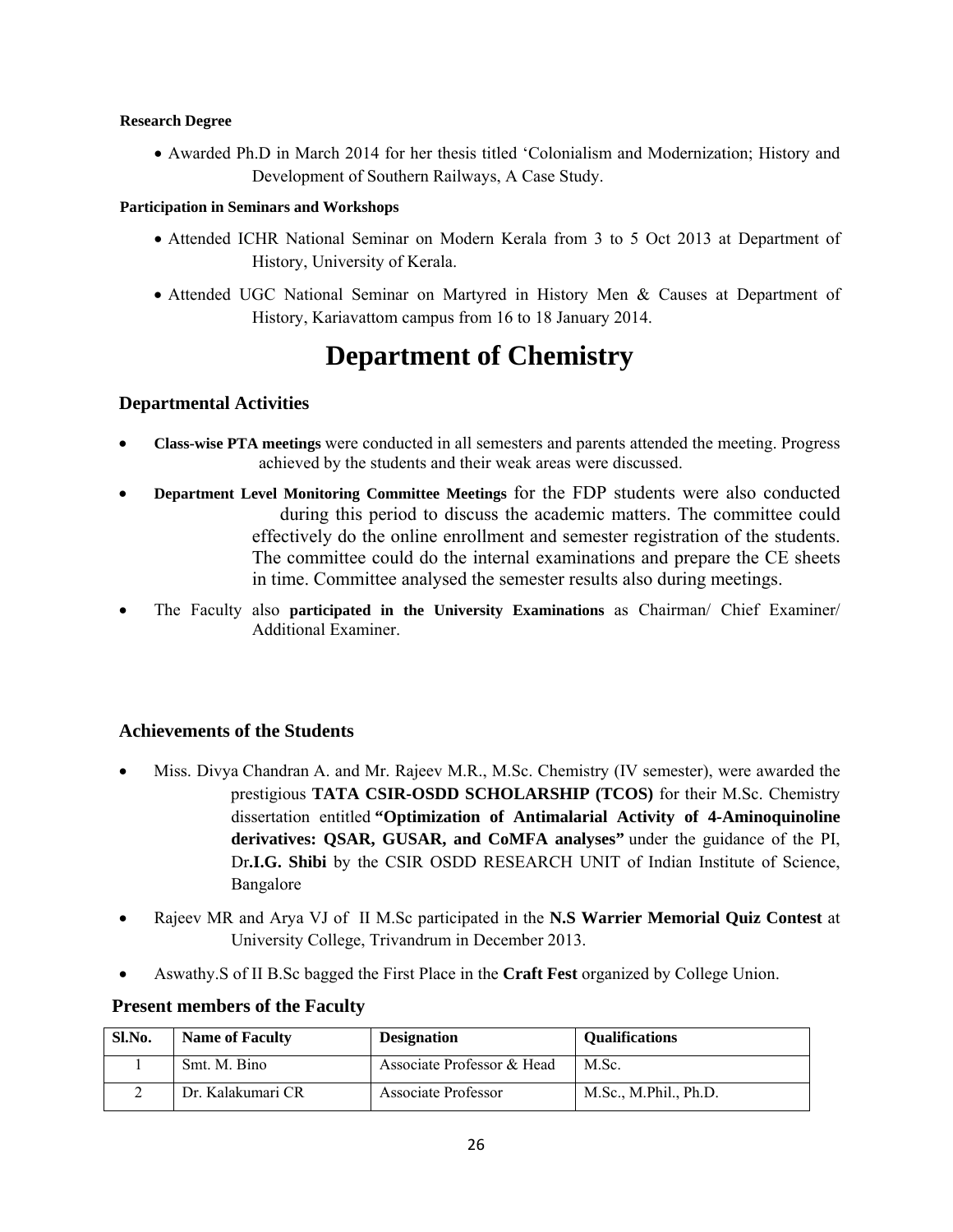| 3      | Dr. KP Jayasree     | Associate Professor        | M.Sc., M.Phil., Ph.D., |
|--------|---------------------|----------------------------|------------------------|
| 4      | Dr. T. Suresh       | <b>Associate Professor</b> | M.Sc., M.Phil., Ph.D.  |
| 5.     | Dr. R. Revamma      | <b>Associate Professor</b> | M.Sc., Ph.D.           |
| 6      | Dr. IG. Shibi       | Associate Professor        | M.Sc., M.Phil., Ph.D.  |
| $\tau$ | Dr. K. Vijayakumar  | <b>Associate Professor</b> | M.Sc., M.Phil., Ph.D.  |
| 8      | Dr. V. Bhagavathy   | Associate Professor        | M.Sc., Ph.D.           |
| 9      | Dr. S. Suma         | Associate Professor        | M.Sc., Ph.D.           |
| 10     | Dr. Reena Ravindran | <b>Associate Professor</b> | M.Sc., Ph.D.           |

## **Achievements of the Teaching Staff**

#### **1. Dr I.G. Shibi**

#### **International Publication**

• Vijay H. Masand, Devidas T. Mahajan, Komalsing N. Patil, Taibi B. Hadda, Moulay H. Youssoufi, Rahul D. Jawarkar, **Indira G. Shibi,** "Optimization of Antimalarial Activity of Synthetic Prodiginines: QSAR, GUSAR, and CoMFA" analyses Chemical Biology & Drug Design, Volume 81, Issue 4, pages 527–536, April 2013.

#### **Research Projects**

- **Major Research Project** (F No. 38-217/2009 (SR) Dated 24 Dec 2009) titled **"**Physicochemical Characterization and Evaluation of Metal Based Siddha Medicines" - **completed and submitted the Report** to UGC in March 2014.
- **Minor Research Project sanctioned** by SWRO, UGC, Bangalore in March 2014.

#### **Organization of Seminars/workshops**

#### **Being the general Secretary of ACT, Shibi IG has organized**

- UGC Sponsored National Seminar on "Organometallic Compounds and Their Applications". At MSM College, Kayamkulam 9 and 10 October, 2013.
- UGC Sponsored National Seminar on Emerging Trends in Polymeric Materials (ETPM-2014) on the 23 and 24 Jan 2014 at Department of Chemistry of Christian College, Chengannur.
- UGC Sponsored National two day National Seminar on Applications of Advanced Nano Materials at S.N. College, Kollam on 25 and 26 February 2014
- UGC Sponsored National two day National Seminar on 20 and 21 March 2014. rends in Combinatorial Chemistry and Cheminformatics organized by the Department of Chemistry, TKM College of Arts and Science, Kollam
- UGC sponsored National Seminar on Material Science and Modern Analytical Techniques on 26- 27 March 2014 organised by the Department of Chemistry M.P.M.M.S.N.Trusts College Shoranur, Kerala
- Shibi I.G**.** being the **Chairman Board of Studies** (Chemistry) organized and conducted of the **Two Day Workshops** on "Microscale Experiments in Chemistry" Sponsored by the University of Kerala and the Kerala State Higher Education Council, Government of Kerala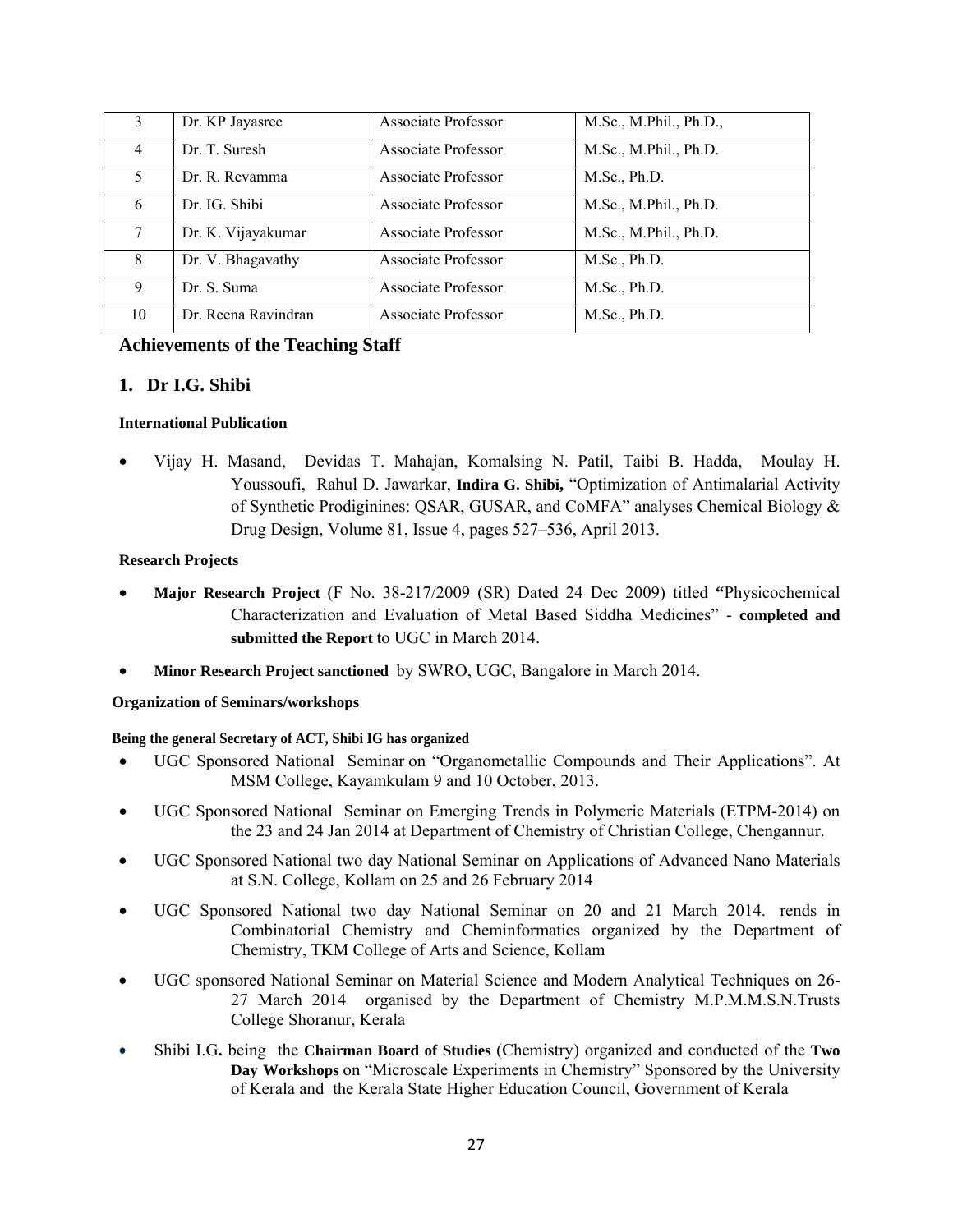- i) at HHMSPBNSS College, Neeramankara on 4 & 5 March 2014
- ii) at NSS College, Pandalam on 6 & 7 March 2014
- iii) at S.N College Kollam on 13 & 14 March 2014
- iv) at S.D. College Alappuzha 18 & 19 March 2014

#### **Best paper Awards**

- Shibi I. G., Jisha R. S., Neena Haridas, Jagannathan K (2014), "A Scientific Approach to Characterize Padika Linga Chendooram- A Herbo-Mineral Siddha Formulation". **Got the Best Paper Award** for oral presentation in the **National Seminar** on "Safety and Efficacy of Herbo-Mineral Formulations of Siddha" (SEHFS - 2014) on 24 & 25 January **2014** at Rajiv Gandhi Centre for Biotechnology, Thiruvananthapuram Organised by Siddha Regional Research Institute Thiruvananthapuram, Central Council for Research in Siddha, Chennai and Dept. of AYUSH, Ministry of Health and Family Welfare, Govt. of India.
- Neena Haridas, Jisha R S, and Shibi I G, (2014), "Analysis Of Chandamarutha Chendooram, A Siddha Medicinal Preparation, A Materialistic Approach", **Selected for best paper (oral) contest** in the **26th Kerala Science Congress** sponsored by Kerala Science Council for Science, Technology and Environment Government of Kerala held at KVASU, Pookode, Wayanad on 28 to 31 January **2014.**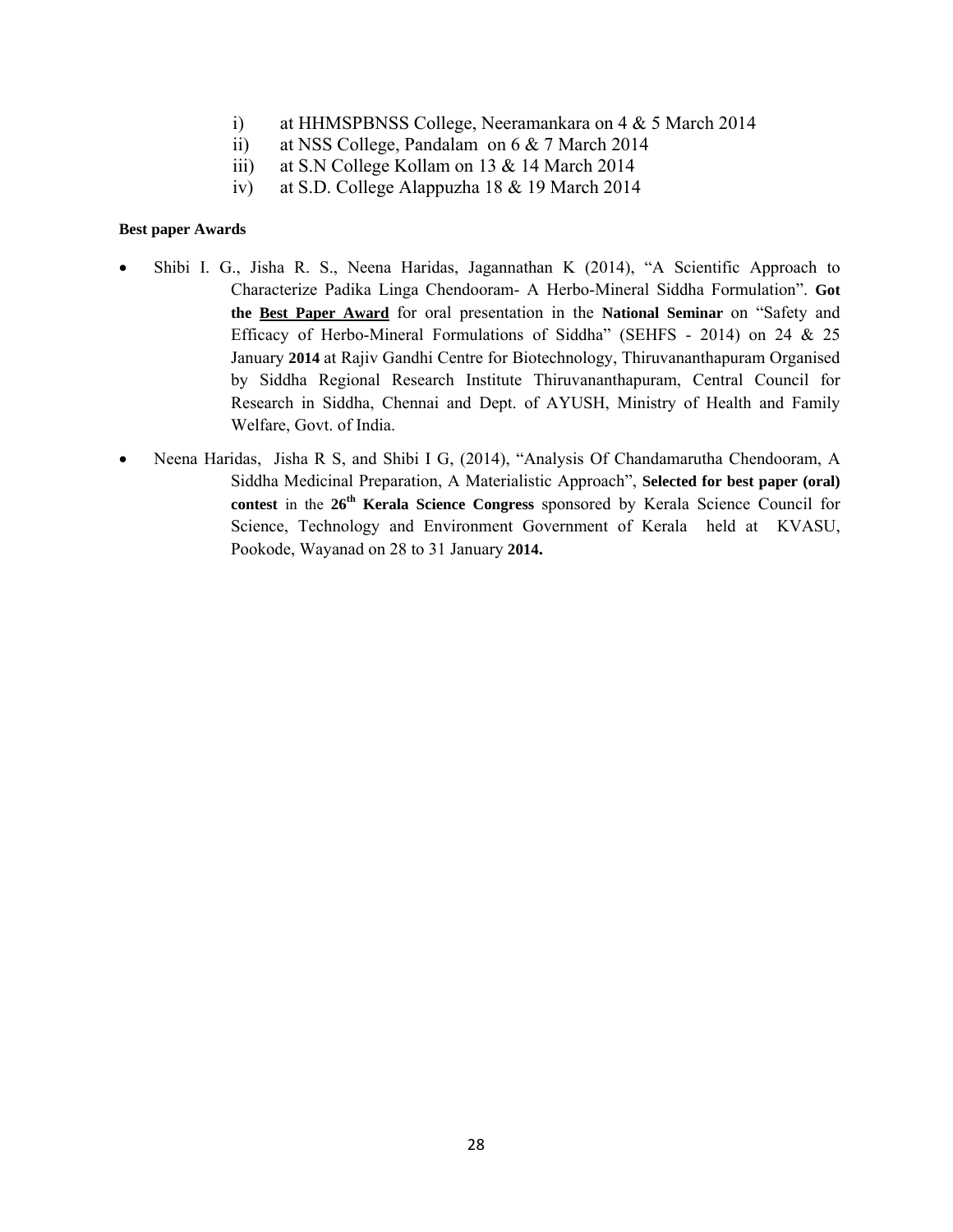#### **Invited lecture**

- Delivered an invited lecture on "Modern instrumental and Insilco methods to evaluate traditional medicines" on 25-04-2013 in the One Day Workshop on "New Dimension in Ayurveda and Siddha Research" held at School of Biosciences, MACFAST, Thiruvalla.
- Inaugurated the National Doctors' Day celebration and presented paper on "The Application of Modern Instrumental and Computational Methods to Validate the Efficacy of Traditional Medicines" on 01-07-2013 at Santhigiri Siddha Medical College, Pothencode, Trivandrum.
- Resource person in the "Academic Exchange Programme in Drug Design" during 8 to 11 August 2013 at PG & Research Department of Chemistry, Vidya Bharati Mahavidyalaya, Amravati, Maharashatra.
- Delivered a lecture on "The Genesis and Relevance of Green chemistry" in the Seminar At St. Gregorious college, Kottarakkara on .03-12-2013.
- Delivered an invited lecture on "Chemical Characterization of Siddha Drugs Using Modern Techniques" in the National Seminar on "Safety And Efficacy Of Herbo-Mineral Formulations Of Siddha" (SEHFS - 2014) on 25<sup>th</sup> January 2014 at Rajiv Gandhi Centre for Biotechnology, Thiruvananthapuram Organised by Siddha Regional Research Institute Thiruvananthapuram, Central Council for Research in Siddha, Chennai and Dept. of AYUSH, Ministry of Health and Family Welfare, Govt. of India.
- Delivered an invited talk on "Cheminformatic Tools in Drug Design" in the Dr . K. Sundaresan memorial Seminar at S.N. College, Kollam on 23<sup>rd</sup> March 2014.

#### **Paper presentation – International Seminar**

- Presented a paper entitled "In Silico Tools to Highlight the Anti-Tuberculosis Activity of *Piper longum*" in an International Seminar On Ayurveda In Public Health Organized In Connection With Second Global Ayurveda Festival (GAF 2014) held at Jawaharlal Nehru International Stadium Ground, Kochi, Kerala on 20th -24th February 2014.
- Presented a paper entitled "Characterization of a Mercury Based Traditional Medicine" in an International Seminar on Ayurveda In Public Health organized in Connection With Second Global Ayurveda Festival (GAF 2014).
- Presented a paper entitled "Computational Modeling of the Anti-Tubercular Activity of Some Phytochemicals" in an International Conference on Emerging Frontiers and Challenges in Chemistry, ICEFCC-2014 organized by All Saints' College, Thiruvananthapuram, in Association with Department of Science & Technology (SERC DIVISION) Technology Bhavan, New Delhi Kerala State Council for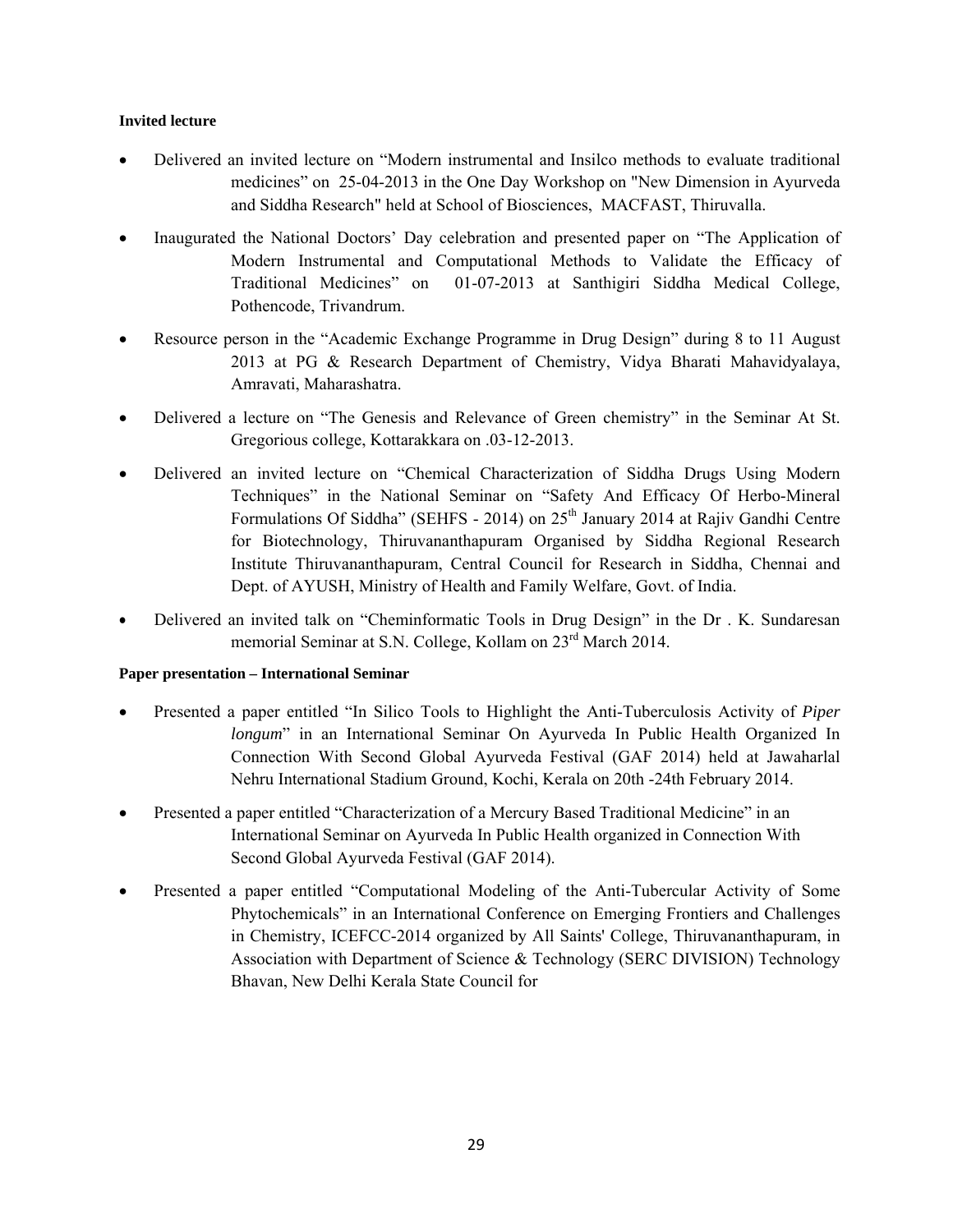Science, Technology and Environment, Govt. of Kerala, Thiruvananthapuram on  $17<sup>th</sup>$  &  $18^{th}$  February 2014.

#### **Paper presentation – National Seminar**

- Presented a paper entitled "*In Silico* Analysis to Evaluate the Drug Action of the Chemical Components of *Moringa oleifera"* in the National Seminar on "Emerging Trends in Chemical Sciences (ETCS-2013) in the Department of Chemistry, University of Kerala, Kariyavattom, on 29 to 31 May2013.
- Presented a paper entitled "In Silico Prediction of Anti-Tuberculosis Activity of Some Phytochemicals Present in *Alstonia scholaris*" in the 23rd Swadeshi Science Congress held on 6 to 8 of November 2013 at M G University, Kottayam.
- Presented a paper entitled "An In Silico Modeling and Optimization of Few Bioactive Compounds against Inha for Antitubercular Drug Efficacy" in the 23rd Swadeshi Science Congress.
- Presented a paper entitled "*In Silico* Analysis to Evaluate the Anti-Depressant Activity of *Moringa oleifera"*, in the National Seminar on "Emerging Trends at the Interface Chemistry and Informatics" sponsored by University Grants Commission at S.N College Varkala, on 12 and 13 December 2013.
- Presented a paper entitled "*In silico* Prediction of Anti-Tuberculosis Activity of Some Phytochemicals Present in *Piper longum"* in the National Seminar at S.N College Varkala, on 12 and 13 December 2013.
- Presented a paper entitled "*In Silico* Tools to Analyze the Anti-Mycobacterium Tuberculosis Activity of *Piper longum*, Used in Indian Traditional Medicines", in the 26<sup>th</sup> Kerala Science Congress at KVASU, Pookode, Wayanad on 28 to 31 January 2014.
- Presented a paper entitled "Designing of Inhibitors against Drug Tolerant Mycobacterium Tuberculosis Using Flavanoids from *Chromolaena odorata*", in the 26<sup>th</sup> Kerala Science Congress at KVASU, Pookode, Wayanad on 28 to 31 January 2014.

#### **Participation in Seminars and Workshops**

- Attended a five day OSDD Workshop on "Cheminformatics Tools for Drug Discovery" from 30 April to 4 May 2013 conducted by CSIR-OSDD Research Unit at Indian Institute of Science, Bengaluru.
- Attended the two day UGC sponsored National Seminar on 'Organometallic Compounds and Their Applications'and inaugurated the Chemistry Website held at MSM College, Kayamkulam on 10-11 Sept 2013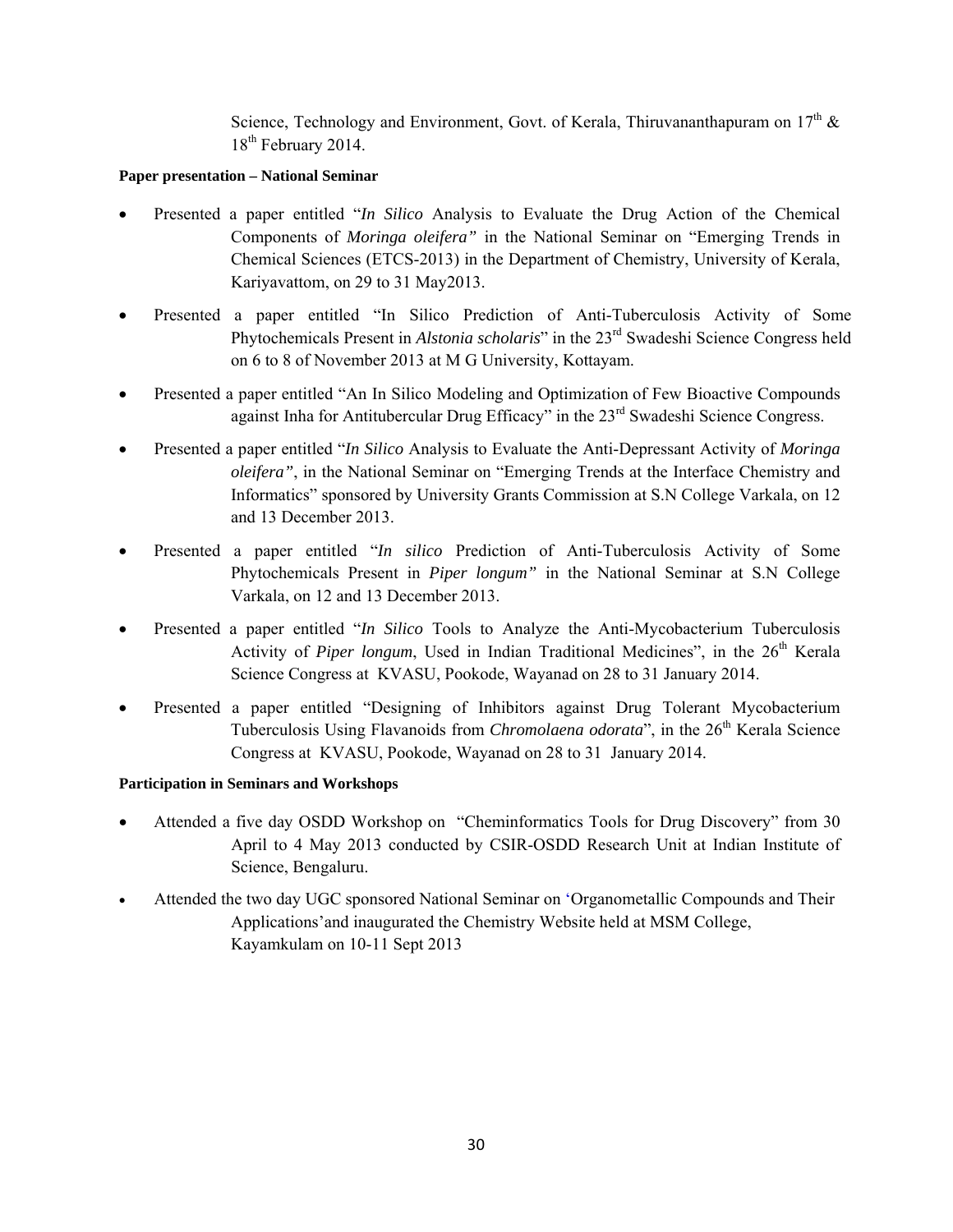#### **Positions held**

- Dr. Shibi I.G. is the National Principal Investigator of Open Source Drug Discovery of CSIR, New Delhi.
- Dr. Shibi I.G. is the Chairman, Board of Studies in Chemistry (Pass) of University of Kerala.
- Dr. Shibi I.G. is the member, Board of Studies in Chemistry (PG) of University of Kerala.
- Dr. Shibi I.G. is the Member, Faculty of Science of University of Kerala.

#### **Scholarship Awards of Students**

- Miss. Divya Chandran A, M.Sc. Chemistry (IV semester), Department of Chemistry, Sree Narayana College, Chempazhanthy was awarded the prestigious **TATA CSIR-OSDD SCHOLARSHIP (TCOS)** for doing her M.Sc. Chemistry dissertation entitled "Optimization of Antimalarial Activity of 4- Aminoquinoline Derivatives: QSAR, GUSAR, and CoMFA Analyses" under the guidance of the PI, Dr**.I.G. Shibi** by the CSIR OSDD Research Unit of Indian Institute of Science, Bangalore
- Mr. Rajeev MR, M.Sc. Chemistry (IV semester), Department of Chemistry, Sree Narayana College, Chempazhanthy was awarded the prestigious **TATA CSIR-OSDD SCHOLARSHIP (TCOS)** for doing his M.Sc. Chemistry dissertation entitled "In silico Methods to Evaluate the Anti-Malarial Activity of Some Herbs Used in Traditional Medicines" under the guidance of the PI, **Dr.I.G. Shibi** by the CSIR OSDD Research Unit of Indian Institute of Science, Bangalore
- **2. Dr. S. Suma**

#### **Ph.Ds produced:**

- **The following research scholars working under her guidance were awarded Ph.D degree by the University of Kerala during this academic year.** 
	- **1. Anoop M.R** (Dec 2013): Metal Complexes of Thiosemicarbazones and Phenylbutazone.
	- **2. Binil P Sasidharan** (Feb 2014): Transition Metal Complexes of Semicarbazones.

#### **Research Project**

• **Minor research project** (UGC) entitled "Lewis Adducts, Cocrystals and Their Metal Complexes-Molecular Engineering, Structural Studies and Screening for Pharmaceutical Applications" MRP(S)-242/12-13/KLKE005-UGC-SWRO dated  $29<sup>th</sup>$  March 2013 ( Rs.1,50,000/-)

#### **International Paper Publications**

- PS Binil, MR Anoop, KR Jisha, **S Suma**, MR Sudarsanakumar ["Growth, Spectral and Thermal](http://scholar.google.co.in/citations?view_op=view_citation&hl=en&user=LdcrpooAAAAJ&citation_for_view=LdcrpooAAAAJ:roLk4NBRz8UC)  [Characterization of Vanillin Semicarbazone \(VNSC\) single crystals"](http://scholar.google.co.in/citations?view_op=view_citation&hl=en&user=LdcrpooAAAAJ&citation_for_view=LdcrpooAAAAJ:roLk4NBRz8UC). *Journal of Thermal Analysis and Calorimetry* 111 (1), 575-581, 2013
- VS Dhanya, MR Sudarsanakumar, **S Suma**, SW Ng, MS Augustine, SM Roy ["Crystal Structure,](http://scholar.google.co.in/citations?view_op=view_citation&hl=en&user=LdcrpooAAAAJ&cstart=20&citation_for_view=LdcrpooAAAAJ:Wp0gIr-vW9MC)  [Thermal Decomposition, Photoluminescence and Magnetic Studies of a New Two](http://scholar.google.co.in/citations?view_op=view_citation&hl=en&user=LdcrpooAAAAJ&cstart=20&citation_for_view=LdcrpooAAAAJ:Wp0gIr-vW9MC)  [Dimensional Metal–Organic Framework Constructed from Infinite Chains of Edge-](http://scholar.google.co.in/citations?view_op=view_citation&hl=en&user=LdcrpooAAAAJ&cstart=20&citation_for_view=LdcrpooAAAAJ:Wp0gIr-vW9MC)Sharing CeO< sub>  $6$ </sub>(H< sub>  $2$ </sub> O)< sub>  $2$ </sub>(NO< sub>  $3$ </sub>) [Polyhedron with Bullet Shaped Channels"](http://scholar.google.co.in/citations?view_op=view_citation&hl=en&user=LdcrpooAAAAJ&cstart=20&citation_for_view=LdcrpooAAAAJ:Wp0gIr-vW9MC). *Inorganic Chemistry Communications* 35,140-143,2013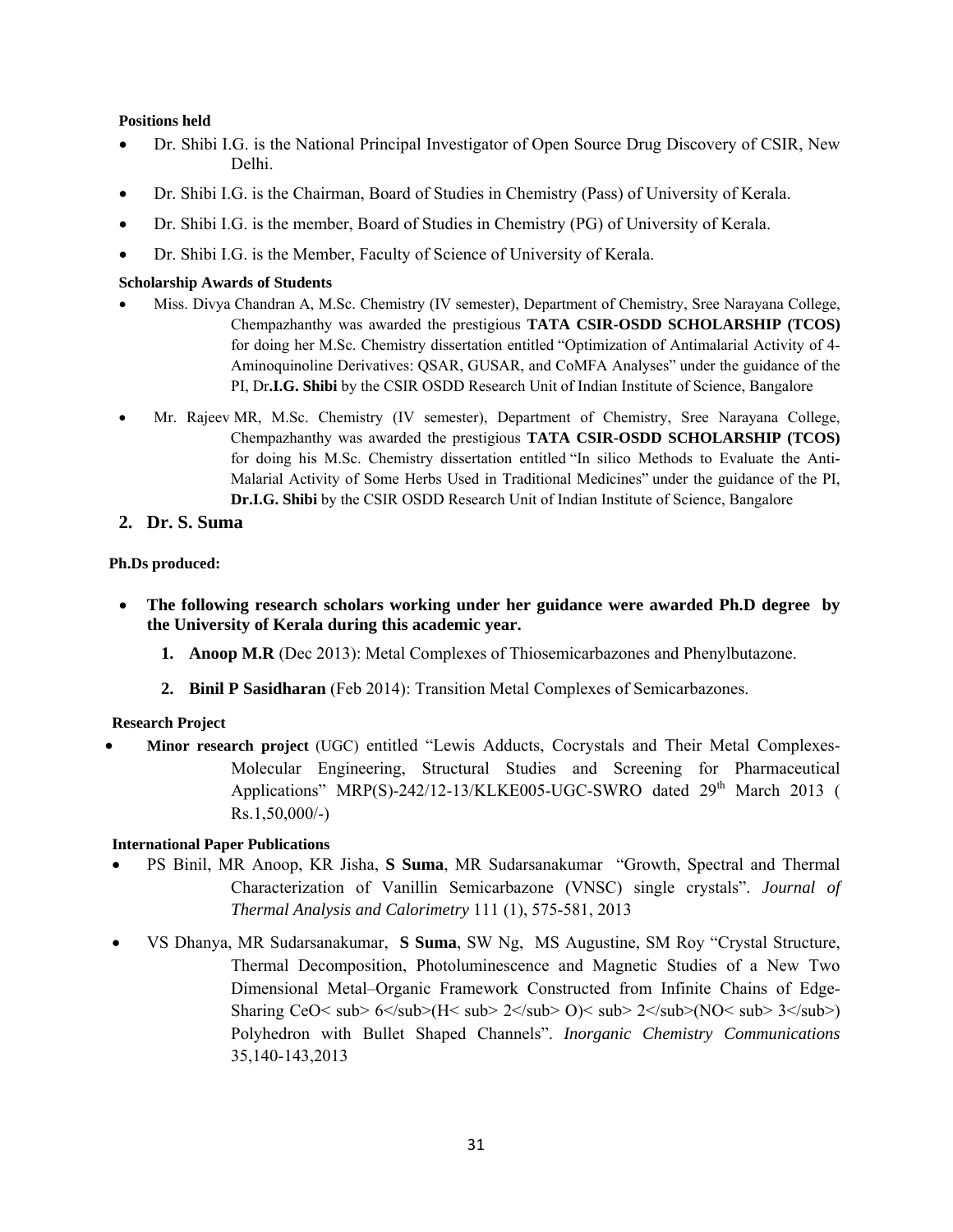- SM Roy, MR Sudarsanakumar, **S Suma**, MR Kurup, VS Dhanya, RM Nair [Spectral, Thermal and Structural Studies of an Acetate Bridged Polymeric Cadmium \(II\)](http://scholar.google.co.in/citations?view_op=view_citation&hl=en&user=LdcrpooAAAAJ&cstart=20&citation_for_view=LdcrpooAAAAJ:9ZlFYXVOiuMC)  Complex: Poly [aqua (μ[-acetato\)\(4-aminobenzoato\) Cadmium \(II\) Monohydrate\]](http://scholar.google.co.in/citations?view_op=view_citation&hl=en&user=LdcrpooAAAAJ&cstart=20&citation_for_view=LdcrpooAAAAJ:9ZlFYXVOiuMC) *Inorganic Chemistry Communications* 2013
- VS Dhanya, MR Sudarsanakumar, **S Suma**, MR Kurup, M Sithambaresan, SM Roy, SM ..['Spectral,](http://scholar.google.co.in/citations?view_op=view_citation&hl=en&user=LdcrpooAAAAJ&cstart=20&citation_for_view=LdcrpooAAAAJ:mVmsd5A6BfQC)  [Thermal, Structural and Microhardness Studies of Tetraaquabis \(malonato\) Cadmium](http://scholar.google.co.in/citations?view_op=view_citation&hl=en&user=LdcrpooAAAAJ&cstart=20&citation_for_view=LdcrpooAAAAJ:mVmsd5A6BfQC)  [\(II\) Copper \(II\): A New Three-Dimensional Heterobimetallic Framework System](http://scholar.google.co.in/citations?view_op=view_citation&hl=en&user=LdcrpooAAAAJ&cstart=20&citation_for_view=LdcrpooAAAAJ:mVmsd5A6BfQC). *Inorganica Chimica Acta* 409, 367-371, 2014

#### **Paper Presentation - National Seminar**

• Presented a poster entitled 'Synthesis and FT-IR, 1H and 13C NMR Spectral Studies of Lewis Acid – Base Adducts' in the National Seminar on "Emerging Trends in Chemical Sciences" from May 29-31 2013.organised by Department of Chemistry, University of Kerala. The poster presented along with students was the result of their M.Sc project work.

#### **International Conference attended**

• Participated in the International Conference on "Emerging frontiers and Challenges in Chemistry held at All saints College, Thiruvananthapuram on 17 and 18 February 2014.

## **3. Dr.C.R Kalakumari**

#### **National Seminar attended**

• Attended UGC National seminar on Emerging Trends in the Interface of Chemistry and Informatics at SN College Varkala on 12 & 13 December 2013.

## **4. Dr.K.P Jayasree**

#### **Research Degree awarded**

• Awarded Ph.D on 12.2.2014 for the thesis titled ' Effect of Protic and Aprotic Solvent Mixtures on the Kinetics of Solvolysis of Aliphatic Acid Chlorides'.

#### **National Seminar attended**

- Participated in the National Seminar on 'Tomorrow's Material Science' sponsored by Directorate of Collegiate Education at Government College for Women, Thiruvananthapuram on 11.10.2013
- Attended Workshop on 'Micro scale Experiments in Chemistry'' at HHMSPB NSS College for Women, Neeramankara, Thiruvananthapuram on March 4 & 5, 2014.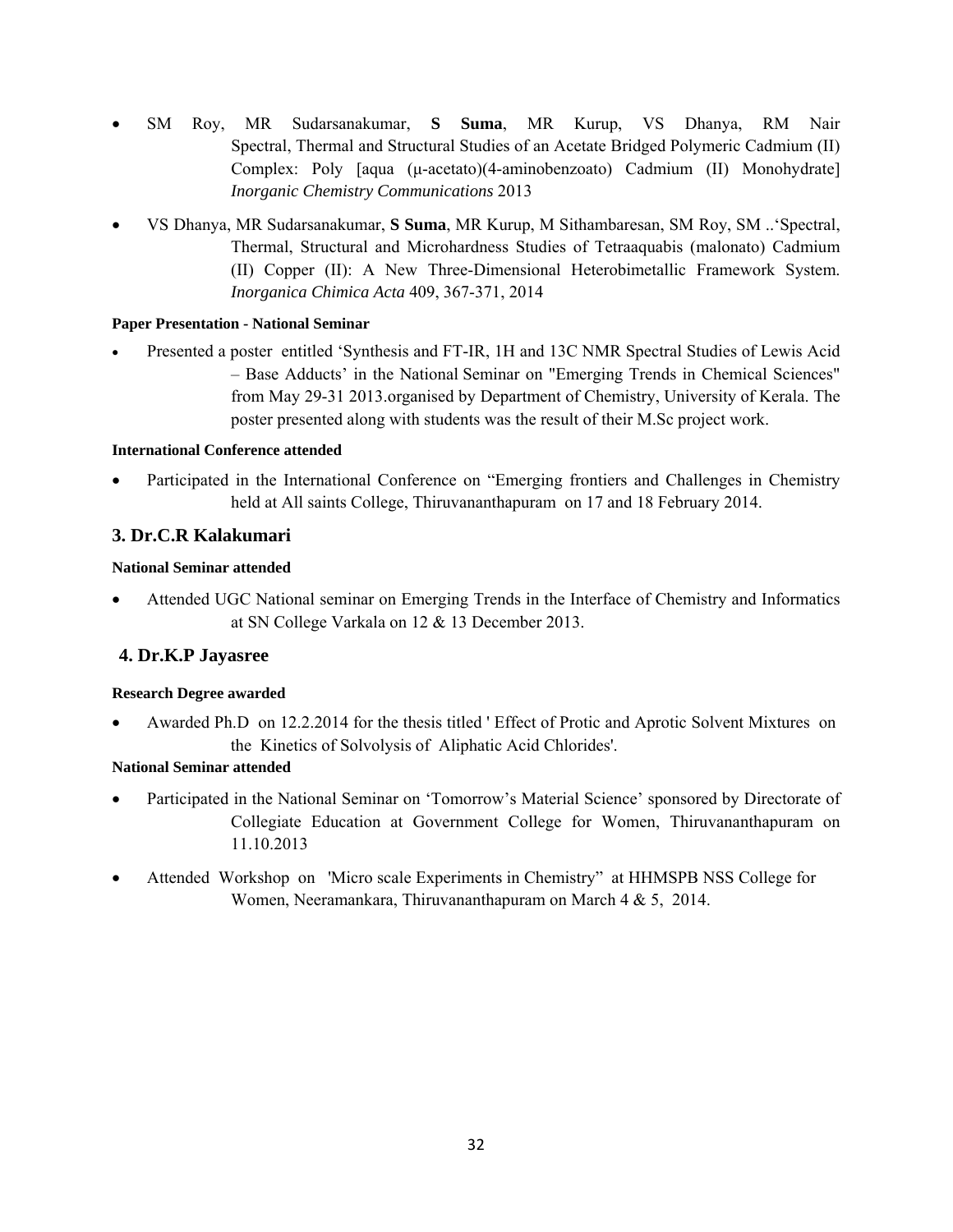### **5. Dr K.Vijayakumar** Is the **Academic Committee Convener** of the college.

#### **6. Dr. T. Suresh**

#### **National Seminar attended**

- Attended National Seminar on Emerging Trends in the Interface of Chemistry and Informatics at SN College Varkala on 12 & 13 December 2013.
- Participated in the National Seminar on 'Tomorrow's Material Science' sponsored by Directorate of Collegiate Education at Government College for Women, Thiruvananthapuram on 11.10.2013

### **7. Dr.Reena Ravindran**

#### **Ph.Ds produced**

- **The following research scholars working under her guidance were awarded Ph.D degree by the University of Kerala in March, 2014.** 
	- 1. **Shiji Fazil**: Studies of Some Metal Complexes of Pyrazolone Analogues.
	- 2. **Saraudevi.A**: Studies on Some Metal Complexes of Multidentate Ligands.

#### **Minor Research Project**

UGC Minor research project entitled "Studies on Metal-Organic Frameworks of Some Heterocyclic Compounds" sanctioned to Dr.Reena Ravindran at SN College for Women, Kollam as per order no: MRP(S)-0259/12-13/KLKEO16/UGC-SWRO dt 29-Mar-13. Amount:Rs 1,30,000/-

#### **International Conference attended**

• Participated in the International Conference on Emerging Frontiers and Challenges in Chemistry, ICEFCC-2014 organized by All Saints' College, Thiruvananthapuram, in Association with Department of Science & Technology (SERC DIVISION) Technology Bhavan, New Delhi and Kerala State Council for Science, Technology and Environment, Govt. of Kerala, Thiruvananthapuram on 17 & 18th February 2014.

#### **Paper Presentation - International Seminar**

- Presented a paper entitled 'Structural and Biological Studies of a Novel Hydrazone Derived From 4- Aminoantipyrine and its Ni(II), Cu(II) and Zn(II) Complexes' in the International Conference on Emerging Frontiers and Challenges in Chemistry, ICEFCC-2014 organized by All Saints' College, Thiruvananthapuram, in Association with Department of Science & Technology (SERC DIVISION) Technology Bhavan, New Delhi and Kerala State Council for Science, Technology and Environment, Govt. of Kerala, Thiruvananthapuram on 17 & 18th February 2014.
- Presented a paper entitled 'A Novel Iron(II) Complex Derived Acetone-N(4)-Phenyl Semicarbazone: Synthesis and Crystal Structure' in the International Conference on Emerging Frontiers and Challenges in Chemistry, ICEFCC-2014.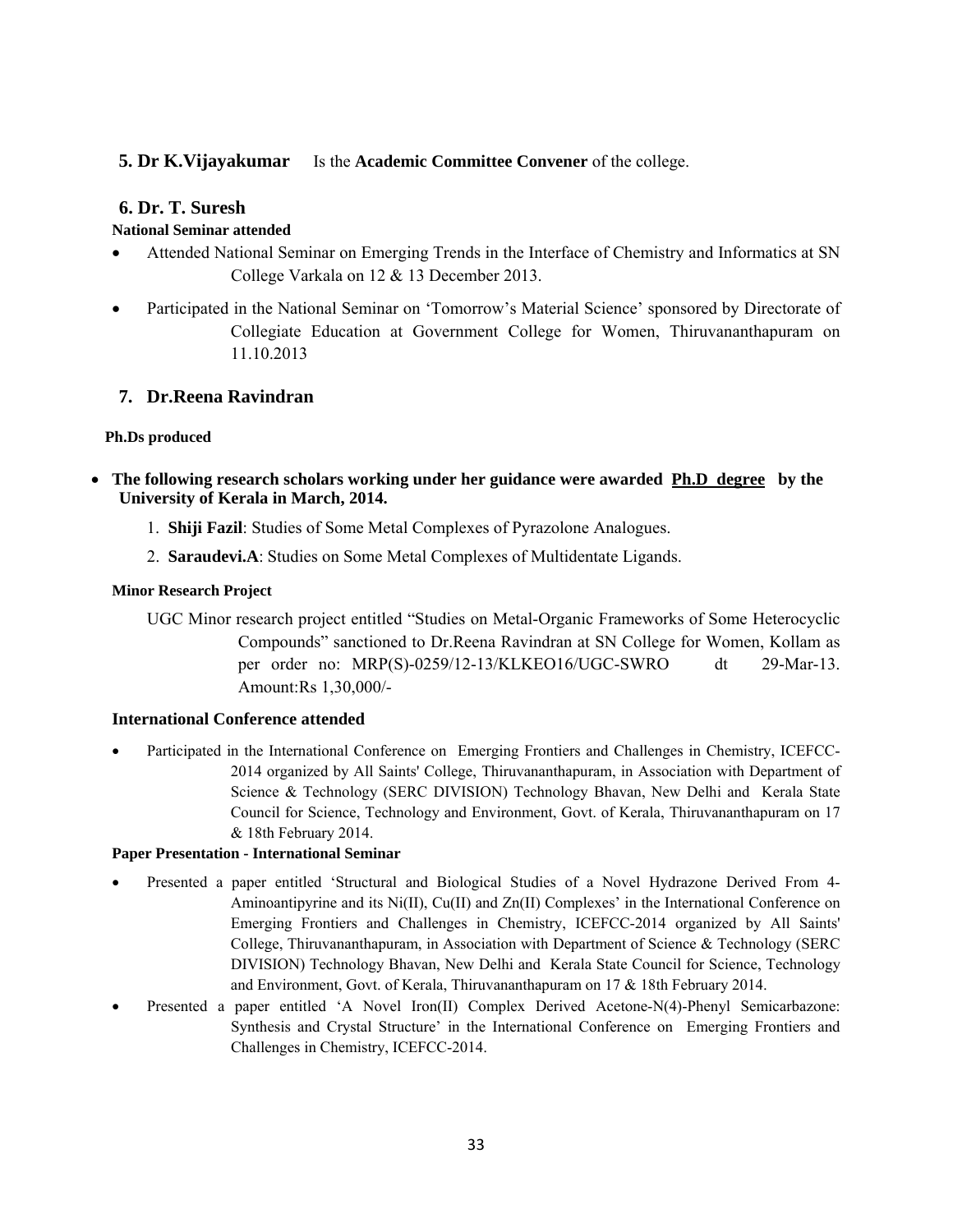Presented a paper entitled 'Synthesis, Spectroscopic Characterization and NLO Property of Cu(II) Complexes with a Hydrazo Derivative of 4-Aminoantipyrine' in the International Conference on Emerging Frontiers and Challenges in Chemistry, ICEFCC-2014.

• Presented a paper entitled 'Synthesis, Characterization and Biological Studies of Azo derivatives of 2-Aminobenzothiazole' in the International Conference on Emerging Frontiers and Challenges in Chemistry, ICEFCC-2014.

#### **Paper Presentation - National Seminar**

• Presented a paper titled 'Structural and Biological Studies of a Novel Hydrazone Derived From 4- Aminoantipyrine and its  $Co(II)$ ,  $Ni(II)$  and  $Cu(II)$  complexes" at the UGC National seminar on Emerging Trends in Chemical Sciences 29 to 31 May 2013 at Department of Chemistry, Kariavattom

#### **Participation in Seminar**

- Participated in the Public Lecture by Sri Pawan Agarwal IAS on 'Vision and Strategy for Higher Education in India: Steps Ahead' organized by the Kerala State Higher Education Council on 21 January 2014 at KSHEC.
- Participated in the Discussion on RUSA at St.Theresa's College, Ernakulam organized by Council of Principals' of Colleges in Kerala and IQAC of St.Theresas College on February 2014.

#### **Other Positions Held**

- Coordinator, IQAC, SN College, Chempazhanthy.
- Member, Board of Studies in Chemistry (PG), University of Kerala.
- Vice-President, Academy of Chemistry Teachers.
- Managing Editor, *Logos*, a multi-disciplinary biannual research journal of SN College, Chempazhanthy.

## **Department of Physics**

#### **Departmental Activities**

#### **PTA Meetings**

PTA meeting of Final year B.Sc. Physics was conducted on 9/1/14 and parents of 28 out of 29 students attended the meeting.

#### **DLMC Meetings**

Department Level Monitoring Committee for the FDP students is effectively working in the Department. Convener of the committee is Dr. Sreeletha S., Faculty advisor, Dr. K. Kochunarayanan and Coordinator is Dr. D. Beena. Three meetings were conducted during this period to discuss the academic matters of Semester I, III and V and 2 meetings for II, IV and VI FDP students. The committee could effectively do the online enrollment and semester registration of the students. The committee could do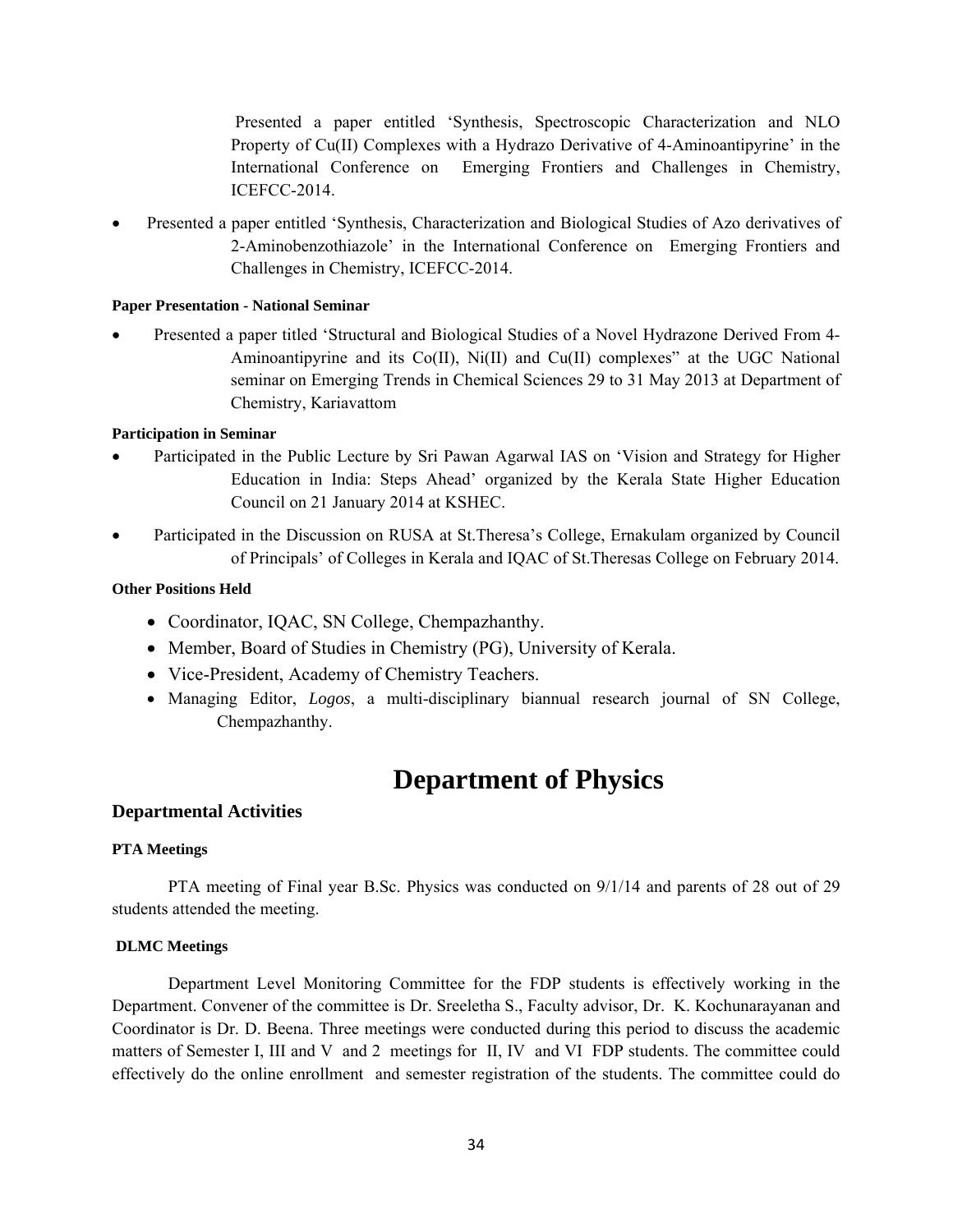the internal examinations and prepare the CE sheets in time. Committee analysed the semester results also during meetings.

#### **Participation in University Examinations**

 Prof. P S Amaladevi, Dr. K. Kochunarayanan, and Dr. G. Lillybai were Chief Examiners and Dr. Sreeletha S. Additional Examiner for VI Semester examination May 2013 (2010 admission). Prof P.S. Amaladevi was the Chief Examiner for the V Semester B.Sc Examination November 2013. Dr. D. Beena was Additional Examiner for the above Examinations. She was also the Chairman of V semester B.Sc Examination, November 2013.Dr. K. Kochunarayanan was the Chairman of Final year B.Sc. Physics (old scheme) for 2013 March.

#### **"Gravity", the reunion of our 2001 Batch**

The reunion of our 2001 batch was conducted on 7/3/2014, Saturday. The Programme was organized by the old students of that batch. The inaugural function was presided over by Dr. Sreeletha S., HOD. Mr. Justin Russel rendered the welcome speech. Our principal Dr. M. Devakumar inaugurated the programme. Felicitations were offered by former Principal of our College and a former faculty member of our Department Prof. M.R. Sahridayan Thampi, former HOD of our Department Prof. P.N. Muraleedharan, former teachers of our Department Prof. K.K. Jose, Prof. K.G. Sathheshchandran Nair, Smt. Deepa, and the current teachers Dr. K. Kochunarayanan and Dr. D. Beena. Vote of thanks was expressed by the old student Mr. Abhilash. NAAC Coordinator of our College, Dr. Devipriya and the present non-teaching members of our Department also attended the programme. 28 old students and their family members were gathered on that day. After the inaugural meeting the students honored the teachers and non teaching staff by presenting mementoes. After lunch break students introduced their family and their present status. The gathering was dispersed at 4 pm after tea.

#### **Seminar organized by the Department**

As part of Annual seminar series of the college, Spectrum 2014 our Department conducted the Seminar on 19/3/2014, at 1.30 pm at the Seminar Hall. Dr. Sudheer S.K. Assistant professor, Department of Optoelectronics, University of Kerala was the chief guest. Head of the Department Dr. Sreeletha S. presided the meeting. Dr.G. Lillybai rendered the welcome speech. Our respected Principal Dr. M. Devakumar inaugurated the seminar. Dr. D. Beena introduced the guest. Dr. S.K. Sudheer delivered a talk on "Lasers and its applications in material processing". Vote of thanks to resource person was expressed by Prof. P.S. Amaladevi.

Five students of II B.Sc. Physics, also presented Papers. Amrutha C.L. presented the paper Raman effect Amrutha S. presented, "Mangalyan", Prakash R Presented the topic 'Earth's magnetic field', Saranya Sivan presented 'Satellites: Communication and weather forecasting' and Amal JS talked about 'Petrol engine'. Vote of thanks was expressed by Sethulekshmy J S of I B.Sc. Physics.

#### **Veena Memorial Endowment Award distribution**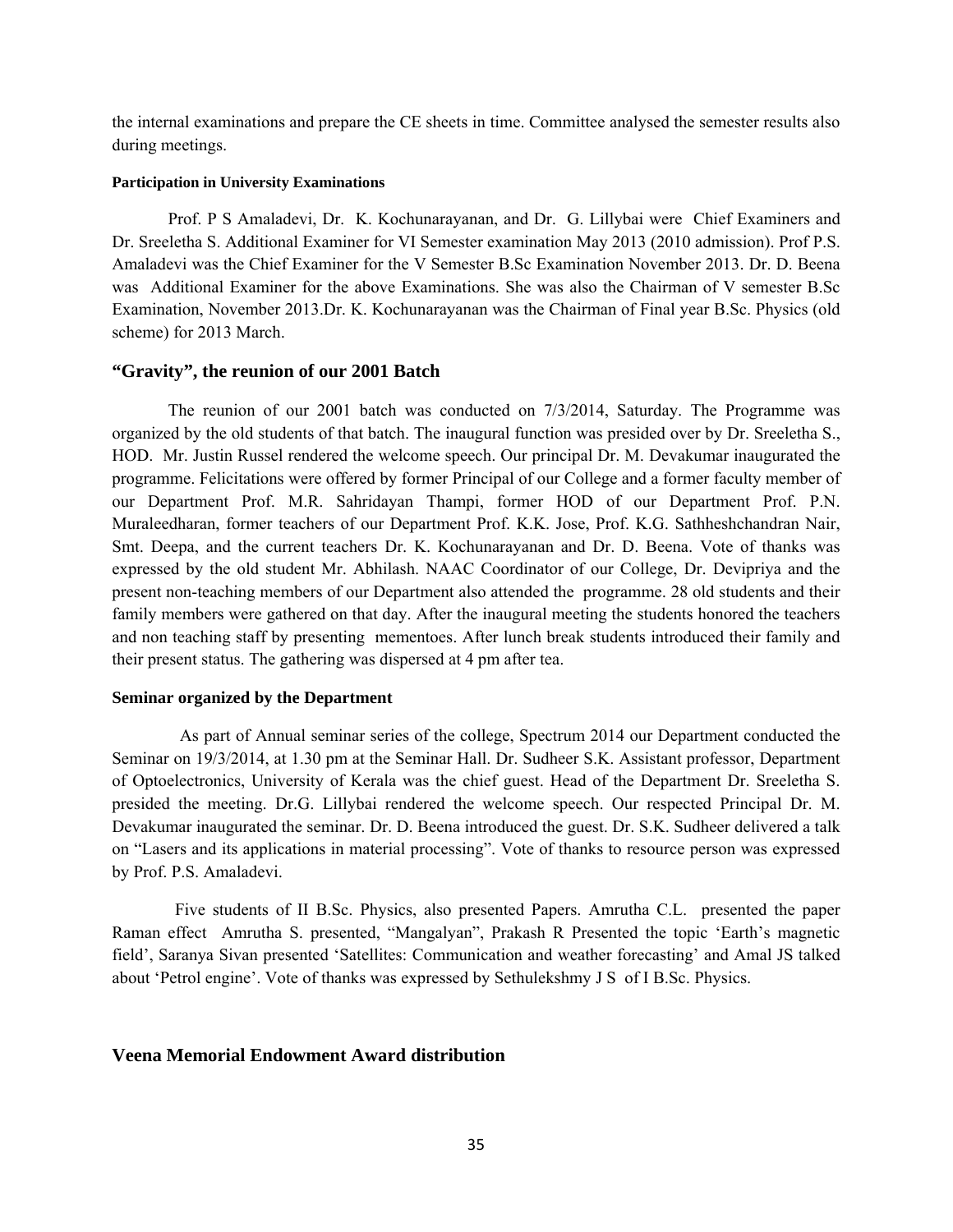This award is contributed in the ever loving memory of late Miss. Veena P.V., by her parents. Miss Veena P.V. was a student of our Department during 2007-2010 and was the top scorer of the class for the year 2010 with 95.4% of marks. The award will be given to the top scorer for Physics every year. This award distribution was also done at the same function for Seminar on 19/3/2014. The award was given by our Principal Dr. M. Devakumar. The top scorer of the year 2013, Mrs. Linsha Fathima Latheef received the award from the Principal.

### **Achievements of Students**

- The final year B.Sc. students conducted the **Annual Tour** to Ooty, Wayanadu and Wonderla from 20/1/2014 to 24/2/2014. Dr. K. Kochunrayanan and Dr. S. Sreeletha accompanied the students.
- Students of our Department **participated in the College union activities** like Athappoo competition, and other activities in connection with Onam celebrations and got second prize for Athappoo competition conducted by College union during September 2013.
- Liju M. final year B.Sc. Physics got third prize for Sari wearing competition for boys during Onam fest 2013.
- Lekshmi B.S., Neethu R. Krishnan, Chinchu B.V. and Bapy Prakash of Final year B.SC. Physics **participated in the Seminar** based on Chaos Theory organized by Break through Science at Science and technology museum during October 2013.
- A team of our students Praveen P.S.,(Final year), Abhijith Mohan M.S.(second year) and Jagadeesh (first year ) got **first prize for Quiz Competition** organized by College union in connection with Gandhi Jayanthy celebrations.
- Amal J.S. of second year B.Sc. Physics got **first prize in district level painting** competition conducted by Kerala state Aids control Society on 20/11/2013 and participated in State level painting competition in connection with the same.
- Gokul G.S. of second year B.Sc. Physics got **first prize in Kerala University boxing** competition held during October 2013.
- Sooraj V.S. and Praveen PS of final B. Sc. Physics got **fourth place for Quiz Competition**  jointly organized by Science club, ENCON club and Quiz club of Sree Narayana College ,Kollam on 21/2/14 . The competition was sponsored by Kerala State Council for Science, Technology and Environment and was held at S.N. College, Kollam
- Akash Sunil and Saranya Sivan of II B.Sc. Physics got **first prize for Prem Nazir Memorial Quiz Competition** held on 16/01/2014, organized by the college union.

#### **Achievements of Teachers**

#### **1. Dr. Sreeletha S.**

#### **Papers published**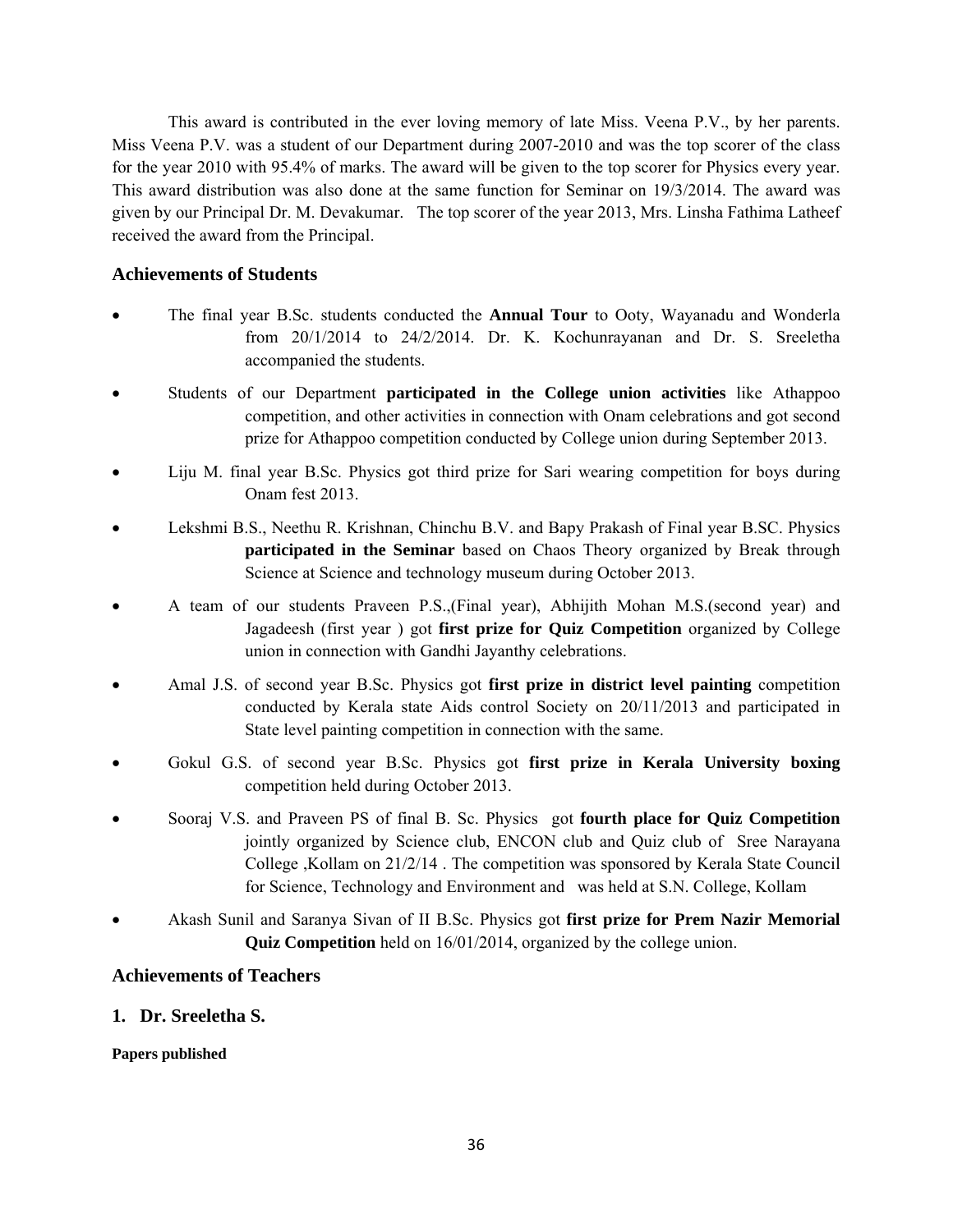• Sreeletha S. 2014. Study of Momentum Transport by Gravity Waves in the Low Latitude Troposphere using Indian MST Radar. *Logos*, 1(2) : 42-53.

#### **Other Achievements**

Was appointed as an expert by the Public Service Commission for preparing the Syllabus for Physics for the High School Assistant Examination and in connection with this attended the workshop on 11/3/2014 held at PSC office Pattom.

### **2. Prof. P.S. Amaladevi**

• Prof. P.S. Amaladevi has participated in the work shop for the revision of B.Sc. Physics held at Mar Ivanios College, Trivandrum from 27/3/2014 to 28/3/2014. The workshop was organised by the B.O.S for physics (UG), University of Kerala.

## **3. Dr. G. Lillybai**

• Was awarded Ph.D. Degree by University of Kerala for her thesis titled 'Non-linear Optical Properties of Certain Halides and Tartarates' during October 2013.

### **International paper publication**

• I Rajeena, Roseleena Toms, VPN Nampoori, P.Radhakrishnan and **B.Lillybai**, Non-Linear Optical Studies on Sol-Gel Derived Lead Chloride Crystals Using Z-Scan Technique, Journal of Engineering Computers & Applied Sciences(JECAS) ISSN No: 2319-5606 Volume 3, No.4, April 2014

### **4. Dr. K. Kochunarayanan**

• Member of Board of Studies in Optoelectronics (Faculty of Applied Sciences), University of Kerala.

### **5. Dr. D. Beena**

• Member of Board of Studies in Electronics under the faculty of Applied Science and Technology , Kerala University.

# **Department of Botany**

### **Departmental Activities**

- **Class-wise PTA meetings** were conducted in all semesters and parents attended the meeting. Progress achieved by the students and their weak areas were discussed.
- **Department Level Monitoring Committee Meetings** for the FDP students were also conducted during this period to discuss the academic matters. The committee could effectively do the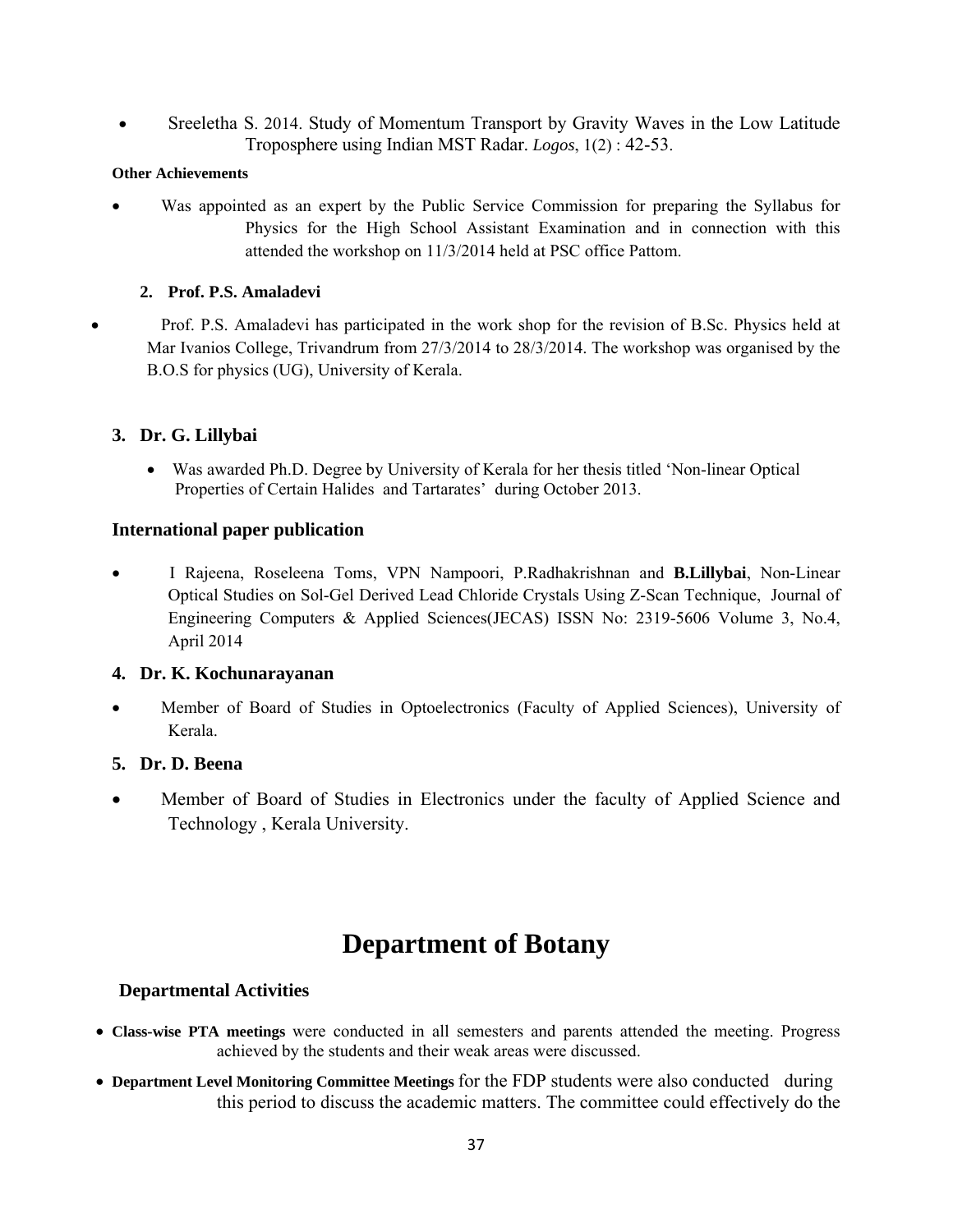online enrolment and semester registration of the students. The committee could do the internal examinations and prepare the CE sheets in time. Committee analysed the semester results also during meetings.

• The Faculty also **participated in the University Examinations** as Chairman/ Chief Examiner/ Additional Examiner.

#### **Achievements of Students**

#### **Kerala University Yuvajanolsavam**

| - | าเน<br>- | ш<br>. | $\overline{ }$<br>- - |
|---|----------|--------|-----------------------|
|   |          |        |                       |

#### **College Level Competitions**

#### **Ponkathir -2013 (Onam Celebration)**

| Athapookalam | $2nd$ prize | Department participation                       |
|--------------|-------------|------------------------------------------------|
| Onapattu     | $2nd$ prize | Snehalatha.A.V, Harsha Krishnan, Sreelekshmi,  |
|              |             | Athira.I, Arya Murali, Praveen PJ, Akhil       |
|              |             | DT.Kamalapriva                                 |
| Thiruvathira | $3rd$ prize | Archana R Nair, Arya Murali, Athira, Karthika, |
|              |             | Aswathy, Anjali, Reshma                        |

#### **Republic Day Celebrations**

| Juiz<br><sup>,</sup> competition | Arjun.S.K<br>P Kumar.<br>, Nair-<br>Anureni<br>Arun |
|----------------------------------|-----------------------------------------------------|
|----------------------------------|-----------------------------------------------------|

#### **VIBGYOR (College Fest)**

| Musiq mania | $\gamma$ nd<br>-            | prize | Anju.G.Nair, Snehaletha.A.V.<br>Athira.1 |
|-------------|-----------------------------|-------|------------------------------------------|
| Drawing     | $\boldsymbol{\sim}$ nd<br>∸ | prize | Department participation                 |

#### **Arts Fest**

| Essay writing-Hindi | <sup>st</sup> prize      | Athira.V                                                                                               |
|---------------------|--------------------------|--------------------------------------------------------------------------------------------------------|
| Essay writing-Hindi | 2 <sup>nd</sup><br>prize | Amrutha.V.V                                                                                            |
| Group dance         | 2 <sup>nd</sup><br>prize | Athira.I, Arya Murali, Arya Suresh, Karthika,<br>Aswathy, Nisha, Amrutha. V.V                          |
| Poster making       | $1st$ prize              | Akhil.DT                                                                                               |
| <b>Skit</b>         | $3rd$ prize              | Padmajan, Arjun.S.K, Anju.V.Das,<br>Arya, Sujith, Vishnu                                               |
| Mohinyattam         | $3^{\text{rd}}$<br>prize | Athira <sub>.I</sub>                                                                                   |
| Oppana              | 2 <sup>nd</sup><br>prize | Archana R Nair, Arya Murali, Anju, Arya M.S,<br>Anju. V.Das, Reshma, Kamalapriya, Haritha.P,<br>Soumya |
| Malayalam poem      | 2 <sup>nd</sup><br>prize | Arya Suresh                                                                                            |
| Mapilapattu         | 3 <sup>nd</sup><br>prize | Arya Murali                                                                                            |
| Light music         | 2 <sup>nd</sup><br>prize | Snehaletha A.V                                                                                         |
| Folk dance          | $3^{\text{rd}}$<br>prize | Arya Suresh                                                                                            |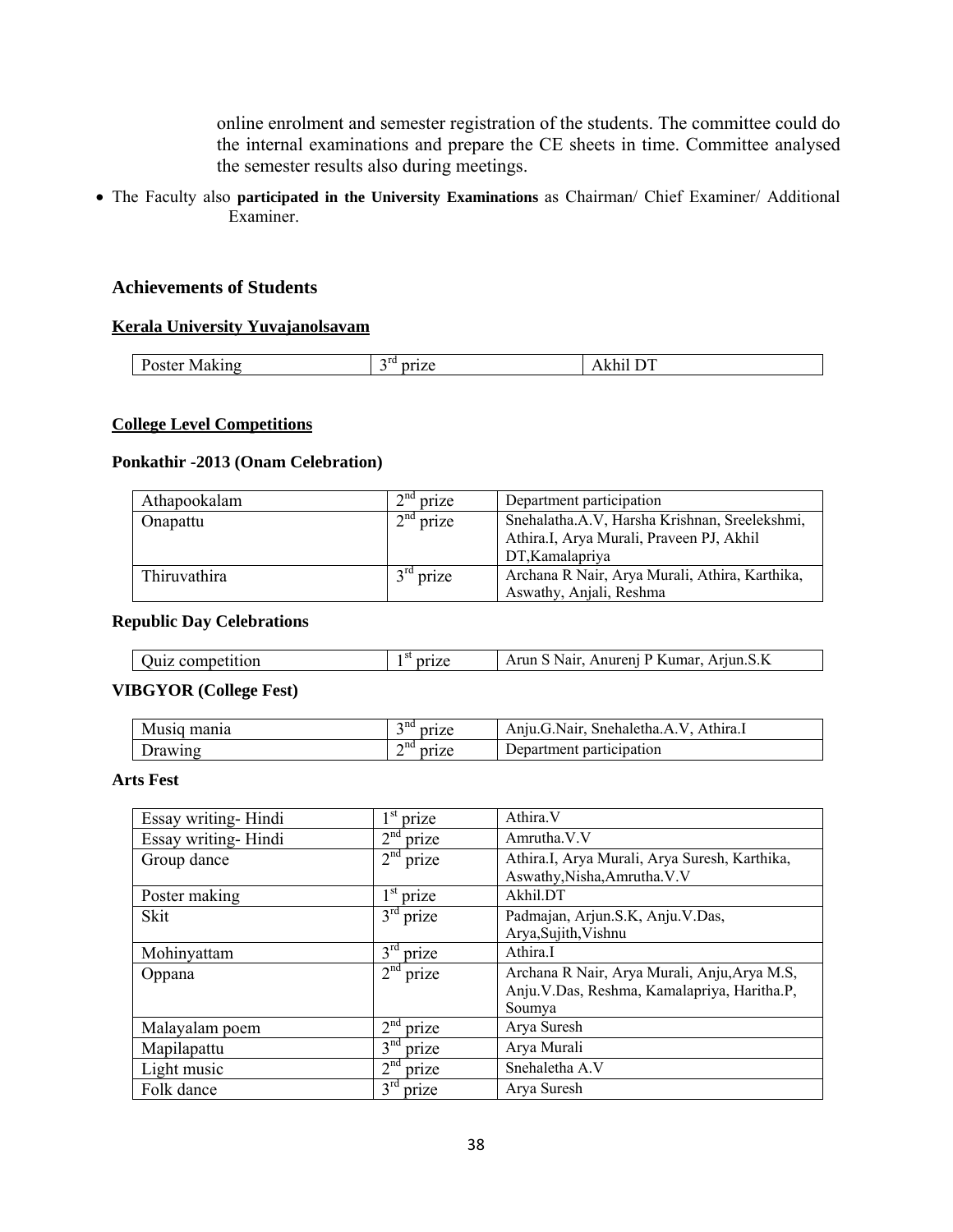#### **Present members of the Faculty**

| Sl.No. | <b>Name of Faculty</b> | <b>Designation</b>         | Qualifications               |
|--------|------------------------|----------------------------|------------------------------|
|        | Smt. Gadha S.          | Associate Professor & Head | M.Sc, B.Ed.                  |
|        | Dr. Suma B.S.          | Associate Professor        | M.Sc., M.Phil., Ph.D.        |
|        | Dr. Devipriya V.       | Associate Professor        | M.Sc., M.Phil., Ph.D., FIAAT |
|        | Dr. Kavitha K.R.       | <b>Assistant Professor</b> | M.Sc., M.Phil., Ph.D.        |

### **Achievements of the Teaching Staff**

#### **1. Prof. Gadha S.**

#### **Paper published**

• Regy Yohannan, Gadha S. & Devipriya V. 2014. A Checklist of the Flowering Plants of Napier Museum Campus, Thiruvananthapuram, Kerala. *Logos,* 1(2) : 61-75.

### **2. Dr. Suma B.S.**

#### **Research degree awarded**

• Ph.D awarded for her thesis titled "Floristic and Ecological Studies on Algae of Polluted Waters in and Around Chavara Industrial Area" in May 2013.

#### **Other Achievements**

• Attended Workshop on Syllabus revision at Mar Ivanios College on 18-19 March 2014.

## **3. Dr. Devipriya V.**

#### **Research Project**

• UGC Minor Research Project sanctioned Rs.1,60,000/- in March 2014

#### **Papers published**

- Devipriya V & Regy Yohannan. 2014. An Introduction to the Section *Trifoliolata* of *Jasminum* L. from Kerala. *Logos*, 1(2) : 54-59.
- Regy Yohannan, Gadha S. & Devipriya V. 2014. A Checklist of the Flowering Plants of Napier Museum Campus, Thiruvananthapuram, Kerala. *Logos,* 1(2) : 61-75.

#### **Papers presented – International Seminars**

• Presented a paper entitled 'An Introduction to the Medicinally Important Genus *Jasminum L.*' in the International Seminar on Molecular Secrets of Plant Medicines (MSPM-2013) organized by Dept of Biotechnology, C.M.S. College, Kottayam 17 -18 October 2013.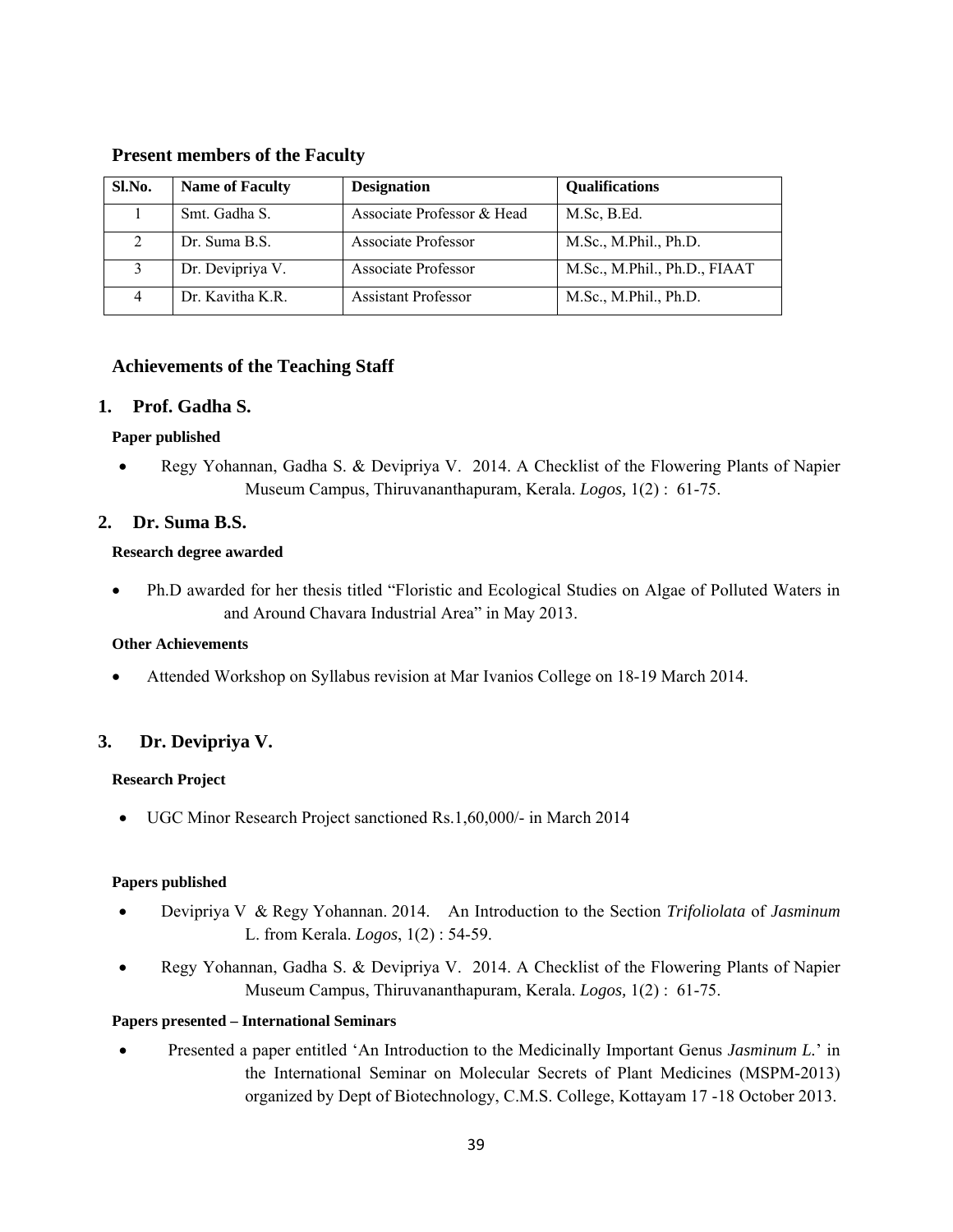- Presented a paper entitled 'An Overview of the Species of *Salacia L*. from Kerala, South India' in the International Seminar on Molecular Secrets of Plant Medicines (MSPM-2013).
- Presented a paper entitled 'Daturas and Brugmansias of South India A Review' in the International Seminar on Molecular Secrets of Plant Medicines (MSPM-2013).
- Presented a paper entitled 'Leea D. Royen ex L., a Medicinally Less Explored Genus of the Leeaceae' in the International Seminar on Molecular Secrets of Plant Medicines (MSPM-2013).
- Presented a paper entitled '*Jasminum sambac* (L.) Ait. a medicinally valuable species of the Oleaceae' in the International Seminar on Molecular Secrets of Plant Medicines (MSPM-2013).
- Presented a paper entitled 'The Medicinal Prospects of *Thunbergia* Retz., a Popular Ornamental' in the International Seminar on Molecular Secrets of Plant Medicines (MSPM-2013).

#### **Papers presented – National Seminars**

- Presented a paper entitled 'Petiolar Anatomy and the Intrageneric Classification of *Jasminum L*. (Oleaceae)' in XXIII IAAT National Conference on Recent Advances in Plant Taxonomy Research organized by IAAT &Department of Botany, RTM Nagpur University, Nagpur on 27 -29 December 2013.
- Presented a paper entitled 'The Inflorescence Architecture in Eleven Accessions of *Jasminum sambac* (L.) Ait.' in XXIII IAAT National Conference on Recent Advances in Plant Taxonomy Research organized by IAAT &Department of Botany, RTM Nagpur University, Nagpur on 27 -29 December 2013.
- Presented a paper entitled 'Studies on the Microspore Exine Ornamentation of *Datura* L. and *Brugmansia* Pers.' in the National Seminar on Socio-Economic Root Causes of Biodiversity Loss. Organized by Department of Botany, Sree Narayana College, Kannur. 24 -25 January, 2014.
- Presented a paper entitled 'Assessment of Climbing Plant Diversity of Aikaranad Panchayath, Ernakulam, Kerala State' in the National Seminar at Sree Narayana College, Kannur in January, 2014.
- Presented a paper entitled 'In vitro Propagaton of *Scoparia dulcis* L.' in the National Seminar at Sree Narayana College, Kannur in January, 2014.
- Presented a paper entitled 'Flowering Trees of Mazhuvannoor Panchayath, Ernakulam District, Kerala' in the National Seminar on Role of Plant Systematics in Biodiversity and its Conservation, organized by Department of Botany, Sree Narayana College, Cherthala. 4 -5 March, 2014.
- Presented a paper entitled 'Comparative Study on the Inflorescences in Eleven Accessions of *Jasminum sambac* (L.) Ait.' in the National Seminar at Sree Narayana College, Cherthala. March, 2014.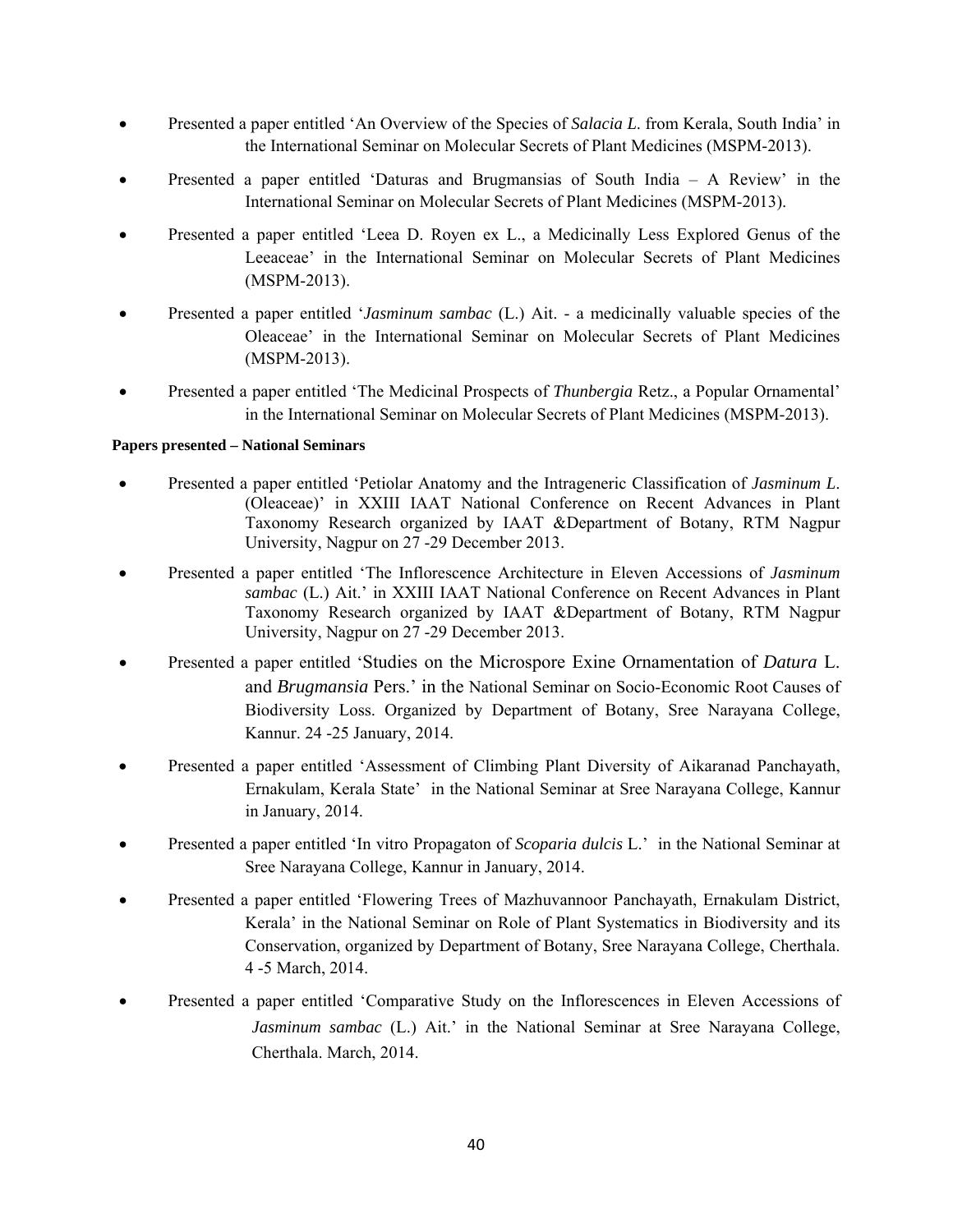• Presented a paper entitled 'Pollen Morphological Studies on Selected Members of the Genus *Hibiscus* L.' ' in the National Seminar at Sree Narayana College, Cherthala. March, 2014.

## **Other achievements**

- Elected Executive Council Member of Indian Association for Angiosperm Taxonomy for two years with effect from 1-1-2012 to 31-12-2014.
- Elected Executive Council Member of Society of Cytologists and Geneticists for four years with effect from 31-1-2012 to 31-12-2016.
- Co-ordinator, NAAC Steering Committee, S.N. College, Chempazhanthy
- Guiding eight students for their Ph.D. work

# **Department of Mathematics**

## **Departmental Activities**

- **Class-wise PTA meetings** were conducted in all semesters and parents attended the meeting. Progress achieved by the students and their weak areas were discussed.
- **Department Level Monitoring Committee Meetings** for the FDP students were also conducted during this period to discuss the academic matters. The committee could effectively do the online enrollment and semester registration of the students. The committee could do the internal examinations and prepare the CE sheets in time. Committee analysed the semester results also during meetings.
- The Faculty also **participated in the University Examinations** as Chairman/ Chief Examiner/ Additional Examiner.

## **Achievements of Students**

• Sreeram P. & Nithin N.L. of III B.Sc Mathematics bagged the **Second Prize** in the **Quiz Competition** in Statistics conducted by University College on 19-october-2013.

### **Present members of the Faculty**

| Sl.No.         | <b>Name of Faculty</b> | <b>Designation</b>         | <b>Qualifications</b> |
|----------------|------------------------|----------------------------|-----------------------|
|                | Smt. Salila Ravi       | Associate Professor & Head | M.Sc., M.Phil., B.Ed. |
|                | Dr.G. Hariprakash      | <b>Associate Professor</b> | M.Sc., M.Phil., Ph.D. |
|                | Dr. P.V. Ajith         | <b>Associate Professor</b> | M.Sc., M.Phil., Ph.D. |
| $\overline{4}$ | Smt.Dhanya S.R.        | <b>Assistant Professor</b> | M.Sc., M.Phil.        |
|                | Smt. Bijila B.R.       | <b>Assistant Professor</b> | M.Sc., B.Ed., M.Phil. |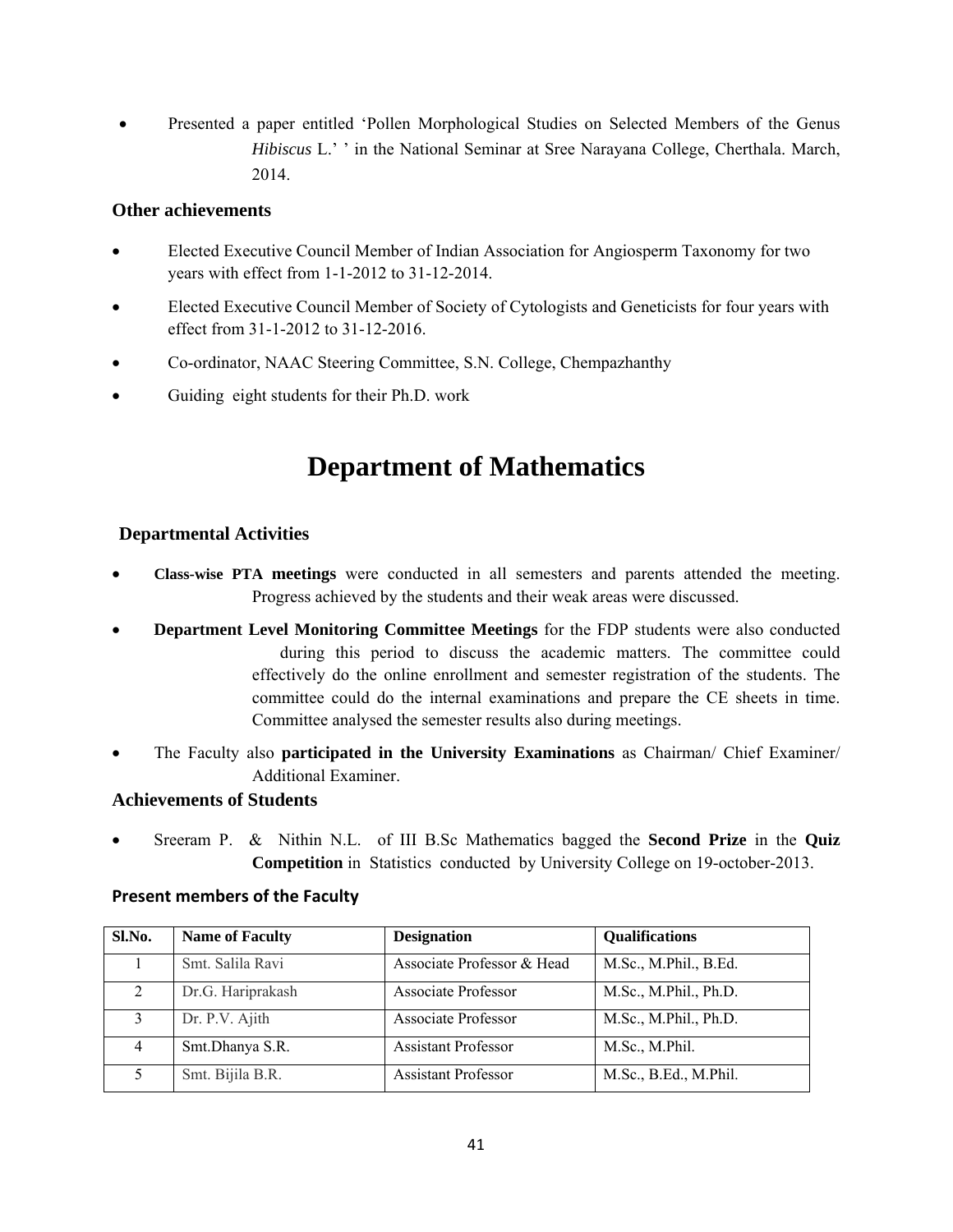## **Achievements of the Teaching Staff**

### **1. Dr.G.Hariprakash**

### **Paper Publication**

• Hariprakash G. 2014. On Fuzzy Partial Congruences. *Logos,* 1(2) : 76-103.

### **Paper Presentation - International**

• Presented a paper in the **World Congress on Research and Innovations (WCRI2K13)** organized by Department of Mathematics, St.Joseph's College, Irinjalakkuda, Thrissur.

### **Paper Presentation – National**

• Presented a paper in the **UGC sponsored National Seminar on Fuzzy Logic and Fuzzy Semigroup**  organized by Department of Mathematics, Sree Narayana College, Punalur, Kollam.

## **1. Smt . Salila Ravi**

- Attended Pass Board Meeting of B.Sc Subsidiary on 30-August-2013.
- **2. Smt. Dhanya.S.R**
- Attended Two days' Workshop on Syllabus Revision in FDP Mathematics at Mar Ivanios College,Thiruvananthapuram, conducted by BOS Mathematics -20, 21 -March-2014

## **3. Smt. Bijila.B.R**

- Refresher Course in Mathematics sponsored by UGC conducted by Academic Staff College, University of Kerala, Kariavattom. - from 20-August-2013 to 09-September-2013.
- National Seminar on **Emerging Trends in Graph Connections**, organized by Department of Mathematics, University of Kerala, Kariavattom. – 9 - 11-January-2014.
- A meeting on the XII plan period organized by Kerala State Higher Education Council at the Library hall P.M.G - 21-01-2014.
- Two days' Workshop on Syllabus Revision in FDP Mathematics at Mar Ivanios College,

Thiruvananthapuram, conducted by BOS Mathematics -20, 21 -March-2014

# **Department of Statistics**

## **Departmental Activities**

• **Department Level Monitoring Committee Meetings** for the students were conducted during this period to discuss the academic matters. The committee could do the internal examinations and prepare the CE sheets in time. Committee analysed the semester results also during meetings.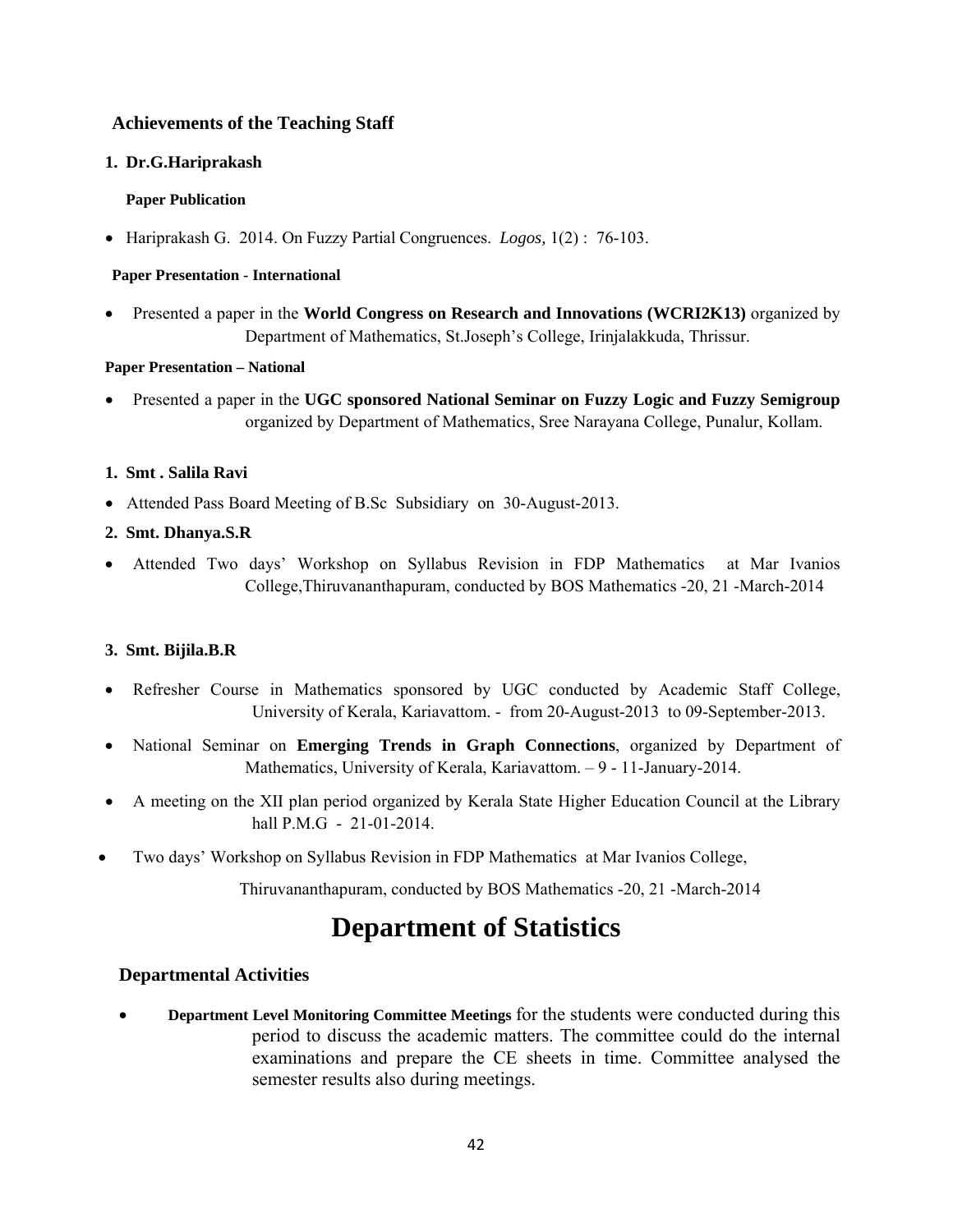• The Faculty also **participated in the University Examinations** as Chairman/ Chief Examiner/ Additional Examiner.

## **Present members of the Faculty**

| Sl.No. | <b>Name of Faculty</b> | <b>Designation</b>         | <b>Qualifications</b> |
|--------|------------------------|----------------------------|-----------------------|
|        | Smt. Anjana V.         | Assistant Professor & Head | M.Sc.                 |

### **Achievements of the Teaching Staff**

## **1.Dr. Anjana V.**

#### **Achievements**

- Coordinator, Scholar Support Scheme
- Convener, CLMC

### **Participation in seminars and Workshops**

- Attended a National Seminar on **Statistics for 21st Century**, organized by Department of Statistics, University of Kerala, Kariavattom. –20, 21 and 22-March-2014.
- Attended Two days' Workshop on Syllabus Revision in FDP Statistics 15-March 2014.**.**

# **Department of Zoology**

## **Departmental Activities**

- **Class-wise PTA meetings** were conducted in all semesters and parents attended the meeting. Progress achieved by the students and their weak areas were discussed.
- **Department Level Monitoring Committee Meetings** for the FDP students were also conducted during this period to discuss the academic matters. The committee could effectively do the online enrollment and semester registration of the students. The committee could do the internal examinations and prepare the CE sheets in time. Committee analysed the semester results also during meetings.
- The Faculty also **participated in the University Examinations** as Chairman/ Chief Examiner/ Additional Examiner.

| Sl.No.         | <b>Name of Faculty</b>   | <b>Designation</b>         | <b>Qualifications</b> |
|----------------|--------------------------|----------------------------|-----------------------|
|                | Smt. S. Sudha            | Associate Professor & Head | M.Sc., M.Phil.        |
|                | Dr. V.C. Valsa           | Associate Professor        | M.Sc., M.Phil., Ph.D. |
|                | Dr. Kiran Vasudevan      | Associate Professor        | M.Sc., Ph.D.          |
| $\overline{4}$ | Smt. M.S. Vidya Panikker | Associate Professor        | M.Sc., M.Phil.        |

### **Present members of the Faculty**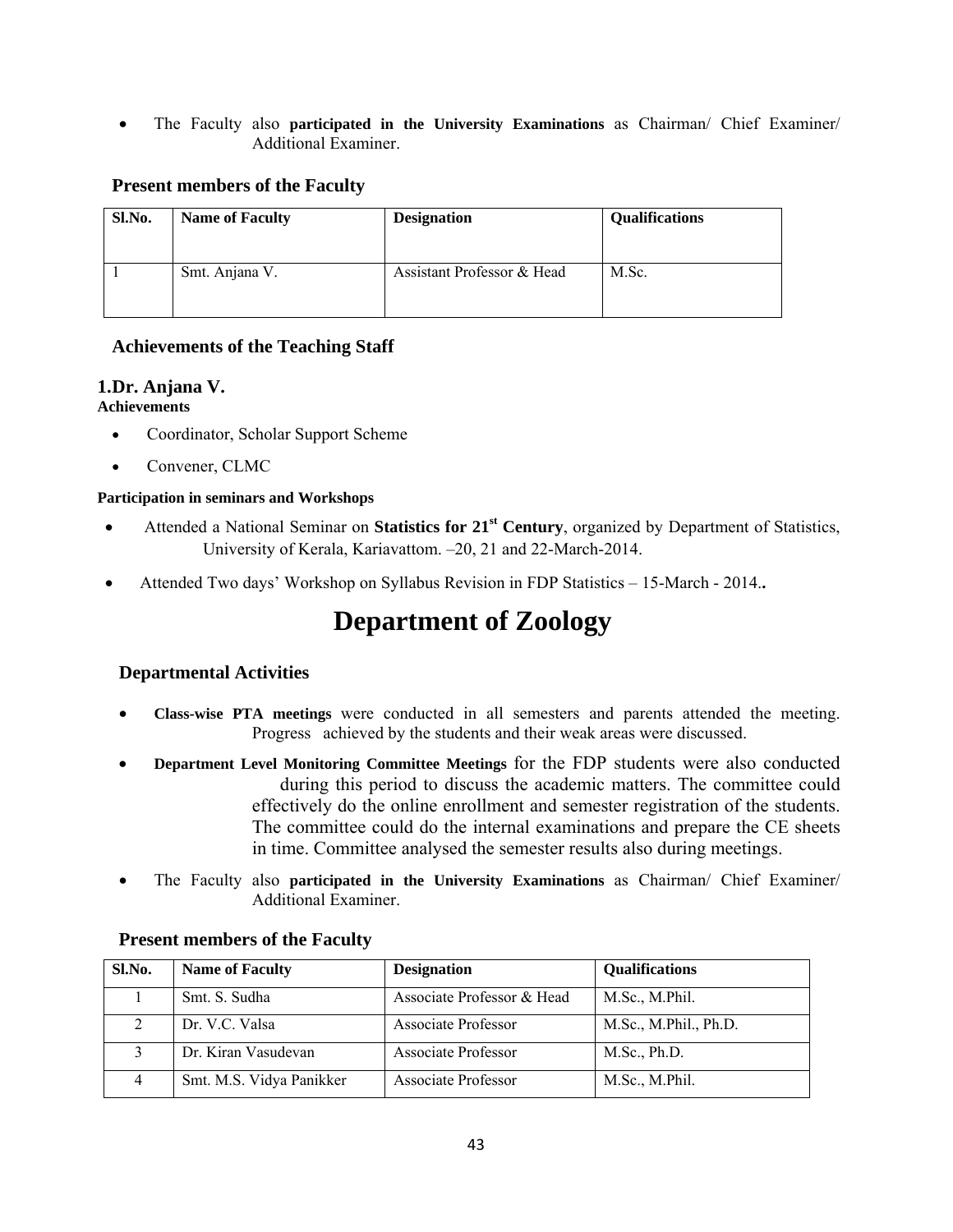## **Achievements of the Teaching Staff**

#### **1. Dr. Kiron Vasudevan**

#### **Best paper Award – International Seminar**

• A poster on 'Effect of Varying Levels of Protein Feed on Growth and Production of Male *Oreochromis mossambicus* (peters) in Cages' **won the Best Poster Award** in the International seminar sponsored by KSCSTE on Advances in Aquaculture technologies at All Saints College on 18-19 2013.

#### **Paper Publication – International**

- Kiron Vasudevan and V.Jayaprakas, "Studies on some aspects of the culture of mossambique tilapia Oreochromis mossambicus", *Journal of Basic and Applied Biology*, 6, (2013), 47-51.
- Kiron Vasudevan and V.Jayaprakas, "Effect of varying levels of protein feed on growth and production of male Oreochromis mossambicus(Peters)in cages", *Journal of Basic and Applied Biology*, 7, (2013),128-130.
- **2. Smt M.S.Vidya Panicker**
- Attended refresher course from 19.7.2013 to 8.8.2013 at ASC, Kariavattom.

# **Department of Geology**

### **Departmental Activities**

- **Class-wise PTA meetings** were conducted in all semesters and parents attended the meeting. Progress achieved by the students and their weak areas were discussed.
- **Department Level Monitoring Committee Meetings** for the FDP students were also conducted during this period to discuss the academic matters. The committee could effectively do the online enrollment and semester registration of the students. The committee could do the internal examinations and prepare the CE sheets in time. Committee analysed the semester results also during meetings.
- The Faculty also **participated in the University Examinations** as Chairman/ Chief Examiner/ Additional Examiner.

#### **Seminar organized by the Department**

• As part of Spectrum 2014, Sri M.P. Muraleedharan, Dy Director General Geological Survey Of India, delivered a lecture on the field aspects of geology on 21 March 2014.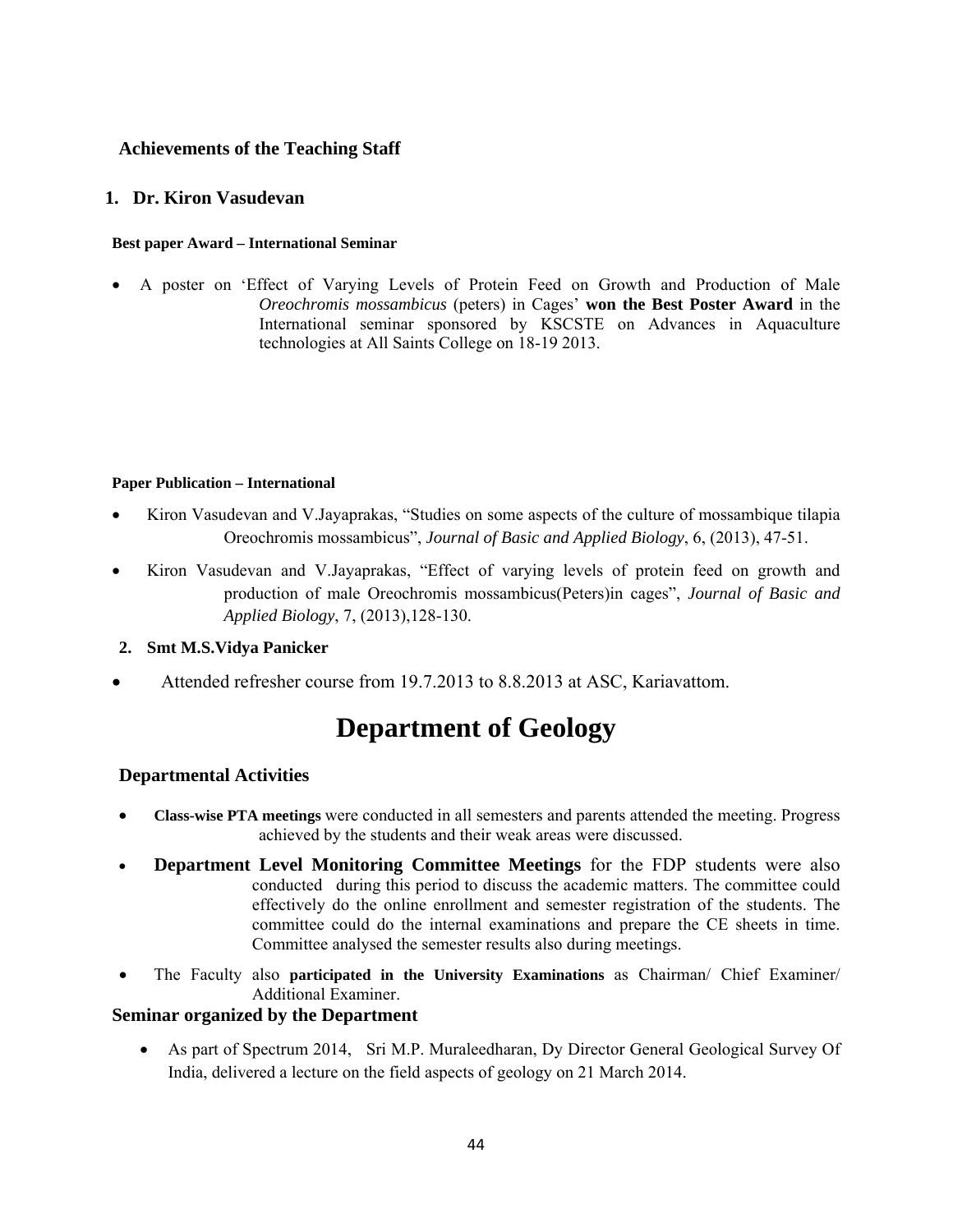- An invited Lecture on 'Geo Technical Engineering' by Dr. Sajinkumar K.S. Assistant Professor, Department of Geology, Kariavattom was organized in January 2014. He discussed the Engineering and Geological Aspects of Tunnels. **Achievements of Students**
- Students of Geology bagged the **First Prize** for Sports.
- Varun and Jishnudas of 2nd BSc secured **Second Place at the College Level Quiz.**
- Our students also were the **Overall Winners** getting **Second Prize** under the banner VIBGYOR.
- Final BSc students attended a **Workshop** on ' Field Techniques in Geological Mapping " on 11 February 2014 and made a **Field Visit** to different quarries and rock exposures in and around trivandrum , on 12 February 2014.
- Quiz Competition called **GEOQUIZ** conducted for Geology and Geography Students within the State of Kerala by the Department of Geology, University of Kerala. Varun of 2nd BSc and Adarsh of 3rd BSc attended the quiz programme. The team won the best performers award at the audience round.

| Sl.No. | <b>Name of Faculty</b> | <b>Designation</b>         | <b>Oualifications</b> |
|--------|------------------------|----------------------------|-----------------------|
|        | Sri. MD. Ratheeshkumar | Associate Professor & Head | M.Sc.                 |
|        | Dr. KL. Vivekanandan   | Associate Professor        | M.Sc., M.Phil., Ph.D. |
|        | Smt. Neena. L          | Associate Professor        | M.Sc.                 |

#### **Present members of the Faculty**

#### **Extension programme**

• The Department actively **participated in the Annual Science Exhibition** of Christ Nagar Higher Secondary School Thiruvallam during October 2013. The department **contributed fossils, rocks and minerals for display** at the exhibition which was highly appreciated by the organizers.

### **Achievements of the Teaching Staff**

### **1. Sri. M.D. Ratheesh Kumar**

#### **Papers Published**

• Co-authored a paper entitled 'Water Quality and Ecological Aspects of Fresh Water Ponds from a Critically Exploited Region of South Kerala' in the Proceedings of the International Symposium on Integrated Water Resources Management at the CWRDM, Calicut from 19 to 21 February 2014.

#### **Participation in Seminars/Workshops**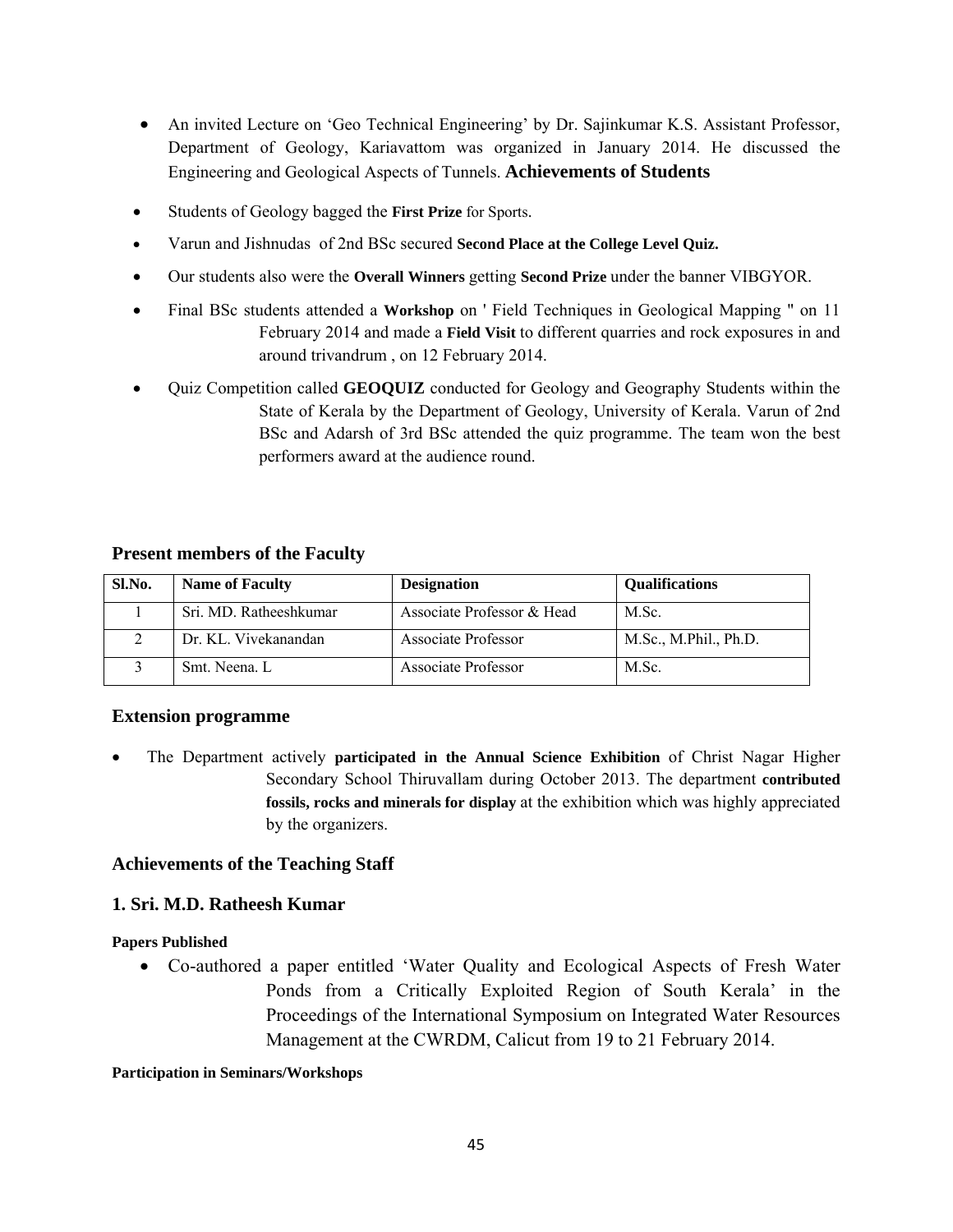- Attended a Lecture on 'Earth Science Studies in the Polar Regions--Indian Initiatives' at the Department of Geology , Kariavattom on 28 January 2014.
- Attended a Lecture Series as part of the Golden Jubilee Celebrations, of the Department of Geology, Kariavattom – Prof. Ernst Hegner, Ludwig Maximillians University, Munich, Germany was the speaker and the topic was 'Applications of Isotopic Data in Petrology'.
- Attended the Seminar—'Mineralia''--Seminar on The Mineral Resources of Kerala in the Department of Geology, Kariavattom from 6 to 8 March 2014.

## **Dr. K.L.Vivekanandan**

### **Positions held**

Member, Kerala University Syndicate

**Participation in Seminars/Workshops** 

- Attended Two Day Workshop on 'Field Techniques in Geology', conducted by the Department of Geology, Kariavattom on 11 and 12 February, 2014.
- Attended the Seminar—'Mineralia''--Seminar on The Mineral Resources of Kerala in the Department of Geology, Kariavattom from 6 to 8 March 2014.

# **Department of Political Science**

## **Departmental Activities**

- **Class-wise PTA meetings** were conducted in all semesters and parents attended the meeting. Progress achieved by the students and their weak areas were discussed.
- **Department Level Monitoring Committee Meetings** for the FDP students were also conducted during this period to discuss the academic matters. The committee could effectively do the online enrollment and semester registration of the students. The committee could do the internal examinations and prepare the CE sheets in time. Committee analysed the semester results also during meetings.
- The Faculty also **participated in the University Examinations** as Chairman/ Chief Examiner/ Additional Examiner.

## **Seminar organized by the Department**

The Department of Political Science has conducted a One Day Seminar on 'Electoral Reforms: Challenges Ahead' on 20 February 2014, in association with the Indian Institute of Public Administration-Kerala Regional branch. The seminar was inaugurated by Sri K.Sasidharan Nair, State Election Commissioner, Kerala and was presided over by Prof. Joseph.K. Alexander, Chairman, IIPA-KRB. Sri O.Rajagopal, former Union Minister and Sri M.Vijayakumar, Former Speaker, Kerala Legislative Assembly presented the theme paper. Principal Dr.M Devakumar delivered the key note address. Around 150 students from different departments and 25 teachers actively participated in the seminar.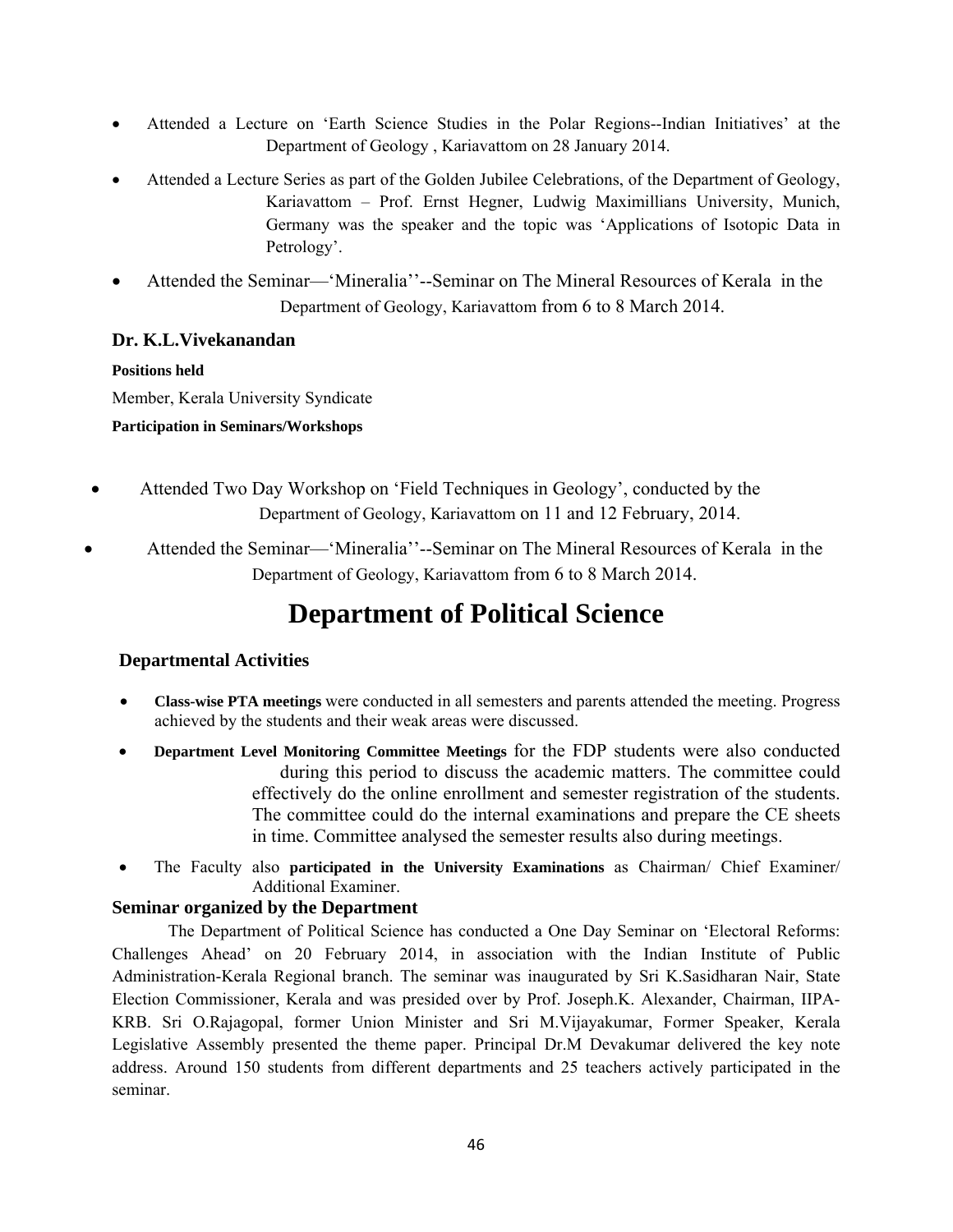| Sl.No. | <b>Name of Faculty</b> | <b>Designation</b>         | Qualifications      |
|--------|------------------------|----------------------------|---------------------|
|        | Dr. PS. Vijayanatharaj | Associate Professor & Head | M.A., M.H.R., Ph.D. |
|        | Sri. S. Sisubalan      | Associate Professor        | MA.                 |
|        | Smt. Vineetha NR       | <b>Assistant Professor</b> | M.A., B.Ed.         |
|        | Sri. Sreenish TV       | <b>Assistant Professor</b> | M.A., M.Phil.       |

#### **Present members of the Faculty**

#### **Achievements of the Teaching Staff**

#### **1. Dr. P.S.Vijayanathraj**

- Research Guide, Kerala University
- Member, Board of Studies in Social Science (Kannur University)
- Faculty Member in Social Science (Kerala University)

#### **2. Sri. S.Sisubalan**

• Booth Level Officer (BLO), (State Election Commission)

#### **3. Smt.N.R Vineetha**

#### **Minor Research Project**

• Doing UGC sponsored (XI plan) Minor Project. Topic: 'Sustainable Development, Environmental Concerns and Panchayathi Raj Institutions in Kerala: A Comparative Study'.Amount: Rs.60.000/.

#### **Paper published**

• Vineetha N.R. & Sreenish T.V. 2014. Return of Politics. *Logos*, 1(2) : 11-14.

#### **Coordinating Seminar**

• Coordinated a Seminar on "Humanism And Brotherhood Of Man in the Teachings of Swami Vivekananda"organised by National Service Scheme, Sree Narayana College, Chempazhanthy in association with Department of Sports and Youth Affairs, Government of Kerala, NSS Cell, University of Kerala & Sree Ramakrishna Mission 15 January 2014.

#### **Participation in Seminars/Workshops**

- Attended the UGC sponsored Refresher Course in Environmental Science (Multidisciplinary) conducted by UGC Academic Staff College, University of Kerala, Kariavattom from 16.01.2014 to 05 02 2014.
- Attended a One Day National Seminar on 'Analysing Risk Society through Different Lenses of Social Science' organised by Society for Social Science Research at the Fourth Estate Hall, Press Club, Thiruvanathapuram at 9 January 2014.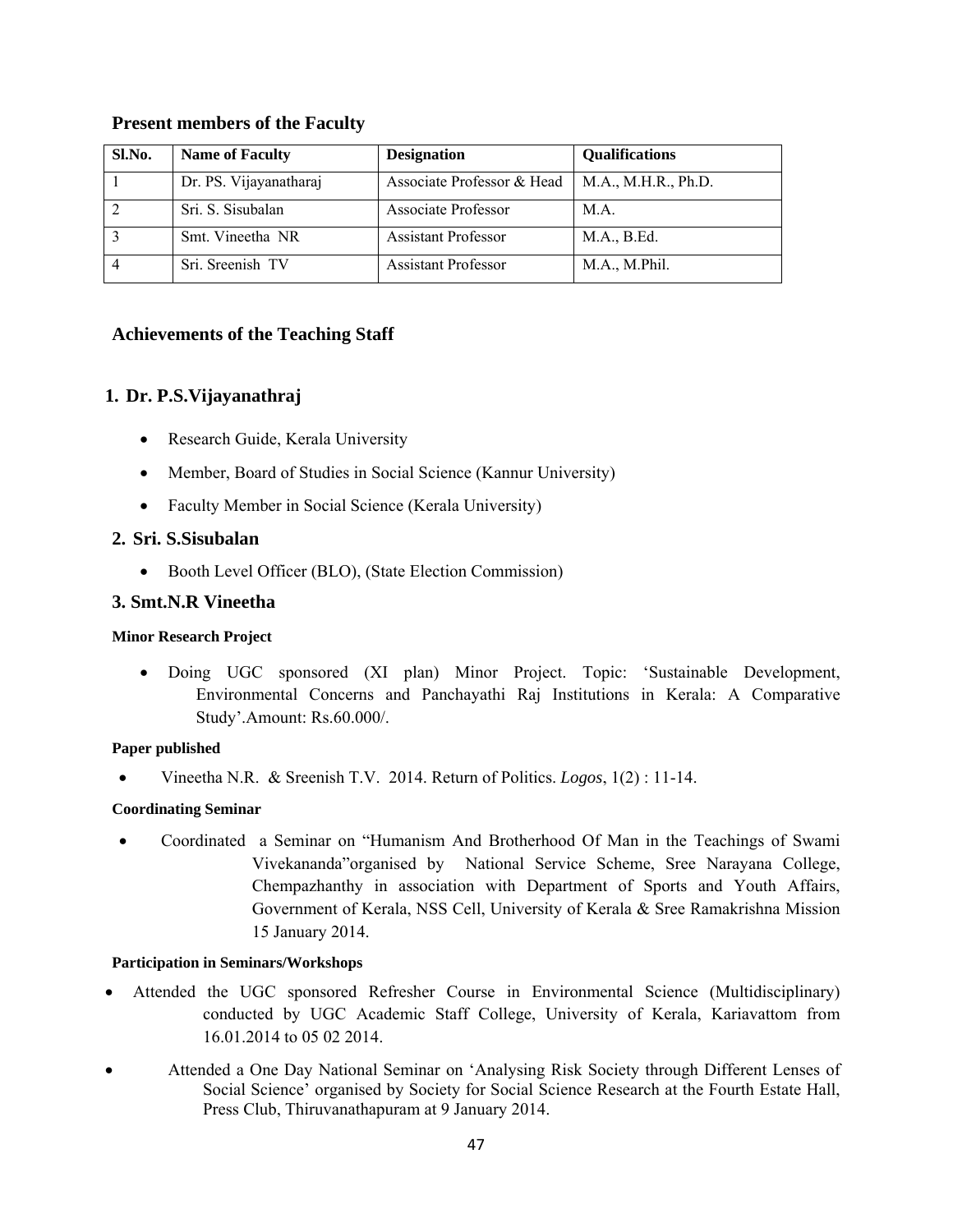- Attended Seminar on "Electoral Reforms : Challenges Ahead" organised by the Department of Political Science, S.N. College, Chempazhanthy in association with the Institute of Public Administration – Kerala Regional Branch, Thiruvananthapuram, on 20 February 2014, held in the Seminar Hall.
- Attended Two Day UGC Sponsored Workshop on 'Academic Writing' organised by P G and Research Department of Economics, S.N College, Varkala on 3 & 4 March 2014.

### **4. Sri. Sreenish.T.V**

#### **Minor Research Project**

• Doing UGC sponsored (XI plan) Minor Project. Topic: 'Impact of Non Timber Forest Products (NTFP) on the Socio- Economic condition of Kanikkars Life: A Study among Kanikkar at Agasthyamala Forest Region'. Amount: Rs.89.000/.

#### **Paper published**

• Vineetha N.R. & Sreenish T.V. 2014. Return of Politics. *Logos*, 1(2) : 11-14.

#### **Paper Presentation**

Presented a paper on 'Environmental Governance in India: A Retrospective and Perspective' in the UGC sponsored National Seminar organized by Department of Political Science, S.N College, Chengannur, in association with Department of Political Science, University of Kerala during 20-21 August 2013.

# **Department of Economics**

### **Departmental Activities**

- **Class-wise PTA meetings** were conducted in all semesters and parents attended the meeting. Progress achieved by the students and their weak areas were discussed.
- **Department Level Monitoring Committee Meetings** for the FDP students were also conducted during this period to discuss the academic matters. The committee could effectively do the online enrollment and semester registration of the students. The committee could do the internal examinations and prepare the CE sheets in time. Committee analysed the semester results also during meetings.
- The Faculty also **participated in the University Examinations** as Chairman/ Chief Examiner/ Additional Examiner.

#### **Endowment Award**

• Mrs. Meenu Mohan , top scorer of BA Economics, 2013 was the first recipient of the newly constituted endowment award by Dr. K.C Baiju, Associate Professor of Economics, Central University, Kasargode in memory of his late mother.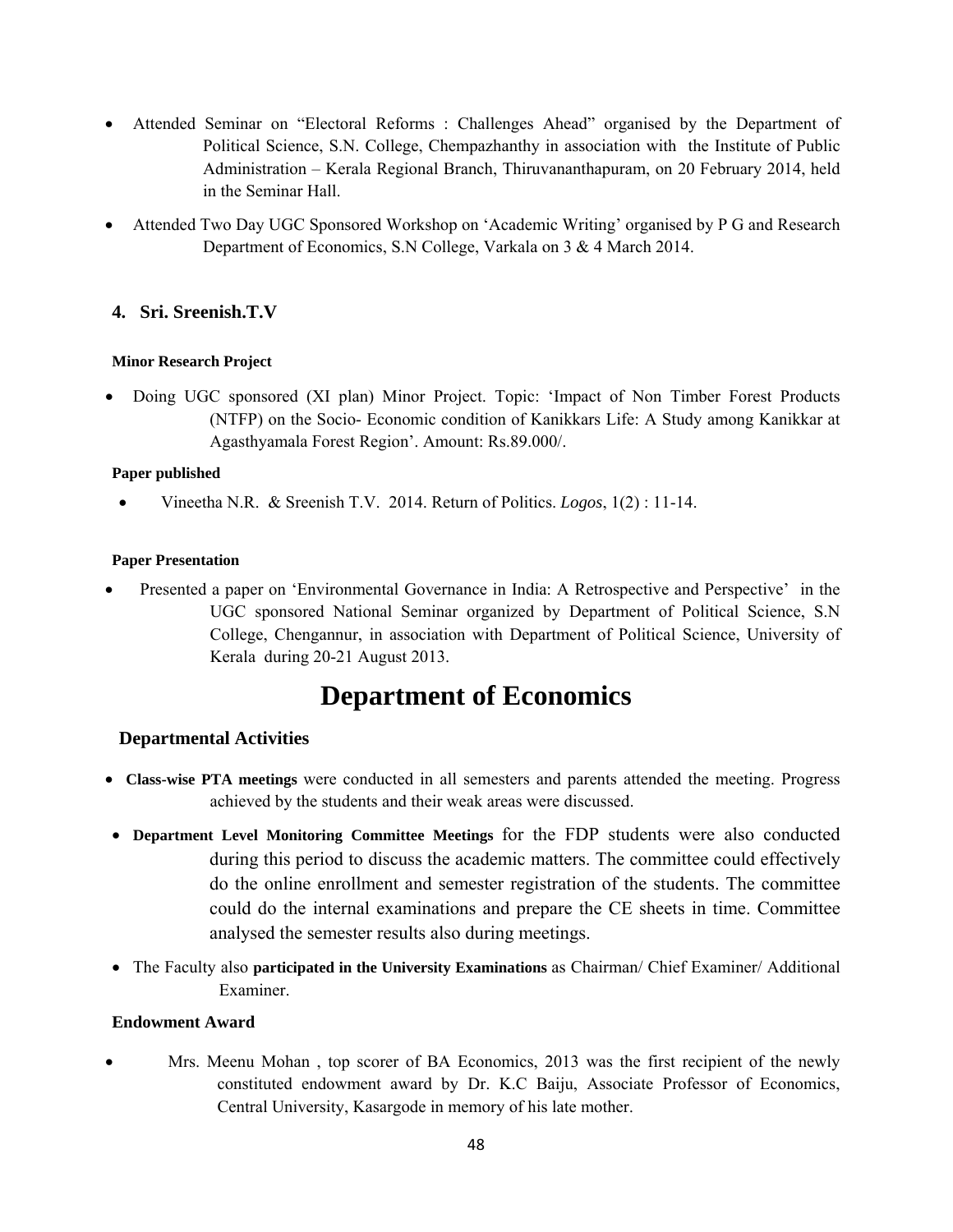### **Achievements of Students**

- Abhinand Suresh and Muhammed Shiraz of I Semester Economics (2013-2016 batch) participated in the National KGR Memorial **Quiz Competition** held in Meenakshi College, Kodambakom, Chennai on 30 September 2013.
- Saravyan R. of III Semester(2013) bagged **Second prize in Waterpolo** at the Junior Aquatic National Champlionship 2013.
- Saravyan. R won the **Third prize** in Waterpolo at the **All India University Championship** 2013
- Saravyan.R bagged **Third Prize** in 50 meters **Breast stroke** at the Senior Aquatic **State Championship** 2013
- Salu.B.S of III Semester Economics (2013) won **First prize in Water polo** at the Junior Aquatic **National Championship** 2013.
- Salu.B.S won the **First prize** in 50 meters **Butterfly**, First prize in 100 meters Butterfly and Third prIze in 50 meters **Free style** at the **Inter University Meet** 2013.
- Salu.B.S bagged **First Prize** In Waterpolo at the **Senior Aquatic State Championship** 2013.
- Haritha.H.N. of III Semester Economics (2013) won **Second prize** in 4x100 **Medlay relay,** Third prize in 200 meters **Breast Stroke** at the **All India University** Championship 2013.
- Haritha.H.N won **Third Prize** in 50 meters Breast stroke, Third Prize in 100 meters Breast stroke , and Third Prize in 200 meters **Breast stroke** at the Senior Aquatic **State Championship**  2013.

### **Present members of the Faculty**

| Sl.No. | <b>Name of Faculty</b> | <b>Designation</b>         | <b>Qualifications</b> |
|--------|------------------------|----------------------------|-----------------------|
|        | Dr. Jameela V.A.       | Associate Professor & Head | M.A., Ph.D.           |
|        | Sri. Vinod C. Sugathan | <b>Assistant Professor</b> | M.A., B.Ed.           |
|        | Smt. Raji Raveendran   | <b>Assistant Professor</b> | M.A., B.Ed.           |

**Achievements of the Teaching Staff** 

### **1. Smt Raji Raveendran**:

#### **Participation in Workshops and Training Programmes**

- Attended Orientation-Special Winter School Programme at Academic Staff College, Kariavattom from 28.11.2013 to 18.12.2013.
- Attended UGC sponsored National Workshop on 'Academic Writing' organized by PG and Research Department of Economics, SN College, Varkala on 3 & 4 March, 2014.
- **2. Prof Vinod C Sugathan** is the Secretary of Parent Teacher Association of our College.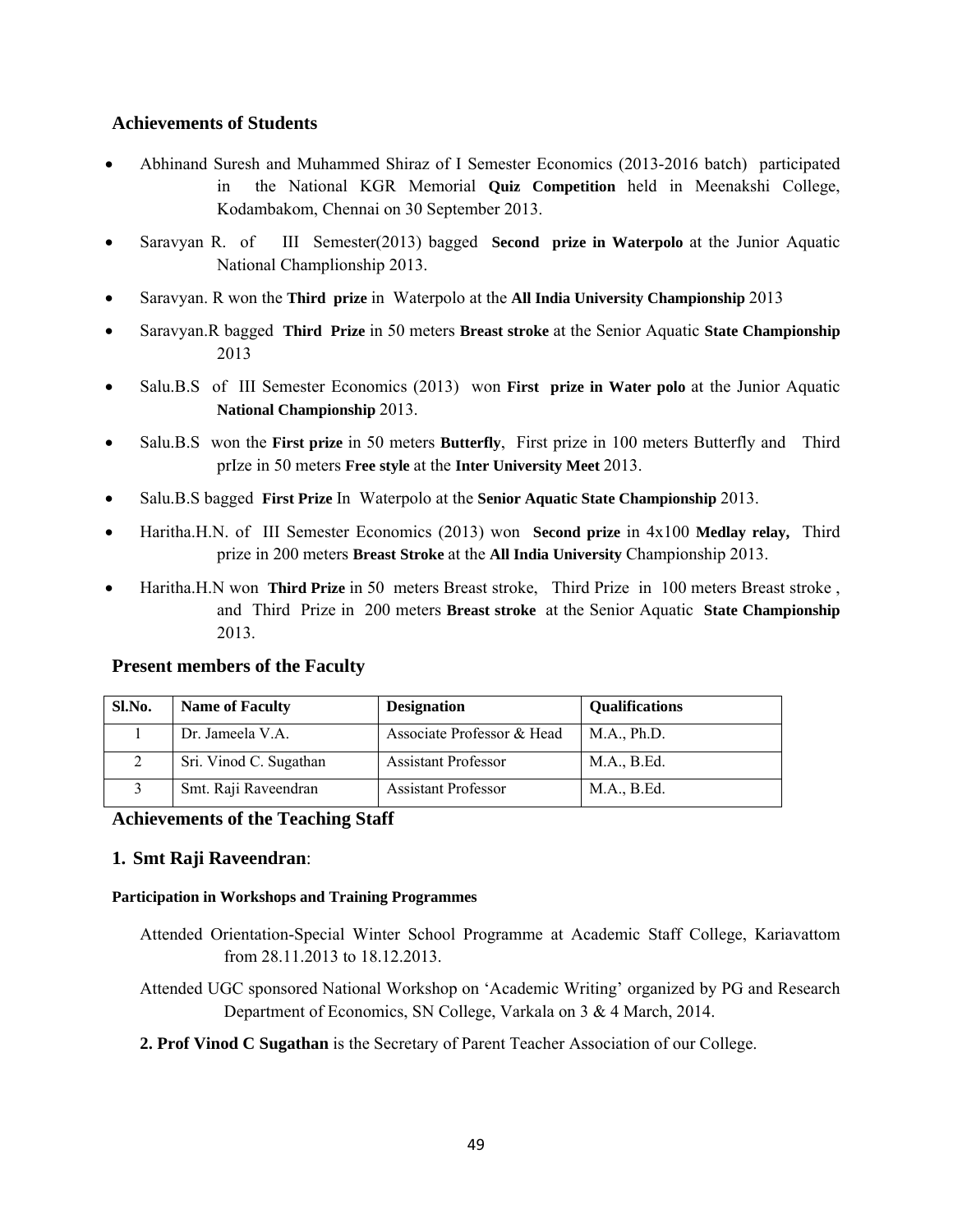# **Department of Sociology**

## **Departmental Activities**

- **Class-wise PTA meetings** were conducted in all semesters and parents attended the meeting. Progress achieved by the students and their weak areas were discussed.
- **Department Level Monitoring Committee Meetings** for the FDP students were also conducted during this period to discuss the academic matters. The committee could effectively do the online enrollment and semester registration of the students. The committee could do the internal examinations and prepare the CE sheets in time. Committee analysed the semester results also during meetings.
- The Faculty also **participated in the University Examinations** as Chairman/ Chief Examiner/ Additional Examiner.

#### **Sociology Association Inauguration**

• Inauguration Ceremony of the Sociological Association of the S.N. College Chempazhanthy was held on 5 July 2013. The programe was inaugurated by Principal Dr. M. Devakumar and Dr. Krishnan Sivasubramoney, Associate Professor of Psychiatry, Medical College, Thiruvananathapuram delivered a talk on 'Youth and Mental Health'.

#### **Observance of Special Days**

- On 27 June 2013 students of the department observed the **Anti- Narcotics Day**. The slogan and captions brought up by the students during the poster competition on anti narcotics awareness program expressed the thoughtfulness and positive vision in demolishing such a dangerous social malice.
- First, Second and Third year students of the Sociology were made to assemble at the college Seminar Hall and a **Quiz Program** was conducted on July 11 2013 based on National and International demographic trends as .a part of the observance of **World Population Day**.

### **SACSHI**

• **Sociology Alumni Co-ordination Society for Humanity Improvement**, the alumni association of the Department of Sociology had their annual meeting on 2 October 2013. The function was graced with the presence of pioneers of the Department Dr. K.B. Thankamani, Dr. R. Kasthuri, Dr. K. Usha and Dr. B. Jayasree. Old students of the department felt happy to see their fellow colleagues once again. One or more representative from every batch warmly shared their nostalgic memories. The executive committee of SACSHI was reconstituted and action plans were reorganized.

#### **Release of Departmental Magazine**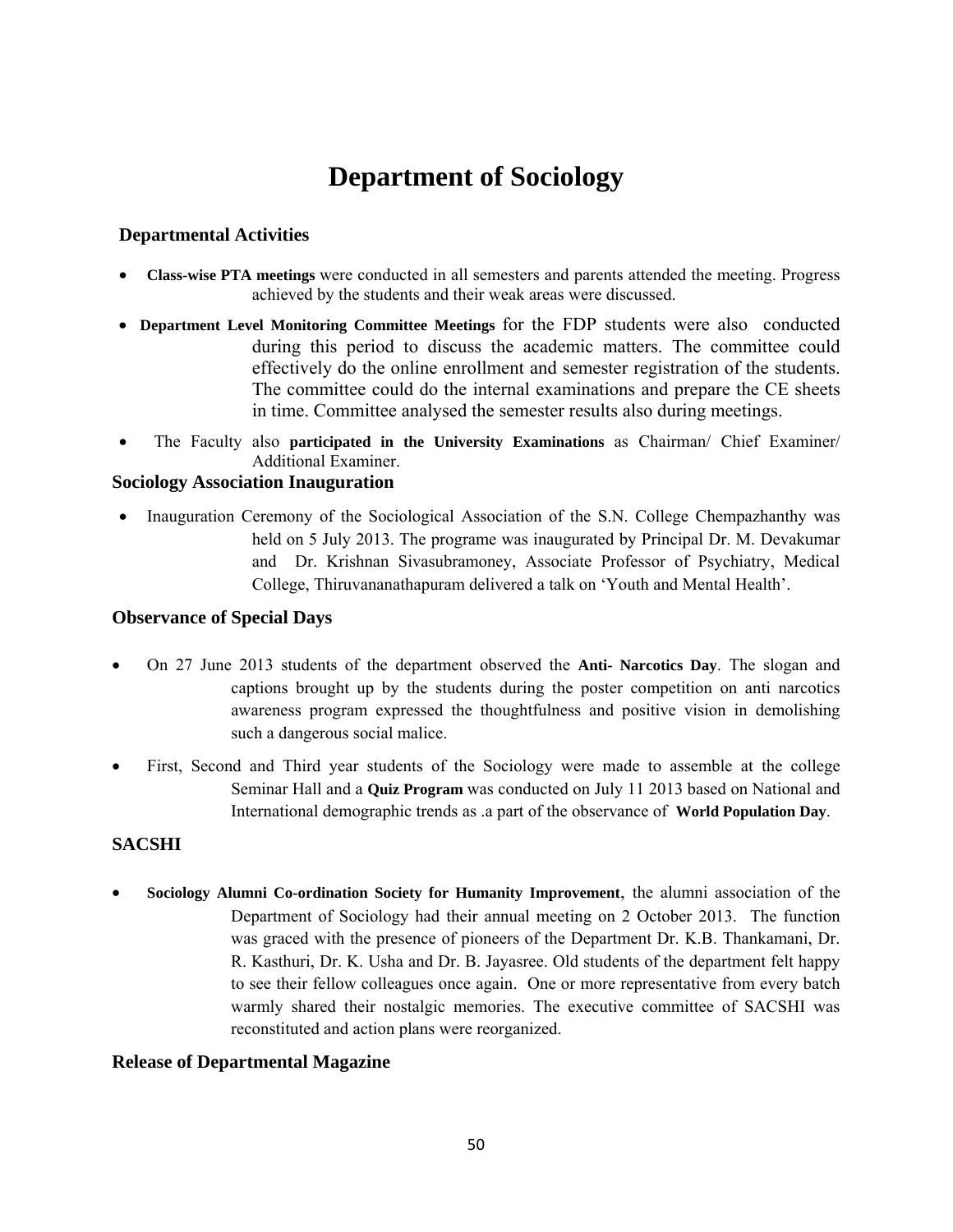• The departmental magazine *'Shrishti'* was released by Principal Dr. Devakumar during the inauguration of the Sociology Association. The magazine provides a room to express the creative talents of Sociology students.

## **Participation in Spectrum Seminar Series**

• As a part of the seminar series 'SPECTRUM - 2014'organized by the college, the Department of Sociology was graced with the presence of Dr. Antony Palakkal, Associate Professor, Loyola College, Trivandurm who delivered a talk on 'Theoretical Concerns in Social Research'. Eight students from the third year also presented papers in the seminar on various topics.

## **Blood Donation by Students**

• Occasionally, boys and girl students of the Department voluntarily go to RCC, Medical College and Community Health Centres to donate Blood.

## **Achievements of Students**

- In the University Examination, Avani J. Nath, secured **top grade in the university**.
- 31 students of the Department lead by the Head of the Department Dr. Uthara Soman participated in the 3 day Seminar organized by the Kerala Sociological Society at the Sacred Heart College, Thevara, Eranakulam.

### **Present members of the Faculty**

| Sl.No. | <b>Name of Faculty</b> | <b>Designation</b>         | <b>Qualifications</b> |
|--------|------------------------|----------------------------|-----------------------|
|        | Dr Uthara Soman        | Assistant Professor & Head | M.A., Ph.D.           |
|        | Smt. NB Lekha          | <b>Assistant Professor</b> | M.A.                  |
|        | Smt. Aiswarya AS       | <b>Assistant Professor</b> | M.A., B.Ed.           |

### **Achievements of the Teaching Staff**

### **1. Dr. Uthara Soman**

### **Paper Presentation**

• Dr.Uthara Soman presented paper on 'Global Intrusion into the Food Habits of Urban Population' in the 3 day Seminar organized by the Kerala Sociological Society at the Sacred Heart College, Thevara, Eranakulam.

#### **Other Achievements**

• Participated in the two day program (on March 12 and 13) of Syllabus Revision program conducted by the University at Kariyavattom Campus.

### **2. Smt. N.B. Lekha**

### **Paper Published**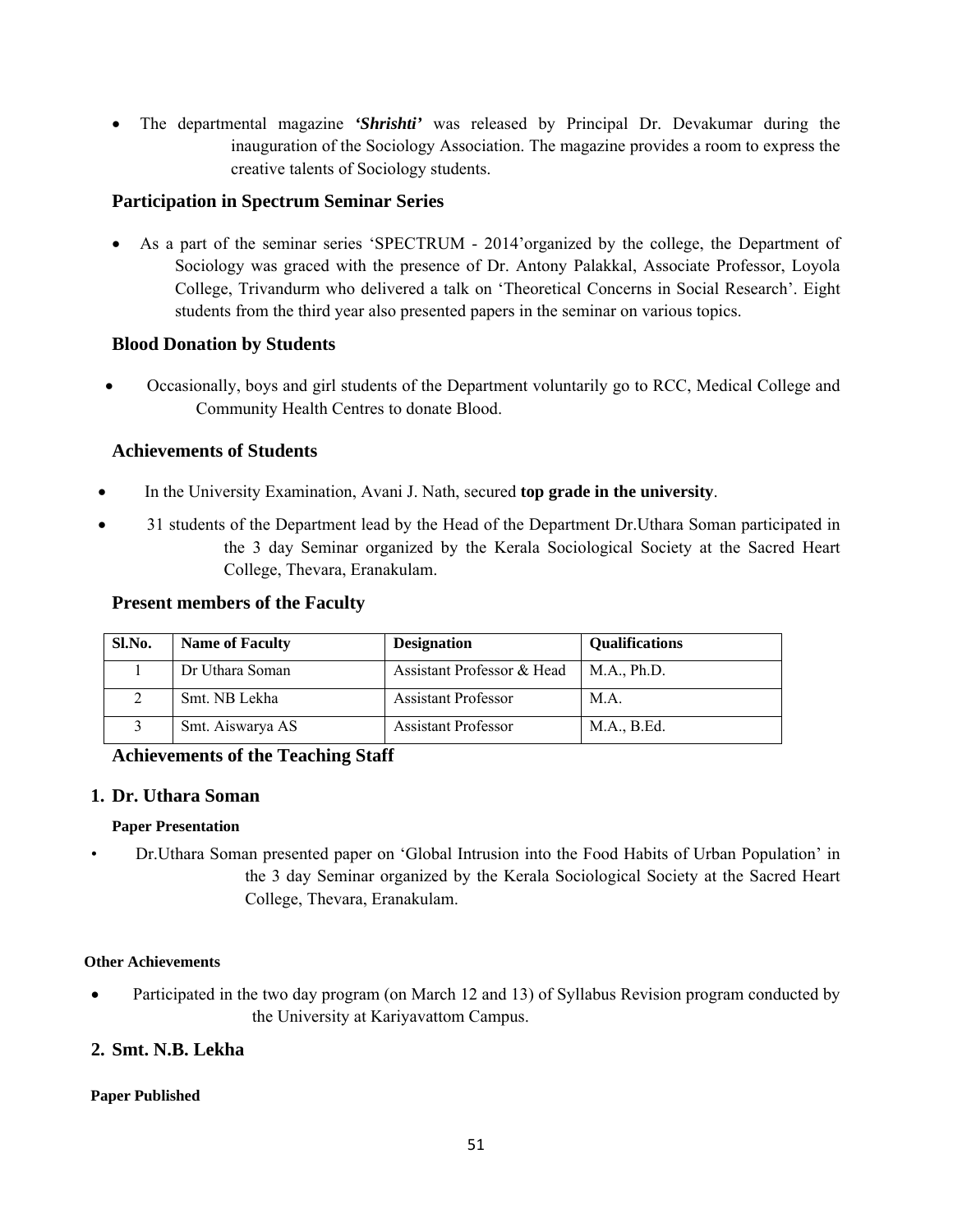• Lekha N.B. 2014**.** Property Rights among Nayar Women: An Intergenerational Study. *Logos*, 1(2) : 31-41.

## **Other Achievements**

• Participated in the two day program (on March 12 and 13) of Syllabus Revision conducted by the University at Kariyavattom Campus.

## **3. Smt. Aiswarya A.S.**

#### **Other Achievements**

• Participated in the two day program (on March 12 and 13) of Syllabus Revision conducted by the University at Kariyavattom Campus.

# **Department of Psychology**

## **Departmental Activities**

- An **Alumni Meet** was organized by the Department of Psychology on 26 January 2014. Dr. M. Devakumar, Principal, S.N.College, Chempazhanthy presided over the meeting.
- **Class-wise PTA meetings** were conducted in all semesters and parents attended the meeting. Progress achieved by the students and their weak areas were discussed.
- **Department Level Monitoring Committee Meetings** for the FDP students were also conducted during this period to discuss the academic matters. The committee could effectively do the online enrollment and semester registration of the students. The committee could do the internal examinations and prepare the CE sheets in time. Committee analysed the semester results also during meetings.
- The Faculty also **participated in the University Examinations** as Chairman/ Chief Examiner/ Additional Examiner.

## **Achievements of Students**

- Aishwarya S **II Rank in the III BA examination** of April 2013.
- Preethi R.S **III Rank in the III BA examination** of April 2013.
- The sixth semester students of the Department of Psychology participated in a **Quiz competition** conducted by Karuna Sai National Psychopark, Vellanadu on December 7 2013.
- **Ranjankam Iyer Memorial Cash Award** for the best outgoing student of the Department, (instituted by Dr. R Sreedevi Ammal, Former HOD, Department of Psychology, .SN.College Chempazhanthy) was given to Aishwarya.S who had secured a **second position in the University examinations**.
- The students of the department of Psychology won **second position for overall performance** in the **Arts festival** organized by the College Union.
- On 4th March 2014, the sixth semester students were taken to **Hindustan Latex**, Akkulam for an industrial visit.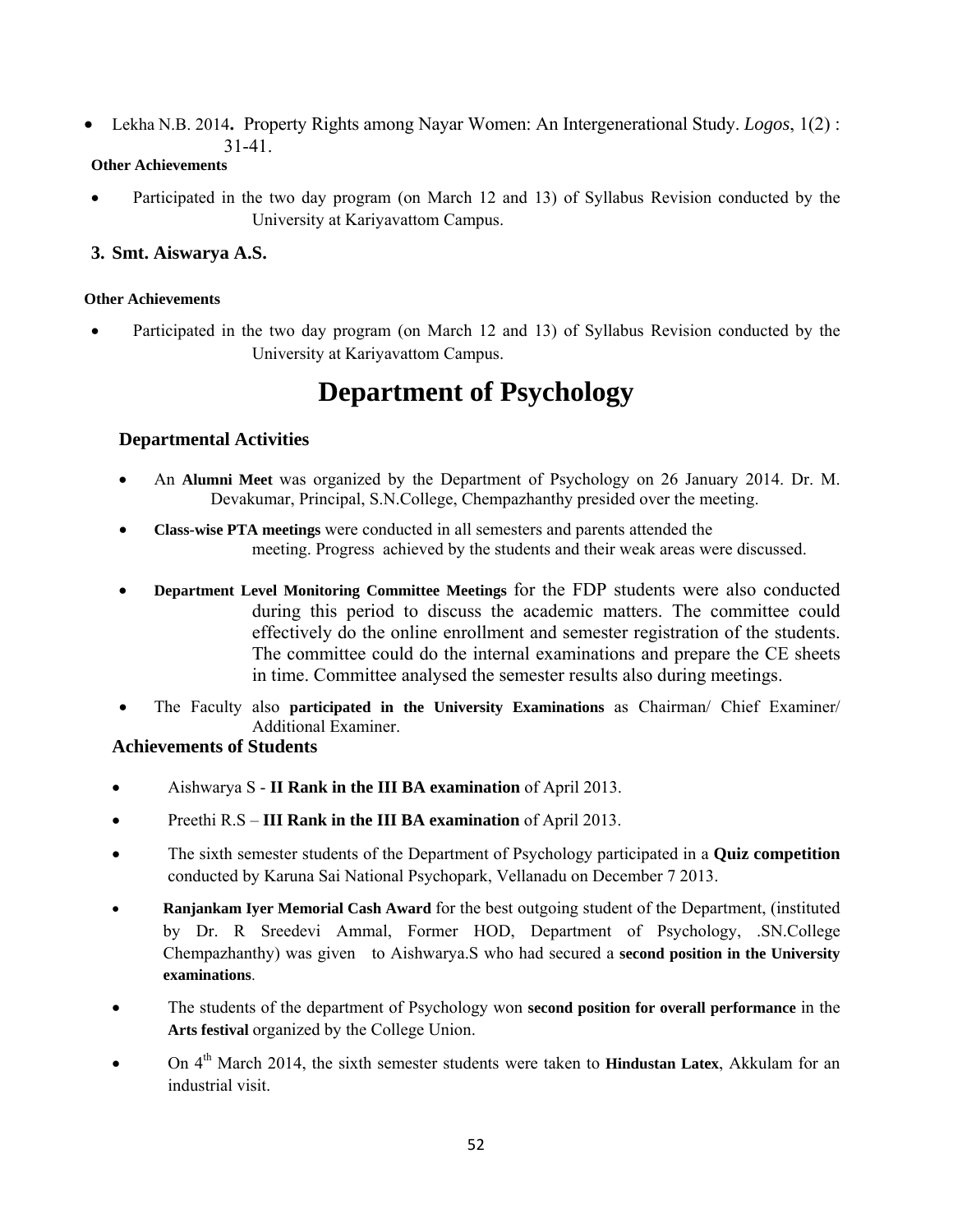• The final semester students conducted an **IQ and Developmental Assessment** of students in Govt. LP School, Chempazhanthy on 14 March 2014

#### **Present members of the Faculty**

| Sl.No.        | <b>Name of Faculty</b> | <b>Designation</b>         | Qualifications       |
|---------------|------------------------|----------------------------|----------------------|
|               | Dr. JS. Nishima        | Assistant Professor & Head | M.A., Ph.D.          |
|               | Dr. AS. Rakhee         | <b>Assistant Professor</b> | M.A., Ph.D.          |
| $\mathcal{E}$ | Dr. Aravind Thampi     | <b>Assistant Professor</b> | M.A., Ph.D.          |
|               | Dr. Anjana R           | <b>Assistant Professor</b> | M.A., M.Phil., Ph.D. |
|               | Dr. Ajilal P           | <b>Assistant Professor</b> | M.A., Ph.D.          |

### **Achievements of the Teaching Staff**

#### **1. Dr A.S.Rakhee**

#### **Paper Published**

• Rakhee A.S. & Aparna N. 2014**.** Ecology and Mental Health. *Logos*, 1(2) : 15-19.

#### **Paper communicated**

• Mili.M & Rakhee.A.S. The Relevance of Psychosocial Model in Diagnosis of Diabetes in India Psychological Studies. Springer Journals.

### **2. Dr.Ajilal.P**

#### **Minor Research Project**

• UGC Minor Research Project sanctioned titled 'Factors Influencing Increased Alcoholism and Mental Illness among Adivasis of Kerala and Remedial Measures'.

#### **Paper Published**

• Ajilal P. 2014. Ego Defense Mechanisms: Good or Bad? An Exploratory Analysis. *Logos*, 1(2) : 15- 19.

### **Counselling Centre**

• The **Counselling Centre** of the Department of Psychology **offered counselling** to 14 male students and 38 female students in the college in the current academic year **Psychological tests** were administered to 238 students of the college in order to assess their intelligence, personality, vocational preferences etc. **awareness classes and class campaigns** against alcoholism and drug abuse were also organized.

# **Department of Malayalam**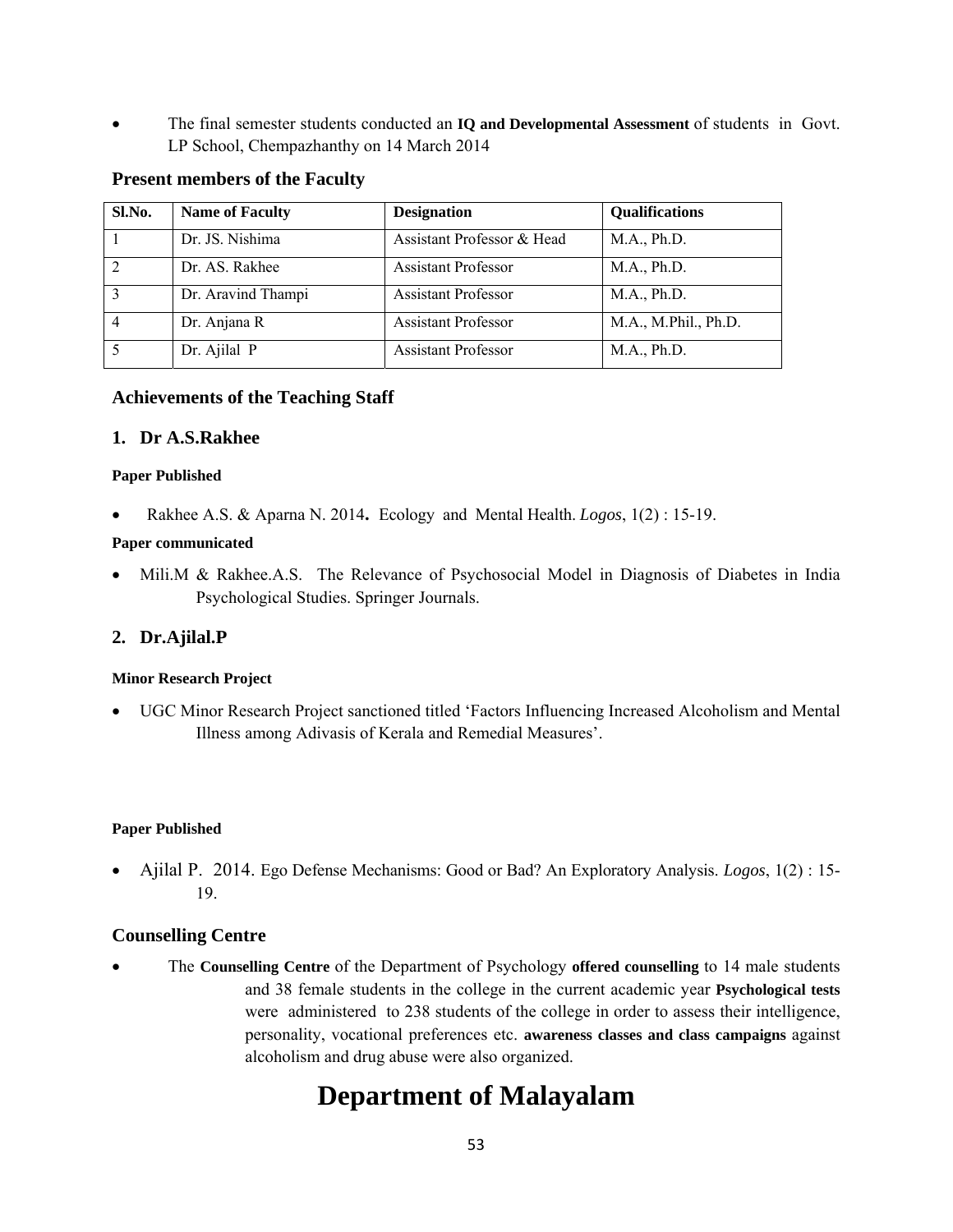## **Departmental Activities**

- **Department Level Monitoring Committee Meetings** for the students were conducted during this period to discuss the academic matters. The committee could do the internal examinations and prepare the CE sheets in time. Committee analysed the semester results also during meetings.
- The Faculty also **participated in the University Examinations** as Chairman/ Chief Examiner/ Additional Examiner.
- Students of the dept. attended a Seminar in Kumaranasan National Institute of Culture at Thonnakkal.

# **Present members of the Faculty**

| Sl.No. | <b>Name of Faculty</b> | <b>Designation</b>         | <b>Qualifications</b> |
|--------|------------------------|----------------------------|-----------------------|
|        | Dr. S. Girija Kumari   | Assistant Professor & Head | M.A., Ph.D.           |
|        | Smt. Sini V.           | <b>Assistant Professor</b> | M.A., M.Ed.           |
|        | Smt. Preetha V.K.      | <b>Assistant Professor</b> | M.A., B.Ed.           |

# **Achievements of the Teaching Staff 1.Dr. S. GirijaKumari**

### **Degree awarded**

Was awarded **Ph.D** in May 2013 for her thesis titled, 'Sociological Criticism in Malayalam – A Study Based on Joseph Mundassery, Kuttippuzha Krishna Pillai & Thayattu Sankaran'.

# **Department of Hindi**

## **Departmental Activities**

- **Department Level Monitoring Committee Meetings** for the students were conducted during this period to discuss the academic matters. The committee could do the internal examinations and prepare the CE sheets in time. Committee analysed the semester results also during meetings.
- The Faculty also **participated in the University Examinations** as Chairman/ Chief Examiner/ Additional Examiner.

### **Present members of the Faculty**

| Sl.No. | <b>Name of Faculty</b> | <b>Designation</b> | <b>Qualifications</b> |
|--------|------------------------|--------------------|-----------------------|
|        |                        |                    |                       |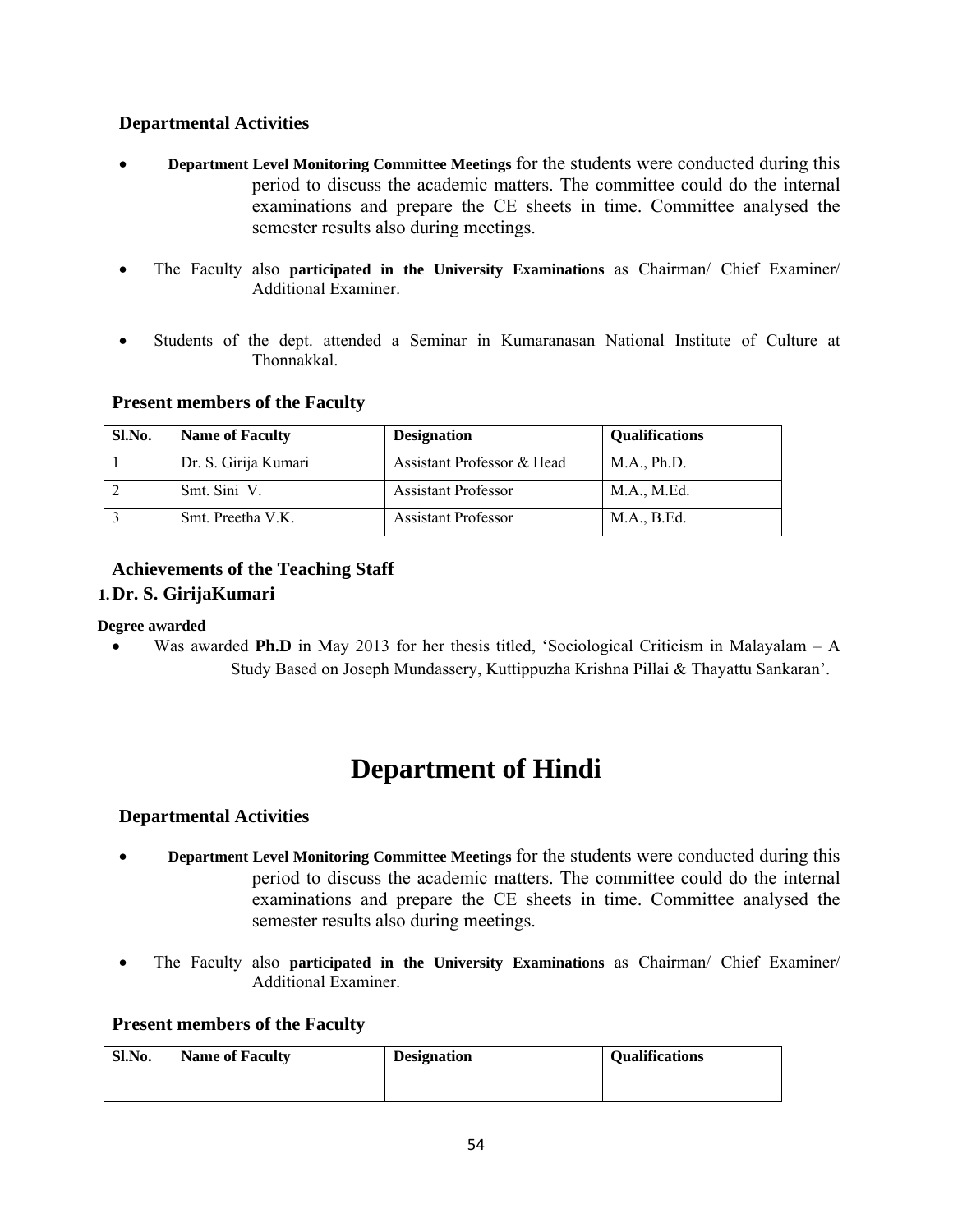|  | Dr. S. Mahesh | Assistant Professor & Head | M.A., Ph.D. |
|--|---------------|----------------------------|-------------|
|  |               |                            |             |
|  |               |                            |             |

#### **Achievements of the Teaching Staff**

#### **1. Dr. S. Mahesh**

• Is the **Nodal Officer** in charge ofavailing scholarships to students under Kerala State Higher Education Council.

#### **Release of Translated Work**

• In connection with the Centenary Celebrations of the Composition of *Daivadasakam* by Sree Narayana Guru, Dr Mahesh.S released a Hindi version of Daivadasakam.

# **Department of Commerce**

### **Departmental Activities**

- **Department Level Monitoring Committee Meetings** for the students were conducted during this period to discuss the academic matters. The committee could do the internal examinations and prepare the CE sheets in time. Committee analysed the semester results also during meetings.
- The Faculty also **participated in the University Examinations** as Chairman/ Chief Examiner/ Additional Examiner.

| Sl.No.        | <b>Name of Faculty</b> | <b>Designation</b>         | <b>Qualifications</b>    |
|---------------|------------------------|----------------------------|--------------------------|
|               | Sri. M. Vijayakumar    | Associate Professor & Head | M.Com.,                  |
| $\mathcal{L}$ | Sri. T.K Valsan        | Associate Professor        | M.Com., M.A, M.Sc (Hotel |
|               |                        |                            | Management)              |
| 3             | Dr.Jayaraj kumar       | <b>Associate Professor</b> | M.Com., Ph.D             |
| 4             | Smt. Swapna. O         | <b>Assistant Professor</b> | M.Com., B.Ed             |

# **Founder's day Celebrations**

• The 41<sup>st</sup> death anniversary of our Founder Manager Sri R.Sankar was observed in the auditorium on 7 November 2013. The commemoration lecture was given by the Hon,ble Speaker of Legislative Assembly Sri.G.Karthikeyan. Teachers and non-teaching members visited the house of destitutes and made contributions for giving mid-day meal on the day and prayed for the peace of the departed soul.

# **Scholar Support Programme**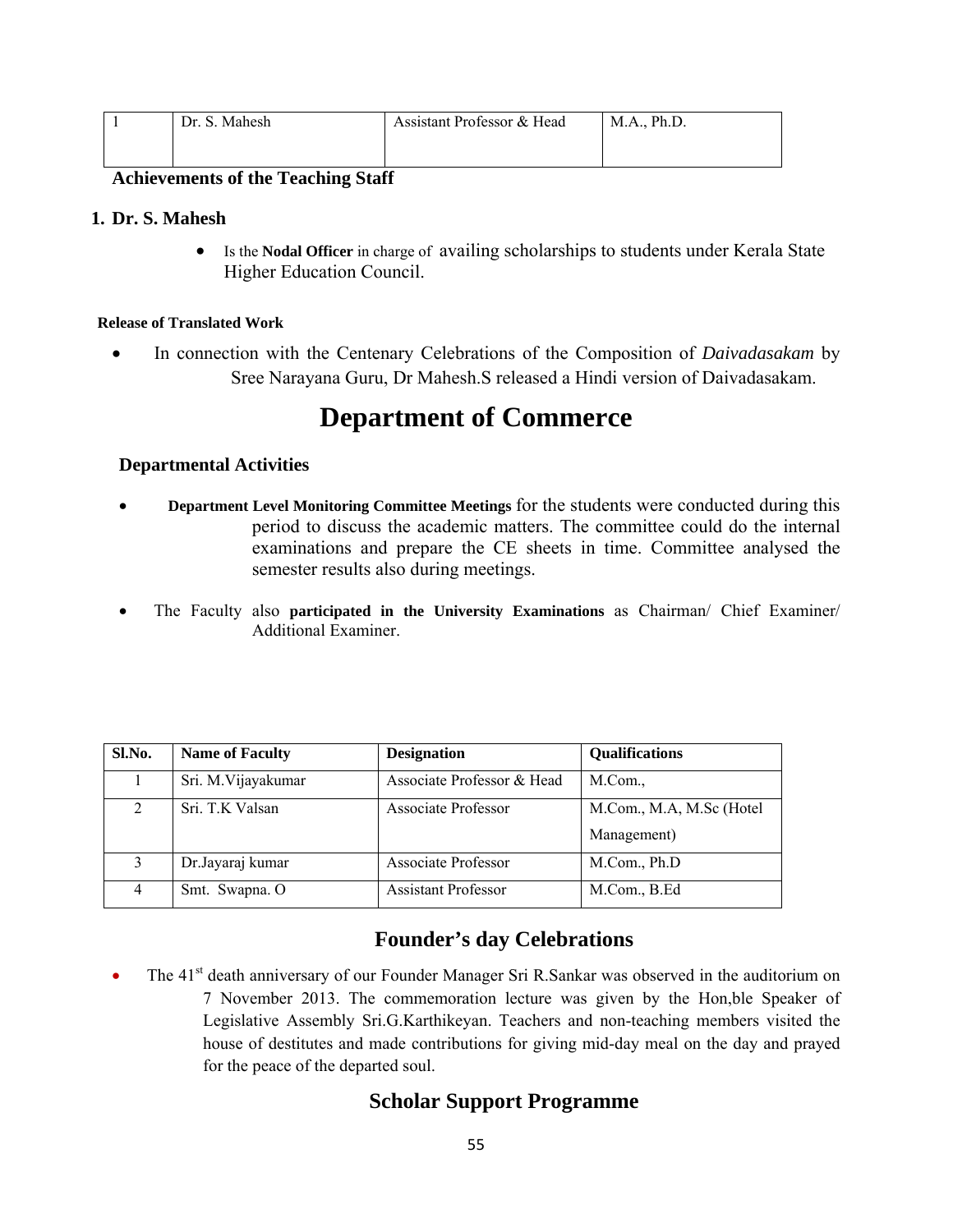#### • **Convener : Smt. Anjana V.**

The Scholar Support Programme is a part of the '**New Initiatives in Higher Education**' initiated by the **Department of Higher Education, Govt. of Kerala**. The application for launching the programme in this college was submitted by the Manager and Principal jointly. The programme involves remedial classes for selected students who are weak in studies. The inauguration of Scholar Support Programme in our college was held at 11.00 am on 5/2/2014 by the Principal. The Heads from different departments made their felicitations.

 The college council held on 20/1/2014 identified to implement this programme in six subjects – two science subjects (Botany, Mathematics), three arts subjects (English, Economics, Political science) and Commerce. The college council appointed Smt. Anjana V, Assistant Professor of Statistics as the co-ordinator in charge of SSP. Eight students each from Botany, Mathematics, Economics, Politics, Commerce and ten students from English have been selected for giving special classes under SSP.

Stationery kits (a note book  $\&$  a pen) and study materials were distributed to the students as part of this programme. A total of 130 classes (120 classes for subjects  $\&$  10 general classes) were handled by the faculty members from different subjects of this college. Class tests were conducted and model question papers were discussed during the tutorial hours. A total of twenty one books were also procured under this programme and is kept in the library for reference to students. The classes under SSP ended on 24/03/2014.

 Thus this programme equips the weak students to face the university examinations with more confidence.

# **Report of Club/Extension activities**

There are several extension clubs functioning in the college as part of extra-curricular activities. **Dr.Manu Remakanth is the General Coordinator of Club activities**. Following are the main clubs functioning in the college:

| <b>Extension Activity / Club</b> | <b>Convener</b>                       |
|----------------------------------|---------------------------------------|
|                                  |                                       |
| <b>Health Education</b>          | Dr. A. S. Rakhee                      |
|                                  |                                       |
| Planning Forum                   | Dr.V.A.Jameela                        |
|                                  |                                       |
| Science Club                     | Dr.V. Bhagavathy                      |
|                                  |                                       |
| People's Planning Programme      | Dr.A.P.Greeshmalatha                  |
|                                  |                                       |
| Women's Study Centre             | Dr.Swapna Gopinath                    |
|                                  |                                       |
| Human Rights Forum               | Dr. Vijayanatharaj                    |
|                                  |                                       |
| Nature/Eco Club                  | Dr. S. Anilkumar (Upto February 2014) |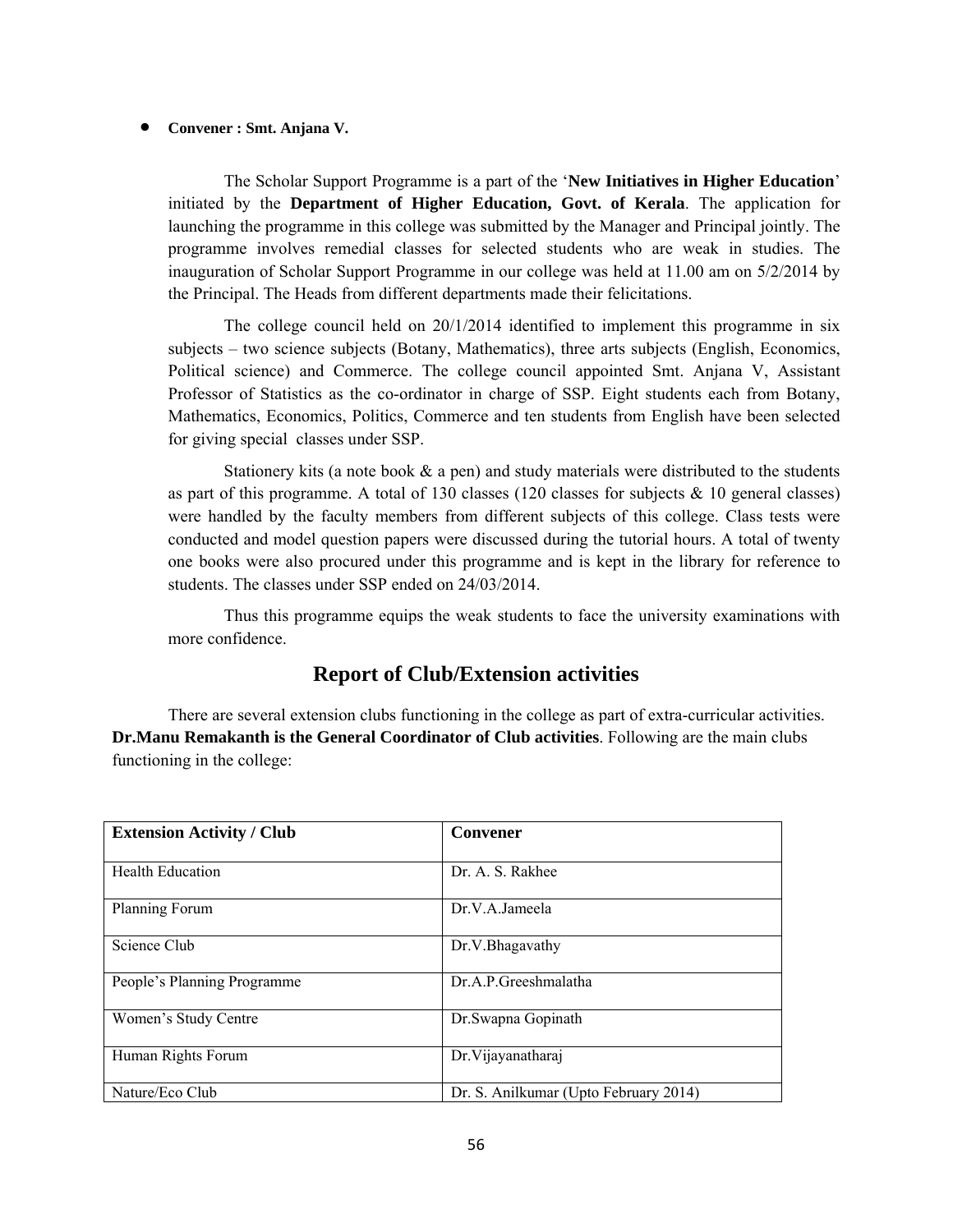|                      | Dr. K.R. Kavitha (From March 2014) |
|----------------------|------------------------------------|
| Debate Club          | Dr. S. Girijakumari                |
| Anti Ragging Cell    | Prof. S.Sisubalan                  |
| NCC (Boys)           | Capt.(Dr.) S.S.Baiju               |
| NCC (Girls)          | Dr. Anjana.R                       |
| <b>NSS</b>           | Prof. Vineetha N.R                 |
| Performing Arts Club | Dr. Uthara Soman                   |
| Theatre Club         | Smt. Sini V.                       |
| Media Club           | Smt. Lekshmipriya P.S              |

## **Women's Studies unit**

# **Convener : Dr Swapna Gopinath**

#### **Co-convener: Smt. Julie P.S**

The Unit was an active presence in the campus with Unit members playing a major role creating awareness among students. Activities for the academic year was focused upon the theme 'Women and Activism'. The first program was a one-day workshop on self-defense which was conducted by Master Sivakumar on 27-10-2013. Members participated and responded to the training program in a very positive manner. Kumari Arya Suresh was the chief guest for the following event which was an interactive session and was held in the month of October, 2013. The members of the Unit worked hard to make the drive against substance abuse a huge success. They designed posters and campaigned actively. International Women's Day was celebrated on 10-03-2014. The Unit collaborated with the Literary Club and conducted a one-day Women's Writing Workshop. The chief guests for the day were Dr. J Devika, Writer-activist and Suneetha Balakrishnan, writer-creative writing trainer. Students also took part in the reading session in the afternoon. Creative texts were read and discussed.

# **Literary Club**

## **Convener – Smt. Julie P.S**

Literary Club started its activities for this academic year on 13 October 2013. About twenty-five members were selected from various departments and meetings were held at regular intervals to discuss recent literary works and developments. The Club actively participated in the Anti-Drug Campaign organized in the college on 29 November 2013 through poster presentations. Literary club in collaboration with the Women Studies unit had organized a Women's Studies Workshop on 10-3-2014. Eminent scholars J.Devika, Associate Professor, CDS and Ms. Suneetha Balakrishnan, Censor Board Member spoke on interesting topic such as creative writing. It was followed by a reading session where students read out literary pieces and critically analyzed each work. The workshop was well appreciated by the participants and the faculty.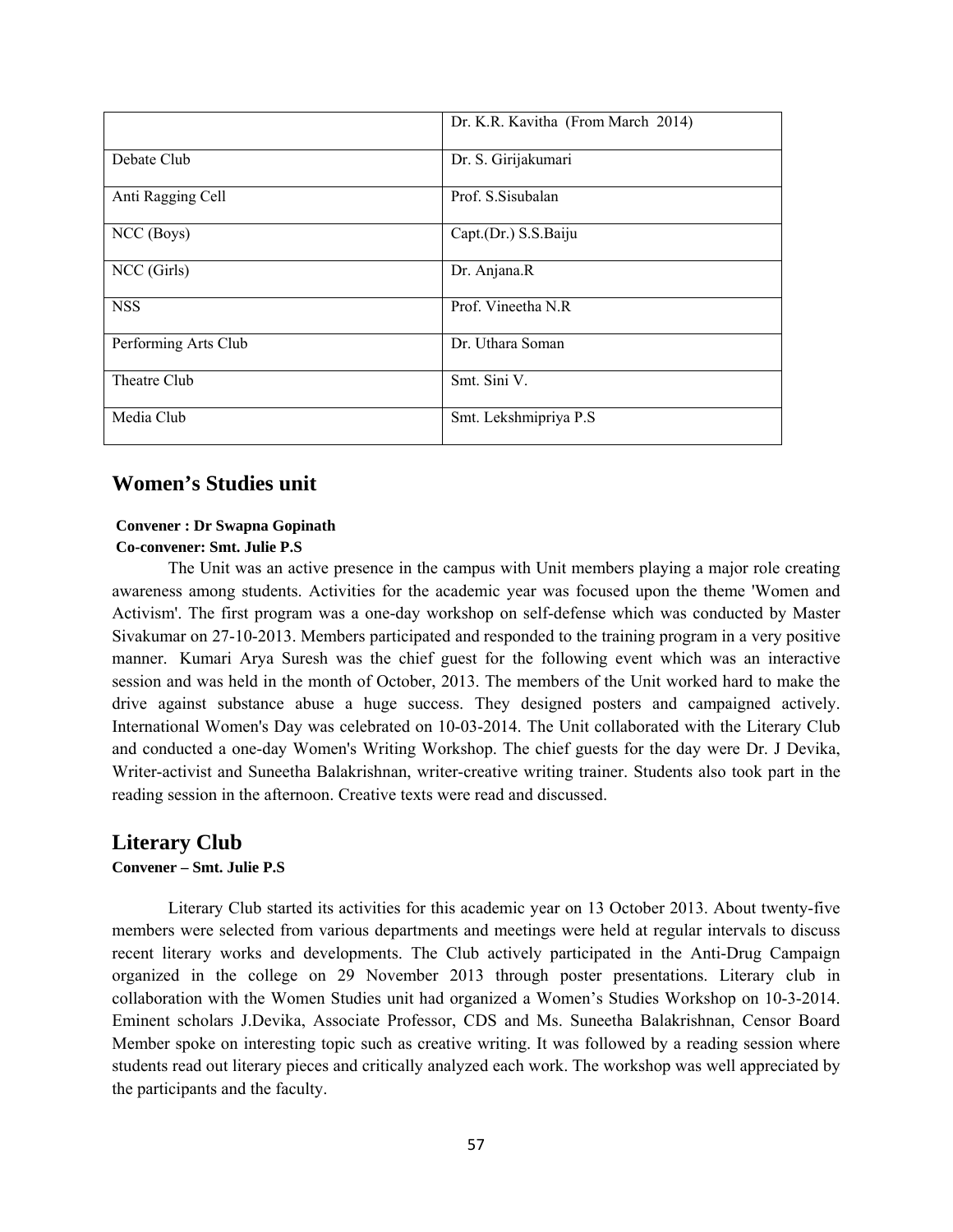# **Debate club**

#### **Convener - Dr S.Girijakumari. Co-convener – Dr. Mahesh.S & Sri. Sreenish T.V**

 During this academic year, 26 students from various departments enrolled in the debate club. The club coordinator explained the significance of debate clubs and the main requisites for a debate to the members. Students were given topics of their interest and the following debates were conducted.

- **1.** Campus Politics.
- **2.** Safety of Women.
- **3.** Western culture influence in younger generation.
- **4.** Twenty five students participated in a debate programme in Soorya TV on the topic-Which is more effective for curing a snake bite : Ayurveda or Allopathy?
- **5.** Club members Abhinanda of BA English and Anchu of B.Com participated in the "All Kerala Debate Competition" at SN College, Kollam.

# **Nature/Eco Club**

#### **Convener – Dr. S. Anilkumar (upto February 2014) & Dr. Kavitha K.R. (from March)**

 A lecture on Mushroom Cultivation was given by Dr. S. Anilkumar on 22-10-2013 in the Seminar Hall. He made an elaborate presentation on the various aspects relating to the cultivation, propagation and marketing of mushrooms in Kerala. Students and teachers from several departments attended the seminar, which also included a demonstration on the preparation of mushroom bags for indoor cultivation practices. In addition, regular meetings were conducted to discuss about the recent developments in biodiversity conservation and environmental activities.

### **Sree Narayana Study Centre**

#### **Coordinator - Smt Sudha.S**

 Sree Narayana Study Centre was formally inaugurated this year by Sree Dharmachaithanya Swamikal of Adwaithasramam, Kottayam. A class on *Daivadasakam* and its significance in the present world was highlighted by Swamikal on the occasion of the centenary celebrations of its composition. The Hindi translation of *Daivadasakam* by Dr.Mahesh. S, Asst.Professor, Department of Hindi, was released and recited on this occasion.

## **Performing Arts Club**

**Convener: Dr. Uthara Soman. & Co- conveners – Dr. Swapna Gopinath, Prof. Ratheesh Kumar and Smt. Lekha N.B**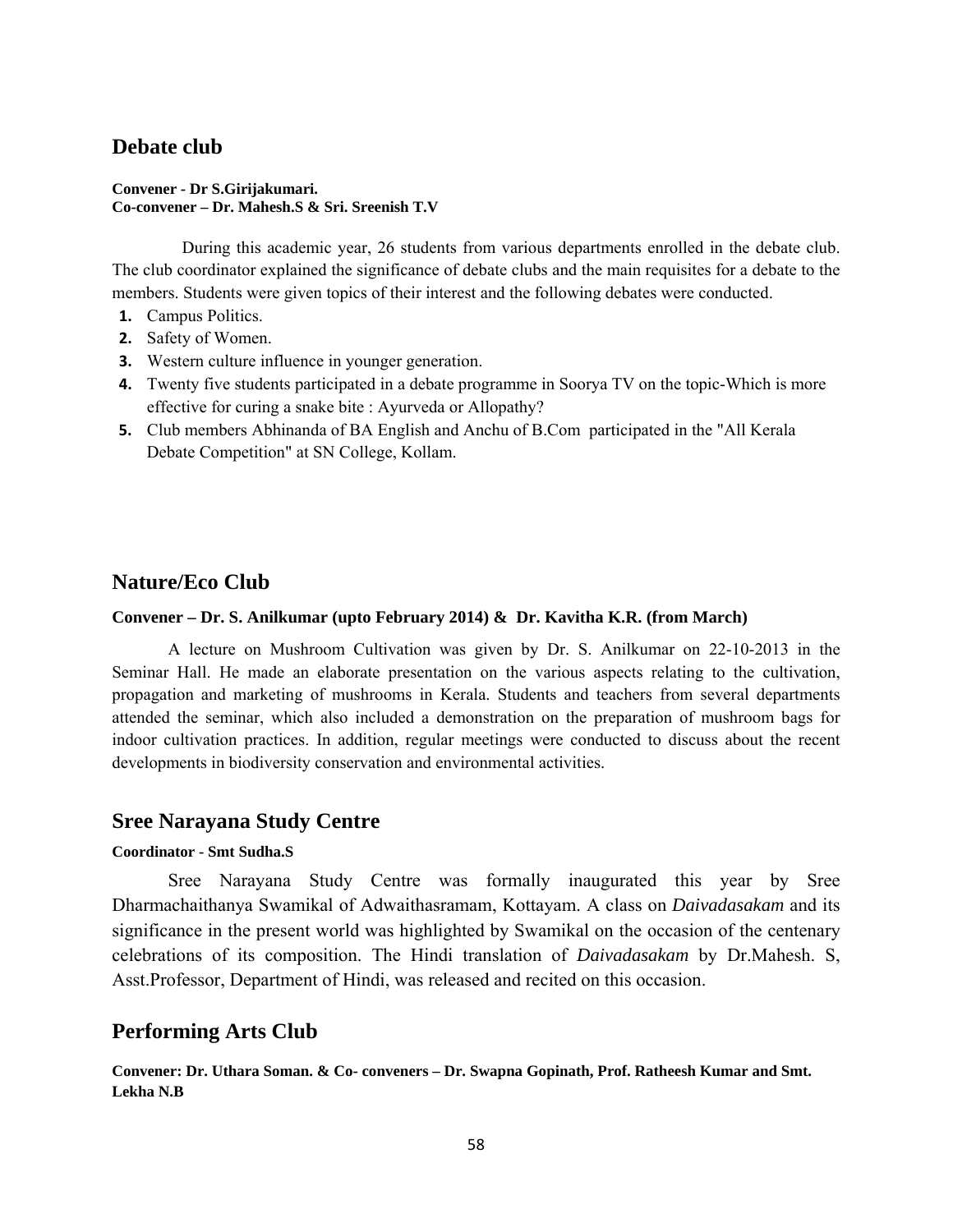On 20 June of 2014 the conveners of the club drafted the plan of action for the year after discussions with the student members of the club. The joint effort enabled the club to produce its first fruit which was '**The Vayalar Anusmaranam'** conducted **on 22 October, 2013**. In association with this event a light music competition was organized by the club. The competitions were restricted to the songs of Vayalar. The winners were awarded cash prizes sponsored by the PTA.

#### **Prize Winners**

| 1. First prize  | $\mathbb{R}^n$ | Abina Balu      | $2nd$ DC English |
|-----------------|----------------|-----------------|------------------|
| 2. Second prize |                | Ashwathy        | $3rd$ DC History |
| 3. Third prize  | ÷              | Ashwin.B Suresh | $2nd$ DC Geology |

The ensuing event organized by the club was an '**Anti-drug and Anti awareness programme'**. All the clubs participated actively in this event. The active support given by the club members and the conveners brought success to the event.

The club then shifted it focus on getting the students prepared for the **inter- college arts fest**. A team of nine students participated in the following fests – **Equinox, Aufait and Ivano fest**.

#### **Prizes won**

- 1. Second prize for Group dance in Aufait ( Cultural fest of SCT College)
- 2. Second prize for Synchro Dance in Ivano Fest (Cultural fest of Mar Ivanios College.)
- 3. Third Prize for FACE OFF in Ivano Fest (Cultural Fest of Mar Ivanios College.)

The **Arts Fest** organized in collaboration with the college union had the participation of all the departments.

|                         | <b>Overall Championship - English Dept</b> |
|-------------------------|--------------------------------------------|
| First runner- up        | - Geology                                  |
| <b>Second runner-up</b> | - Psychology                               |

The winners were **further trained** by the club for the **University Youth Festival. Prizes won:** 

- **1. Second prize for wind instrument Jeevan Jayanth**  $1<sup>st</sup> DC$  **psychology**
- **2. Third prize for poster designing Akhil.D.T**  $3^{\text{rd}}$  DC Botany

The guidance and encouragement by the Convener and Co- conveners as well as the financial assistance provided to them together with the sincere efforts of the members of the club enabled the students of the college to upgrade themselves to a higher level in the field of arts.

## **Theatre Club**

#### **Convener – Smt. Sini V. & Co-Convener Smt. Preetha V.K.**

 A one-act play was staged by the members of the club in connection with the mass campaign against drug abuse on 29/11/2013.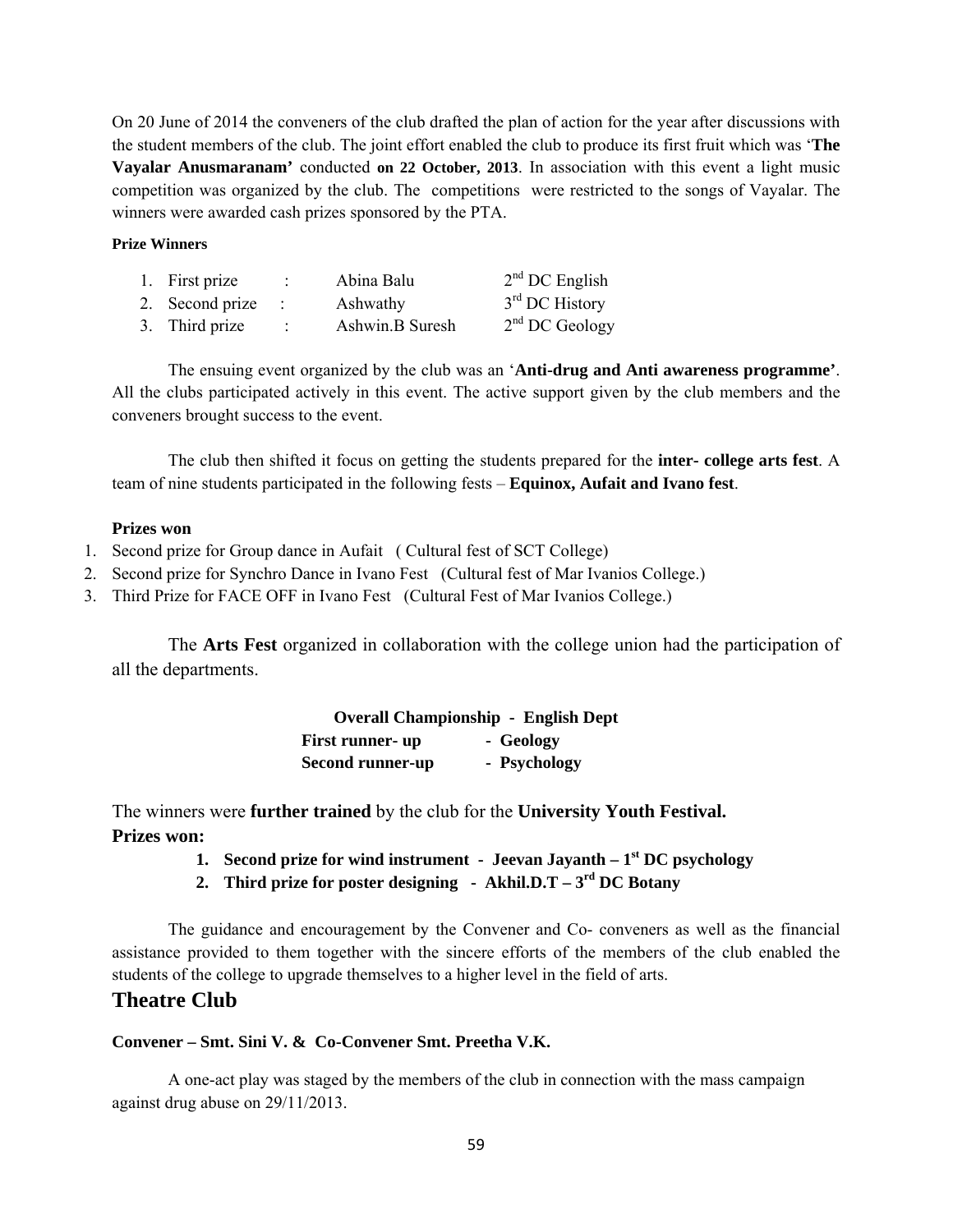## **Health Education Club**

#### **Convener - Dr A.S Rakhee**

 With an aim of enhancing the **mental health** of students, "Tips for enhancing mental health" were displayed on the **Notice Board** of various departments by Health Education Club members on 10 October 2013, the **World Mental Health Day**.

 In order to create awareness among students about the ill effects of alcoholism and drug addiction and to caution students against it, members of the Health Education Club conducted **Class Campaigning** on 6 December 2013. Notices regarding the ill effects of alcohol and drugs written by the students were also distributed.

 On 4 February 2014(**World Cancer Day**), members of the health education club collected **Pamphlets** from the Regional Cancer Center, Thiruvananthapuram. The pamphlets were **distributed** among the students,

 A **Diabetes Detection Camp** for the teaching and non- teaching staff was organized on **17 February 2014** with a team from the Govt. Nursing College, Thiruvananthapuram.

 As part of making students aware about the importance of dental hygiene, a **Free Dental Medical Camp** for students, teachers and non teaching staff was conducted on **11 March 2014**. **Eight doctors** from PMS College of Dental Science and Research, Vattapara, Thiruvananthapuram were present. **156 students** availed this facility. Students having dental problems were identified and those **below poverty line were offered free treatment** at PMS Dental College.

 A class on '**Yoga techniques'** by **Dr. Anjana.R**, Assistant Professor, Department of Psychology, S N College, Chempazhanthy was conducted on **14 March 2014**.

### **Planning forum**

#### **Convener: Dr Jameela V.A**

 Planning forum of Sree Narayana College Chemphazhanthy started functioning this year on 8/8/2013, as part of the **Extension Activities** for the III & IV semester students. Dr.Jameela.V.A, Head of the Department of Economics was the convenor and Prof. Vijayakumar, (Associate Professor, Department of Commerce), Prof:Vinod.C.Sugathan (Assistant Professor, Dept:of Economics, Prof: Raji Raveendran, (Assistant Professor, Department of Economics) were the guiding members.

 On 14/8/2013, the enrolment procedure was completed with 34 student members of various departments. The activities of the planning forum commenced with an **Orientation Class** to the students on19/11/2013.The objective of the planning forum was to provide a platform to the students to discuss and debate on all major challenges of the day and help them to respond and react so as to become responsible citizens.

 A number of activities were carried out under the auspices of this club, which includes Quiz competitions, Lecture, discussions and Assignment work.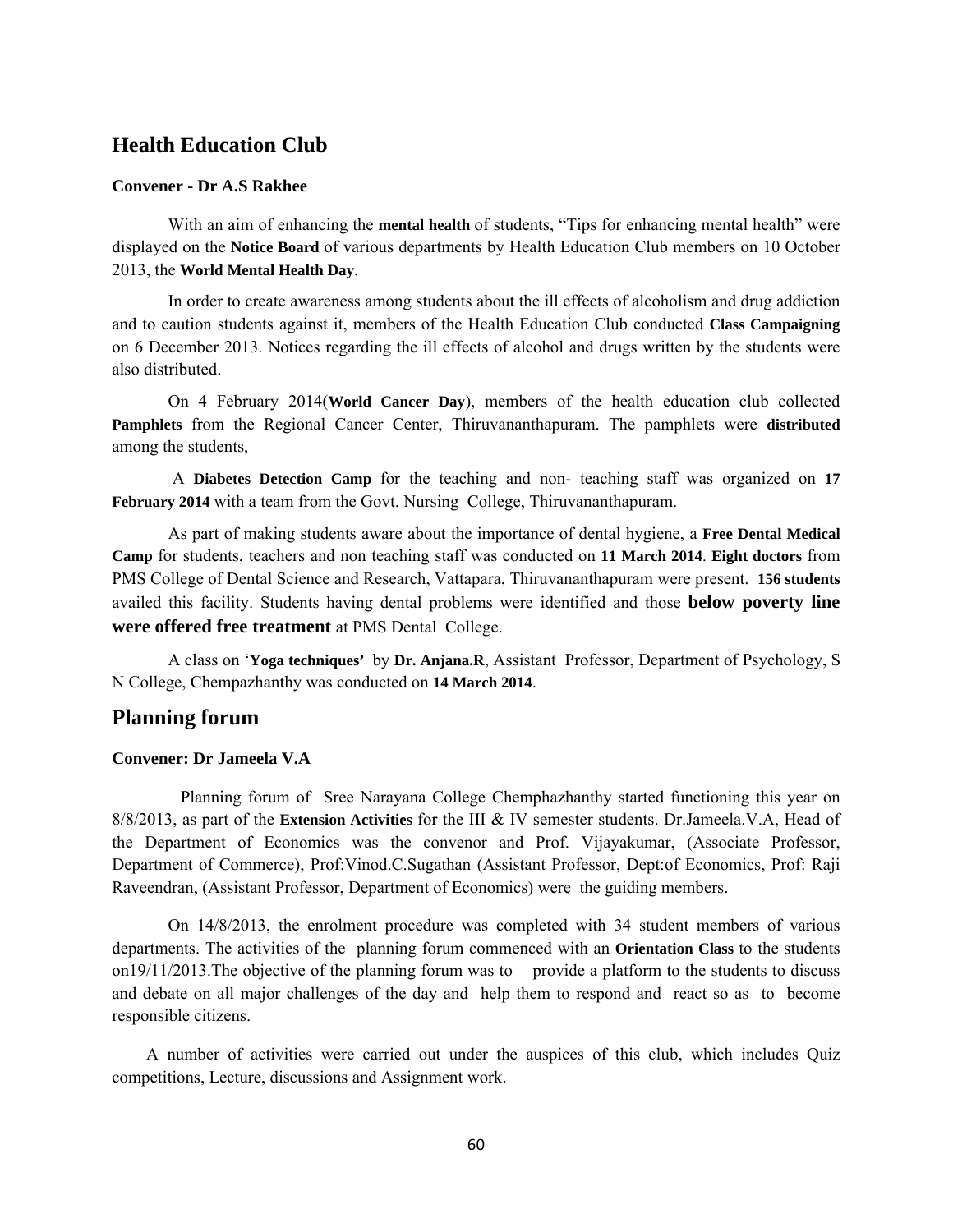#### **Major Activities Undertaken were**

- $\div$  Orientation Class on 19/8/2013
- Assignment on the topic "Kasthurirangan Report And Protection of Western Ghats" on 27/8/2013
- $\div$  Quiz Competition on 3/9/2013
- \* Essay on the topic "Drug Addiction Among Youth"20/11/2013
- $\triangle$  A Poster presentation was held with the theme 'Clean the Campus' on 29/11/2013
- Lecture on "Challenges And Possibilities of 21st Century" on 11/2/2013 by Mr. P.Vijayan IPS, Commessioner of police, Thiruvananthapuram City

**Quiz competition** conducted on 3-9-13 covering topics from GK to sports, movies, literature, business and governance. The theme of the **Poster Exhibition** was **Clean Campus.** The posters were well arranged in room No-1 by the club members. All the distinguished guests visited the exhibition hall and encouraged the students by giving suggestions. The Exhibition lasted till 1.30 pm on 29-11-2013. The students and teachers of various Departments came to see the poster exhibition. The exhibition provided an opportunity for interaction between the student community of the college and the members of the Planning Forum, and also helped to create an awareness among the students about the importance of keeping the environment clean.

 In the Lecture held on 11/2/1014 **Mr. P.Vijayan IPS, City Police Commissioner**, Thiruvanathapuram in his keynote address stressed the importance of human resource as the most important asset of the 21st Century. The speaker pin-pointed the significance of exploring the potentials of youth in molding the future of India. He expressed his hope that India will definitely become a super power beating China in 2030, provided we utilize the potentials, knowledge and skills of the youth. Earlier the Principal in his Presidential Address pointed out that India is going to cross the population of China in 2030 and India would become a country with maximum youth in world population in 15 years. Hence we have to plan the strategy to make use of their potentials in tackling the unemployment problem which will get aggravated.

 The Planning Forum has undertaken a **Socio-Economic Survey** with the help of the members in the first week of March, in order to find out the immediate problems of the society around the college.

#### **Peoples' Planning Forum**

#### **Convener: Dr.Greeshmalatha A.P**

The club conducted an **Awareness Class** on drug abuse on 29.11.2013. **Class campaigning** and **poster presentations** on the ill-effects of drug abuse were carried out.

#### **Media Club**

#### **Convener - Smt Lekshmipriya P.S**

Media club started its activities for this academic year on 13 October 2013. About twenty-five members selected from various departments were divided into **three groups - Event Management Team,**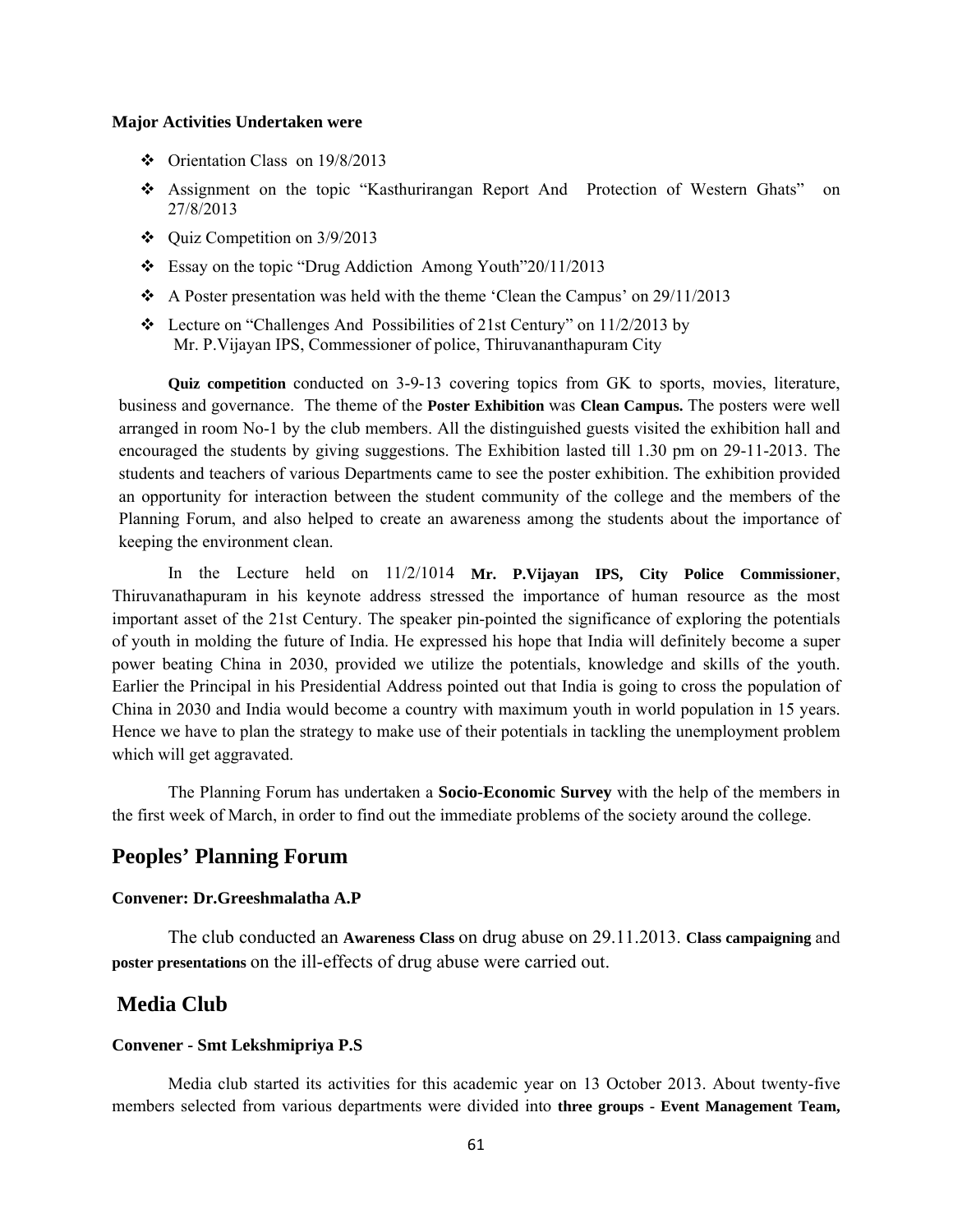**Photo Team and Writing Team.** The various teams worked well to accomplish their assigned tasks. Photo Exhibition conducted on 4 November 2013, being the first event organised by the Club was a big success. More than a hundred photos taken by the students were exhibited. It provided a platform for young, aspiring students to exhibit their photographic talents. On 29 November 2013, an **Anti Drug Campaign** was organized in the college and Media Club spread its message in a crystal clear tone through a well knitted skit and beautiful hand drawn posters. The Evergreen Actor of Malayalam Cinema **Sri Prem Nazir** was commemorated by a **Quiz competition** held in his honour on 17 January 2014. A **Class on DSLR Photography** by Mr. Dev Das was organized on 6 February 2014. It motivated the students and also gave an impetus to amateur photographers to pursue it as a career. A **news letter titled "Campus Voice"** was released by the Club as part of the inauguration of the Spectrum Seminar Series on 18 March 2014.

The **Event Management Team** discharged its duties well by **organizing various programmes** in a befitting manner. The efforts of the **Photo Team** are commendable. Photos taken on occasions like Onam Celebrations, Shanker's Day, Blood Donation Camp, Self Defence Workshop etc. were **uploaded on the official page** of Media Club in Face Book.

#### **Science Club**

#### **Convener - Dr.V. Bhagavathy**

Science club was activated this year on 25 October 2013. Thirty one science students were admitted in the science club according to their preference. In the first meeting, on the same day itself, programs which can be organized in the college by the students were discussed. **Public oriented programs for awareness** of '**science in society'** can be implemented by the science club.

 In November 29, 2013, the club activities were formally **inaugurated** by our Principal Dr.M.Devakumar. On the same day students of science club arranged posters in the college campus regarding Drug Abuse and the steps to be taken in the college level against the use of drugs and drinks.

**National Science day**, 28 February 2014, was celebrated with an invited talk on the focal theme 'Fostering Scientific Temper' by Dr. Krishnan Sivasubramoney, Associate Professor of Psychiatry Medical College, Tvpm. A **Poster Exhibition** by the club members was also arranged on the occasion.

#### **National Cadet Corps**

#### **National Cadet Corpse (NCC) - 1. Capt. Dr. S.S.Biju 2. Dr.Anjana R.**

NCC training is provided to selected students to instill in them a spirit of unity, discipline and willingness to serve the country in war and peace. There are **two companies** functioning in the college, one for **men** and the other for **women** cadets. Besides the **regular parades, adventure activities like cycle expedition, trekking, charity and extension** were also undertaken. **Cadets** who attend training camps such as **National Integration Camp, Army Attachment Camp, Basic Leadership Camp, Republic Day Parade Camp**  and **Annual Training Camp** got certificates**.** 

 In the year 2013-14 the enrolled strength of N.C.C men are 130 and women are 85. During the year **20 parades** were conducted by 1(K) BN NCC on 19th, 26th and 29th of August; 5th, 9thand 26th of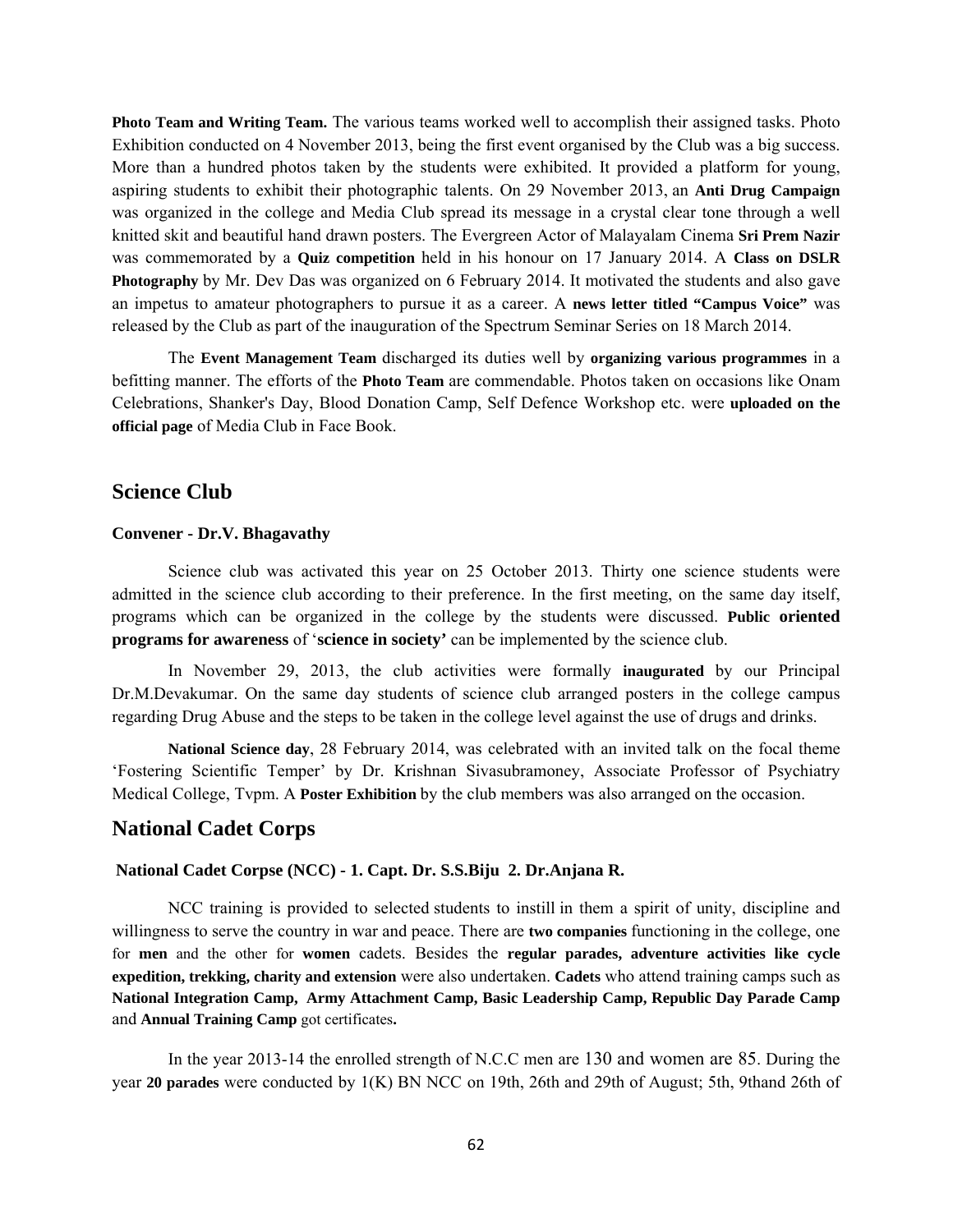September; 10th, 17th and 24th of October; 8th, 21th, and 28th of November 2013; 16th, 17th, 23rd, 28th, 29th and 30th of January and 6th and 7th of February 2014.

 **Independence Day** and **Republic Day** were observed in the college. The Principal Dr.M. Devakumar received salute of the cadets on the Independence day. Capt.S.S.Biju and one trainer from NCC wing were also present. A **Traffic Awareness Programme** was conducted during the period of the Sivagiri pilgrimage. A **Cleaning Programme** was conducted on the Gandhi Jayanti day. Nine students participated in the **National camps**. 35 students appeared in the **B certificate examinations** and 10 students appeared in the **C certificate** examinations. In order to create awareness among students about the harm of drug addiction, NCC cadets **hoisted a large canvas** for the teachers and students to scribble their ideas on.

# **National Service Scheme (N.S.S.)**

### **Programme officers: S.Sisubalan (till 29.8.2013), N.R Vineetha & A.S Aiswarya** (from 30/08/13)

The National Service Scheme Units, Sree Narayana College Chempazhanthy has done many services to the students and to the community. A brief description of the activities (2013-2014) is the following:

| <b>SI</b>      | Programme-details                                                                                                                                                                                                                                                                                                                                                                                                               | Date                  | Participants    |    |    |                        |
|----------------|---------------------------------------------------------------------------------------------------------------------------------------------------------------------------------------------------------------------------------------------------------------------------------------------------------------------------------------------------------------------------------------------------------------------------------|-----------------------|-----------------|----|----|------------------------|
| No.            |                                                                                                                                                                                                                                                                                                                                                                                                                                 |                       | М               |    | F  | Total                  |
| 1.             | World environmental day observation-Planted saplings in the campus                                                                                                                                                                                                                                                                                                                                                              | $\overline{5.6.2013}$ | 30              |    | 60 | 90                     |
| $\overline{2}$ | Campus cleaning programme for 'dengue control' & Independence day<br>celebrations- flag hosting.                                                                                                                                                                                                                                                                                                                                | 15.8.2013             | $\overline{33}$ | 40 |    | $\overline{73}$        |
| $\overline{3}$ | Inter Departmental quiz competition in connection with Sree Narayana<br>Guru Jayanthi. Nine team participated from various departments.                                                                                                                                                                                                                                                                                         | 20.8.2013             | 6               |    | 12 | $18 + \text{audiance}$ |
|                | Topic -Life and contribution of Sree Narayana Guru.                                                                                                                                                                                                                                                                                                                                                                             |                       |                 |    |    |                        |
| 4              | Inauguration of 'Nammude Maram Programme' by the Principal<br>Dr.M.Devakumar. 100 of medicinal saplings planted in the campus &<br>started Green Campus programme.                                                                                                                                                                                                                                                              | 22.8.2013             |                 | 42 | 38 | 80                     |
| $\overline{5}$ | Participated in a function in connection with unveiling the Statue of<br>R. Sankar at Sree Narayana Gurukulam, Chempazhanthy.                                                                                                                                                                                                                                                                                                   | 31.8.2013             |                 | 70 | 93 | 163                    |
| 6              | Teachers day celebration- Exhibition of posters related to the message<br>of teachers day "Acharaya devo Bhava" & honored all teachers giving<br>Rose flowers.                                                                                                                                                                                                                                                                  | 5.9.2013              |                 | 18 | 22 | 40                     |
| $\overline{7}$ | N.S.S Day celebration & Orientation to newly enrolled students.<br>Classes were taken by Sri.S.Sisubalan & Prof. S. Sasi.                                                                                                                                                                                                                                                                                                       | 24.9.2013             |                 | 45 | 65 | 110                    |
| 8              | Blood donation Programme in association with Rotary Club<br>Kazhakkuttom. The programme was inaugurated by the Principal.<br>Blood donation awareness class was taken by Dr. Kala (Dept. of<br>Pathology, SAT Hospital, TVM). Dr. Saravana Kumar (Deputy Supt.,<br>SAT Hospital, TVM), presided the programme. Sri. Sisubalan delivered<br>the keynote address. Blood group checking was conducted along with<br>the programme. | 1.10.2013             |                 | 44 | 85 | 129                    |
| 9              | Gandhi Jayanthi Celebrations.-As the part of the programme,<br>Communal pledge was taken by the N.S.S Volunteers. Our Principal<br>addressed the students and made a lecture about the need of social                                                                                                                                                                                                                           | 2.10.2013             |                 | 45 | 64 | 109                    |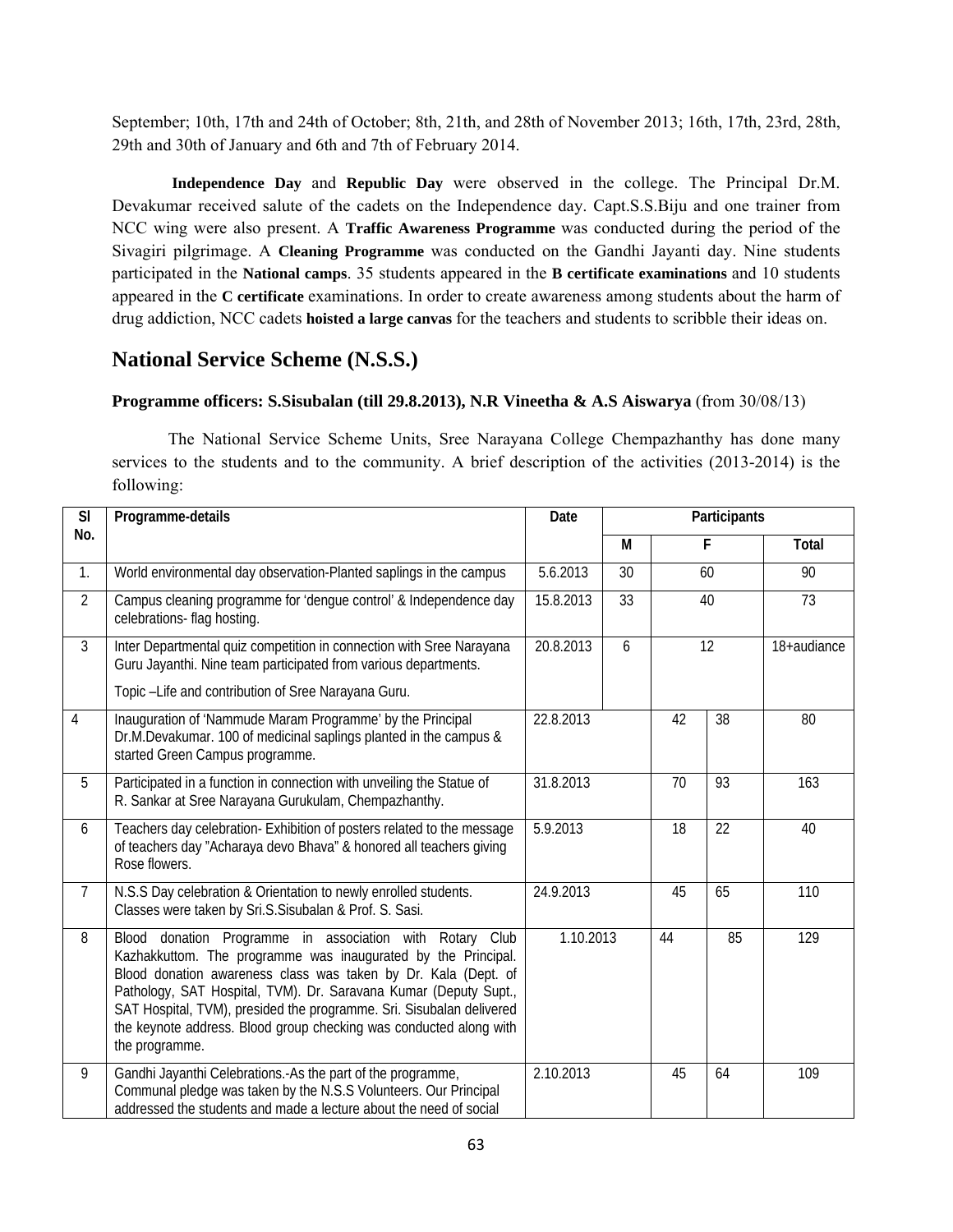|    | service.                                                                                                                                                                                                                                                                                                                                                                                                                                                                                                                                                                                                                                                                                                                                                                                                                                                                                                                                                                                                                                                                                                                                                                                                                   |                           |    |    |     |
|----|----------------------------------------------------------------------------------------------------------------------------------------------------------------------------------------------------------------------------------------------------------------------------------------------------------------------------------------------------------------------------------------------------------------------------------------------------------------------------------------------------------------------------------------------------------------------------------------------------------------------------------------------------------------------------------------------------------------------------------------------------------------------------------------------------------------------------------------------------------------------------------------------------------------------------------------------------------------------------------------------------------------------------------------------------------------------------------------------------------------------------------------------------------------------------------------------------------------------------|---------------------------|----|----|-----|
|    | Cleaning programme conducted under the leadership of Sri.<br>S.Sisubalan & A.S. Aiswariya at Chempazhanthy residential<br>association area & also cleaned the watershed near by the college.                                                                                                                                                                                                                                                                                                                                                                                                                                                                                                                                                                                                                                                                                                                                                                                                                                                                                                                                                                                                                               |                           |    |    |     |
| 10 | Participation of Gandhi Jayanthi Celebration and the seminar on 'Youth<br>and Gandhian Philosophy' conducted at VJT hall at 10.30 am.<br>Dr. M.Saliha (Pro vice-Chancellor, Kamaraj Uty) inaugurated the<br>seminar The NSS volunteers of our college actively participated in the<br>cultural programme.                                                                                                                                                                                                                                                                                                                                                                                                                                                                                                                                                                                                                                                                                                                                                                                                                                                                                                                  | 05.10.2013                | 10 | 12 | 22  |
| 11 | An awareness class and a street play on 'Suicide Prevention'<br>conducted by Inter Collegiate Prior Fellowship -theme Drug Abuse.<br>The aim of the programme was to create awareness about the impact<br>of suicide in human life. The chairman of ICPF inaugurated the<br>programme. The N.S.S programme officer Aiswariya A.S welcomed<br>the gathering and Sri Sisubalan' senior N.S.S programme officer<br>delivered a lecture as the part of the programme. The members of the<br>ICPF also presented a power point presentation related to suicide.                                                                                                                                                                                                                                                                                                                                                                                                                                                                                                                                                                                                                                                                 | 08.10.2013                |    |    | 800 |
| 12 | A Programme 'Lend a helping hand to a friend' was initiated and fund<br>was collected to lend a helping hand to Sanumol (I BAHistory) for the<br>treatment of her father suffering from liver disease. The collected fund<br>was handed over by the Principal to Sanomol's family.                                                                                                                                                                                                                                                                                                                                                                                                                                                                                                                                                                                                                                                                                                                                                                                                                                                                                                                                         | 17.10.2013                | 20 | 20 | 40  |
| 13 | The N.S.S unit prepared a Blood Donation Directory. 13 volunters<br>from various Departments led this work.                                                                                                                                                                                                                                                                                                                                                                                                                                                                                                                                                                                                                                                                                                                                                                                                                                                                                                                                                                                                                                                                                                                | 25.10.2013                | 8  | 8  | 16  |
| 14 | AIDS day celebrations: N.S.S unit conducted AIDS awareness rally<br>within the college campus. Red Ribbon wearing ceremony was<br>inaugurated by the Principal. Dr. Saravana Kumar was the special<br>guest. AIDS awareness class taken by project fellow of KSACS.                                                                                                                                                                                                                                                                                                                                                                                                                                                                                                                                                                                                                                                                                                                                                                                                                                                                                                                                                        | 02.12.2013                | 50 | 60 | 110 |
| 15 | Six N.S.S volunteers who participated in the three day leadership-<br>residential camp conducted by ALTIUS at AICUF centre, Trivandrum.<br>were Anu.S.Manohar - Zoology, Anandu - Zoology, Devika - Political<br>science, Nandhini-Political Science and Athira-Political Science                                                                                                                                                                                                                                                                                                                                                                                                                                                                                                                                                                                                                                                                                                                                                                                                                                                                                                                                          | 14.12.2013                | 3  | 3  | 6   |
| 16 | N.S.S Annual Seven day camp                                                                                                                                                                                                                                                                                                                                                                                                                                                                                                                                                                                                                                                                                                                                                                                                                                                                                                                                                                                                                                                                                                                                                                                                |                           |    |    |     |
|    | Special camps form an integral part of the NSS programme. The<br>special camps give the volunteers an opportunity for group life, group<br>activity and sufficient interaction. Special camps are organized to fulfill<br>these objectives. The camp was conducted at Govt, U.P.S,<br>Chenkottukonam from Dec 20 to Dec 26, 2013 N.R.Vineetha,<br>programme officer co-ordinated the camp & Sri S.Sisubalan, Senior<br>programme officer guided the activites of the camp. The inaugural<br>meeting of the Annual seven day camp began at 10 am on Friday 20th<br>of December 2013. The inaugural meeting was presided over by the<br>Principal of the college Dr.M.Devakumar. The meeting commenced<br>with the NSS song sung by the NSS coir. The distinguished guests and<br>the audience were welcomed by the programme officer and the camp<br>director Smt N.R.Vineetha. The meeting was formally inaugurated by<br>Sri Kilimanoor G Chandra Babu (the Assistant Secretary SN Trusts)<br>In his inaugural speech he praised the organizers for arranging a grant<br>function and exhorted the volunteers and other service minded<br>persons to be lenient towards the needy and suffering people in the<br>society. | 19.12.2013-<br>26.12.2013 | 51 | 60 | 111 |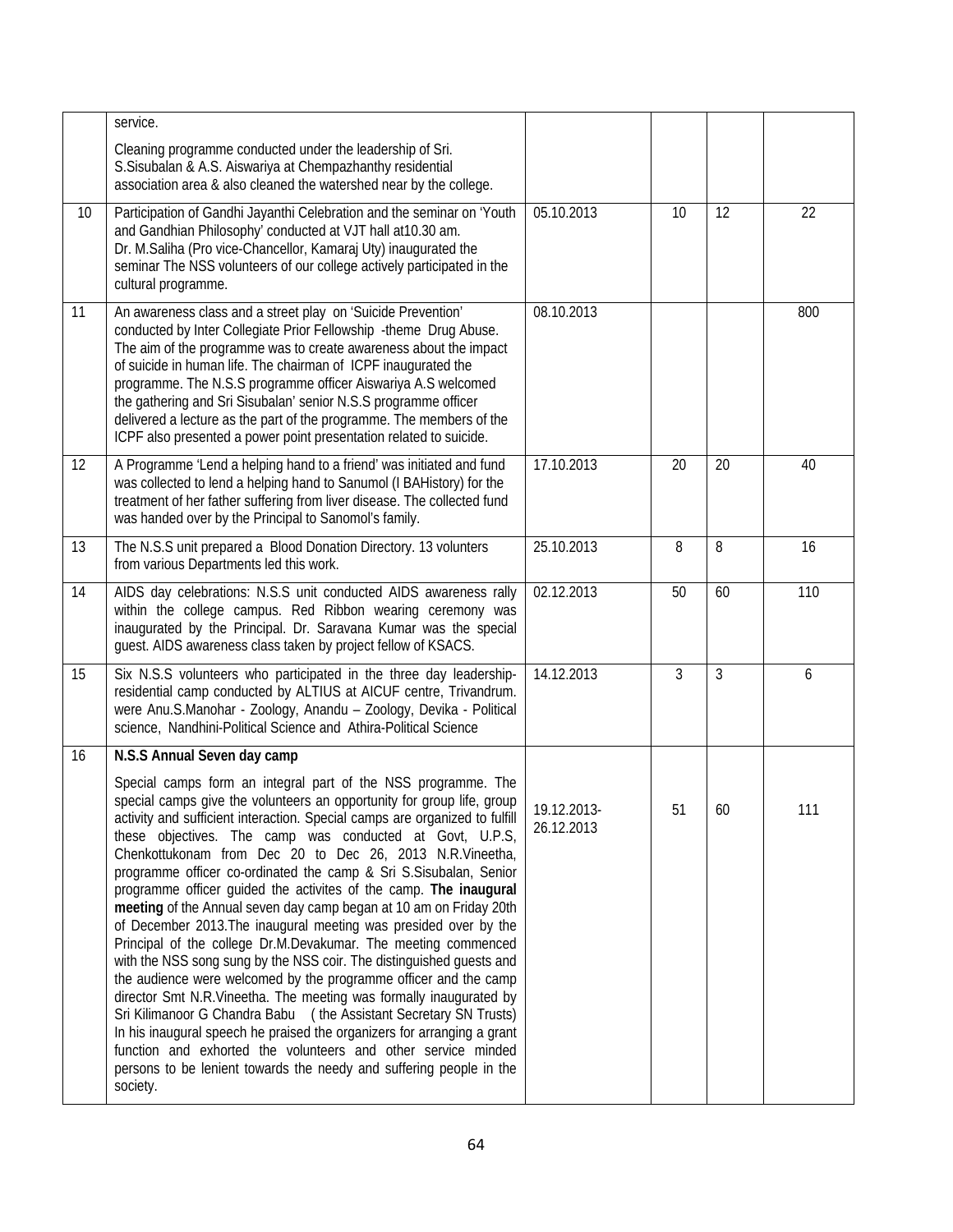|    |       | Other major activies in the camp are:                                                                                                                                                                                                                                                                                                                                                                                                                                          |            |    |     |     |
|----|-------|--------------------------------------------------------------------------------------------------------------------------------------------------------------------------------------------------------------------------------------------------------------------------------------------------------------------------------------------------------------------------------------------------------------------------------------------------------------------------------|------------|----|-----|-----|
|    | 1.    | Awareness class on 'Duties and responsibilities of the NSS<br>Volunteer' by Dr.L.Thulaseedharan, (Principal, S.N College,<br>Alathoor & The Former the programme Co-ordinator,<br>National Service Scheme , Vocational Higher Secondary,<br>Kerala.)                                                                                                                                                                                                                           |            |    |     |     |
|    | 2.    | Seven day Karate class of Shenshasi S. Sivakumar (National<br>Chief JKSF, CRPF Coach)                                                                                                                                                                                                                                                                                                                                                                                          |            |    |     |     |
|    | 3.    | Group Dynamics - Karthik Sasi (Personality Development<br>Trainer)                                                                                                                                                                                                                                                                                                                                                                                                             |            |    |     |     |
|    | 4.    | <b>Health Survey</b>                                                                                                                                                                                                                                                                                                                                                                                                                                                           |            |    |     |     |
|    | 5.    | An awareness class on 'Life Style Diseases' was taken by<br>Dr.Benny P.V (President IMA Kazhakootam)                                                                                                                                                                                                                                                                                                                                                                           |            |    |     |     |
|    | 6.    | Medical Camp was lead by Dr. Saravana Kumar (Deputy<br>Sptd. SAT Hospital, TVM).                                                                                                                                                                                                                                                                                                                                                                                               |            |    |     |     |
|    | 7.    | Skill training programme for making File Board, Covers etc<br>was conducted with the help of Gandhian study centre,<br>University of Kerala.                                                                                                                                                                                                                                                                                                                                   |            |    |     |     |
|    | 8.    | Personality Development Class was taken by Dr. P<br>Anilkumar (Asst. Prof, University College, TVM)                                                                                                                                                                                                                                                                                                                                                                            |            |    |     |     |
|    | 9.    | Film Criticism & Film Show                                                                                                                                                                                                                                                                                                                                                                                                                                                     |            |    |     |     |
|    |       | 10. Cleaning work in the school premises                                                                                                                                                                                                                                                                                                                                                                                                                                       |            |    |     |     |
|    |       | 11. Cultural programmes, Camp Fire & field visit.                                                                                                                                                                                                                                                                                                                                                                                                                              |            |    |     |     |
| 17 |       | The N.S.S unit will conduct a campaigning programme related to<br>campus cleaning. The N.S.S volunteers distributed pamphlets for all<br>students of this college. The volunteers used placard and apron for the<br>success of this programme. Various slogans related to cleaning were<br>exhibited through the placards and apron. Sri. Sisubalan played a<br>keyrole for the success of the programme along with the programme<br>officers N.R. Vineetha and Aiswariya A.S. | 13.01.2014 | 50 | 70  | 120 |
| 18 |       | A massive campaign against Drug Abuse - class campaign, street play,<br>poster exhibition etc conducted.                                                                                                                                                                                                                                                                                                                                                                       |            | 90 | 70  | 160 |
| 19 | hall. | N.S.S unit organized a seminar on 'Humanism and Brotherhood Of<br>Man in the Teachings of Swami Vivekananda in association with Dept.<br>of Sports And Youth Affairs, Govt of Kerala, NSS Cell and University of<br>Kerala & Sree Ramakrishna Mission on January 15, 2014 at seminar                                                                                                                                                                                           | 15.01.2014 | 80 | 120 | 200 |
| 20 |       | Fund collection for the maintenance of the building, the plastering of<br>outside wall and outer ceiling work of the house of the Grand Niece of<br>Sree Narayana Guru, which was built by N.S.S unit of our college<br>under the leadership of Sri. S Sisubalan & Prof.R.Sasi. The amount<br>was handed over to Gurukulam who they had taken up the<br>maintenance work.                                                                                                      |            |    |     |     |
| 21 |       | N.S.S unit in association with the Teens Club conducted a medical<br>camp for the students of our college. The aim of this camp was to<br>detect anemia among students. Dr. Gayathri and Dr. Devaraj and Mr.<br>Balendran, Health Superior and Vinu, Lab Assistant from Pangappara                                                                                                                                                                                             | 08.03.2014 | 30 | 30  | 60  |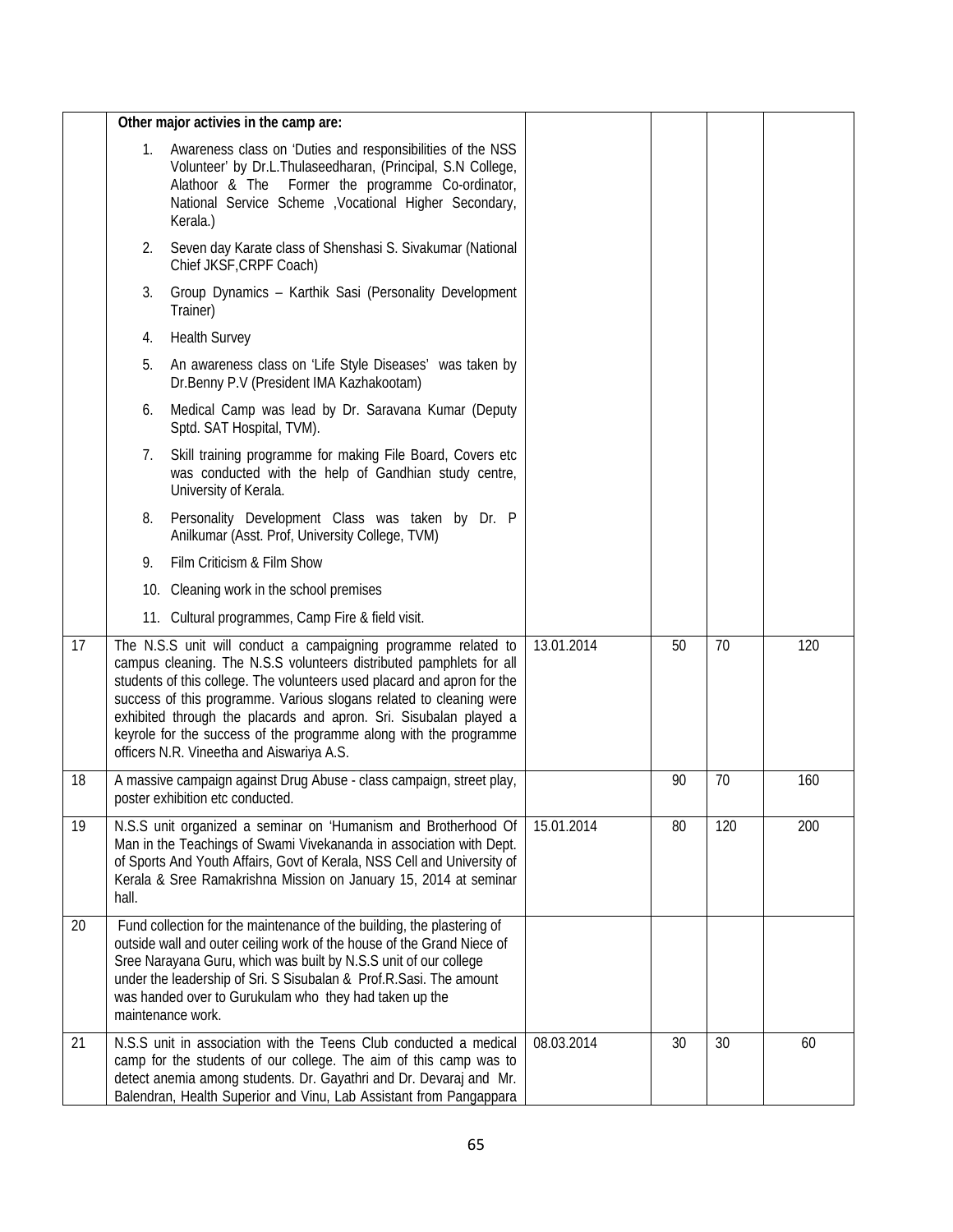|    | PHC led the camp.                                                                                                                 |                           |    |     |     |
|----|-----------------------------------------------------------------------------------------------------------------------------------|---------------------------|----|-----|-----|
| 23 | Class campaigning was carried out for campus recruitment & to create<br>an ambience for ASAP summer skill programme registration. | 10.03.2014-<br>12.03.2014 | 40 | 70  | 110 |
| 24 | Free drugs distribution in cooperation with PHC, Pangappara for the<br>eradication of filariasis.                                 | 20.03.2014                |    |     |     |
| 25 | Nature trip to Kanyakumari & visit to historical Monuments like<br>Padmanabhapuram Palace                                         | 22.03.2014                | 22 | 32  | 54  |
| 26 | Create an ambience to kalajatha, Theme-Drug abuse and sexual<br>exploitation conducted by NSS University of Kerala                | 28.03.2014                | 80 | 100 | 180 |

# **Red Ribbion Club (2013-14)**

The Red Ribbon club is functioning very well in the college.The activities of the club started on 01.09 2013. The NSS Programme Officers Smt N.R. Vineeetha & Smt. Aiswarya.A.S could lead the club in a systematic and disciplined manner. The club organized several informative programmes and humanitarian activities in this college.

### **National Blood Donation Day Observation (01.10.2013)**

As part of the social service and humanitarian service the Red Ribbon club of the College gives more importance to blood donation

- a) **Blood donation awareness campaign** was conducted in our college with the assistance of KSACS (Kerala State Aids Control Society).The Principal Dr.M.Devakumar inaugurated the programme. Dr. T. V. Saravanakumar (Asso. Prof. Obstetrics & Gynecology & Deputy Superintendent in SAT Hospital) interacted with the students and explained the merits and importance of blood donation. The awareness was class taken by Dr. Kala, working in the Department of Pathology, SAT Hospital.
- b) **Voluntary Blood donation camp** was conducted in our college in association with SAT Hospital. 44 students and 3 teachers donated blood. B**lood group checking** was also carried out and blood group checking cards were distributed.
- c) A **Directory of blood donors** was prepared by the NSS volunteers.
- d) Distribution of **certificates** for blood donors was carried on 3/10/2013.

### **Observance of World AIDS Day (01-12-2014)**

a) **AIDS awareness rally** was conducted in our college.100 RRC members participated in the rally. This programme was a great success. Along with this an AIDS awareness programme was conducted in Association with KSACS and Rotary Club Kazhakkootam. The awareness class was taken by a project fellow of Kerala AIDS Control Socitey.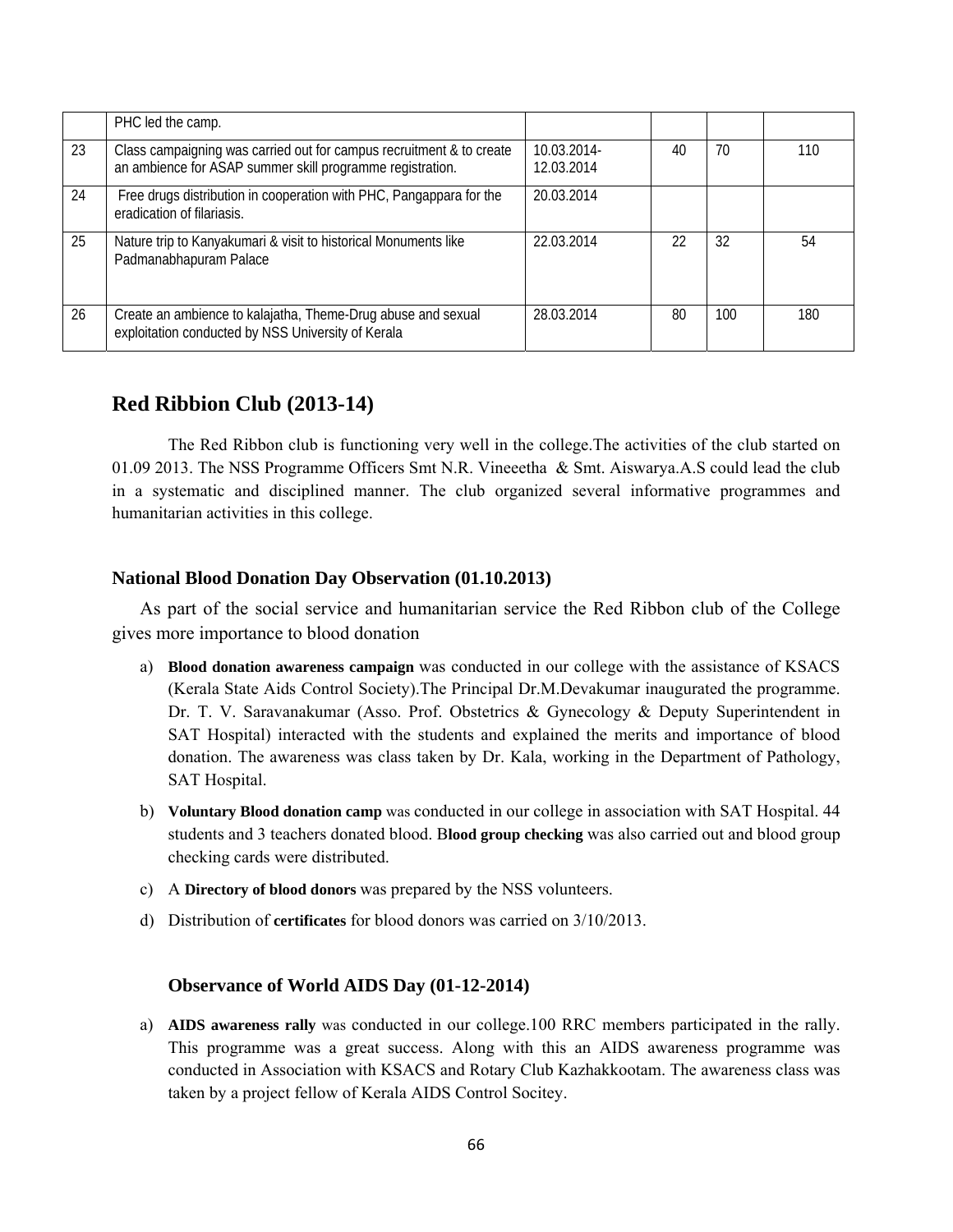- b) The **Posters and booklets** dealing with the themes of AIDS awareness were distributed among the students.
- **c)** The Principal inaugurated the **Red Ribbon wearing ceremony**.

#### **Other programmes**

Red Ribbon club of our college has been doing a kindful service to the **poor patients** by donating blood without any monetary benefits. Our students sincerely donate their blood to any hospital in case of an emergency.

Amal.J.S (II B.Sc Geology) & Sujith S.S (II B.Sc Chemistry) got **1st and 2nd prize** in **District Level Competition** on AIDS day celebrations, respectively and participated in the State level competitions. Imthiyas. A (I BA Sociology), Rajesh Kumar. R (I BA Sociology) and Robin.L (I B.Sc Psychology) participated in the **Essay Writing Competition**. This programme was organised by Kerala State AIDS Control Socitey.

A class on **Positive Talking** was conducted on 27.12.2013. **Sri. Suresh, an HIV patient** shared his experiences with the students. This interaction was an eye-opener to the students as they were able to know the hardships an HIV-hit person undergoes. This could remove the apprehensions of the students about the horrors of HIV-AIDS

VrindaVijayan (I1B.A.History), Anuja A.S (11 BA Politics) participated in **three day Residential Programme** on 'Life skills for Red Ribbon Child Peer Educators' at Mariarani Training Centre, Chavadimukku, Sreekaryam from 16/02/2014 to 18/02/2014.

 Red Ribbon club plays an active role in enlightening our youth about their vital role in society and also in spreading the message of 'Blood is Precious'. We are sincerely thankful to all supporters for strengthening the club day by day.

### **TEENS CLUB**

#### **Programme Officers: N.R Vineetha and A.S Aiswarya**

 The ARSH (Adolescence Reproductive and Sexual Health) state plan provides the formation of Teens club in the college. The club started its functioning in the college from the academic year 2012- 2013. The National Rural Health Mission and Health Service department has provided all assistance to the programme. The NSS Programme Oficers were appointed as its coordinators. A Health Corner was also organized as part of the Teens club. A weighing machine, height measuring device and a Body Mass Index Chart purchased in the last year are being used in the Health Corner for the students. This year teens club started its programme from Nov.2013. NSS Programme officer Smt.A.S.Aiswarya attended the programme officers meeting at NRHM office at Thampanoor. Principal Dr.M.Devakumar, guided the functioning of the club.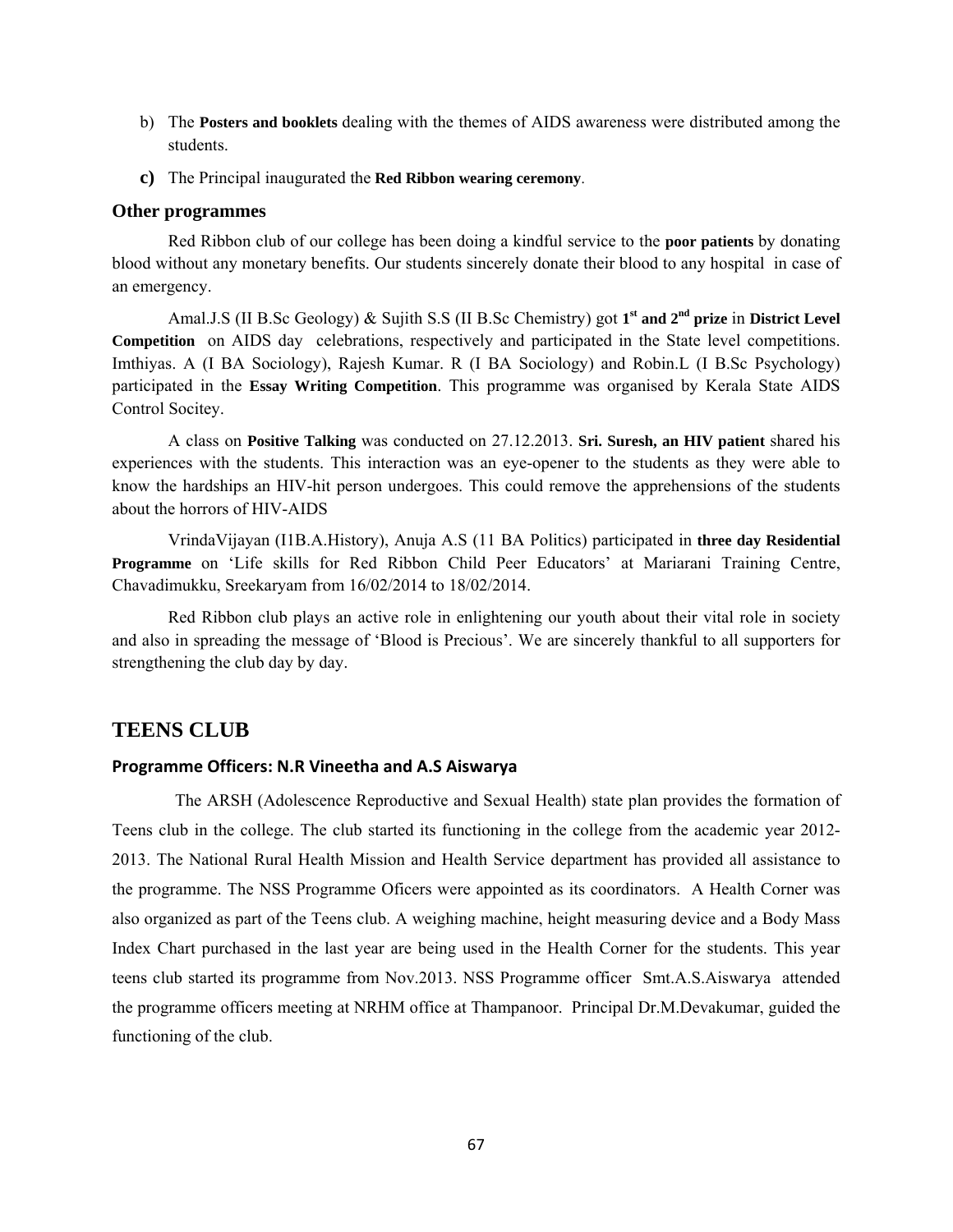The first programme on 2.12.2013 was a Medical Camp & blood donation awareness class by Dr. Saravana Kumar (Deputy Sptd., SAT Hospital, TVM). Feature films which gave awareness about blood donation and diseases like HIV -AIDS were shown. About 200 students got benefited from the class. The volunteers appreciated the move of the programme officers for giving them such a rare opportunity. NSS programme officer Smt N.R Vineetha delivered the Vote of thanks.

A Health Survey was conducted by the volunteers at Chenkottukonam Residential Area on 23.12.2013 .The analysis showed that 43% of the study area are suffering from life style diseases like blood sugar, High BP etc. So an awareness class on 'Life Style Diseases' was conducted by Dr.Beenny P.V (President, IMA, Kazhakootam) on 24.12.2013 at Govt.LPS Chenkottukonam. The students and the people in the study area participated. Several students and residents in the study area raised doubts and queries which made the seminar a lively experience. The class was very interesting and useful to the students and the public alike.

Teens Club conducted a medical camp for the students of our college on 8.3.2014 at college Guest Room. The aim of this camp was to detect anemia among students. Dr. Gayathri, and Dr. Devaraj along with Mr. Balendran, Health Superior and Mr.Vinu, Lab Assistant from Pangappara PHC collected blood samples for analysis. As per the direction of the doctors, anemic students were sent to PHC, Pangappara for further medical care. Free drugs distribution in cooperation with PHC, Pangappara for the eradication of filariasis was conducted on 20.3.2014 at seminar hall. Thus the programmes of the teens club were very beneficial to the students.

# **Sports and Games**

The following are the major achievements of our students in Sports and Games.

- Kerala University intercollegiate aquatic overall champions.
- Kerala University intercollegiate aquatic (men) champions.
- Kerala University intercollegiate waterpolo (men) champions.
- Kerala University intercollegiate hockey (women) runner-up.
- Kerala University cycling (men  $&$  women) champions.
- 32 Students from our college represented Kerala University for the All India Inter- University Championships.
- **Outstanding Achievers are**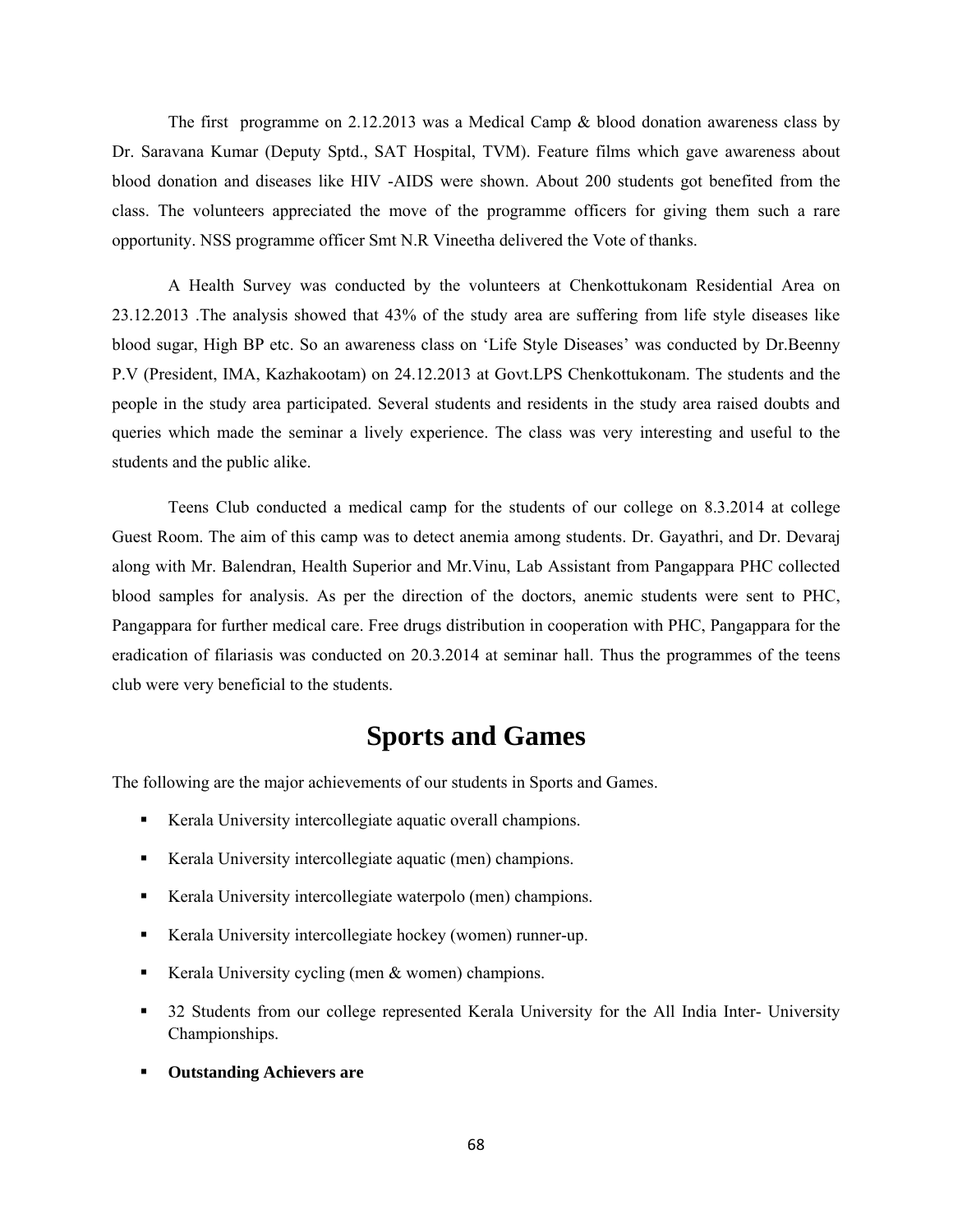- **Lidiya M Sunny (I BA Psychology)** –Won 3 gold and I silver in the All India inter-university cycling championship.
- **Krishnendu T Krishna (III BA Sociology)** Won I gold and I silver medal in the National Cycling Championship.
- **Vivek AG (III BA Psychology) Won** I Bronze in the All India inter-university Cycling Championship.
- **Salu B (II BA Economics) Junior National water polo winner.**
- **Sandhya S (II BA Economics)** Individual champion in the IV College games at Koppam.
- **Alex A (II BA Political Science)** Got selected to the coaching camp of **South Asian Federation (SAF) games.**
- **Athira Mohanan-**Won 1 gold and 1 silver in the National Mountain bike championship at Kerala.

# **COLLEGE UNION**

| <b>College Union (2013-2014)</b>    |                |                         |  |  |  |  |
|-------------------------------------|----------------|-------------------------|--|--|--|--|
|                                     |                |                         |  |  |  |  |
| Chairman                            | Sreerag M.G    | II BA English           |  |  |  |  |
| Vice- Chairman                      | Jayalakshmi    | <b>III BA Economics</b> |  |  |  |  |
| <b>General Secretary</b>            | Rajaneesh.M    | II DC Zoology           |  |  |  |  |
| <b>University Union Councillors</b> | Athul D.S      | <b>III BA History</b>   |  |  |  |  |
|                                     | Anu S. Manohar | <b>BSc Zoology</b>      |  |  |  |  |
| Magazine Editor                     | Nakul Hari     | II BSc Maths            |  |  |  |  |
| Arts Club Secretary                 | Abhinanda V.S  | II BA English           |  |  |  |  |
| Lady Representatives                | Ahina Fathima  | II BA English           |  |  |  |  |
|                                     | Sandra A.P     | <b>II B.A Politics</b>  |  |  |  |  |

The following are the members of the College Union 2013-14

# **University Youth Festival**

Our students participated actively in the Kerala University Youth Festival at Thiruvananthapuram. **Akhil DT** (II B.Sc Botany) won the **third place** in poster designing and **Jeevan Jayanth** (I B.A Psychology) won the **second position** in Wind Instrument (Western).

The major programmes implemented by the College Union during the academic year 2013-2014 are the following:

(1) **Union inauguration**: The college union activities were inaugurated by the former Chief Minister of Kerala Sri. V.S Achuthanandan. Principal Dr. M. DevaKumar presided over the function.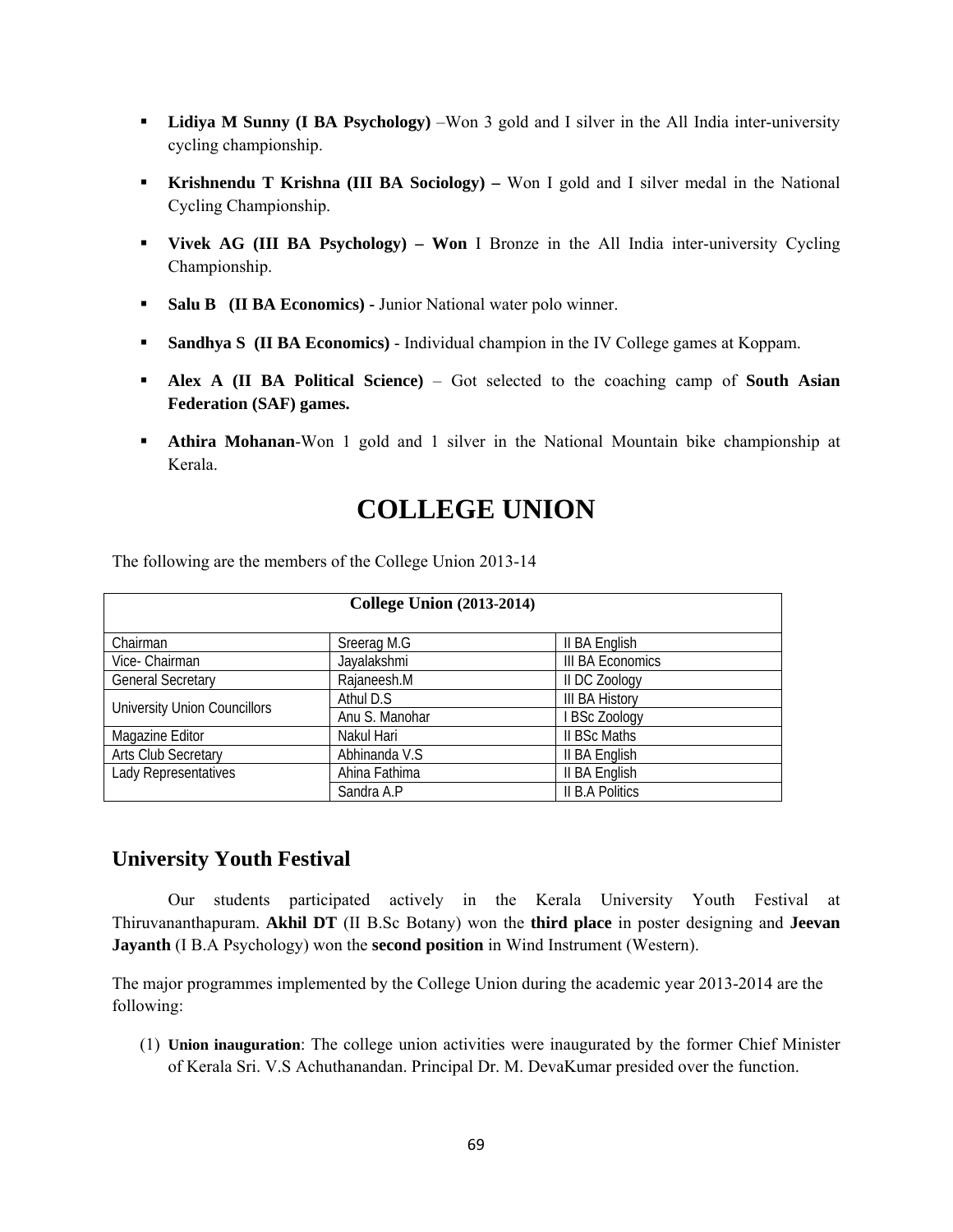- (2) **Arts Day festivals**: As usual the college union conducted the Arts day festivals. It was inaugurated by the Sri Gopinath Muthukad.
- (3) **Arts& Crafts exhibition**: Along with the Media Club an Arts & Crafts Exhibition was conducted in the College seminar hall.
- (4) A **painting exhibition, literary competition** and **debate competition** was conducted in the college by the college union.
- **(5)** The Union made arrangements for the **participation of students in the Kerala University Youth Festival.**
- (6) The union actively participated in the **Onam Celebrations** and **Christmas Celebrations**.
- (7) The college union organised an **Arts Fest UTSAV 2014** and a **Film Festival** in March 2014.

| Programme                       | <b>Winners</b>                                           |  |  |  |
|---------------------------------|----------------------------------------------------------|--|--|--|
| Gandhi Quiz                     | Abhijit Mohan (Physics)                                  |  |  |  |
| Athapookalam                    | I – Economics; II - Botany & Physics; III - B.Com        |  |  |  |
| Thiruvathira                    | I - Geology; II - English; III - Botany                  |  |  |  |
| Onappattu                       | I - Geology & History; II - Botany; III - English        |  |  |  |
| Vayalar Recitation              | Abhina Balu (English)                                    |  |  |  |
| Kerala Piravi essay contest     | I - Sneha S.P (Sociology); II - Abhinanda V.S (English); |  |  |  |
|                                 | III - Sikha C.S (English)                                |  |  |  |
| Photo Expo-Nostalgia            | Anju (English)                                           |  |  |  |
| Quiz on Prem Nazir              | I - Physics; II - English; III - Geology                 |  |  |  |
| Debate competition              | Abhinanda (English); Anchu (B.Com)                       |  |  |  |
| Republic Day quiz-Kowning India | Botany                                                   |  |  |  |
| Cricket tournament              | Mathematics                                              |  |  |  |
| <b>VIBGYOR Programmes</b>       |                                                          |  |  |  |
| 1. Fashion Show                 | <b>B.Com</b>                                             |  |  |  |
| 2. Music Mania                  | Mathematics                                              |  |  |  |
| 3. Drawing Expo                 | Psychology                                               |  |  |  |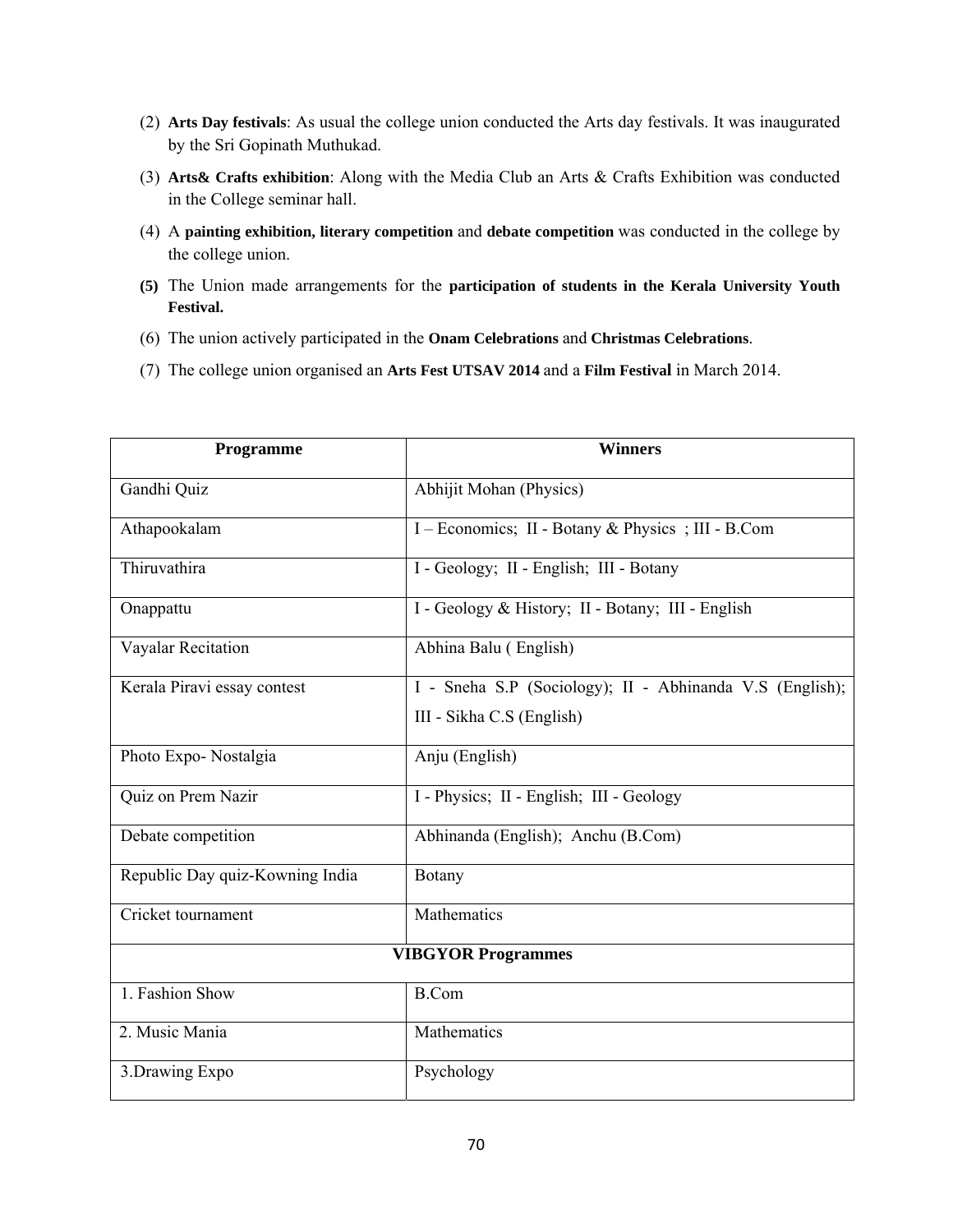| 4. Craft expo   | Chemistry  |
|-----------------|------------|
| 5. Mehendi fest | Psychology |
| 6. Food fest    | History    |
|                 |            |

# **SPECTRUM SEMINAR SERIES 2014**

*Spectrum* 2014, the annual academic seminar series of Sree Narayana College, Chempazhanthy, was organised from 17-21 March 2014. The seminar series was conceptualized in 2003, in obeisance to the revolutionary call by the great saint Sree Narayana Guru for *"Liberation through Education."* The caption *Spectrum* reflects the multidimensional facet of the one-week long annual academic festival. These events are expected to provide the students and the faculty, a platform for interaction with luminaries from various disciplines of arts, science and humanities, to equip them with more knowledge for higher academic pursuits in future.

As the college is crossing the water-mark of its golden jubilee, *Spectrum* completed one decade of academic brainstorming. At this historic moment, *Spectrum 2014* was inaugurated by Dr. B. Ashok IAS., Hon'ble Vice-Chancellor of the Kerala Veterinary and Animal Sciences University, Mannuthy, Thrissur. The Annual Merit Day was also observed by distributing cash awards to the meritorious students of the college in academic and extracurricular domains.

> **2014 March 17, Monday FN Session 10 am – 10.30am** Venue : College Auditorium

 **Opening Ceremony Lighting the lamp - Dr. M. Devakumar (Principal) Invocation - College Choir Welcome - Dr. Reena Ravindran (Convener) Principal's Message** 

**17.03.2014 FN Seminar Hall** 

# **Department of Economics**

| <b>Lecture/Prese</b><br>ntation | <b>Topic</b> | <b>Resource</b><br><b>Person/Student</b> | <b>Address</b> |
|---------------------------------|--------------|------------------------------------------|----------------|
|                                 |              |                                          |                |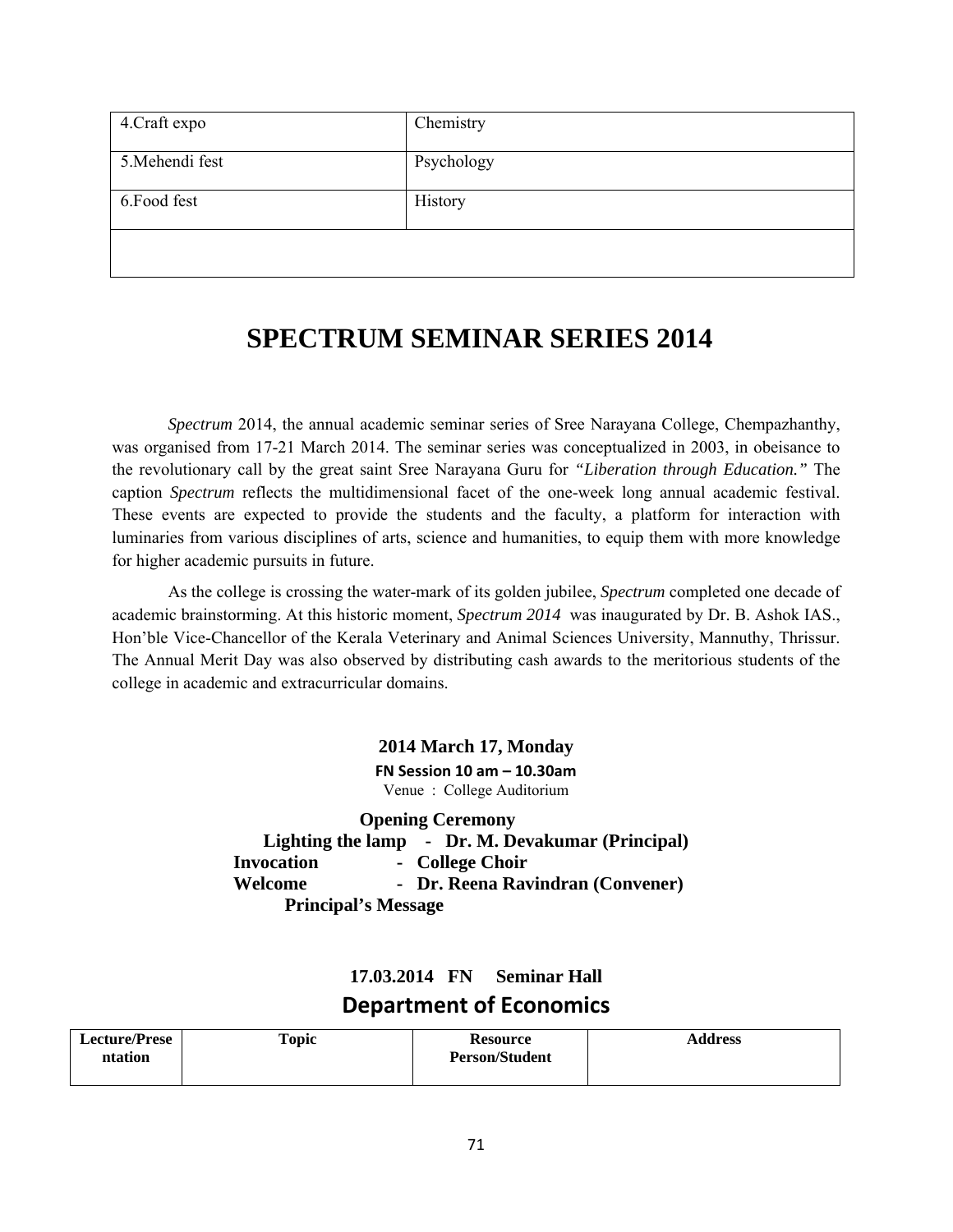| Invited<br>Lecture | Current Macroeconomic<br><b>Scenario</b> | Mr. Salim Gangadharan | Former Regional Director, Reserve<br>Bank of India, Thiruvananthapuram<br>& Lakshadeep |
|--------------------|------------------------------------------|-----------------------|----------------------------------------------------------------------------------------|
|                    | Food Security                            | Sooraj                | I BA Economics                                                                         |
| Presentations      | Impact of Oil Price Hike                 | Akhil Raj S           | II BA Economics                                                                        |
|                    | Inter-State Migration                    | Sinu                  | II BA Economics                                                                        |
|                    | The Status of Women in Kerala            | Pranav                | <b>I BA Economics</b>                                                                  |

# **17.03.2014 AN Seminar Hall Department of Psychology**

| <b>Lecture/Prese</b> | <b>Topic</b>                             | <b>Resource</b>       | <b>Address</b>             |
|----------------------|------------------------------------------|-----------------------|----------------------------|
| ntation              |                                          | <b>Person/Student</b> |                            |
|                      |                                          |                       |                            |
| Invited              | Introduction to CBT                      | Dr.L.R. Madhujan      | Clinical Psychologist $\&$ |
| Lecture              |                                          |                       | Director, Karuna Sai       |
|                      |                                          |                       | Psychopark, Vellanadu      |
|                      | Psychological Well Being and Personality | Keerthana Pradeep     | <b>II B.A Psychology</b>   |
|                      | in Relation to Food Preferences          |                       |                            |
|                      |                                          |                       |                            |
| Presentations        | Superstitions in India                   | Bhagyanath Viswanath  | II B.A Psychology          |
|                      | Psychology of Violence Against Women     | Flemy Biju            | I B.A Psychology           |
|                      | Social Network Addiction                 | Aswantya S.K          | I B.A Psychology           |

# . **18.03.2014 FN Seminar Hall**

# **Department of English**

| <b>Lecture/Prese</b><br>ntation | <b>Topic</b>                                                                                 | <b>Resource</b><br><b>Person/Student</b> | <b>Address</b>                                |
|---------------------------------|----------------------------------------------------------------------------------------------|------------------------------------------|-----------------------------------------------|
| Invited<br>Lecture              | Films and Culture                                                                            | Dr. Meena T Pillai                       | Institute of English,<br>University of Kerala |
|                                 | Cultural Discourses in Adoor<br>Gopalakrishnan's Cinema                                      | Arunima Nath                             | I B.A English                                 |
|                                 | Body Images of Womanhood in Indian<br>Advertisements                                         | Shylaja.S,                               | II B.A English                                |
|                                 | Cultural Readings of Familial Interactions<br>in Malayalam Tele-Serials                      | Rahul Babu                               | II B.A English                                |
| <b>Presentations</b>            | A Study based on Kamala Das, 'My Story'                                                      | Arjun Shaji                              | I B.A English                                 |
|                                 | Patriarchal Discourse in Indian Theatre: A<br>Study of 'Matsyagandhi' bu Sajitha<br>Madathil | Anarkali Nishad                          | I B.A English                                 |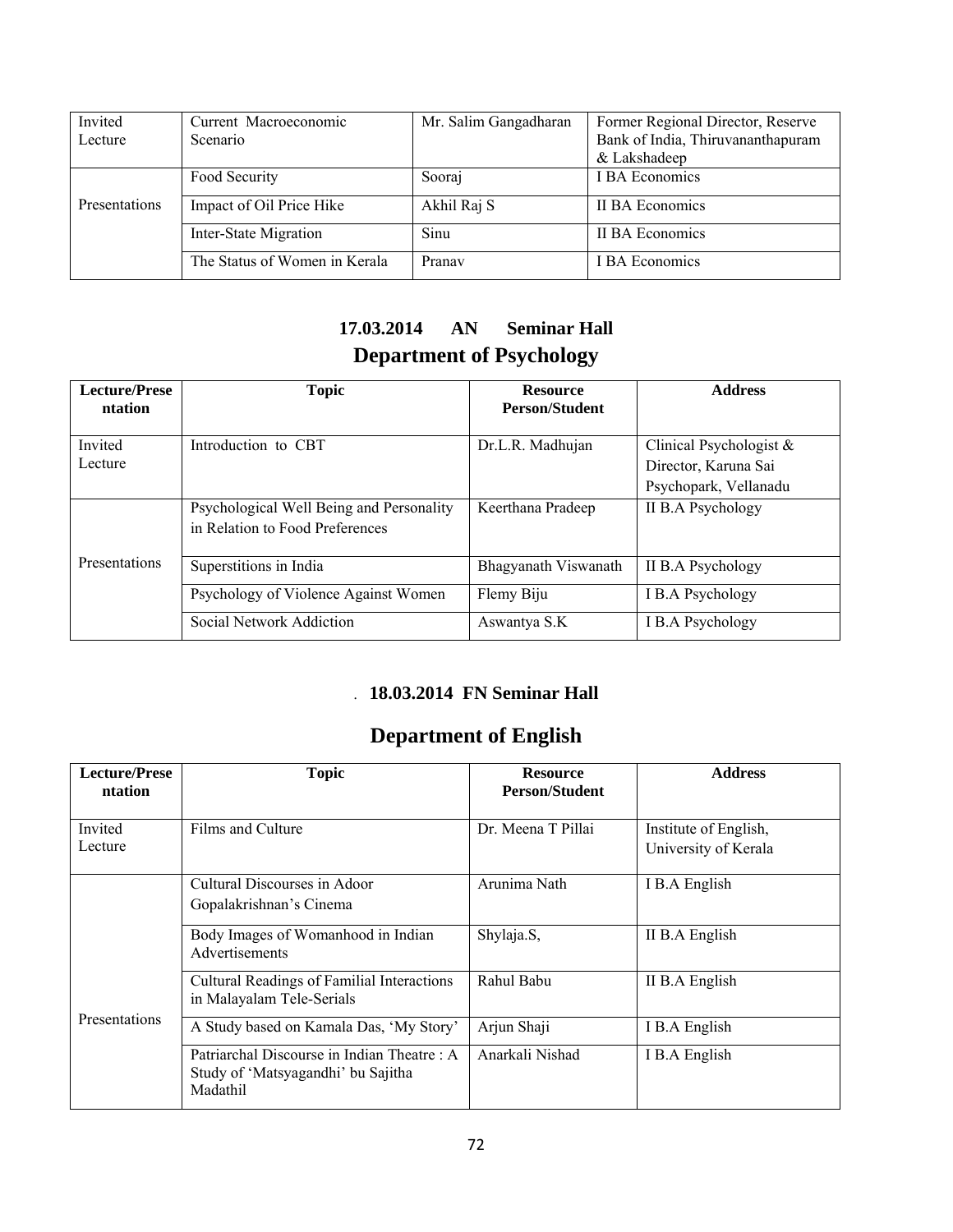| Deconstructive Reading of Indian        | Archana Surendran | I I B.A English |
|-----------------------------------------|-------------------|-----------------|
| Mythology with reference to 'Thus Spake |                   |                 |
| Shurpanakha, So Said Shakuni'           |                   |                 |

# **18.03.2014 AN Auditorium Department of History**

| <b>Lecture/Prese</b><br>ntation | <b>Topic</b>                                                 | <b>Resource</b><br><b>Person/Student</b> | <b>Address</b>                                        |
|---------------------------------|--------------------------------------------------------------|------------------------------------------|-------------------------------------------------------|
| Invited<br>Lecture              | Myth, Memory and Locality: Writing<br>History at Micro Level | Dr. Muhammed Maheen                      | Head, Department of<br>History, University of Calicut |
|                                 | Re-examining Kallara Pangode Revolt                          | Chinnu R.S,                              | II M.A History                                        |
|                                 | A SreedharaMenon-The Historian                               | Devika.S.Raj                             | I M.A History                                         |
| Presentations                   | Kerala's Industrial Development and Sir<br>C.P               | Silpa P.S                                | II M.A History                                        |
|                                 | K.Karunakaran-Leader and Administrator<br>Par Excellence     | Janu Mol. M                              | I M.A History                                         |

# **18.03.2014 AN Seminar Hall Department of Mathematics**

| <b>Lecture/Prese</b><br>ntation | <b>Topic</b>             | <b>Resource</b><br><b>Person/Student</b> | <b>Address</b>                                             |
|---------------------------------|--------------------------|------------------------------------------|------------------------------------------------------------|
| Invited<br>Lecture              | Fibonacci Series         | Dr.M.S. Anilkumar                        | Associate Professor,<br>VTMNSS College,<br>Dhanuvachapuram |
| Presentations                   | Conic Sections           | Jeena Jayan                              | I B.Sc Mathematics                                         |
|                                 | Applications of Matrices | Archana V.S.                             | II B.Sc Mathematics                                        |

## **19.03.2014 FN Auditorium Department of Sociology**

| <b>Lecture/Prese</b><br>ntation | Topic                                               | <b>Resource</b><br><b>Person/Student</b> | <b>Address</b>                                                                       |
|---------------------------------|-----------------------------------------------------|------------------------------------------|--------------------------------------------------------------------------------------|
| Invited<br>Lecture              | Sociological<br>Theoretical Concerns in<br>Research | Dr. Antony Palackal                      | Associate Professor of<br>Sociology, Loyola College of<br>Social Science, Sreekariam |
|                                 | Socio-economic & Psychological Issues of            | Honey B                                  | <b>III BA Sociology</b>                                                              |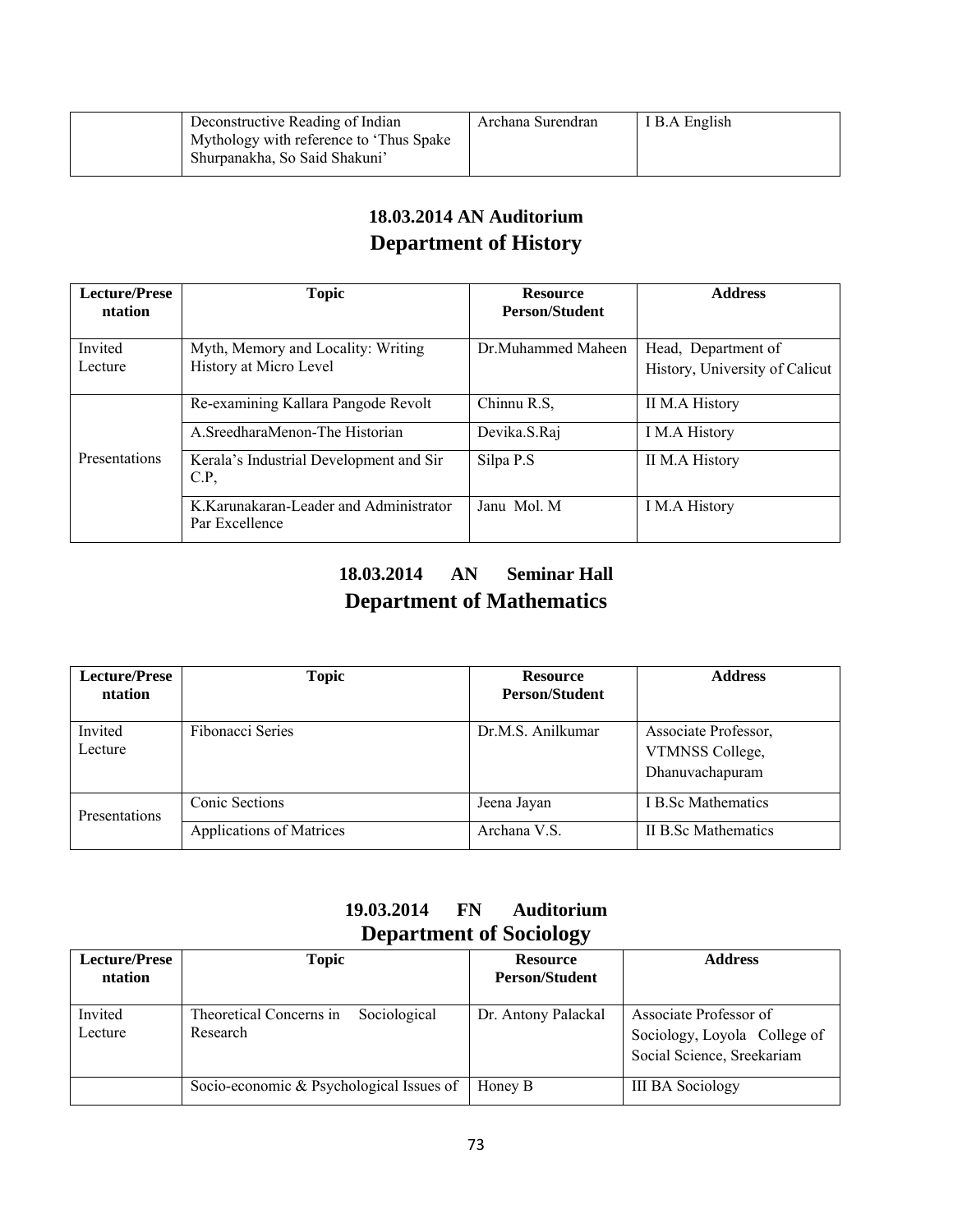|                      | Fisher Folk Due To Rough Sea                                                           |                          |                         |
|----------------------|----------------------------------------------------------------------------------------|--------------------------|-------------------------|
|                      | Reflections on Socio-Economic<br>Dimensions of Women IT Professionals at<br>Technopark | Arya Gopinath GM         | <b>III BA Sociology</b> |
|                      | Psycho-Social Problems of Old Age                                                      | Beena Rani. <sup>U</sup> | <b>III BA Sociology</b> |
|                      | Socio-economic Life and Issues of Kani<br>Tribes in Peppara                            | Resmi BS                 | <b>III BA Sociology</b> |
| <b>Presentations</b> | Usage of Social Networking Media<br>Among Teenage Students                             | Gokul Govind             | <b>III BA Sociology</b> |
|                      | Psycho-Social Problems of Female<br><b>Prisoners</b>                                   | Swathy S                 | <b>III BA Sociology</b> |
|                      | Issues of Waste Management in<br>Vilappilsala Panchayat                                | Haritha S Nair           | <b>III BA Sociology</b> |
|                      | Functional Role of Anganwadis in Rural<br>Areas of Trivandrum District                 | Remya.K                  | <b>III BA Sociology</b> |

## **19.03.2014 FN Seminar Hall Department of Political Science**

| <b>Lecture/Prese</b><br>ntation | <b>Topic</b>                                   | <b>Resource</b><br><b>Person/Student</b> | <b>Address</b>                          |
|---------------------------------|------------------------------------------------|------------------------------------------|-----------------------------------------|
| Invited<br>Lecture              | The Trajectory of the Emerging<br>Global Order | Dr. K.C. Sreekumar                       | Professor, NSS Law College,<br>Kottiyam |
| Presentations                   | Regionalism in India: A study of<br>Telungana  | Karthika R. Salim                        | <b>III BA Political Science</b>         |

## **19.03.2014 AN Auditorium Department of Botany**

| <b>Lecture/Prese</b><br><b>ntation</b> | <b>Topic</b>                          | <b>Resource</b><br><b>Person/Student</b> | <b>Address</b>                                                                                       |
|----------------------------------------|---------------------------------------|------------------------------------------|------------------------------------------------------------------------------------------------------|
| Invited<br>Lecture                     | Why Conserve Biodiversity?            | Dr. Parvathy Menon                       | Associate Professor & Head,<br>Department of Botany,<br>NSS College for Women,<br>Thiruvananthapuram |
| Presentations                          | <b>Biodiesel</b>                      | Akhil D.T                                | <b>III BSc Botany</b>                                                                                |
|                                        | Transgenic Crops                      | Arun S. Nair                             | <b>III BSc Botany</b>                                                                                |
|                                        | <b>Carnivores Among Plants</b>        | Anju G. Das                              | II BSc Botany                                                                                        |
|                                        | <b>Biomimetics</b>                    | Arjun S. K.                              | II BSc Botany                                                                                        |
|                                        | DNA in Forensic Science               | Viji Das                                 | I BSc Botany                                                                                         |
|                                        | Some Interesting Facts About Microbes | Athira A.B.                              | I BSc Botany                                                                                         |

## **19.03.2014 AN Seminar Hall**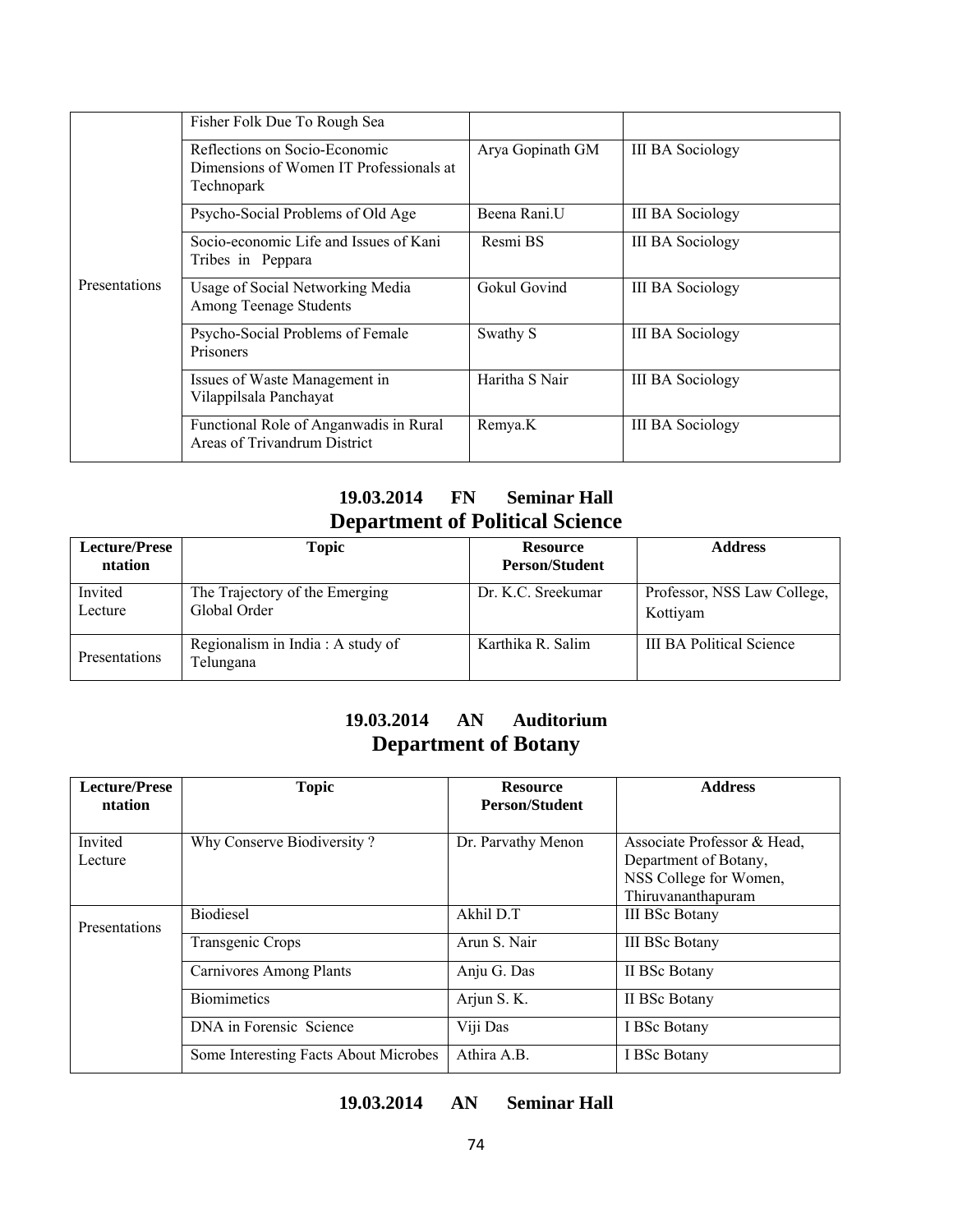# **Department of Physics**

| <b>Lecture/Prese</b><br>ntation | <b>Topic</b>                                                      | <b>Resource</b><br><b>Person/Student</b> | <b>Address</b>                                                                    |
|---------------------------------|-------------------------------------------------------------------|------------------------------------------|-----------------------------------------------------------------------------------|
| Invited<br>Lecture              | Lasers and its Applications in<br>Material Processing             | Dr. Sudheer S.K.                         | Assistant Professor, Department<br>Optoelectronics, University<br>οf<br>of Kerala |
| Presentations                   | Satellites of India: for Communication<br>and Weather Forecasting | Saranya Sivan                            | II BSc Physics                                                                    |
|                                 | Raman Effect                                                      | Amrutha C.L                              | II BSc Physics                                                                    |
|                                 | Earth's Magnetic Field                                            | Prakash R                                | II BSc Physics                                                                    |
|                                 | Petrol Engine                                                     | Amal J.S                                 | II BSc Physics                                                                    |
|                                 | Mangalyan                                                         | Amrutha S                                | II BSc Physics                                                                    |

## **20.03.2014 FN Auditorium**

# **Department of Commerce**

| <b>Lecture/Prese</b><br>ntation | <b>Topic</b>        | <b>Resource</b><br><b>Person/Student</b> | <b>Address</b>                                                                     |
|---------------------------------|---------------------|------------------------------------------|------------------------------------------------------------------------------------|
| Invited<br>Lecture              | Young Entrepreneurs | Dr. K.I. Georgee                         | of<br>Professor<br>Associate<br>Mar<br>Ivanios<br>Commerce,<br>College, Trivandrum |

## **20.03.2014 FN Seminar Hall Department of Zoology**

| <b>Lecture/Prese</b><br>ntation | <b>Topic</b>                                       | <b>Resource</b><br><b>Person/Student</b> | <b>Address</b>                                                                                    |
|---------------------------------|----------------------------------------------------|------------------------------------------|---------------------------------------------------------------------------------------------------|
| Invited<br>Lecture              | Life Style Diseases, diet and exercises            | Dr. Zinia T Nujum                        | Associate Professor, Department<br>of Community Medicine,<br>Govt. Medical College,<br>Trivandrum |
| Presentations                   | Drug Addiction<br>Physiological Effects of Smoking | Meenu Krishna S.P<br>Vishnu S            | I BSc Zoology<br><b>III BSc Zoology</b>                                                           |
|                                 | Ill-effects of Alcoholism                          | <b>Shincy Sankar</b>                     | I BSc Zoology                                                                                     |

## **20.03.2014 AN Seminar Hall Department of Chemistry**

| <b>Lecture/Prese</b><br>ntation | Topic                                           | <b>Resource</b><br><b>Person/Student</b> | <b>Address</b>                                         |
|---------------------------------|-------------------------------------------------|------------------------------------------|--------------------------------------------------------|
| Invited<br>Lecture              | Some Enticing Aspects of Chemistry              | Dr. M.S. Suseelan                        | Former Principal,<br>Government  <br>College, Attingal |
|                                 | Celebrating the Centenary Of<br>Crystallography | Revathy S Kumar                          | II MSc Chemistry                                       |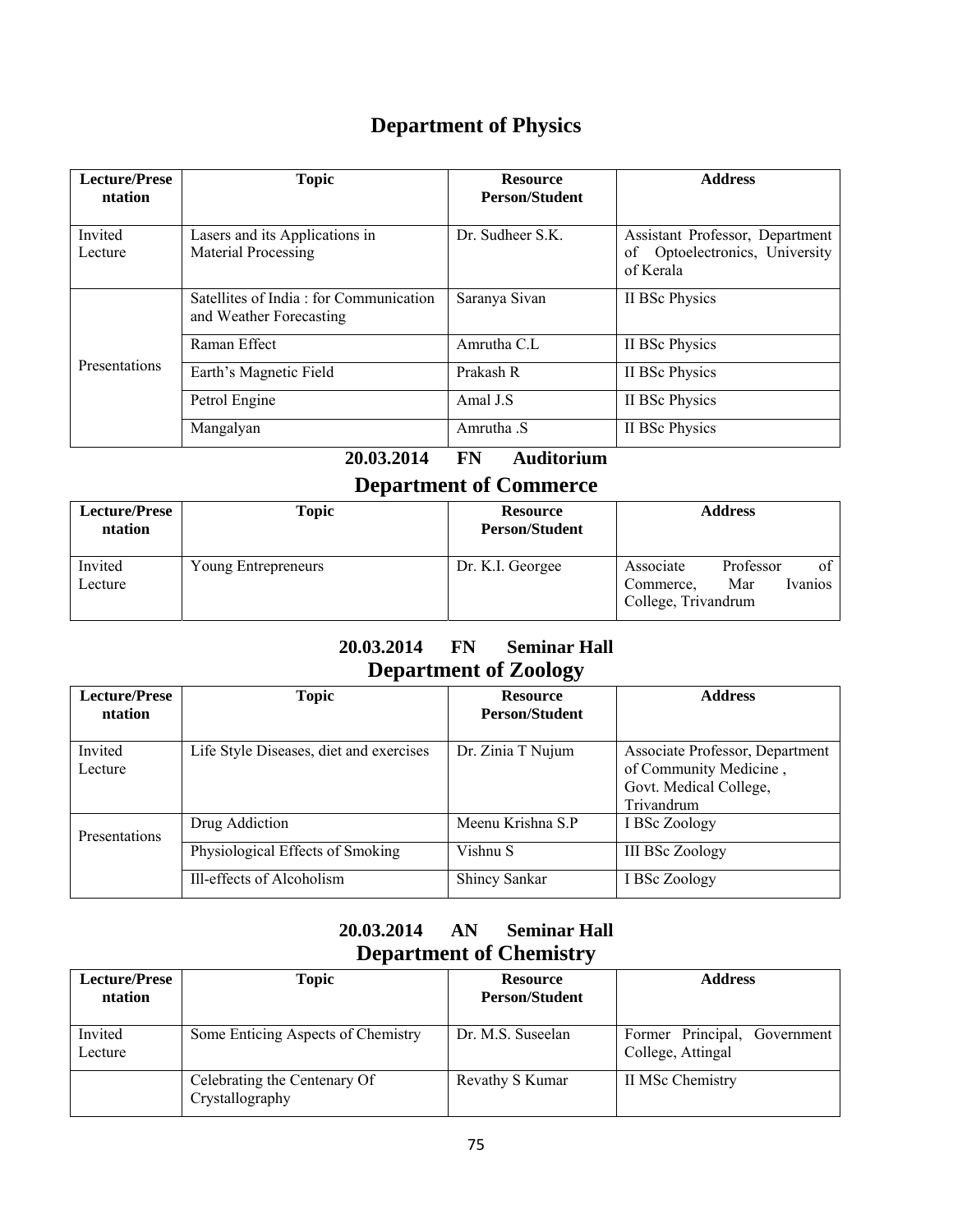| Presentations | Development of Multiscale Models for<br>Complex Chemical Systems   | Asha Priya V.C  | I MSc Chemistry          |
|---------------|--------------------------------------------------------------------|-----------------|--------------------------|
|               | Fighting Debilitating Pain With Anti-<br><b>Inflammatory Drugs</b> | Gayathri A.R    | III BSc Chemistry        |
|               | Looking Back 100 Years: Nobel Prize<br>winner Alfred Werner-1913   | Sarin S Krishna | II BSc Chemistry         |
|               | Green House Effect                                                 | Arya M.A        | I BSc Chemistry          |
|               | Graphene: "The Miracle Material"                                   | Priyanka. A     | <b>III BSc Chemistry</b> |

## **20.03.2014 AN Auditorium Department of Physical Education**

| <b>Lecture/Prese</b><br>ntation | <b>Topic</b>        | <b>Resource</b><br><b>Person/Student</b> | <b>Address</b>                                                                                        |
|---------------------------------|---------------------|------------------------------------------|-------------------------------------------------------------------------------------------------------|
| Invited<br>Lecture              | Concept of Wellness | Lt. (Dr.) G.P. Sudheer                   | Associate Professor of Physical<br>Education, Christian College,<br>Kattakkada,<br>Thiruvananthapuram |

## **21.03.2014 FN Seminar Hall Department of Geology**

| <b>Lecture/Prese</b><br>ntation | <b>Topic</b>                                           | <b>Resource</b><br><b>Person/Student</b> | <b>Address</b>                                               |
|---------------------------------|--------------------------------------------------------|------------------------------------------|--------------------------------------------------------------|
| Invited<br>Lecture              | Field Geology                                          | Sri M.P Muraleedharan                    | Deputy Director General (Rtd),<br>Geological Survey of India |
|                                 | Beach Placer Minerals around Chavara,<br>Kollam        | Bhajan J                                 | II BSc Geology                                               |
|                                 | Environmental Issues around<br>Thiruvananthapuram City | Devi. C. Babu                            | II BSc Geology                                               |

## **21.03.2014 AN Seminar Hall**

## **Valedictory Session**

### **Presidential address - Dr. M. Devakumar**  (Principal)

# **Guests of Honour - Dr. N. Veeramanikandan**

(Pro-Vice Chancellor, University of Kerala**)**

# **Organising Committee**

| <b>Patron</b>   | <b>Sri. Vellappally Natesan</b> | Manager, SN Colleges, Secretary, SN Trusts<br>& General Secretary, SNDP Yogam |
|-----------------|---------------------------------|-------------------------------------------------------------------------------|
| <b>Chairman</b> | Dr. M. Devakumar                | Principal                                                                     |
| Co-Chairman     | Sri. Kilimanoor G.              | <b>Assistant Secretary, SN Trusts</b>                                         |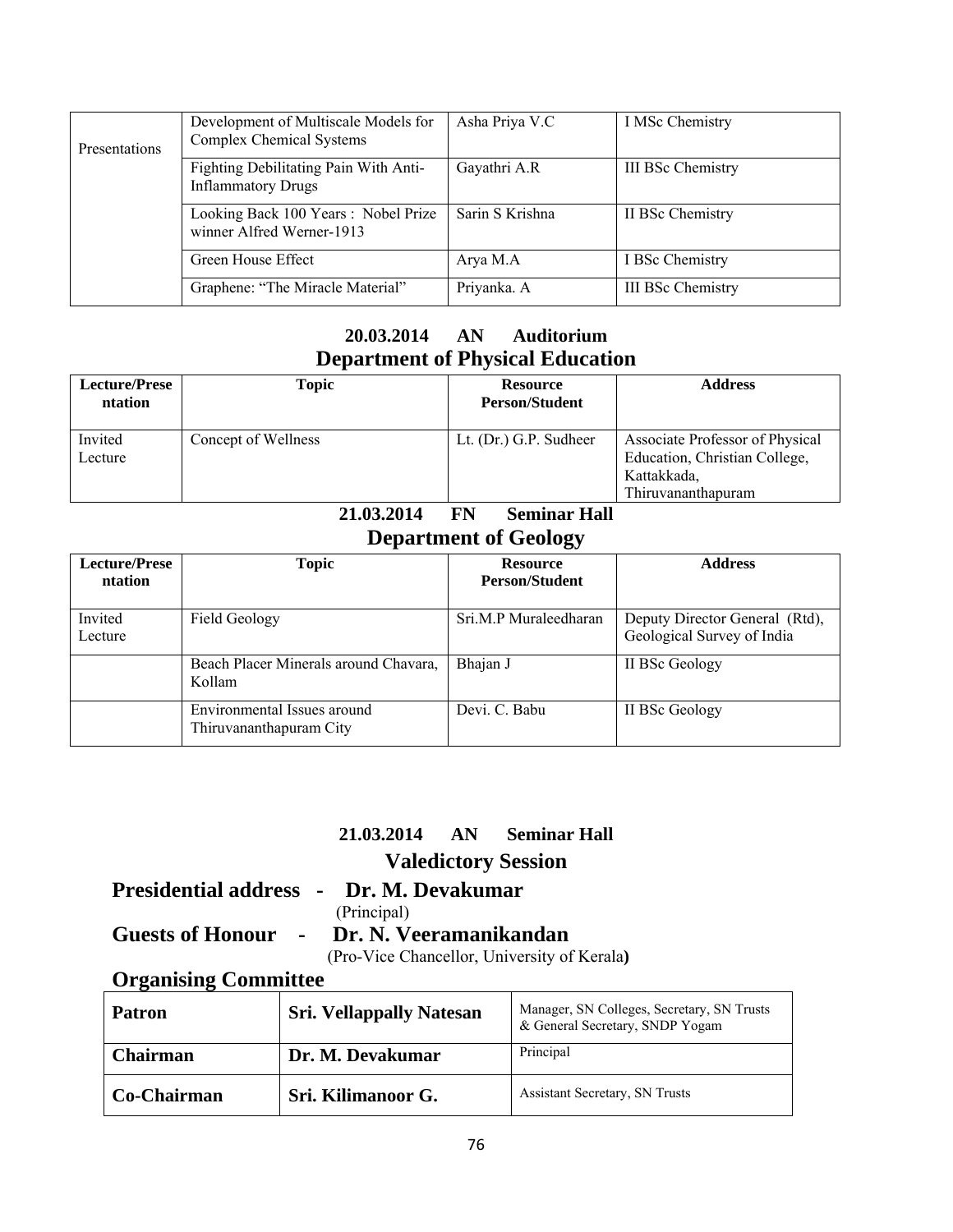|                        | Chandrababu             |                    |
|------------------------|-------------------------|--------------------|
| <b>Convener</b>        | Dr. Reena Ravindran     | Co-ordinator, IOAC |
| <b>Co-Convener</b>     | Dr. Devipriya V.        | Co-ordinator, NAAC |
| <b>Joint Conveners</b> | Dr. A.Shaji             | Co-ordinator, RUSA |
|                        | Prof. Vinod C. Sugathan | Secretary, PTA     |

# **Members**

| Dr. KL Vivekanandan  | Dr. C. Ajayan             |
|----------------------|---------------------------|
| Dr. S. Girijakumari  | Dr S Mahesh               |
| Dr. Lekha K Nayar    | Dr. P.S. Vijayanatharaj   |
| Dr. Jameela V A      | Dr. J.S. Nishima          |
| Dr. Uthara Soman     | Prof. Salila Ravi         |
| Prof. Anjana V.      | Dr. S. Sreelatha          |
| Prof. M. Bino        | Prof. S. Gadha            |
| Prof. S. Sudha       | Prof. M.D. Ratheesh kumar |
| Prof. M. Vijayakumar | Capt. Dr. S.S. Biju       |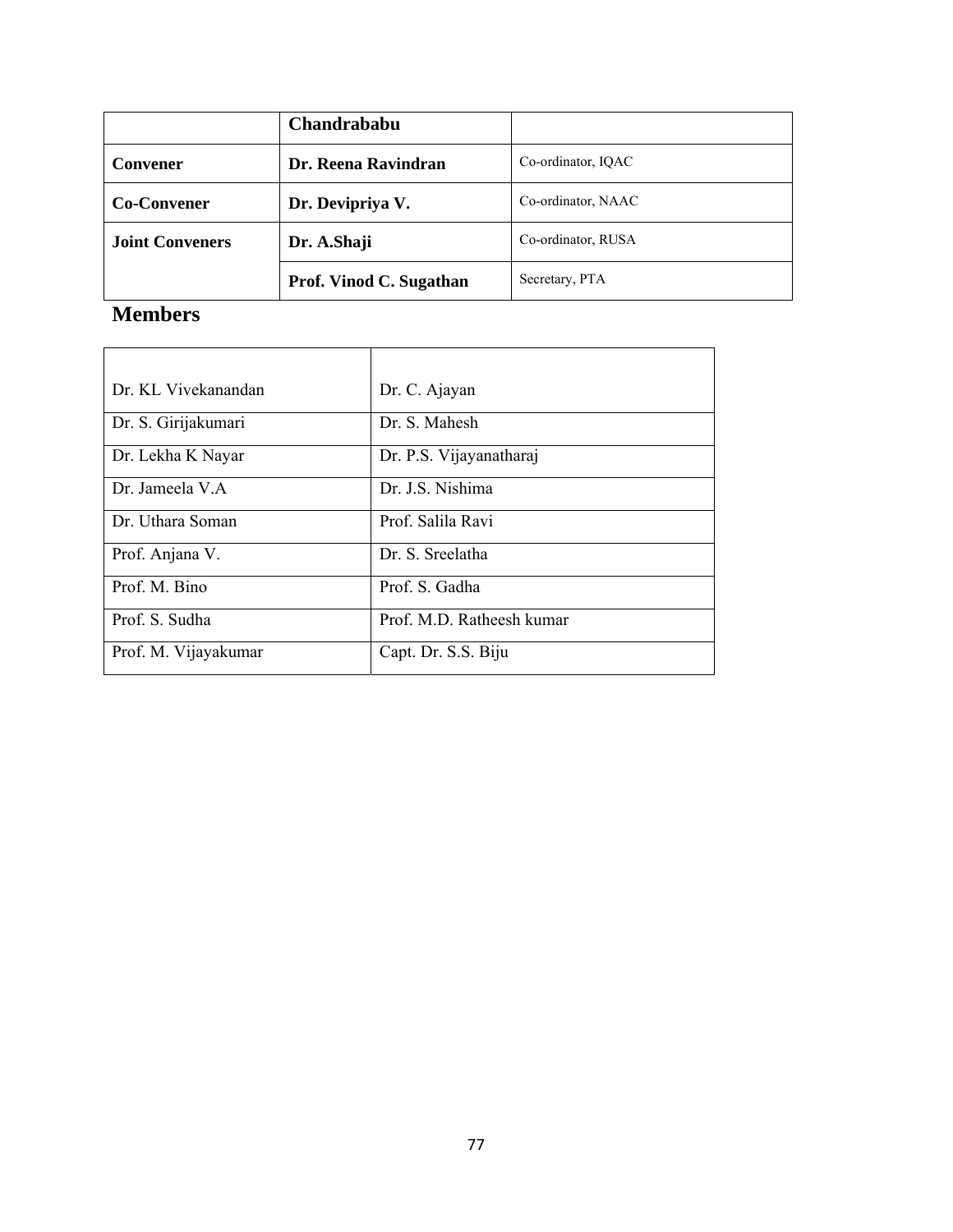| Dr. IG Shibi       | Dr. G. Hariprakash      |
|--------------------|-------------------------|
| Prof. TK Valsan    | Prof. K. Kochunarayanan |
| Dr. Aravind Thampi | Dr. Manu Ramakanth      |
| Dr. PV. Ajith      | Dr. Swapna Gopinath     |
| Prof. R. Sasi      | Dr. K. Vijayakumar      |

#### **Conveners, Sub Committees**

### **Research Journals**

The college publishes a biannual multidisciplinary research journal **LOGOS**. The second issue of the journal was released during this year. Teachers from various departments contributed articles to the journal. The fourth issue of the annual research journal of the PG & Research Department of History entitled **HISTORIA** was also released this year.

#### **Parent Teacher Association (PTA)**

The PTA of the college functions actively for the growth and development of the college. An executive committee of ten members with a Teacher Secretary and a Parent Vice-President meet occasionally for the healthy and peaceful functioning of the college. The PTA has been playing an active and important role in the growth and development of the college. The financial burden of several academic and other activities were also borne by the PTA. They include purchase of library books, purchase of chemicals for the laboratory purpose, beautification of seminar hall, expenses for internal examinations, printing of progress cards, academic diaries, attendance registers and feed-back forms, maintenance and modification of toilets, construction of a new toilet in the department of Malayalam, repairing of Photostat machine, regular cleaning of the campus water tank and toilets, electrification of class rooms, revamping of internet cafe, replacement of unusable lights and fans, maintenance of the public addressing system, painting of black boards and fencing of garden. The PTA financed the annual multidisciplinary seminars series, SPECTRUM. TA was also given to those students representing the college in various quiz programmes outside the campus. The expenses related to the participation of our college in the university youth festival was also borne by the PTA.

### **Office bearers of PTA**

| PTA President        | Dr.M.Devakumar                                    |
|----------------------|---------------------------------------------------|
|                      | (Principal)                                       |
| <b>PTA</b> Secretary | Prof Vinod.C.Sugathan                             |
| Vice-President       | Sri. Thottam Anilkumar                            |
|                      | Executuve members Dr.K. Vijayakumar (Teacher Rep) |
|                      | Smt Vidia Panicker (Teacher Rep)                  |
|                      | Prof R.Sasi (Teacher Rep)                         |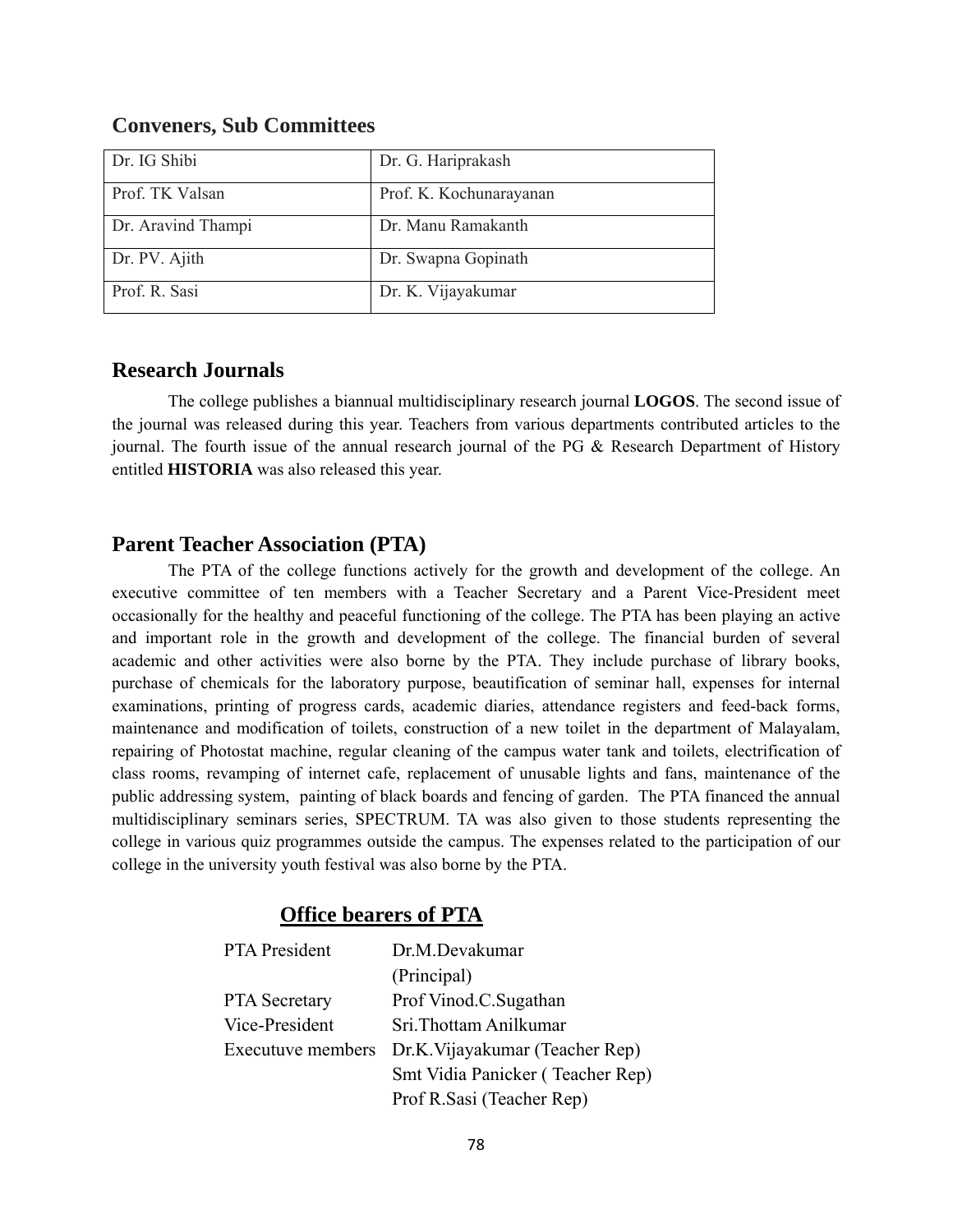Dr.Aravind Thampi (Teacher Rep) Sri.Sasidharan.K (Parent Rep) Sri K.G.Ullas (Parent Rep) Sri N.Sasidharan (Parent Rep) Sri.Vivekanandan.V (Parent Rep)

#### **Updating of College Website**

The website of our college has been updated as per the information received from the staff and students.

#### **Alumni Association: CHESNA**

 Attempts have been initiated to strengthen the Alumni Association of the college CHESNA. As part of this strengthening, departmental alumnies were formed in Physics and Political Science and the existing ones were revitalized in Sociology and Psychology. Departmental alumni is in the process of formation in History. The annual family get-together of CHESNA was organized in the college on 8/2/2014. Sri T.Sarathchandra Prasad Ex MLA ( President, CHESNA) chaired the session. Sri Ayilam Unnikrishnan (General Secretary, CHESNA) presented the report. The meet was inaugurated by the Principal.

Earlier the commemoration of the poet Kilimanoor Remakanthan, who is also a former faculty member of this college, was organized by CHESNA in Press club, Trivandrum on 30.11.2013. Dr.Sashi Tharoor, Deputy Minister for Human Resource Development, Govt of India inaugurated the function. Dr.M.R.Thampan, Director, Kerala Language Institute introduced the works of Kilimanoor Remakanthan. The first award instituted in the name of Kilimanoor Remakanthan for the best budding poet was awarded to Smt. Anjitha Pothuval of Kerala Varma College, Trichur. Dr. Puthusseri Ramachandran, Dr. G. Balamohan Thampi, Dr. George Onakkur and Principal Dr.M. Devakumar spoke on the occasion. Observing the 3<sup>rd</sup> death anniversary of the poet meaningfully, Dr. Sashi Tharoor released Kilimanoor Remakanthan's Malayalam poetic translation of 4338 lines of 'The Odessey: A Modern Sequel" published posthumously. It may be noted that the last translation of the poet remains incomplete.

#### **Healthy Practices**

 The teaching and non-teaching members of the college jointly contributed 1 lakh rupees to Sree Narayana Gurukulam to feed the pilgrims who visit the hermitage on Narayana Guru's birthday and during the days of Sivagiri Pilgrimage (December 30,31 & January 1). About 3 lakh pilgrims visit Gurukulam these days and about 1 lakh people are accommodated in the college. Volunteers and NCC Cadets are deployed for the maintenance of discipline and keeping the premises clean. More than Rs 60000/- is spent by PTA for providing facilities to the pilgrims such as drinking water, temporary toilets, parking for vehicles etc. The students who join this college, established in the name of Narayana Guru, get the true insight on the vision of Narayana Guru when they become part of this festival. They realize the value of universal brotherhood without any discrimination. The first hand practical experience of serving people in these camps and insight received by listening to erudite speakers lead to the moulding of personality and outlook of a generation of students of this college. The Sree Narayana Medical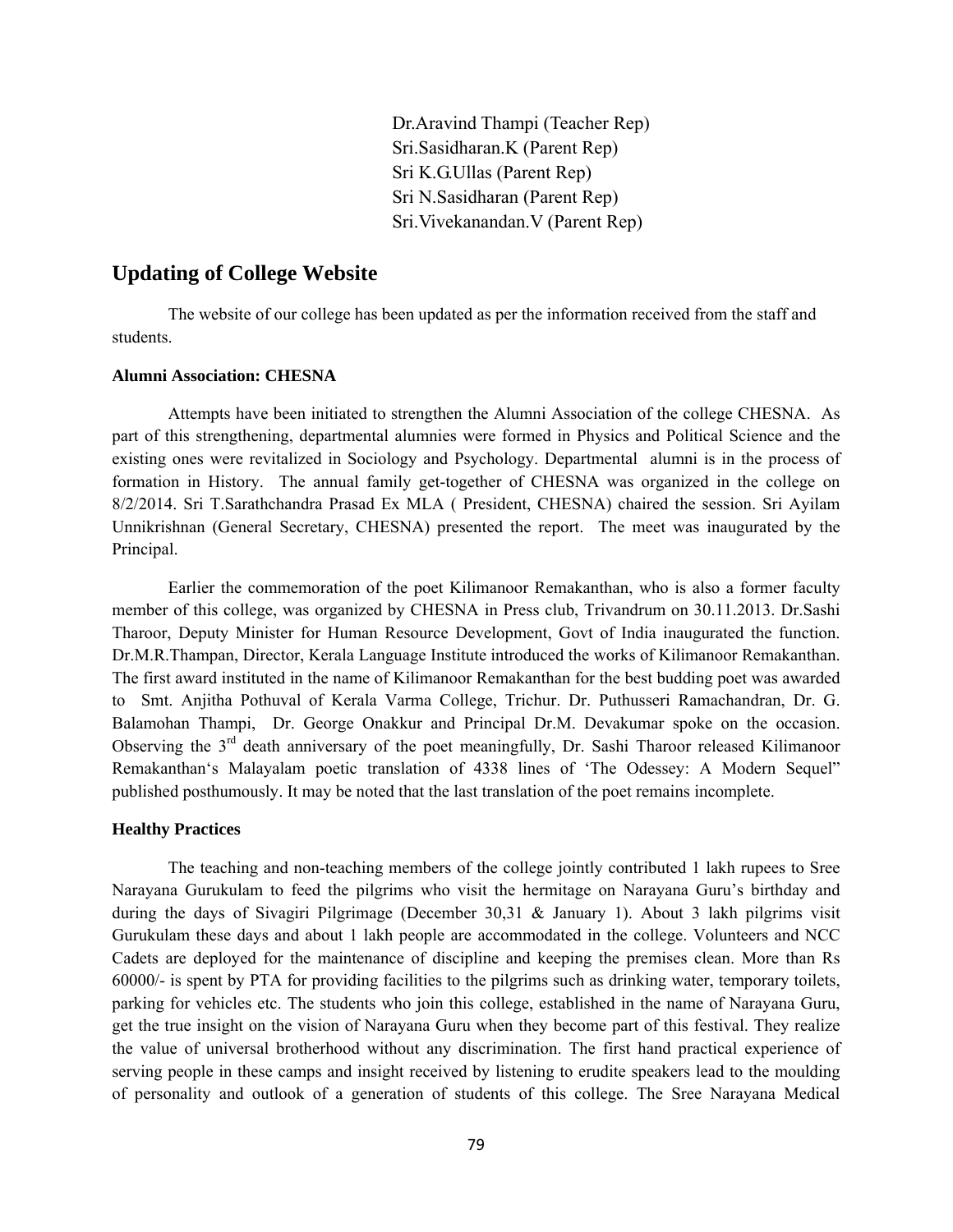Helpline offers medical check-up and ambulance service to the pilgrims. This is another experience leading to the transformation of these students to socially committed human beings. These are lessons which a student does not get in class rooms.

 The college observes the Founders Day also in a befitting manner. Inspite of exposing the students to the talk of erudite speakers on the mission and vision of the Founder and the messages of Narayana Guru, they are given experience of visiting the home of destitutes for giving mid-day meal. Sharing experiences of the inmates in these establishments make the students aware of the living conditions they enjoy in their houses and the love they get from their parents. This enables them to conquer their egoism and live as ideal citizens with love and respect for their parents and commitment and responsibility towards the society.

#### **Annual get-togethers**

 The annual get-together of the non-teaching staff was held on 27/3/14 with Sri.Happy Kumar, Dy Mayor as Chief guest. The annual get-together of the teaching staff was held on 28/3/14. The Principal presented the annual report of achievements and activities of the college during the academic year in the function.

#### **Retirement of Faculty**

Eleven of our senior colleagues including our Principal, Dr.M. Devakumar, are retiring from service at the end of the academic year after a long spell of sincere and dedicated service. They are

Dr. C.Ajayan, HOD English Dr. S. Sreelatha, HOD Physics Smt. M. Bino, HOD Chemistry Sri. M.Vijayakumar, HOD Commerce Smt. S.Sudha, HOD Zoology Sri. T.K.Valsan, Dept of Commerce Dr. S. Jayaraj Kumar, Dept of Commerce Sri. S. Sisubalan, Dept. of Political Science Dr. K. Kochunarayanan Dept. of Physics Dr. V.C. Valsa, Dept of Zoology

Dr. M. Devakumar along with the ten teachers bade farewell to the colleagues. The farewell parties by the college council and teachers' organizations also ensued, culminating in banquets and photosessions.

#### **Conclusion**

The overall annual performance of our college in its functioning, achievements of staff and students in academic, co-curricular and sports activities, execution of socially relevant activities and instillation of moral and ethical values in the students, during the academic year 2013-14, has progressed far beyond that of the preceding years. We are aware that there have been some lapses as we were not able to complete some of the activities scheduled for the year, and this was largely due to the tight academic schedule in the present semester system, which we were not willing to compromise with.